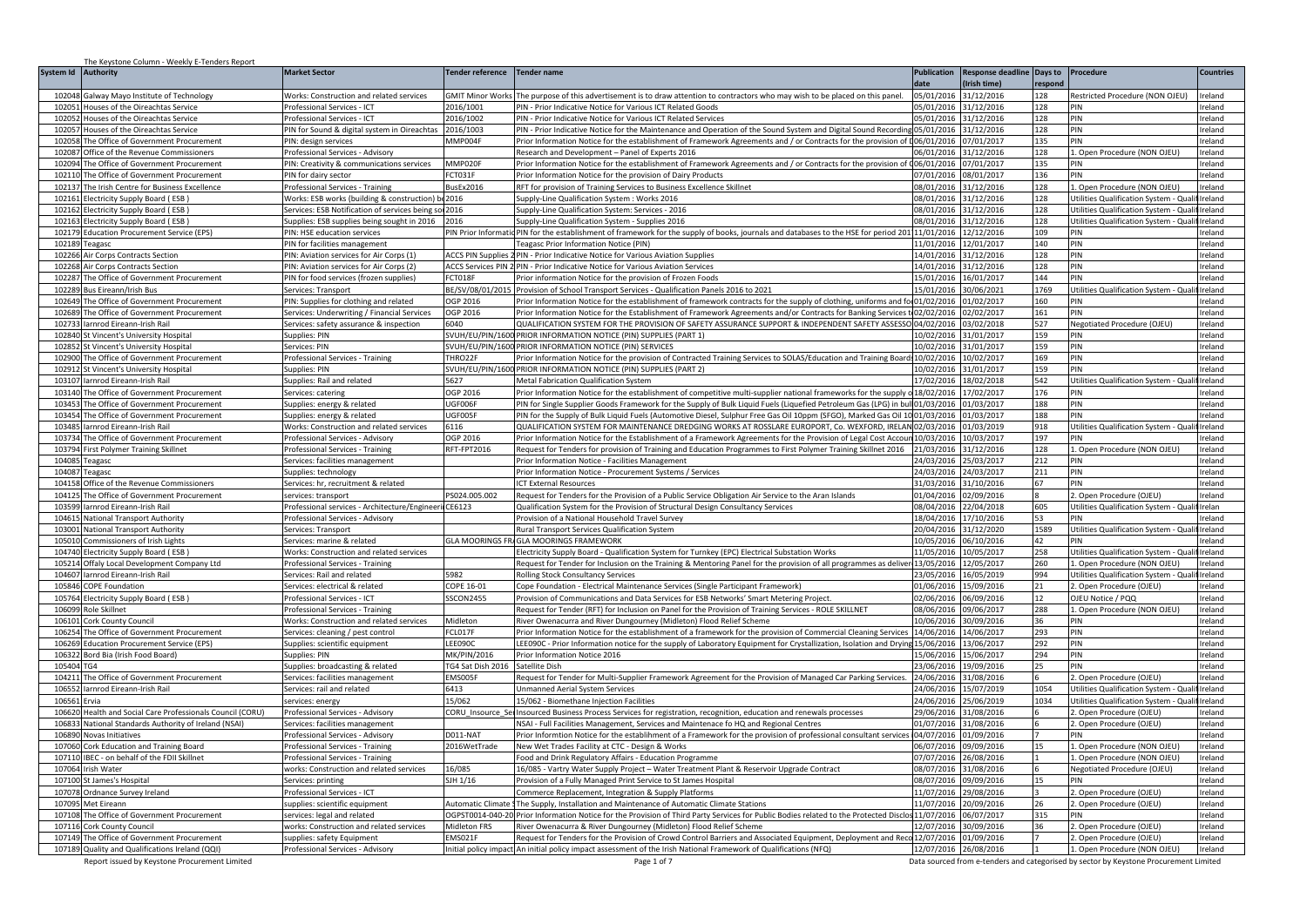|                        | The Keystone Column - Weekly E-Tenders Report                                          |                                                                                                      |                                     |                                                                                                                                                                                                                                                                                                                 |                                     |                           |                 |                                                             |                    |
|------------------------|----------------------------------------------------------------------------------------|------------------------------------------------------------------------------------------------------|-------------------------------------|-----------------------------------------------------------------------------------------------------------------------------------------------------------------------------------------------------------------------------------------------------------------------------------------------------------------|-------------------------------------|---------------------------|-----------------|-------------------------------------------------------------|--------------------|
| System Id<br>Authority |                                                                                        | <b>Market Sector</b>                                                                                 | <b>Fender reference</b>             | Tender name                                                                                                                                                                                                                                                                                                     | <b>Publication</b>                  | Response deadline Days to |                 | Procedure                                                   | <b>Countries</b>   |
|                        |                                                                                        |                                                                                                      |                                     |                                                                                                                                                                                                                                                                                                                 | <b>date</b>                         | Irish time)               | respond         |                                                             |                    |
| 107268                 | Offaly County Council                                                                  | supplies: safety Equipment                                                                           | OYHPFire                            | Procurement of High Pressure Fire Suppression System                                                                                                                                                                                                                                                            | 2/07/2016                           | 6/08/2016                 |                 | 1. Open Procedure (NON OJEU)                                | Ireland            |
| 107161                 | <b>Environmental Protection Agency</b>                                                 | Services: environmental monitoring                                                                   |                                     | <b>Naste Characterisation study</b>                                                                                                                                                                                                                                                                             | 13/07/2016                          | 11/11/2016                | 78              |                                                             | Ireland            |
| 107221<br>107286       | ildare County Council<br>nstitute of Technology Tralee                                 | vorks: Construction and related services<br>ervices: property & related                              | andscaping Frame<br>42552           | Kildare County Council Landscape Framework<br>nvitation to Tender for the provision of Accommodation to International Students attending the Institute of Tech                                                                                                                                                  | 15/07/2016<br>15/07/2016            | 30/08/2016<br>5/09/2016   | 11              | 2. Open Procedure (OJEU)<br>2. Open Procedure (OJEU)        | reland<br>reland   |
| 107297                 | Department of Transport, Tourism & Sport                                               |                                                                                                      |                                     | Supply of PBX and Contact Centre Solution                                                                                                                                                                                                                                                                       | 5/07/2016                           | 05/09/2016                | 11              | 2. Open Procedure (OJEU)                                    | Ireland            |
|                        |                                                                                        | ervices: telephony & related                                                                         |                                     |                                                                                                                                                                                                                                                                                                                 | 18/07/2016                          | 26/08/2016                |                 | 2. Open Procedure (OJEU)                                    | Ireland            |
|                        | 107193 Department of Finance<br>107280 The Office of Government Procurement            | Services: cleaning / pest control / sanitation                                                       | 11317                               | Services: Public Relations, Marketing & relatedResearch, Design an Request for Tenders for the provision of Research, Design and Media Buy Services (Public awareness and custome<br>Prior Information Notice for the establishment of a number of single supplier framework agreements for the supp 18/07/2016 |                                     | 13/07/2017                | 322             | PIN                                                         | Ireland            |
| 107302                 | <b>Citizens Information Board</b>                                                      | ervices: Public Relations, Marketing & related Marketing                                             |                                     | To provide marketing services for the Citizens Information Board                                                                                                                                                                                                                                                | 18/07/2016                          | 05/09/2016                | 11              | 2. Open Procedure (OJEU)                                    | Ireland            |
| 107313                 | Dublin City Council                                                                    | works: Construction and related services                                                             |                                     | Multi Party Framework Agreement for Minor Building & Maintenance Works in 5 lots                                                                                                                                                                                                                                | 18/07/2016                          | 02/09/2016                |                 | DCC Restricted Procedure (NON OJI                           | lIreland           |
| 107338                 | Health Service Executive (HSE)                                                         | works: Construction and related services                                                             | 1001874                             | Rebuild and Extension of Radiology Department at Letterkenny University Hospital                                                                                                                                                                                                                                | 8/07/2016                           | 26/08/2016                |                 | Restricted Procedure (OJEU)                                 | Ireland            |
| 107409                 | Department of Agriculture, Food and the Marine                                         | Services: horticultural and related                                                                  |                                     | Provision of two (2) Initiatives in Support of Social Farming                                                                                                                                                                                                                                                   | 8/07/2016                           | 31/08/2016                |                 | 2. Open Procedure (OJEU)                                    | reland             |
| 107453                 | Fingal County Council                                                                  | works: Construction and related services                                                             | FCC/091/16                          | Fingal County Council - 14-196 Housing Construction at Patricks Grange, Ballyboughal, County Dublin                                                                                                                                                                                                             | 18/07/2016 30/08/2016               |                           |                 | 1. Open Procedure (NON OJEU)                                | Ireland            |
| 106695                 | he Office of Government Procurement                                                    | rofessional Services - ICT                                                                           |                                     | OGPSI004-013-2016 Multi Supplier Framework Agreement for the Provision of Security Software and Associated Reseller Services.                                                                                                                                                                                   | 0/07/2016                           | 05/09/2016                | 11              | 2. Open Procedure (OJEU)                                    | reland             |
| 107377                 | <b>Louth County Council</b>                                                            | Professional services - Architecture/Engineeri                                                       | 42598                               | outh County Council - Architectural Design Team for the Redevelopment and Refurbishment of Drogheda Civic O                                                                                                                                                                                                     | 20/07/2016 02/09/2016               |                           |                 | 2. Open Procedure (OJEU)                                    | reland             |
| 107443                 | Fingal County Council                                                                  | Services: automotive                                                                                 | CC/71/16                            | Fender for Mobile Library Vehicles                                                                                                                                                                                                                                                                              |                                     | 20/07/2016 02/09/2016     |                 | 2. Open Procedure (OJEU)                                    | Ireland            |
| 107457                 | Waterways Ireland                                                                      | Services: marine & related                                                                           | AA324                               | Design, Supply & Delivery of Floating Mooring Units for Lough Erne                                                                                                                                                                                                                                              | 20/07/2016                          | 09/09/2016                | 15              | 2. Open Procedure (OJEU)                                    | Ireland            |
| 107476                 | Kerry County Council                                                                   | Services: waste management / disposal                                                                |                                     | The Collection & Processing of Glass Bottles, Steel and Aluminium Cans from Kerry County Council Bring Bank Net                                                                                                                                                                                                 | 20/07/2016                          | 30/08/2016                |                 | 2. Open Procedure (OJEU)                                    | Ireland            |
| 10753                  | Department of Communications, Climate Action and Env                                   | Services: telephony & related                                                                        |                                     | Purchase of IP Phones for use with the Department's existing Cisco Unified Callmanager deployment.                                                                                                                                                                                                              | 0/07/2016                           | 1/08/2016                 |                 | 1. Open Procedure (NON OJEU)                                | Ireland            |
| 107539                 | Road Safety Authority (RSA)                                                            | Professional Services - ICT                                                                          | NT 1605                             | Environmental Health and Safety Management Software System                                                                                                                                                                                                                                                      | 0/07/2016                           | 1/08/2016                 |                 | 1. Open Procedure (NON OJEU)                                | Ireland            |
| 107426                 | ransport Infrastructure Ireland (TII)                                                  | works: Construction and related services                                                             | 11046_Sandyford D                   | <b>TII046</b>                                                                                                                                                                                                                                                                                                   | 1/07/2016                           | 16/09/2016                | 12              | Restricted Procedure (OJEU)                                 | Ireland            |
|                        | 107430 Office of Public Works (OPW)                                                    | Services: floorina                                                                                   |                                     | Prior Information N Prior Information Notice                                                                                                                                                                                                                                                                    | 21/07/2016                          | 19/07/2017                | 328             | PIN                                                         | Ireland            |
| 107498                 | Irish Water                                                                            | rofessional services - Architecture/Engineer                                                         | 16/171                              | Engineering Design & Employers Representative Services for the Greater Dublin Drainage Project                                                                                                                                                                                                                  | 21/07/2016                          | 3/09/2016                 | 19              | Negotiated Procedure (OJEU)                                 | reland             |
| 107512                 | Office of Public Works (OPW)                                                           | Supplies: furniture and related                                                                      | L/28/16                             | Supply of Office Pedestal Seating (DL/28/16)                                                                                                                                                                                                                                                                    | 1/07/2016                           | 14/09/2016                | 20              | 2. Open Procedure (OJEU)                                    | reland             |
| 107522                 | Gaelphobal Thamhlachta                                                                 | works: Construction and related services                                                             |                                     | rish Language and Irish language and cultural centre in Tallaght Village.                                                                                                                                                                                                                                       | 1/07/2016                           | 10/09/2016                | 16              | 2. Open Procedure (OJEU)                                    | reland             |
| 107370 Irish Water     |                                                                                        | works: Construction and related services                                                             | 16/167                              | 16/167 - Blanchardstown Regional Drainage Scheme (BRDS) - 9C Sewer Duplication and Storage Contract                                                                                                                                                                                                             |                                     | 22/07/2016 26/08/2016     |                 | Negotiated Procedure (OJEU)                                 | Ireland            |
| 107518                 | <b>National Transport Authority</b>                                                    | services: transport                                                                                  |                                     | Provision of Smarter Travel Services                                                                                                                                                                                                                                                                            | 22/07/2016 26/08/2016               |                           |                 | 2. Open Procedure (OJEU)                                    | Ireland            |
| 107549                 | Central Bank of Ireland                                                                | Professional services - Architecture/Engineer                                                        | 2015P033                            | Architect Led Design Team                                                                                                                                                                                                                                                                                       | 22/07/2016                          | 02/09/2016                |                 | Restricted Procedure (OJEU)                                 | Ireland            |
| 107562                 | Waterford City and County Council                                                      | works: Construction and related services                                                             |                                     | VCCC_16/261 Hous Construction of 4 No. Dwellings at Barrack Street, Cappoqun, Co. Waterford                                                                                                                                                                                                                     | 22/07/2016                          | 02/09/2016                |                 | 1. Open Procedure (NON OJEU)                                | Ireland            |
| 107566                 | Department of Jobs, Enterprise and Innovation                                          | Professional Services - ICT                                                                          |                                     | RFT for Patent & SPC application e-filing developmen                                                                                                                                                                                                                                                            |                                     | 2/07/2016 01/09/2016      |                 | 2. Open Procedure (OJEU)                                    | Ireland            |
| 107580                 | <b>Companies Registration Office</b>                                                   | Services: record management                                                                          |                                     | Fransfer of Filing Records to an Off-Site Storage Facility, plus Ongoing Storage and Retrieval                                                                                                                                                                                                                  | 22/07/2016                          | 07/09/2016                | 13              | 2. Open Procedure (OJEU)                                    | reland             |
| 107601                 | <b>Public Appointments Service</b>                                                     | Services: research                                                                                   | Job Analysis: An Gar                | Job Analysis of the role of Garda                                                                                                                                                                                                                                                                               | 22/07/2016 01/09/2016               |                           |                 | 1. Open Procedure (NON OJEU)                                | Ireland            |
| 107610                 | <b>Higher Education Authority</b>                                                      | rofessional Services - ICT                                                                           |                                     | HEA Websites 2016 Redesign of the Higher Education Authority Suite of Websites                                                                                                                                                                                                                                  | 22/07/2016                          | 29/08/2016                |                 | 1. Open Procedure (NON OJEU)                                | reland             |
| 107627                 | South Dublin County Council                                                            | ervices: catering                                                                                    | 168                                 | Café/Restaurant Concession Tender                                                                                                                                                                                                                                                                               |                                     | 2/07/2016 26/08/2016      |                 | 1. Open Procedure (NON OJEU)                                | reland             |
| 107638                 | South Dublin County Council                                                            | Services: research                                                                                   | 162                                 | iffey Blueway feasibility assessment                                                                                                                                                                                                                                                                            |                                     | 22/07/2016 26/08/2016     |                 | 1. Open Procedure (NON OJEU)                                | Ireland            |
| 107650                 | <b>Education Procurement Service (EPS)</b>                                             | supplies: scientific equipment                                                                       | <b>LEE1030</b>                      | RFT for the Supply of Two (2) x Liquid Nitrogen Vats for the Galway Blood & Tissue Establishment UHG                                                                                                                                                                                                            | 23/07/2016 26/08/2016               |                           |                 | 1. Open Procedure (NON OJEU)                                | Ireland            |
| 107565                 | Economic and Social Research Institute                                                 | Services: Underwriting / Financial Services                                                          | 2016/01                             | Provision of a Pension Administration and Consultancy Service                                                                                                                                                                                                                                                   | 25/07/2016                          | 01/09/2016                |                 | 2. Open Procedure (OJEU)                                    | Ireland            |
| 107574                 | <b>Courts Service</b>                                                                  | services: securitv                                                                                   |                                     | Security Services in the Four Courts and other Dublin Locations                                                                                                                                                                                                                                                 | 25/07/2016                          | 6/08/2016                 |                 | Restricted Procedure (OJEU)                                 | Ireland            |
| 107585                 | Road Safety Authority (RSA)                                                            | services: transport                                                                                  | ET 1607                             | leet Management Services                                                                                                                                                                                                                                                                                        | 5/07/2016                           | 1/08/2016                 |                 | 2. Open Procedure (OJEU)                                    | Ireland            |
| 107593                 | Wexford County Council                                                                 | works: Construction and related services                                                             |                                     | This is part of a 2 phase scheme designed to provide improved flood protection measures to New Ross town, Co.                                                                                                                                                                                                   | !5/07/2016                          | 0/09/2016                 | 26              | 1. Open Procedure (NON OJEU)                                | Ireland            |
| 107600                 | The Office of Government Procurement                                                   | Professional Services - Training                                                                     | PAS072F                             | Multi Supplier Framework Agreement for the provision of coaching services to school principals in Primary and Pol                                                                                                                                                                                               | 25/07/2016                          | 26/08/2016                |                 | 2. Open Procedure (OJEU)                                    | Ireland            |
| 107608                 | ducation Procurement Service (EPS)                                                     | upplies: scientific equipment                                                                        | <b>FF0900</b>                       | EE090C - Request for Tenders for Laboratory Equipment for Chemical and Environmental Sciences, University of 125/07/2016                                                                                                                                                                                        |                                     | 9/09/2016                 | 15              | 2. Open Procedure (OJEU)                                    | reland             |
| 107614                 | Defence Forces Ireland                                                                 | supplies: automotive                                                                                 | C/14/2016                           | Supply & Delivery of Automotive Vehicle Filters                                                                                                                                                                                                                                                                 | 5/07/2016                           | 19/09/2016                | 15              | 2. Open Procedure (OJEU)                                    | reland             |
| 107619                 | Transport Infrastructure Ireland (TII)                                                 | Professional Services - Advisory                                                                     | eadership Develo                    | TII045                                                                                                                                                                                                                                                                                                          | 5/07/2016                           | 29/08/2016                |                 | 2. Open Procedure (OJEU)                                    | Ireland            |
|                        | 107640 Waterford Institute of Technology                                               | Professional services - Architecture/Engineeri DESTEAM201606                                         |                                     | Appointment of multi-disciplinary design team                                                                                                                                                                                                                                                                   | 15/07/2016                          | 29/08/2016                |                 | 2. Open Procedure (OJEU)                                    | Ireland            |
| 107646                 | Department of Communications, Climate Action and Envi Professional Services - Advisory |                                                                                                      | 12704                               | Expert Consultancy Services to provide guidance documents for certain mineral exploration activities and their like                                                                                                                                                                                             | 25/07/2016                          | 29/08/2016                |                 | 2. Open Procedure (OJEU)                                    | Ireland            |
| 107688                 | Department of Communications, Climate Action and Envi                                  | Services: research                                                                                   |                                     | Review the impact of 'opt-out' advertising on the Irish broadcasting sector                                                                                                                                                                                                                                     | 15/07/2016                          | 2/09/2016                 |                 | 1. Open Procedure (NON OJEU)                                | Ireland            |
| 107691                 | Meath County Council                                                                   | Services: electrical & related                                                                       | MH PL-02-2016                       | Upgrade of Public Lighting Infrastructure                                                                                                                                                                                                                                                                       | 25/07/2016                          | 26/08/2016                | 19              | 1. Open Procedure (NON OJEU)                                | Ireland            |
| 107701                 | wo Mile Borris Community Development Group Ltd                                         | ervices: civic amenities                                                                             | ensory Play Garde                   | RFT for Design, construction & installation (including supply of equipment, fencing, ancillary items, site developn                                                                                                                                                                                             | 5/07/2016                           | 3/09/2016                 |                 | 1. Open Procedure (NON OJEU)                                | Ireland            |
| 107605                 | Courts Service                                                                         | Services: cleaning / pest control / sanitation                                                       |                                     | Cleaning and Careta Provision of cleaning, caretaking and related services in court offices and courthouses throughout Ireland.                                                                                                                                                                                 | 16/07/2016                          | 26/08/2016                |                 | Restricted Procedure (OJEU)                                 | reland             |
| 107636                 | rish Water                                                                             | works: Construction and related services                                                             | 6/144                               | Howth Balbriggan Kingstown Malahide Water Supply Scheme                                                                                                                                                                                                                                                         | 6/07/2016                           | 14/09/2016                | 20              | Negotiated Procedure (OJEU)                                 | reland             |
| 107676                 | <b>Wexford County Council</b>                                                          | works: Construction and related services                                                             | APGS                                | . Multi-supplier Framework Agreement for privately sourced Group Water Schemes and Private Group Sewerage                                                                                                                                                                                                       | 6/07/2016                           | 08/09/2016                | 14              | 1. Open Procedure (NON OJEU)                                | reland             |
| 107679                 | National University of Ireland, Maynooth (NUI Maynooth Services: design & related      |                                                                                                      |                                     | MU/PROC/Graphic Provision of Graphic Design Services - Maynooth University                                                                                                                                                                                                                                      | 6/07/2016                           | 05/09/2016                | 10 <sup>1</sup> | 2. Open Procedure (OJEU)                                    | reland             |
| 107696                 | <b>Housing Agency</b>                                                                  | Professional services - Architecture/Engineerii Building Surveying / Building Surveying / Inspection |                                     |                                                                                                                                                                                                                                                                                                                 | 26/07/2016                          | 19/09/2016                | 25              | 2. Open Procedure (OJEU)                                    | Ireland            |
| 106417<br>106759       | Horse Racing Ireland (HRI)                                                             |                                                                                                      |                                     | Professional services - Architecture/EngineerilArchitect-led designSingle Party Framework for Architect-led design team services for the extension of Horse Racing Ireland's Ballymal 27/07/2016                                                                                                                |                                     | 06/09/2016                | 12              | 2. Open Procedure (OJEU)                                    | Ireland            |
| 107486                 | The Digital Hub Development Agency<br>Raidió Teilifís Éireann ( RTÉ )                  | Professional Services - ICT<br>ervices: printins                                                     | <b>ERP System</b><br>15078          | Request for Tenders for the provision and implementation of an ERP system<br>RTÉ Guide Print Production                                                                                                                                                                                                         | 27/07/2016<br>7/07/2016             | 31/08/2016<br>2/09/2016   |                 | 2. Open Procedure (OJEU)<br>2. Open Procedure (OJEU)        | Ireland<br>Ireland |
| 107713                 |                                                                                        |                                                                                                      | <b>HSE6334</b>                      |                                                                                                                                                                                                                                                                                                                 | 7/07/2016                           |                           |                 |                                                             | Ireland            |
| 107714                 | Health Service Executive (HSE)                                                         | ervices: environmental monitorina                                                                    |                                     | ) pen Tender competition for Appointment to a Multi Supplier Framework Agreement for the Provision of Water                                                                                                                                                                                                     | 7/07/2016                           | 1/09/2016<br>26/08/2016   |                 | 2. Open Procedure (OJEU)                                    | Ireland            |
| 107732                 | Coillte Teoranta<br>Kerry County Council                                               | Professional services - Architecture/Engineering/Project Manage                                      | <b>KCC - Recyclables</b>            | Provision of a Framework Agreement of Engineering Consultancy Services for Coillte Land Solutions                                                                                                                                                                                                               | 27/07/2016                          | 02/09/2016                |                 | Restricted Procedure (OJEU)<br>1. Open Procedure (NON OJEU) | Ireland            |
| 107746                 | Department of Health                                                                   | ervices: waste management / disposal<br>ervices: research                                            | Vision for Change                   | ollection of dry recyclables from Kerry County Council's 5 Civic Amenity Sites                                                                                                                                                                                                                                  | 7/07/2016                           | 1/08/2016                 |                 | 1. Open Procedure (NON OJEU)                                | reland             |
| 107763                 | Irish National Stud Co Ltd.                                                            | rofessional Services - Audit                                                                         | 016 Audit and Tax                   | An external evidence review to inform the parameters of a revision of A Vision for Change mental health policy<br>Provision of Audit and Taxation Services for Irish National Stud Co Ltd                                                                                                                       | 7/07/2016                           | 26/08/2016                |                 | 1. Open Procedure (NON OJEU)                                | reland             |
| 107765                 |                                                                                        |                                                                                                      | <b>New Frontiers DkIT</b>           |                                                                                                                                                                                                                                                                                                                 | 7/07/2016                           |                           |                 | 1. Open Procedure (NON OJEU)                                | Ireland            |
|                        | Dundalk Institute of Technology<br>107567 Dublin West Education Centre (DWEC)          | Professional Services - Training<br>Professional Services - ICT                                      |                                     | Training Provision for New Frontiers Programme DkIT Phase 1 2016-2018                                                                                                                                                                                                                                           | 28/07/2016                          | 02/09/2016<br>15/09/2016  | 21              | 2. Open Procedure (OJEU)                                    | Ireland            |
| 107606                 |                                                                                        |                                                                                                      |                                     | PDST Digital Referer The Provision of Online Digital Reference Content for Schools                                                                                                                                                                                                                              | 28/07/2016                          |                           |                 |                                                             | Ireland            |
| 10767                  | <b>Cluid Housing Association</b>                                                       | works: Construction and related services                                                             | Development at Bal 45 Housing Units |                                                                                                                                                                                                                                                                                                                 |                                     | 02/09/2016                |                 | Restricted Procedure (OJEU)                                 |                    |
|                        |                                                                                        |                                                                                                      |                                     |                                                                                                                                                                                                                                                                                                                 |                                     |                           |                 |                                                             |                    |
|                        | lectricity Supply Board ( FSB                                                          | ervices: hr. recruitment & related                                                                   | SCON2529                            | ield Agent Services                                                                                                                                                                                                                                                                                             | 18/07/2016                          | 0/08/2016                 |                 | OJEU Notice / PQQ                                           | Ireland            |
| 107700                 | he Office of Government Procurement<br>107715 larnrod Eireann-Irish Rail               | Professional Services - Training<br>Services: rail and related                                       | HR015C<br>6481                      | RFT for the Provision of A Postgraduate NFQ Level 9 Aspiring Leadership Programme to The Centre for School Le<br>Train Wash Tagging System                                                                                                                                                                      | 28/07/2016<br>28/07/2016 01/09/2016 | 05/09/2016                |                 | 2. Open Procedure (OJEU)<br>Negotiated Procedure (NON OJEU) | reland<br>Ireland  |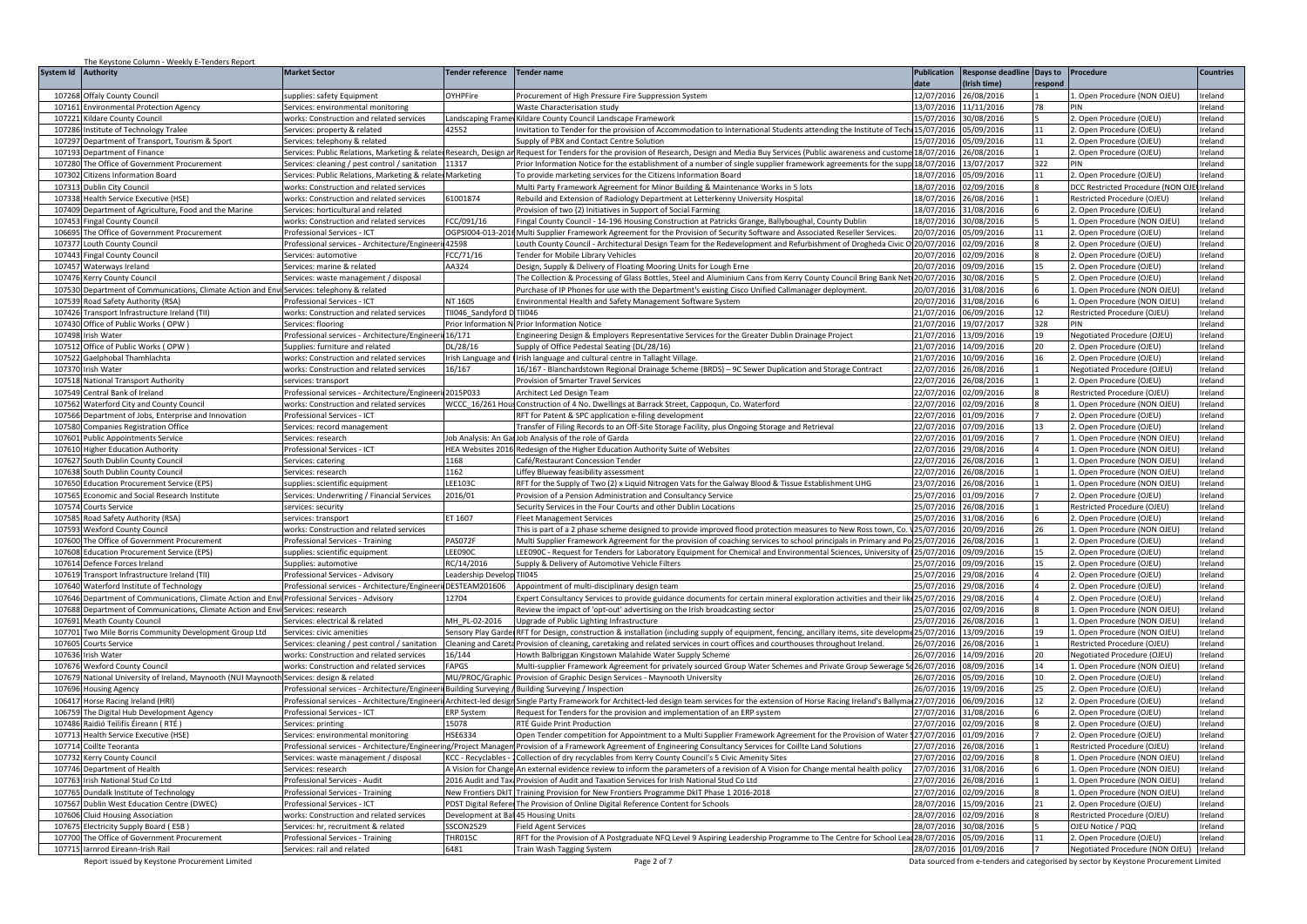| The Keystone Column - Weekly E-Tenders Report                                                                     |                                                                                                               |                                            |                                                                                                                                                                                                       |                                                |                                                    |          |                                                                   |                    |
|-------------------------------------------------------------------------------------------------------------------|---------------------------------------------------------------------------------------------------------------|--------------------------------------------|-------------------------------------------------------------------------------------------------------------------------------------------------------------------------------------------------------|------------------------------------------------|----------------------------------------------------|----------|-------------------------------------------------------------------|--------------------|
| System Id<br><b>Authority</b>                                                                                     | <b>Market Sector</b>                                                                                          | <b>Tender reference</b>                    | <b>Tender name</b>                                                                                                                                                                                    | <b>Publication</b>                             | Response deadline Days to Procedure<br>Irish time) | respon   |                                                                   | <b>Countries</b>   |
| 107721 Solas                                                                                                      | Services: Underwriting / Financial Services                                                                   |                                            | Pensions & Insurances Administration Service                                                                                                                                                          |                                                | 28/07/2016 01/09/2016                              |          | 2. Open Procedure (OJEU)                                          | reland             |
| 107738 Housing Agency                                                                                             | Services: property & related                                                                                  | Property Valuation                         | Procurement of Property Valuation Services                                                                                                                                                            |                                                | 28/07/2016 19/09/2016                              | 25       | 2. Open Procedure (OJEU)                                          | reland             |
| 107756 Fingal County Council                                                                                      | services: roads & related                                                                                     | FCC/97/16                                  | Traffic Signals Installation at various locations in Fingal 2016                                                                                                                                      |                                                | 28/07/2016 31/08/2016                              |          | 1. Open Procedure (NON OJEU)                                      | Ireland            |
| 107767<br>Cope (Crisis Housing Caring Support) Ltd trading as COPE Professional services - Architecture/Engineeri |                                                                                                               |                                            | 47 Forster Street, G Architect led Lead Consultants with an integrated Design Team for all Consulting Services for renovation and cons                                                                | 28/07/2016 01/09/2016                          |                                                    |          | 2. Open Procedure (OJEU)                                          | Ireland            |
| 107813<br>Mayo County Council                                                                                     | works: Construction and related services                                                                      |                                            | MO 11 7535 - N60 Castlebar Balla Road (Manulla) Improvement Scheme Ground Investigation Contract                                                                                                      | 28/07/2016 02/09/2016                          |                                                    |          | 1. Open Procedure (NON OJEU)                                      | Ireland            |
| 107495<br>Kerry County Council                                                                                    | vorks: Construction and related services                                                                      |                                            | Kerry Co Co Mitchel MITCHELS / BOHERBEE REGENERATION AREA - SMALL PROJECTS 2016 - ENVIRONMENTAL WORKS - AT DEANS LAN 29/07/2016 26/08/2016                                                            |                                                |                                                    |          | Open Procedure (NON OJEU)                                         | reland             |
| 107711<br>Health Service Executive (HSE)                                                                          | supplies: technology                                                                                          | HSE 7559 / 16                              | Open Competition for purchase, installation and commissioning of Laminar Airflow Cabinets.                                                                                                            |                                                | 29/07/2016 01/09/2016                              |          | 2. Open Procedure (OJEU)                                          | Ireland            |
| 107740 The Office of Government Procurement                                                                       | Supplies: furniture and related                                                                               | FWF016F                                    | Prior Information Notice for the Establishment of a Framework for the Supply, Delivery and Installation of School                                                                                     | 29/07/2016 26/07/2017                          |                                                    | 335      |                                                                   | reland             |
| 107741 Irish Water<br>107755                                                                                      | works: Construction and related services                                                                      | 16/130                                     | (illala, Foxford and Charlestown Sewerage Schemes - Wastewater Treatment Plants and Collection Networks - D: 29/07/2016 14/09/2016                                                                    |                                                |                                                    | 20       | Negotiated Procedure (OJEU)                                       | Ireland            |
| Transport Infrastructure Ireland (TII)<br>107794                                                                  | Supplies: roads & related                                                                                     | Supply of De-Icing S<br>DPS for Road Marki | TII047                                                                                                                                                                                                | 29/07/2016 02/09/2016                          |                                                    | 15       | 2. Open Procedure (OJEU)                                          | Ireland<br>Ireland |
| Kerry County Council<br>10781<br>Department of Defence                                                            | Professional Services - ICT<br>Supplies: military and related                                                 | CON/071/2015                               | Dynamic Purchasing System for Road Marking Supplies & Services for Local Authorities<br>Rounds 12.7 x 99mm Short Range Mixed Belt - 4 Ball / 1 Tracer                                                 | 29/07/2016 09/09/2016<br>29/07/2016 08/09/2016 |                                                    | 14       | Restricted Procedure (OJEU)<br>Restricted Procedure (OJEU) - Defe | Ireland            |
| 10783<br><b>Education Procurement Service (EPS)</b>                                                               | upplies: scientific equipment                                                                                 | LEE113C                                    | lequest for Tenders for the Supply of Short Path Distillation Unit for Teagasc Food Research Centre                                                                                                   | 29/07/2016                                     | 29/08/2016                                         |          | L. Open Procedure (NON OJEU)                                      | Ireland            |
| 107835<br>arlow County Council                                                                                    | vorks: Construction and related services                                                                      | EE-04                                      | nergy Efficiency Upgrades to 10 Domestic Properties, Co. Carlow                                                                                                                                       | 29/07/2016                                     | 30/08/2016                                         |          | Open Procedure (NON OJEU)                                         | Ireland            |
| 107836<br>Department of Arts, Heritage & Gaeltacht                                                                | services: research                                                                                            | EconEvalAVSector                           | Request for Proposals for an Economic Analysis Study of the Audiovisual Sector in the Republic of Ireland                                                                                             | 29/07/2016                                     | 26/08/2016                                         |          | 1. Open Procedure (NON OJEU)                                      | Ireland            |
| 10783<br><b>National Archives</b>                                                                                 | rofessional Services - ICT                                                                                    | NAI2016/06                                 | Procurement of Electronic Records Risk Management Services                                                                                                                                            | 29/07/2016                                     | 28/08/2016                                         |          | L. Open Procedure (NON OJEU)                                      | reland             |
| 107844 Waterford City and County Council                                                                          | vorks: Construction and related services                                                                      | WCC 16/251                                 | <b>NOODSTOWN CULVERT IMPROVEMENT WORKS</b>                                                                                                                                                            |                                                | 29/07/2016 02/09/2016                              |          | L. Open Procedure (NON OJEU)                                      | reland             |
| 107855<br>Department of Agriculture, Food and the Marine                                                          | services: guidance and counselling                                                                            |                                            | Services to Develop a Group Certification Template for Private Forest Owners - a pilot project                                                                                                        |                                                | 29/07/2016 16/09/2016                              | 22       | 1. Open Procedure (NON OJEU)                                      | Ireland            |
| 10785<br>Dublin City Council                                                                                      | Professional services - Architecture/Engineering/Project Managem Panel for Architectural Consultancy Services |                                            |                                                                                                                                                                                                       | 29/07/2016 31/07/2017                          |                                                    | 340      | DCC Restricted Procedure (NON O.                                  | Ireland            |
| 107874<br>Irish Cattle Breeding Federation                                                                        | Services: printins                                                                                            | Printing, Packing &                        | Printing, Packing and Posting of Agricultural Correspondence                                                                                                                                          | 29/07/2016 02/09/2016                          |                                                    |          | 1. Open Procedure (NON OJEU)                                      | Ireland            |
| 107875<br>Monaghan County Council                                                                                 | vorks: Construction and related services                                                                      |                                            | Ground stabilisation Ground stabilisation to Clones Fire Station                                                                                                                                      | 29/07/2016                                     | 13/09/2016                                         | 19       | Open Procedure (OJEU)                                             | Ireland            |
| 107184<br>Dublin City Council                                                                                     | ervices: landscaping                                                                                          |                                            | THE LANDSCAPE MAINTENANCE & GRASS MAINTENANCE OF VARIOUS SITES AND OPEN SPACES IN DUBLIN CITY C 01/08/2016                                                                                            |                                                | 09/09/2016                                         | 15       | DCC Open Procedure (OJEU)                                         | Ireland            |
| 107392<br>lealth Service Executive (HSE)                                                                          | Services: healthcare and related                                                                              | HSE6376                                    | 2005/05/2016 Provision of a Community based Drug & Alcohol treatment support, harm reduction, rehabilitation and aftercare (01/08/2016 05/09/2016                                                     |                                                |                                                    | 11       | 2. Open Procedure (OJEU)                                          | reland             |
| 107502<br>Health Service Executive (HSE)                                                                          | Services: healthcare and related                                                                              | <b>HSE 7585</b>                            | 2009/2016 Provision of a Community based Under 18 Drug & Alcohol Prevention & Treatment Service for individuals and fam                                                                               |                                                |                                                    | 11       | 2. Open Procedure (OJEU)                                          | Ireland            |
| 107630<br>Department of Agriculture, Food and the Marine                                                          | Professional Services - ICT                                                                                   |                                            | DAFM IMT 11/2016 Department of Agriculture, Food and the Marine ICT Teams of External Resources 2016                                                                                                  | 01/08/2016 30/09/2016                          |                                                    | 36       | PIN                                                               | Ireland            |
| 107769<br><b>Education Procurement Service (EPS)</b>                                                              | supplies: scientific equipment                                                                                | LEE094C                                    | Two Quadrupole ICPMS instruments and aJet interface (3 Lots) for UCD School of Earth Sciences                                                                                                         | 01/08/2016 29/08/2016                          |                                                    |          | 2. Open Procedure (OJEU)                                          | Ireland            |
| 107774<br>The Office of Government Procurement<br>Department of Education and Skills<br>107777                    | Supplies: clothing and related                                                                                |                                            | FSU020C PS/011/01 Request for Tenders for the Supply of Service Dress and Operational Uniforms for the Irish Prison Service                                                                           | 01/08/2016<br>01/08/2016                       | 21/09/2016                                         | 27<br>15 | Open Procedure (OJEU) post PIN                                    | Ireland<br>Ireland |
| 107793                                                                                                            | Professional Services - ICT                                                                                   | C86/314/1                                  | Provision of DBA Su RFT for Provision of DBA Support Services<br>Prior information notice(PIN) for a Civil Works Contract to undertake the flood relief scheme for Clonakilty Co Cor101/08/2016       |                                                | 09/09/2016                                         |          | 2. Open Procedure (OJEU)                                          |                    |
| Office of Public Works (OPW)<br>10780<br>Iord Altranais agus Cnáimhseachais na hÉireann/Nursin;                   | vorks: Construction and related services<br>Services: customer care                                           | CCCPS16                                    | rovision of Customer Call Centre and Processing Services                                                                                                                                              | 01/08/2016                                     | 31/08/2016<br>30/08/2016                           |          | 2. Open Procedure (OJEU)                                          | Ireland<br>reland  |
| 107825<br>larnrod Eireann-Irish Rail                                                                              | Services: rail and related                                                                                    | 6504                                       | Real Time Fuel, Condition and Positioning Monitoring for Diesel Railway Vehicles.                                                                                                                     | 01/08/2016 01/09/2016                          |                                                    |          | Negotiated Procedure (OJEU)                                       | Ireland            |
| 107829<br>Central Bank of Ireland                                                                                 | Services: hr, recruitment & related                                                                           | 2016P023                                   | Career Framework Solution                                                                                                                                                                             | 01/08/2016 26/08/2016                          |                                                    |          | PIN                                                               | Ireland            |
| 107830 Wexford County Council                                                                                     |                                                                                                               |                                            | Professional services - Architecture/Engineering/Project Managem Engineering Consultancy Services associated with Courtown N. Beach Marina & Feasibility Study. Also a framewor 01/08/2016 08/09/2016 |                                                |                                                    | 14       | 2. Open Procedure (OJEU)                                          | Ireland            |
| 10675<br>Health Service Executive (HSE)                                                                           | Professional Services - Training                                                                              | <b>HSE 7329</b>                            | Practice Development Programme to Develop Cultures of Person-centredness within the HSE                                                                                                               | 02/08/2016                                     | 01/09/2016                                         |          | 1. Open Procedure (NON OJEU)                                      | Ireland            |
| 10717<br>larnrod Fireann-Irish Rail                                                                               | upplies: Rail and related                                                                                     | 5975                                       | upply of Railway Vehicle Paints                                                                                                                                                                       | 02/08/2016 13/09/2016                          |                                                    | 19       | Negotiated Procedure (NON OJEU                                    | Ireland            |
| 10761<br>National Transport Authority                                                                             | Services: design & related                                                                                    |                                            | Provision of Visualisation Services                                                                                                                                                                   | 02/08/2016 26/08/2016                          |                                                    |          | L. Open Procedure (NON OJEU)                                      | Ireland            |
| 107766<br>Raidió Teilifís Éireann ( RTÉ )                                                                         | Services: printing                                                                                            | 15079                                      | RTÉ Guide Paper Supply                                                                                                                                                                                | 02/08/2016 29/08/2016                          |                                                    |          | Competitive Dialogue (OJEU)                                       | Ireland            |
| 107790<br>The Office of Government Procurement                                                                    | services: transport                                                                                           | TTT013F                                    | lequest for tender for the provision of Transport Management Services for Non-Emergency Transport in the Heal 02/08/2016 30/09/2016                                                                   |                                                |                                                    | 36       | 2. Open Procedure (OJEU)                                          | reland             |
| 107803 Met Eireann                                                                                                | supplies: technology                                                                                          | aser Ceilometer RI                         | For the supply of laser ceilometers for aviation and synoptic use.                                                                                                                                    |                                                | 02/08/2016 26/09/2016                              | 32       | 2. Open Procedure (OJEU)                                          | Ireland            |
| 107826<br>St James's Hospital                                                                                     | Supplies: medical & related                                                                                   | Drug Eluting Stents                        | Interventional Cardiology Drug Eluting Stents                                                                                                                                                         | 02/08/2016 05/09/2016                          |                                                    | 11       | 2. Open Procedure (OJEU)                                          | Ireland            |
| Bord lascaigh Mhara - Irish Sea Fisheries Board (BIM)<br>10783                                                    | Services: marine & related                                                                                    | Bord lascaigh Mhar.                        | Ice Making Machines                                                                                                                                                                                   | 02/08/2016 02/09/2016                          |                                                    |          | 2. Open Procedure (OJEU)                                          | Ireland            |
| 107834<br>Shannon Airport Authority Ltd.                                                                          | Services: Underwriting / Financial Services                                                                   |                                            | inancial Services Concession Opportunity at Shannon Airport                                                                                                                                           | 02/08/2016 02/09/2016                          |                                                    |          | 2. Open Procedure (OJEU)                                          | Ireland            |
| 107841<br>Mary Immaculate College                                                                                 | iervices: research                                                                                            | MICL/2016/04                               | lequest for Tender for Services to conduct European Social Survey                                                                                                                                     | 02/08/2016 02/09/2016                          |                                                    |          | . Open Procedure (OJEU)                                           | Ireland            |
| 107851<br><b>HEAnet Limited</b><br>10786                                                                          | Professional Services - ICT<br>Professional Services - ICT                                                    |                                            | HEAnet Circuits 201 HEAnet Dark Fibre and Managed Circuits 201607                                                                                                                                     | 02/08/2016                                     | 29/08/2016<br>30/08/2016                           |          | 2. Open Procedure (OJEU)                                          | Ireland<br>reland  |
| The University of Dublin Trinity College<br>107870<br>Kildare County Council                                      | Professional services - Architecture/Engineeri                                                                | TCD-16-30<br>NRO16016                      | T Solution for Management of Pharmacy Experiential Learning<br>Fround Investigation for the M7 Naas to Newbridge Bypass Upgrade Scheme and the M7 Osberstown Interchang                               | 02/08/2016<br>02/08/2016 05/09/2016            |                                                    |          | 1. Open Procedure (NON OJEU)                                      | reland             |
| Bord lascaigh Mhara - Irish Sea Fisheries Board (BIM)<br>107885                                                   | Professional Services - Advisory                                                                              | Bord lascaigh Mhar                         | Health & Safety Consultant / Building Contracts Lead                                                                                                                                                  | 02/08/2016 19/09/2016                          |                                                    | 25       | 1. Open Procedure (NON OJEU)                                      | reland             |
| 107887 Institute of Technology Tallaght                                                                           | Services: healthcare and related                                                                              | PP1600131                                  | Provision of General Practitioner Services                                                                                                                                                            | 02/08/2016 26/08/2016                          |                                                    |          | 1. Open Procedure (NON OJEU)                                      | Ireland            |
| 10789<br>Department of Foreign Affairs and Trade/An Roinn Gnóth Professional Services - Advisory                  |                                                                                                               |                                            | Health Sector Consultancy Services for the Irish Aid programme in Liberia                                                                                                                             | 02/08/2016 30/08/2016                          |                                                    |          | 1. Open Procedure (NON OJEU)                                      | Ireland            |
| 107908<br>Shannon Airport Authority Ltd.                                                                          | ervices: catering                                                                                             |                                            | year Landside Catering Concession at Shannon Airport                                                                                                                                                  | 02/08/2016                                     | 26/08/2016                                         |          | . Open Procedure (NON OJEU)                                       | Ireland            |
| 107917<br>National Council for Curriculum and Assessment                                                          | Professional Services - ICT                                                                                   | 0365                                       | Maintenance and management of Office 365 tenancy and Azure                                                                                                                                            | 02/08/2016 26/08/2016                          |                                                    |          | Open Procedure (NON OJEU)                                         | Ireland            |
| 107727<br>Teagasc                                                                                                 | works: Construction and related services                                                                      | Teagasc Grange - L                         | ivestock Unit including concrete apron.                                                                                                                                                               | 03/08/2016 31/08/2016                          |                                                    |          | L. Open Procedure (NON OJEU)                                      | reland             |
| 107809<br>Met Eireann                                                                                             | supplies: technology                                                                                          | /is / PWS 2016                             | For the supply of visibility sensors / present weather sensors for aviation and synoptic use.                                                                                                         |                                                | 03/08/2016 26/09/2016                              | 32       | 2. Open Procedure (OJEU)                                          | reland             |
| 107818 Kildare County Council                                                                                     | works: Construction and related services                                                                      | NRO1268 Part 2                             | Rehabilitation and Construction of Bridge Structures and Retaining Wall in Carlow and Wexford                                                                                                         |                                                | 03/08/2016 07/09/2016                              | 13       | 1. Open Procedure (NON OJEU)                                      | Ireland            |
| 107920<br><b>Donegal County Council</b>                                                                           | Supplies: automotive                                                                                          |                                            | Plant Purchase 2016 - Purchase of Tipper Vehicles 2016                                                                                                                                                | 03/08/2016 15/09/2016                          |                                                    | 21       | 2. Open Procedure (OJEU)                                          | Ireland            |
| 107924<br>Dun Laoghaire Rathdown County Council                                                                   | Services: design & related                                                                                    | Arts Office                                | 07/10/2016 Jessign, Supply and Installation of Sculpture to Commemorate Roger Casement for Dun Laoghaire- Rathdown Cour 03/08/2016   07/10/2016                                                       |                                                |                                                    | 43       | 1. Open Procedure (NON OJEU)                                      | Ireland            |
| 107925<br>National Disability Authority (NDA)                                                                     | Professional Services - Advisory                                                                              |                                            | 15009CEUDSM Rft4 the development of a national framework for person-centred planning in disability services                                                                                           | 03/08/2016                                     | 14/09/2016                                         | 20       | 1. Open Procedure (NON OJEU)                                      | Ireland            |
| 107946<br><b>IDA</b> Ireland                                                                                      | services: securitv                                                                                            |                                            | 2016 Security Contr IDA Belcamp Security Contract, 2016-2018                                                                                                                                          | 03/08/2016 26/08/2016                          |                                                    |          | L. Open Procedure (NON OJEU)                                      | Ireland            |
| 107953<br>Shannon Airport Authority Ltd.                                                                          | Services: catering                                                                                            |                                            | imestone Restaurant Concession Opportunity                                                                                                                                                            | 03/08/2016                                     | 26/08/2016                                         |          | L. Open Procedure (NON OJEU)                                      | Ireland            |
| 10795<br>Marine Institute<br><b>IDA</b> Ireland                                                                   | Services: research<br>works: Construction and related services                                                | ITT16-031                                  | ollection of Data for Tidal Resource Assessment Study                                                                                                                                                 | 03/08/2016                                     | 31/08/2016                                         |          | . Open Procedure (NON OJEU)                                       | reland             |
| 107955<br>107957                                                                                                  |                                                                                                               | MGC0533<br>42659                           | lefurbishment of Advance Building for IDA Ireland at Nenagh Co. Tipperary<br>outh Co. Council - Term Maintenance & Refurbishment Work Contract for Minor Civil Works Contracts.                       | 03/08/2016 26/08/2016                          | 03/08/2016 31/08/2016                              |          | 1. Open Procedure (NON OJEU)<br>1. Open Procedure (NON OJEU)      | Ireland<br>Ireland |
| Louth County Council<br>107965 Quality and Qualifications Ireland (QQI)                                           | works: Construction and related services<br>Services: hr. recruitment & related                               | Recruitment Service                        | Recruitment Services for establishing a Panel of Subject Matter Experts                                                                                                                               | 03/08/2016 29/08/2016                          |                                                    |          | 1. Open Procedure (NON OJEU)                                      | Ireland            |
| 10796<br>Mayo County Council                                                                                      | works: Construction and related services                                                                      | Rathroeen Capping                          | Rathroeen Landfill - Contract Nr. 9 Cell Nr. 3B Capping Works                                                                                                                                         | 03/08/2016 02/09/2016                          |                                                    |          | L. Open Procedure (NON OJEU)                                      | Ireland            |
| 10797<br>niversity College Cork (UCC)                                                                             | works: Construction and related services                                                                      | <b>JCC Lapps Quay</b>                      | Refurbishment of No 1 Lapps Quay & 16 Parnell Place for Cork University Business School (CUBS)                                                                                                        | 03/08/2016 31/08/2016                          |                                                    |          | L. Open Procedure (NON OJEU)                                      | reland             |
| Sustainable Energy Authority of Ireland<br>107923                                                                 | Services: compliance                                                                                          |                                            | Compliance promotion, monitoring, verification and enforcement services relating to the EU Ecodesign and Energ 04/08/2016 26/08/2016                                                                  |                                                |                                                    |          | 1. Open Procedure (NON OJEU)                                      | Ireland            |
| 107948 Homeless Care CLG                                                                                          | Professional services - Architecture/Engineeri HC/001                                                         |                                            | Architect led Design Team-Single Party Framework for architect -led design team servioces for the renovation and 04/08/2016 26/08/2016                                                                |                                                |                                                    |          | 1. Open Procedure (NON OJEU)                                      | Ireland            |

Report issued by Keystone Procurement Limited **Exercise 2.000** Page 3 of 7 Data sourced from e-tenders and categorised by sector by Keystone Procurement Limited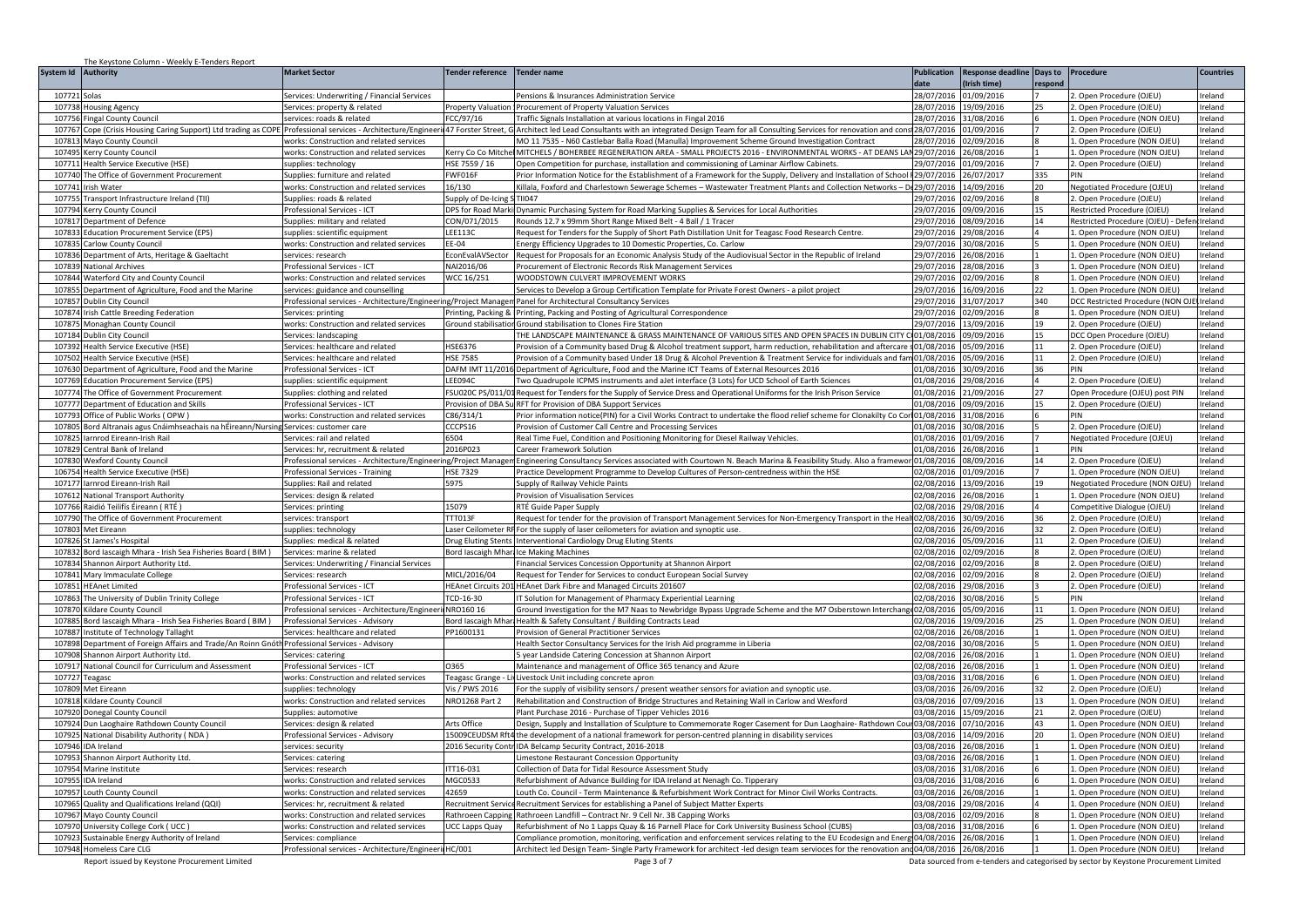| System Id Authority<br>Response deadline Days to<br>Procedure<br>date<br>Irish time]<br>espone<br>04/08/2016<br>Ireland<br>10797<br>Kilclonfert Community Group<br>6/08/2016<br>. Open Procedure (NON OJEU)<br>works: Construction and related services<br>Extension to existing community centre and upgrading existing foul water treatment system and associated site '<br>107981<br>An Post<br>ervices: public Relations, Marketing & related 1625<br>Corporate and Consumer Public Relations and Sponsorship PR Support (mainly Sport)<br>04/08/2016<br>06/09/2016<br>12<br>2 Step Negotiated Procedure (NON<br>Ireland<br>10798<br>National Disability Authority (NDA)<br>ervices: research<br>NG4<br>Research and the development of a quality framework for disability services<br>04/08/2016<br>6/09/2016<br>22<br>Open Procedure (NON OJEU)<br>eland<br>10798<br>works: Construction and related services<br>GR 135<br>Extension to House at Ashill, Horse & Jockey, Thurles, Co. Tipperary<br>04/08/2016<br>1/08/2016<br>Open Procedure (NON OJEU)<br>reland<br>ipperary County Council<br>04/08/2016<br>6/08/2016<br>. Open Procedure (NON OJEU)<br>107991<br>The Pensions Authority<br>Services: painting & related<br>The Pensions Authority wishes to invite tenders for the provision of in-house painting services.<br>Ireland<br>n-house painting s<br>04/08/2016<br>28/08/2016<br>. Open Procedure (NON OJEU)<br>107999 Cork Institute of Technology<br>Services: event management<br>vents Installation<br>Events Installation Work, Hire & Event Management Rates<br>Ireland<br>108000 Department of Agriculture, Food and the Marine<br>Services: electrical & related<br>Howth FHC Electrica Howth Fishery Harbour Centre, Co. Dublin Electrical Upgrade Works Phase 4<br>04/08/2016<br>16/08/2016<br>1. Open Procedure (NON OJEU)<br>Ireland<br>107505 Kerry County Council<br>services: roads & related<br>172 Stagmount Ben N72 Stagmount Bends Vehicle Restraint System and Ancillary Works<br>05/08/2016<br>16/08/2016<br>Open Procedure (NON OJEU)<br>Ireland<br>ANPU01<br>Supply and fit of Cremator Unit, abatement and filtration system and ancillary equipment<br>05/08/2016<br>0/09/2016<br>36<br>. Open Procedure (OJEU)<br>Ireland<br>107615 Shannon Crematorium<br>Supplies: waste management<br>0/08/2016<br>107886<br>Department of Arts, Heritage & Gaeltacht<br>05/08/2016<br>Open Procedure (NON OJEU)<br>reland<br>ervices: roads & related<br>oulnaknockaun 20<br>Repair and re-surfacing of gravel forest road/trackway and installation of culverts<br>05/08/2016<br>5/09/2016<br>107936<br>Dublin City Council<br>Parks Mountjoy Squ<br>Conservation & Restoration of Mountjoy Square Railings (Phase 1R<br>11<br><b>OCC Open Procedure (NON OJEU</b><br>reland<br>ervices: conservation<br>107994<br>Department of Arts, Heritage & Gaeltacht<br>Services: agricultural/horticultural and relate<br>Burren National Par Control of scrub in Burren National Park<br>05/08/2016<br>6/09/2016<br>12<br>. Open Procedure (NON OJEU)<br>eland<br>107998<br>avan County Council<br>rofessional Services - Advisory<br>RFT Shared Space<br>Development & preparation of application to PEACE IV for new flagship capital project<br>05/08/2016<br>1/08/2016<br>Open Procedure (NON OJEU)<br>eland<br>108020 Sacred Heart of Jesus National School (Huntstown)<br>4006 - Huntstown Construction of approx 325 sq m additional accommodation, some internal modifications, and associated site won05/08/2016<br>2/09/2016<br>. Open Procedure (NON OJEU)<br>reland<br>works: Construction and related services<br>108022 Department of Jobs, Enterprise and Innovation<br>02/09/2016<br>HEO/AO DevelopmeDevelopment Programme for middle management grades within the Department of Jobs, Enterprise & Innovation05/08/2016<br>. Open Procedure (NON OJEU)<br>Ireland<br>Professional Services - Training<br>108027 Institute of Technology Carlow<br>Professional Services - Training<br>Mgt & Bus training<br>Management and Business Development Training<br>05/08/2016<br>02/09/2016<br>1. Open Procedure (NON OJEU)<br>Ireland<br>108029 Royal Victoria Eye & Ear<br>Professional Services - ICT<br>RVEEH-ICT-1601<br>Supply of an on-site 1st level ICT helpdesk presence for Royal Victoria Eye & Ear Hospital, Dublin<br>05/08/2016<br>31/08/2016<br>1. Open Procedure (NON OJEU)<br>Ireland<br>10803<br>Dublin City Council<br>ervices: electrical & related<br>Supply and Installation of Energy Efficient Lighting and Controls for Irishtown Stadium<br>05/08/2016<br>6/08/2016<br>DCC Open Procedure (NON OJEU<br>reland<br>05/08/2016<br>10803<br>Department of Justice and Equality<br><b>ODPC</b><br>6/08/2016<br>Open Procedure (NON OJEU)<br>reland<br>Security and Facilities Management Service<br>ervices: security<br>108036<br>Civil engineering works associated with the installation of temporary pre-fabricated changing rooms and the consi<br>05/08/2016<br>6/08/2016<br>Open Procedure (NON OJEU)<br>Ireland<br>Dun Laoghaire Rathdown County Council<br>vorks: Construction and related services<br>108040<br>Scoil Naomh Mhuire Boher (Greenore)<br>Boher National SchcSWS2016/17 Electrical Upgrade<br>05/08/2016<br>6/08/2016<br>. Open Procedure (NON OJEU)<br>reland<br>iervices: electrical & related<br>108044<br>Horse Racing Ireland (HRI)<br>ervices: landscaping<br><b>HRI AUG 16/1RTC</b><br>Reconstruction and Re-Alignment of All Weather Canter Down Surface at Fairyhouse Racecourse<br>05/08/2016<br>6/08/2016<br>Open Procedure (NON OJEU)<br>eland<br>108045<br><b>Health Service Executive (HSE)</b><br>Supplies: furniture and related<br>Industrial Tunnel Dishwasher<br>05/08/2016<br>9/09/2016<br>. Open Procedure (NON OJEU)<br>reland<br>15<br>108050 Royal Irish Academy of Music<br>Professional Services - ICT<br><b>RIAM ITT MIS</b><br>Integrated Management Information System<br>05/08/2016<br>0/09/2016<br>. Open Procedure (NON OJEU)<br>Ireland<br>26<br>107993 Laois County Council<br>Services: civic amenities<br><sup>9</sup> layground Equipm Design, supply & installation of innovative playunit(s) in playground at Portlaoise Leisure Centre, Co Laois<br>06/08/2016<br>05/09/2016<br>11<br>Open Procedure (NON OJEU)<br>Ireland<br>107634 larnrod Eireann-Irish Rail<br>Services: rail and related<br>Supply of Dampers for Rolling Stock<br>08/08/2016<br>07/09/2016<br>13<br>Negotiated Procedure (OJEU)<br>Ireland<br>6437<br>107768 Irish Naval Service<br>Services: marine & related<br>JN/927/2016<br>Replacement of Air Handling Units on Irish Naval Vessels<br>08/08/2016<br>05/12/2016<br>102<br>. Open Procedure (NON OJEU)<br>Ireland<br>107904 larnrod Eireann-Irish Rail<br>6487<br>Supply of Brake Actuators for Rolling Stock<br>08/08/2016<br>7/09/2016<br>13<br>legotiated Procedure (OJEU)<br>Ireland<br>Services: rail and related<br>107921<br>6/087<br>Project Management Oversight (PMO) and Engineering Consultancy Services to Support the Water Network Man<br>08/08/2016<br>9/09/2016<br>25<br>Open Procedure (OJEU)<br>reland<br>Irish Water<br>Professional services - Architecture/Engineer<br>107929<br>ducation Procurement Service (EPS)<br>Supplies: Mining, basic metals and related pro<br>SS115F<br>SINGLE SUPPLIER FRAMEWORK CONTRACT for the Provision of Tellus Multi-element Analyses of Soil and Stream Se<br>08/08/2016<br>2/09/2016<br>. Open Procedure (OJEU)<br>reland<br>127<br>eland<br>10793<br>Solas<br>Professional Services - Training<br>Provision of Courseware and Resources to support the delivery of Online Training<br>08/08/2016<br>0/12/2016<br>PIN<br>10793<br>Fáilte Ireland-National Tourism Development Authority<br>services: public Relations, Marketing & related<br>) /2016/04<br>Contract for Services for Head of Marketing (Digital)<br>08/08/2016<br>5/09/2016<br>11<br>Restricted Procedure (OJEU)<br>eland<br>107942 Irish Aviation Authority<br>08/08/2016<br>3/09/2016<br>. Open Procedure (OJEU)<br>Ireland<br>est Equipment Cal<br>Test & Measurement Equipment Calibration & Repair Service<br>19<br>Services: aviation<br>107951 Met Eireann<br>AMAP MDP RFT<br>AVIATION WEATHER OBSERVING and MET DATA PROCESSING SYSTEM<br>08/08/2016<br>30/09/2016<br>Ireland<br>Services: aviation<br>36<br>Open Procedure (OJEU)<br>107958 Bord Bia (Irish Food Board)<br>Professional Services - ICT<br>Mk/SSDBBQAS/08/<br>ITT for Software Support and Development for Bord Bia QAS<br>08/08/2016<br>31/08/2016<br>Open Procedure (OJEU) post PIN<br>Ireland<br>107966<br>University College Cork (UCC<br>Professional Services - ICT<br>UCC/2015/40<br>Appointment to a Multi-Party Framework Agreement for Website Support and Hosting Services<br>08/08/2016<br>05/09/2016<br>11<br>2. Open Procedure (OJEU)<br>Ireland<br>10797<br>Professional services - Architecture/Engineeri<br>P3152<br>Design and Build North Runway and Associated Taxiways (NRCP2)<br>08/08/2016<br>2/09/2016<br>18<br>daa Negotiated Procedure (OJEU)<br>Ireland<br>daa plc<br>MBRS082016<br>08/08/2016<br>2/09/2016<br>107978<br>Medical Bureau of Road Safety<br>Fechnical Dialogue<br>reland<br>upplies: technology<br>PIN<br>107988 Met Eireann<br>32<br>08/08/2016<br>26/09/2016<br>. Open Procedure (OJEU)<br>Ireland<br>Services: aviation<br>ightning Detection For the supply of Lightning Detection Systems for aviation use.<br>ommission for Energy Regulation<br>011-03-348<br>Customer Contact Management Services<br>08/08/2016<br>9/09/2016<br>15<br>. Open Procedure (OJEU)<br>reland<br>10799<br>ervices: customer care<br>108004 Raidió Teilifís Éireann (RTÉ)<br>rofessional Services - Advisory<br>16041<br>08/08/2016<br>9/09/2016<br>25<br>Open Procedure (OJEU)<br>eland<br>RTÉ Startegic Proiects Framework<br>108006 Department of the Taoiseach<br>itizens' Assembly<br>Request for tenders for accommodation and conference facilities for the Citizens' Assembly's meetings<br>08/08/2016<br>6/08/2016<br>. Open Procedure (NON OJEU)<br>reland<br>Services: venues<br>108039 St Catherine's Special School<br>627<br>Proposed Fire Safety Works and all associated site works at St Catherines School, Newcastle, Greystones, Co.Wick 08/08/2016<br>9/08/2016<br>. Open Procedure (NON OJEU)<br>reland<br>works: Construction and related services<br>108046 Monaghan County Council<br>Professional services - Architecture/Engineeri<br>Clones Market Hous Architect Lead Design Team - Consultancy Service for the proposed Ballybay Clones Municipal District Offices, Clon08/08/2016<br>30/08/2016<br>. Open Procedure (NON OJEU)<br>reland<br>Dublin Bus / Bus Atha Cliath<br>RFT 17.2016<br>09/09/2016<br><b>Negotiated Procedure (NON OJEL</b><br>Ireland<br>108059<br>Services: mechanical<br><b>Bus Wash Maintenance</b><br>08/08/2016<br>15<br>108061 Health Service Executive (HSE)<br>Conservation Management Plan for St. Lomans Cemetery, St. Lomans Hospital, Mullingar, Co. Westmeath<br>08/08/2016<br>30/08/2016<br>Open Procedure (NON OJEU)<br>reland<br>ervices: conservation<br>108063 Cork County Council<br>08/08/2016<br>6/08/2016<br>Open Procedure (NON OJEU)<br>works: Construction and related services<br>Sauna & Steam<br>Construction of new sauna and steam facilities at the Leisure Centre, Fermoy, County Cork.<br>reland<br>108069<br>08/08/2016<br>07/09/2016<br>13<br>Open Procedure (NON OJEU)<br>Department of Finance<br>redit Survey April<br>Department of Finance SME Credit Demand Survey April 2016 to September 2016<br>reland<br>Services: research<br>108071<br>works: Construction and related services<br>Development Opportunities: Seeking Expressions of Interest for Housing Development<br>08/08/2016<br>27/08/2016<br>. Open Procedure (NON OJEU)<br>reland<br>「úath Housing Association Ltd<br>108074 Department of Agriculture, Food and the Marine<br>08/08/2016<br>19/08/2016<br>works: Construction and related services<br>An Daingean Ice-Pla Refurbishment of Ice Plant Building, An Daingean Fishery Harbour Centre, Main Pier, Dingle, Co Kerry.<br>. Open Procedure (NON OJEU)<br>eland<br>108076<br><b>Fingal County Council</b><br>CC/098/16<br>Pedestrian Linkage (Footpath) with Traffic Signal Co- Ordinated Shuttle System Hands Lane Lusk<br>08/08/2016<br>4/09/2016<br>20<br>. Open Procedure (NON OJEU)<br>eland<br>services: roads & related<br>108077 IDA Ireland<br><b>IDA Ringaskiddy</b><br>08/08/2016<br>8/09/2016<br>Professional services - Architecture/Engineeri<br>Engineering Consultancy Services for review of infrastructure and masterplan of IDA land bank in Ringaskiddy, Co<br>14<br>. Open Procedure (NON OJEU)<br>reland<br>107750<br>09/08/2016<br>16/09/2016<br>Restricted Procedure (OJEU)<br>Fransport Infrastructure Ireland (TII)<br>Professional Services - Advisory<br>unnels Contract A<br>TII021<br>22<br>reland<br>107893<br>Electricity Supply Board (ESB)<br>Services: agricultural/horticultural and related D20/CON/822<br>Multi-Contractor Framework Agreement for Timber Cutting and Associated Works at or near Overhead Lines in th09/08/2016<br>09/09/2016<br>OJEU Notice / PQQ<br>Ireland<br>15<br>107975<br><b>Cork County Council</b><br>works: Construction and related services<br>Fire Department Fit Out, Former Teagasc Building<br>09/08/2016<br>9/09/2016<br>15<br>. Open Procedure (NON OJEU)<br>Ireland<br>107982<br>VUH/EU/16004<br><b>Fender for Provision of Retail Services under Licence</b><br>09/08/2016<br>1/09/2016<br>27<br>. Open Procedure (OJEU)<br>Ireland<br>St Vincent's University Hospital<br>Services: retail<br>09/08/2016<br>0/09/2016<br>36<br>108018<br>Sustainable Energy Authority of Ireland<br>Provision of technical advice to Sustainable Energy Communities.<br>PIN<br>reland<br>rofessional Services - Advisory<br>108019<br>HRI AUG 16/1FD<br>09/08/2016<br>12/09/2016<br>18<br>Ireland<br>Horse Racing Ireland (HRI)<br>Services: facilities management<br>Car Parking Services to HRI Racecourses<br>. Open Procedure (OJEU)<br>University College Cork (UCC<br>160805 UCC Stude<br>Procurement of Works Contractor for Student Hub Building at University College Cork<br>09/08/2016<br>6/09/2016<br>12<br>reland<br>10803<br>works: Construction and related services<br>Restricted Procedure (OJEU<br>108048<br>Fáilte Ireland-National Tourism Development Authority<br>Professional Services - Training<br>HR//2016/02<br>Development of Bespoke Leadershop Programme<br>09/08/2016<br>3/09/2016<br>19<br>. Open Procedure (OJEU)<br>eland<br>108051<br>The Provision of a Suite of UCC Compliant Customs Services<br>09/08/2016<br>5/09/2016<br>Competitive Dialogue (OJEU)<br>reland<br>Office of the Revenue Commissioners<br>rofessional Services - ICT<br>11<br>09/08/2016<br>30/09/2016<br>108057<br>Sustainable Energy Authority of Ireland<br>rofessional Services - ICT<br>36<br>reland<br>Web Services<br>PIN<br>108091 Fingal County Council<br>Professional Services - ICT<br>CC/101/16<br>CAD Services for Fingal County Council<br>09/08/2016<br>09/09/2016<br>15<br>. Open Procedure (NON OJEU)<br>Ireland<br>FCC/103/16<br>Marketing Promotion Opportunities in the Film and Television Production Services for the Portfolio of property ar<br>09/08/2016<br>9/08/2016<br>Ireland<br>108097 Fingal County Council<br>services: public Relations, Marketing & related<br>Request For Information (NON OJI<br>108099 Bus Eireann/Irish Bus<br>E/SE/9/8/2016<br>Bus and Coach Driver Seat Refurbishment Services<br>09/08/2016<br>5/09/2016<br><b>Jegotiated Procedure (NON OJEL</b><br>Ireland<br>11<br>Services: automotive<br>09/08/2016<br>31/08/2016<br>. Open Procedure (NON OJEU)<br>108104 Health and Safety Authority<br><b>ISA Office Refurbi</b><br>Renovation Works at Health and Safety Authority Head Office, The Metropolitan Building, James Joyce Street, Du<br>reland<br>vorks: Construction and related services<br>108106 Waterford City and County Council<br>WCCC16/282/H<br>09/08/2016 30/09/2016<br>36<br>Request for Expressions of Interest for the provision of social housing through turnkey acquisition<br>1. Open Procedure (NON OJEU)<br>Ireland<br>works: Construction and related services | The Keystone Column - Weekly E-Tenders Report |                      |                         |                    |                    |  |                  |
|--------------------------------------------------------------------------------------------------------------------------------------------------------------------------------------------------------------------------------------------------------------------------------------------------------------------------------------------------------------------------------------------------------------------------------------------------------------------------------------------------------------------------------------------------------------------------------------------------------------------------------------------------------------------------------------------------------------------------------------------------------------------------------------------------------------------------------------------------------------------------------------------------------------------------------------------------------------------------------------------------------------------------------------------------------------------------------------------------------------------------------------------------------------------------------------------------------------------------------------------------------------------------------------------------------------------------------------------------------------------------------------------------------------------------------------------------------------------------------------------------------------------------------------------------------------------------------------------------------------------------------------------------------------------------------------------------------------------------------------------------------------------------------------------------------------------------------------------------------------------------------------------------------------------------------------------------------------------------------------------------------------------------------------------------------------------------------------------------------------------------------------------------------------------------------------------------------------------------------------------------------------------------------------------------------------------------------------------------------------------------------------------------------------------------------------------------------------------------------------------------------------------------------------------------------------------------------------------------------------------------------------------------------------------------------------------------------------------------------------------------------------------------------------------------------------------------------------------------------------------------------------------------------------------------------------------------------------------------------------------------------------------------------------------------------------------------------------------------------------------------------------------------------------------------------------------------------------------------------------------------------------------------------------------------------------------------------------------------------------------------------------------------------------------------------------------------------------------------------------------------------------------------------------------------------------------------------------------------------------------------------------------------------------------------------------------------------------------------------------------------------------------------------------------------------------------------------------------------------------------------------------------------------------------------------------------------------------------------------------------------------------------------------------------------------------------------------------------------------------------------------------------------------------------------------------------------------------------------------------------------------------------------------------------------------------------------------------------------------------------------------------------------------------------------------------------------------------------------------------------------------------------------------------------------------------------------------------------------------------------------------------------------------------------------------------------------------------------------------------------------------------------------------------------------------------------------------------------------------------------------------------------------------------------------------------------------------------------------------------------------------------------------------------------------------------------------------------------------------------------------------------------------------------------------------------------------------------------------------------------------------------------------------------------------------------------------------------------------------------------------------------------------------------------------------------------------------------------------------------------------------------------------------------------------------------------------------------------------------------------------------------------------------------------------------------------------------------------------------------------------------------------------------------------------------------------------------------------------------------------------------------------------------------------------------------------------------------------------------------------------------------------------------------------------------------------------------------------------------------------------------------------------------------------------------------------------------------------------------------------------------------------------------------------------------------------------------------------------------------------------------------------------------------------------------------------------------------------------------------------------------------------------------------------------------------------------------------------------------------------------------------------------------------------------------------------------------------------------------------------------------------------------------------------------------------------------------------------------------------------------------------------------------------------------------------------------------------------------------------------------------------------------------------------------------------------------------------------------------------------------------------------------------------------------------------------------------------------------------------------------------------------------------------------------------------------------------------------------------------------------------------------------------------------------------------------------------------------------------------------------------------------------------------------------------------------------------------------------------------------------------------------------------------------------------------------------------------------------------------------------------------------------------------------------------------------------------------------------------------------------------------------------------------------------------------------------------------------------------------------------------------------------------------------------------------------------------------------------------------------------------------------------------------------------------------------------------------------------------------------------------------------------------------------------------------------------------------------------------------------------------------------------------------------------------------------------------------------------------------------------------------------------------------------------------------------------------------------------------------------------------------------------------------------------------------------------------------------------------------------------------------------------------------------------------------------------------------------------------------------------------------------------------------------------------------------------------------------------------------------------------------------------------------------------------------------------------------------------------------------------------------------------------------------------------------------------------------------------------------------------------------------------------------------------------------------------------------------------------------------------------------------------------------------------------------------------------------------------------------------------------------------------------------------------------------------------------------------------------------------------------------------------------------------------------------------------------------------------------------------------------------------------------------------------------------------------------------------------------------------------------------------------------------------------------------------------------------------------------------------------------------------------------------------------------------------------------------------------------------------------------------------------------------------------------------------------------------------------------------------------------------------------------------------------------------------------------------------------------------------------------------------------------------------------------------------------------------------------------------------------------------------------------------------------------------------------------------------------------------------------------------------------------------------------------------------------------------------------------------------------------------------------------------------------------------------------------------------------------------------------------------------------------------------------------------------------------------------------------------------------------------------------------------------------------------------------------------------------------------------------------------------------------------------------------------------------------------------------------------------------------------------------------------------------------------------------------------------------------------------------------------------------------------------------------------------------------------------------------------------------------------------------------------------------------------------------------------------------------------------------------------------------------------------------------------------------------------------------------------------------------------------------------------------------------------------------------------------------------------------------------------------------------------------------------------------------------------------------------------------------------------------------------------------------------------------------------------------------------------------------------------------------------------------------------------------------------------------------------------------------------------------------------------------------------------------------------------------------------------------------------------------------------------------------------------------------------------------------------------------------------------------------------------------------------------------------------------------------------------------------------------------------------------------------------------------------------------------------------------------------------------------------------------------------------------------------------------------------------------------------------------------------------------------------------------------------------------------------------------------------------------------------------------------------------------------------------------------------------------------------------------------------------------------------------------------------------------------------------------------------------------------------------------------------------------------------------------------------------------------------------------------------------------------------------------------------------------------------------------------------------------------------------------------------------------------------------------------------------------------------------------------------------------------------------------------------------------------------------------------------------------------------------------------------------------------------------------------------------------------------------------------------------------------------------------------------------------------------------------------------------------------------------------------------------------------------------------------------------------------------------------------------------------------------------------------------------------------------------------------------------------------------------------------------------------------------------------------------------------------------------------------------------------------------------------------------------------------------------------------------------------------------------------------------------------------------------------------------------------------------------------------------------------------------------------------------------------------------------------------------------------------------------------------------------------------------------------------------------------------------------------------------------------------------------------------------------------------------------------------------------------------------------------------------------------------------------------------------------------------------------------------------------------------------------------------------------------------------------------------------------------------------------------------------------------------------------------------------------------------------------------------------------------------------------------------------------------------------------------------------------------------------------------------------------------------------------------------------------------------------------------------------------------------------------------------------------------------------------------------------------------------------------------------------------------------------------------------------------------------------------------------------------------------------------------------------------------------------------------------------------------------------------------------------------------------------------------------------------------------------------------------------------------------------------------------------------------------------------------------------------------------------------------------------------------------------------------------------------------------------------------------------------------------------------|-----------------------------------------------|----------------------|-------------------------|--------------------|--------------------|--|------------------|
|                                                                                                                                                                                                                                                                                                                                                                                                                                                                                                                                                                                                                                                                                                                                                                                                                                                                                                                                                                                                                                                                                                                                                                                                                                                                                                                                                                                                                                                                                                                                                                                                                                                                                                                                                                                                                                                                                                                                                                                                                                                                                                                                                                                                                                                                                                                                                                                                                                                                                                                                                                                                                                                                                                                                                                                                                                                                                                                                                                                                                                                                                                                                                                                                                                                                                                                                                                                                                                                                                                                                                                                                                                                                                                                                                                                                                                                                                                                                                                                                                                                                                                                                                                                                                                                                                                                                                                                                                                                                                                                                                                                                                                                                                                                                                                                                                                                                                                                                                                                                                                                                                                                                                                                                                                                                                                                                                                                                                                                                                                                                                                                                                                                                                                                                                                                                                                                                                                                                                                                                                                                                                                                                                                                                                                                                                                                                                                                                                                                                                                                                                                                                                                                                                                                                                                                                                                                                                                                                                                                                                                                                                                                                                                                                                                                                                                                                                                                                                                                                                                                                                                                                                                                                                                                                                                                                                                                                                                                                                                                                                                                                                                                                                                                                                                                                                                                                                                                                                                                                                                                                                                                                                                                                                                                                                                                                                                                                                                                                                                                                                                                                                                                                                                                                                                                                                                                                                                                                                                                                                                                                                                                                                                                                                                                                                                                                                                                                                                                                                                                                                                                                                                                                                                                                                                                                                                                                                                                                                                                                                                                                                                                                                                                                                                                                                                                                                                                                                                                                                                                                                                                                                                                                                                                                                                                                                                                                                                                                                                                                                                                                                                                                                                                                                                                                                                                                                                                                                                                                                                                                                                                                                                                                                                                                                                                                                                                                                                                                                                                                                                                                                                                                                                                                                                                                                                                                                                                                                                                                                                                                                                                                                                                                                                                                                                                                                                                                                                                                                                                                                                                                                                                                                                                                                                                                                                                                                                                                                                                                                                                                                                                                                                                                                                                                                                                                                                                                                                                                                                                                                                                                                                                                                                                                                                                                                                                                                                                                                                                                                                                                                                                                                                                                                                                                                                                                                                                                                                                                                                                                                                                                                                                                                                                                                                                                                                                                                                                                                                                                                                                                                                                                                                                                                                                                                                                                                                                                                                                                                                |                                               | <b>Market Sector</b> | <b>Tender reference</b> | <b>Tender name</b> | <b>Publication</b> |  | <b>Countries</b> |
|                                                                                                                                                                                                                                                                                                                                                                                                                                                                                                                                                                                                                                                                                                                                                                                                                                                                                                                                                                                                                                                                                                                                                                                                                                                                                                                                                                                                                                                                                                                                                                                                                                                                                                                                                                                                                                                                                                                                                                                                                                                                                                                                                                                                                                                                                                                                                                                                                                                                                                                                                                                                                                                                                                                                                                                                                                                                                                                                                                                                                                                                                                                                                                                                                                                                                                                                                                                                                                                                                                                                                                                                                                                                                                                                                                                                                                                                                                                                                                                                                                                                                                                                                                                                                                                                                                                                                                                                                                                                                                                                                                                                                                                                                                                                                                                                                                                                                                                                                                                                                                                                                                                                                                                                                                                                                                                                                                                                                                                                                                                                                                                                                                                                                                                                                                                                                                                                                                                                                                                                                                                                                                                                                                                                                                                                                                                                                                                                                                                                                                                                                                                                                                                                                                                                                                                                                                                                                                                                                                                                                                                                                                                                                                                                                                                                                                                                                                                                                                                                                                                                                                                                                                                                                                                                                                                                                                                                                                                                                                                                                                                                                                                                                                                                                                                                                                                                                                                                                                                                                                                                                                                                                                                                                                                                                                                                                                                                                                                                                                                                                                                                                                                                                                                                                                                                                                                                                                                                                                                                                                                                                                                                                                                                                                                                                                                                                                                                                                                                                                                                                                                                                                                                                                                                                                                                                                                                                                                                                                                                                                                                                                                                                                                                                                                                                                                                                                                                                                                                                                                                                                                                                                                                                                                                                                                                                                                                                                                                                                                                                                                                                                                                                                                                                                                                                                                                                                                                                                                                                                                                                                                                                                                                                                                                                                                                                                                                                                                                                                                                                                                                                                                                                                                                                                                                                                                                                                                                                                                                                                                                                                                                                                                                                                                                                                                                                                                                                                                                                                                                                                                                                                                                                                                                                                                                                                                                                                                                                                                                                                                                                                                                                                                                                                                                                                                                                                                                                                                                                                                                                                                                                                                                                                                                                                                                                                                                                                                                                                                                                                                                                                                                                                                                                                                                                                                                                                                                                                                                                                                                                                                                                                                                                                                                                                                                                                                                                                                                                                                                                                                                                                                                                                                                                                                                                                                                                                                                                                                                                                |                                               |                      |                         |                    |                    |  |                  |
|                                                                                                                                                                                                                                                                                                                                                                                                                                                                                                                                                                                                                                                                                                                                                                                                                                                                                                                                                                                                                                                                                                                                                                                                                                                                                                                                                                                                                                                                                                                                                                                                                                                                                                                                                                                                                                                                                                                                                                                                                                                                                                                                                                                                                                                                                                                                                                                                                                                                                                                                                                                                                                                                                                                                                                                                                                                                                                                                                                                                                                                                                                                                                                                                                                                                                                                                                                                                                                                                                                                                                                                                                                                                                                                                                                                                                                                                                                                                                                                                                                                                                                                                                                                                                                                                                                                                                                                                                                                                                                                                                                                                                                                                                                                                                                                                                                                                                                                                                                                                                                                                                                                                                                                                                                                                                                                                                                                                                                                                                                                                                                                                                                                                                                                                                                                                                                                                                                                                                                                                                                                                                                                                                                                                                                                                                                                                                                                                                                                                                                                                                                                                                                                                                                                                                                                                                                                                                                                                                                                                                                                                                                                                                                                                                                                                                                                                                                                                                                                                                                                                                                                                                                                                                                                                                                                                                                                                                                                                                                                                                                                                                                                                                                                                                                                                                                                                                                                                                                                                                                                                                                                                                                                                                                                                                                                                                                                                                                                                                                                                                                                                                                                                                                                                                                                                                                                                                                                                                                                                                                                                                                                                                                                                                                                                                                                                                                                                                                                                                                                                                                                                                                                                                                                                                                                                                                                                                                                                                                                                                                                                                                                                                                                                                                                                                                                                                                                                                                                                                                                                                                                                                                                                                                                                                                                                                                                                                                                                                                                                                                                                                                                                                                                                                                                                                                                                                                                                                                                                                                                                                                                                                                                                                                                                                                                                                                                                                                                                                                                                                                                                                                                                                                                                                                                                                                                                                                                                                                                                                                                                                                                                                                                                                                                                                                                                                                                                                                                                                                                                                                                                                                                                                                                                                                                                                                                                                                                                                                                                                                                                                                                                                                                                                                                                                                                                                                                                                                                                                                                                                                                                                                                                                                                                                                                                                                                                                                                                                                                                                                                                                                                                                                                                                                                                                                                                                                                                                                                                                                                                                                                                                                                                                                                                                                                                                                                                                                                                                                                                                                                                                                                                                                                                                                                                                                                                                                                                                                                                                                |                                               |                      |                         |                    |                    |  |                  |
|                                                                                                                                                                                                                                                                                                                                                                                                                                                                                                                                                                                                                                                                                                                                                                                                                                                                                                                                                                                                                                                                                                                                                                                                                                                                                                                                                                                                                                                                                                                                                                                                                                                                                                                                                                                                                                                                                                                                                                                                                                                                                                                                                                                                                                                                                                                                                                                                                                                                                                                                                                                                                                                                                                                                                                                                                                                                                                                                                                                                                                                                                                                                                                                                                                                                                                                                                                                                                                                                                                                                                                                                                                                                                                                                                                                                                                                                                                                                                                                                                                                                                                                                                                                                                                                                                                                                                                                                                                                                                                                                                                                                                                                                                                                                                                                                                                                                                                                                                                                                                                                                                                                                                                                                                                                                                                                                                                                                                                                                                                                                                                                                                                                                                                                                                                                                                                                                                                                                                                                                                                                                                                                                                                                                                                                                                                                                                                                                                                                                                                                                                                                                                                                                                                                                                                                                                                                                                                                                                                                                                                                                                                                                                                                                                                                                                                                                                                                                                                                                                                                                                                                                                                                                                                                                                                                                                                                                                                                                                                                                                                                                                                                                                                                                                                                                                                                                                                                                                                                                                                                                                                                                                                                                                                                                                                                                                                                                                                                                                                                                                                                                                                                                                                                                                                                                                                                                                                                                                                                                                                                                                                                                                                                                                                                                                                                                                                                                                                                                                                                                                                                                                                                                                                                                                                                                                                                                                                                                                                                                                                                                                                                                                                                                                                                                                                                                                                                                                                                                                                                                                                                                                                                                                                                                                                                                                                                                                                                                                                                                                                                                                                                                                                                                                                                                                                                                                                                                                                                                                                                                                                                                                                                                                                                                                                                                                                                                                                                                                                                                                                                                                                                                                                                                                                                                                                                                                                                                                                                                                                                                                                                                                                                                                                                                                                                                                                                                                                                                                                                                                                                                                                                                                                                                                                                                                                                                                                                                                                                                                                                                                                                                                                                                                                                                                                                                                                                                                                                                                                                                                                                                                                                                                                                                                                                                                                                                                                                                                                                                                                                                                                                                                                                                                                                                                                                                                                                                                                                                                                                                                                                                                                                                                                                                                                                                                                                                                                                                                                                                                                                                                                                                                                                                                                                                                                                                                                                                                                                                                                |                                               |                      |                         |                    |                    |  |                  |
|                                                                                                                                                                                                                                                                                                                                                                                                                                                                                                                                                                                                                                                                                                                                                                                                                                                                                                                                                                                                                                                                                                                                                                                                                                                                                                                                                                                                                                                                                                                                                                                                                                                                                                                                                                                                                                                                                                                                                                                                                                                                                                                                                                                                                                                                                                                                                                                                                                                                                                                                                                                                                                                                                                                                                                                                                                                                                                                                                                                                                                                                                                                                                                                                                                                                                                                                                                                                                                                                                                                                                                                                                                                                                                                                                                                                                                                                                                                                                                                                                                                                                                                                                                                                                                                                                                                                                                                                                                                                                                                                                                                                                                                                                                                                                                                                                                                                                                                                                                                                                                                                                                                                                                                                                                                                                                                                                                                                                                                                                                                                                                                                                                                                                                                                                                                                                                                                                                                                                                                                                                                                                                                                                                                                                                                                                                                                                                                                                                                                                                                                                                                                                                                                                                                                                                                                                                                                                                                                                                                                                                                                                                                                                                                                                                                                                                                                                                                                                                                                                                                                                                                                                                                                                                                                                                                                                                                                                                                                                                                                                                                                                                                                                                                                                                                                                                                                                                                                                                                                                                                                                                                                                                                                                                                                                                                                                                                                                                                                                                                                                                                                                                                                                                                                                                                                                                                                                                                                                                                                                                                                                                                                                                                                                                                                                                                                                                                                                                                                                                                                                                                                                                                                                                                                                                                                                                                                                                                                                                                                                                                                                                                                                                                                                                                                                                                                                                                                                                                                                                                                                                                                                                                                                                                                                                                                                                                                                                                                                                                                                                                                                                                                                                                                                                                                                                                                                                                                                                                                                                                                                                                                                                                                                                                                                                                                                                                                                                                                                                                                                                                                                                                                                                                                                                                                                                                                                                                                                                                                                                                                                                                                                                                                                                                                                                                                                                                                                                                                                                                                                                                                                                                                                                                                                                                                                                                                                                                                                                                                                                                                                                                                                                                                                                                                                                                                                                                                                                                                                                                                                                                                                                                                                                                                                                                                                                                                                                                                                                                                                                                                                                                                                                                                                                                                                                                                                                                                                                                                                                                                                                                                                                                                                                                                                                                                                                                                                                                                                                                                                                                                                                                                                                                                                                                                                                                                                                                                                                                                                                |                                               |                      |                         |                    |                    |  |                  |
|                                                                                                                                                                                                                                                                                                                                                                                                                                                                                                                                                                                                                                                                                                                                                                                                                                                                                                                                                                                                                                                                                                                                                                                                                                                                                                                                                                                                                                                                                                                                                                                                                                                                                                                                                                                                                                                                                                                                                                                                                                                                                                                                                                                                                                                                                                                                                                                                                                                                                                                                                                                                                                                                                                                                                                                                                                                                                                                                                                                                                                                                                                                                                                                                                                                                                                                                                                                                                                                                                                                                                                                                                                                                                                                                                                                                                                                                                                                                                                                                                                                                                                                                                                                                                                                                                                                                                                                                                                                                                                                                                                                                                                                                                                                                                                                                                                                                                                                                                                                                                                                                                                                                                                                                                                                                                                                                                                                                                                                                                                                                                                                                                                                                                                                                                                                                                                                                                                                                                                                                                                                                                                                                                                                                                                                                                                                                                                                                                                                                                                                                                                                                                                                                                                                                                                                                                                                                                                                                                                                                                                                                                                                                                                                                                                                                                                                                                                                                                                                                                                                                                                                                                                                                                                                                                                                                                                                                                                                                                                                                                                                                                                                                                                                                                                                                                                                                                                                                                                                                                                                                                                                                                                                                                                                                                                                                                                                                                                                                                                                                                                                                                                                                                                                                                                                                                                                                                                                                                                                                                                                                                                                                                                                                                                                                                                                                                                                                                                                                                                                                                                                                                                                                                                                                                                                                                                                                                                                                                                                                                                                                                                                                                                                                                                                                                                                                                                                                                                                                                                                                                                                                                                                                                                                                                                                                                                                                                                                                                                                                                                                                                                                                                                                                                                                                                                                                                                                                                                                                                                                                                                                                                                                                                                                                                                                                                                                                                                                                                                                                                                                                                                                                                                                                                                                                                                                                                                                                                                                                                                                                                                                                                                                                                                                                                                                                                                                                                                                                                                                                                                                                                                                                                                                                                                                                                                                                                                                                                                                                                                                                                                                                                                                                                                                                                                                                                                                                                                                                                                                                                                                                                                                                                                                                                                                                                                                                                                                                                                                                                                                                                                                                                                                                                                                                                                                                                                                                                                                                                                                                                                                                                                                                                                                                                                                                                                                                                                                                                                                                                                                                                                                                                                                                                                                                                                                                                                                                                                                                                                |                                               |                      |                         |                    |                    |  |                  |
|                                                                                                                                                                                                                                                                                                                                                                                                                                                                                                                                                                                                                                                                                                                                                                                                                                                                                                                                                                                                                                                                                                                                                                                                                                                                                                                                                                                                                                                                                                                                                                                                                                                                                                                                                                                                                                                                                                                                                                                                                                                                                                                                                                                                                                                                                                                                                                                                                                                                                                                                                                                                                                                                                                                                                                                                                                                                                                                                                                                                                                                                                                                                                                                                                                                                                                                                                                                                                                                                                                                                                                                                                                                                                                                                                                                                                                                                                                                                                                                                                                                                                                                                                                                                                                                                                                                                                                                                                                                                                                                                                                                                                                                                                                                                                                                                                                                                                                                                                                                                                                                                                                                                                                                                                                                                                                                                                                                                                                                                                                                                                                                                                                                                                                                                                                                                                                                                                                                                                                                                                                                                                                                                                                                                                                                                                                                                                                                                                                                                                                                                                                                                                                                                                                                                                                                                                                                                                                                                                                                                                                                                                                                                                                                                                                                                                                                                                                                                                                                                                                                                                                                                                                                                                                                                                                                                                                                                                                                                                                                                                                                                                                                                                                                                                                                                                                                                                                                                                                                                                                                                                                                                                                                                                                                                                                                                                                                                                                                                                                                                                                                                                                                                                                                                                                                                                                                                                                                                                                                                                                                                                                                                                                                                                                                                                                                                                                                                                                                                                                                                                                                                                                                                                                                                                                                                                                                                                                                                                                                                                                                                                                                                                                                                                                                                                                                                                                                                                                                                                                                                                                                                                                                                                                                                                                                                                                                                                                                                                                                                                                                                                                                                                                                                                                                                                                                                                                                                                                                                                                                                                                                                                                                                                                                                                                                                                                                                                                                                                                                                                                                                                                                                                                                                                                                                                                                                                                                                                                                                                                                                                                                                                                                                                                                                                                                                                                                                                                                                                                                                                                                                                                                                                                                                                                                                                                                                                                                                                                                                                                                                                                                                                                                                                                                                                                                                                                                                                                                                                                                                                                                                                                                                                                                                                                                                                                                                                                                                                                                                                                                                                                                                                                                                                                                                                                                                                                                                                                                                                                                                                                                                                                                                                                                                                                                                                                                                                                                                                                                                                                                                                                                                                                                                                                                                                                                                                                                                                                                                                                |                                               |                      |                         |                    |                    |  |                  |
|                                                                                                                                                                                                                                                                                                                                                                                                                                                                                                                                                                                                                                                                                                                                                                                                                                                                                                                                                                                                                                                                                                                                                                                                                                                                                                                                                                                                                                                                                                                                                                                                                                                                                                                                                                                                                                                                                                                                                                                                                                                                                                                                                                                                                                                                                                                                                                                                                                                                                                                                                                                                                                                                                                                                                                                                                                                                                                                                                                                                                                                                                                                                                                                                                                                                                                                                                                                                                                                                                                                                                                                                                                                                                                                                                                                                                                                                                                                                                                                                                                                                                                                                                                                                                                                                                                                                                                                                                                                                                                                                                                                                                                                                                                                                                                                                                                                                                                                                                                                                                                                                                                                                                                                                                                                                                                                                                                                                                                                                                                                                                                                                                                                                                                                                                                                                                                                                                                                                                                                                                                                                                                                                                                                                                                                                                                                                                                                                                                                                                                                                                                                                                                                                                                                                                                                                                                                                                                                                                                                                                                                                                                                                                                                                                                                                                                                                                                                                                                                                                                                                                                                                                                                                                                                                                                                                                                                                                                                                                                                                                                                                                                                                                                                                                                                                                                                                                                                                                                                                                                                                                                                                                                                                                                                                                                                                                                                                                                                                                                                                                                                                                                                                                                                                                                                                                                                                                                                                                                                                                                                                                                                                                                                                                                                                                                                                                                                                                                                                                                                                                                                                                                                                                                                                                                                                                                                                                                                                                                                                                                                                                                                                                                                                                                                                                                                                                                                                                                                                                                                                                                                                                                                                                                                                                                                                                                                                                                                                                                                                                                                                                                                                                                                                                                                                                                                                                                                                                                                                                                                                                                                                                                                                                                                                                                                                                                                                                                                                                                                                                                                                                                                                                                                                                                                                                                                                                                                                                                                                                                                                                                                                                                                                                                                                                                                                                                                                                                                                                                                                                                                                                                                                                                                                                                                                                                                                                                                                                                                                                                                                                                                                                                                                                                                                                                                                                                                                                                                                                                                                                                                                                                                                                                                                                                                                                                                                                                                                                                                                                                                                                                                                                                                                                                                                                                                                                                                                                                                                                                                                                                                                                                                                                                                                                                                                                                                                                                                                                                                                                                                                                                                                                                                                                                                                                                                                                                                                                                                                                                |                                               |                      |                         |                    |                    |  |                  |
|                                                                                                                                                                                                                                                                                                                                                                                                                                                                                                                                                                                                                                                                                                                                                                                                                                                                                                                                                                                                                                                                                                                                                                                                                                                                                                                                                                                                                                                                                                                                                                                                                                                                                                                                                                                                                                                                                                                                                                                                                                                                                                                                                                                                                                                                                                                                                                                                                                                                                                                                                                                                                                                                                                                                                                                                                                                                                                                                                                                                                                                                                                                                                                                                                                                                                                                                                                                                                                                                                                                                                                                                                                                                                                                                                                                                                                                                                                                                                                                                                                                                                                                                                                                                                                                                                                                                                                                                                                                                                                                                                                                                                                                                                                                                                                                                                                                                                                                                                                                                                                                                                                                                                                                                                                                                                                                                                                                                                                                                                                                                                                                                                                                                                                                                                                                                                                                                                                                                                                                                                                                                                                                                                                                                                                                                                                                                                                                                                                                                                                                                                                                                                                                                                                                                                                                                                                                                                                                                                                                                                                                                                                                                                                                                                                                                                                                                                                                                                                                                                                                                                                                                                                                                                                                                                                                                                                                                                                                                                                                                                                                                                                                                                                                                                                                                                                                                                                                                                                                                                                                                                                                                                                                                                                                                                                                                                                                                                                                                                                                                                                                                                                                                                                                                                                                                                                                                                                                                                                                                                                                                                                                                                                                                                                                                                                                                                                                                                                                                                                                                                                                                                                                                                                                                                                                                                                                                                                                                                                                                                                                                                                                                                                                                                                                                                                                                                                                                                                                                                                                                                                                                                                                                                                                                                                                                                                                                                                                                                                                                                                                                                                                                                                                                                                                                                                                                                                                                                                                                                                                                                                                                                                                                                                                                                                                                                                                                                                                                                                                                                                                                                                                                                                                                                                                                                                                                                                                                                                                                                                                                                                                                                                                                                                                                                                                                                                                                                                                                                                                                                                                                                                                                                                                                                                                                                                                                                                                                                                                                                                                                                                                                                                                                                                                                                                                                                                                                                                                                                                                                                                                                                                                                                                                                                                                                                                                                                                                                                                                                                                                                                                                                                                                                                                                                                                                                                                                                                                                                                                                                                                                                                                                                                                                                                                                                                                                                                                                                                                                                                                                                                                                                                                                                                                                                                                                                                                                                                                                                                                |                                               |                      |                         |                    |                    |  |                  |
|                                                                                                                                                                                                                                                                                                                                                                                                                                                                                                                                                                                                                                                                                                                                                                                                                                                                                                                                                                                                                                                                                                                                                                                                                                                                                                                                                                                                                                                                                                                                                                                                                                                                                                                                                                                                                                                                                                                                                                                                                                                                                                                                                                                                                                                                                                                                                                                                                                                                                                                                                                                                                                                                                                                                                                                                                                                                                                                                                                                                                                                                                                                                                                                                                                                                                                                                                                                                                                                                                                                                                                                                                                                                                                                                                                                                                                                                                                                                                                                                                                                                                                                                                                                                                                                                                                                                                                                                                                                                                                                                                                                                                                                                                                                                                                                                                                                                                                                                                                                                                                                                                                                                                                                                                                                                                                                                                                                                                                                                                                                                                                                                                                                                                                                                                                                                                                                                                                                                                                                                                                                                                                                                                                                                                                                                                                                                                                                                                                                                                                                                                                                                                                                                                                                                                                                                                                                                                                                                                                                                                                                                                                                                                                                                                                                                                                                                                                                                                                                                                                                                                                                                                                                                                                                                                                                                                                                                                                                                                                                                                                                                                                                                                                                                                                                                                                                                                                                                                                                                                                                                                                                                                                                                                                                                                                                                                                                                                                                                                                                                                                                                                                                                                                                                                                                                                                                                                                                                                                                                                                                                                                                                                                                                                                                                                                                                                                                                                                                                                                                                                                                                                                                                                                                                                                                                                                                                                                                                                                                                                                                                                                                                                                                                                                                                                                                                                                                                                                                                                                                                                                                                                                                                                                                                                                                                                                                                                                                                                                                                                                                                                                                                                                                                                                                                                                                                                                                                                                                                                                                                                                                                                                                                                                                                                                                                                                                                                                                                                                                                                                                                                                                                                                                                                                                                                                                                                                                                                                                                                                                                                                                                                                                                                                                                                                                                                                                                                                                                                                                                                                                                                                                                                                                                                                                                                                                                                                                                                                                                                                                                                                                                                                                                                                                                                                                                                                                                                                                                                                                                                                                                                                                                                                                                                                                                                                                                                                                                                                                                                                                                                                                                                                                                                                                                                                                                                                                                                                                                                                                                                                                                                                                                                                                                                                                                                                                                                                                                                                                                                                                                                                                                                                                                                                                                                                                                                                                                                                                                                                |                                               |                      |                         |                    |                    |  |                  |
|                                                                                                                                                                                                                                                                                                                                                                                                                                                                                                                                                                                                                                                                                                                                                                                                                                                                                                                                                                                                                                                                                                                                                                                                                                                                                                                                                                                                                                                                                                                                                                                                                                                                                                                                                                                                                                                                                                                                                                                                                                                                                                                                                                                                                                                                                                                                                                                                                                                                                                                                                                                                                                                                                                                                                                                                                                                                                                                                                                                                                                                                                                                                                                                                                                                                                                                                                                                                                                                                                                                                                                                                                                                                                                                                                                                                                                                                                                                                                                                                                                                                                                                                                                                                                                                                                                                                                                                                                                                                                                                                                                                                                                                                                                                                                                                                                                                                                                                                                                                                                                                                                                                                                                                                                                                                                                                                                                                                                                                                                                                                                                                                                                                                                                                                                                                                                                                                                                                                                                                                                                                                                                                                                                                                                                                                                                                                                                                                                                                                                                                                                                                                                                                                                                                                                                                                                                                                                                                                                                                                                                                                                                                                                                                                                                                                                                                                                                                                                                                                                                                                                                                                                                                                                                                                                                                                                                                                                                                                                                                                                                                                                                                                                                                                                                                                                                                                                                                                                                                                                                                                                                                                                                                                                                                                                                                                                                                                                                                                                                                                                                                                                                                                                                                                                                                                                                                                                                                                                                                                                                                                                                                                                                                                                                                                                                                                                                                                                                                                                                                                                                                                                                                                                                                                                                                                                                                                                                                                                                                                                                                                                                                                                                                                                                                                                                                                                                                                                                                                                                                                                                                                                                                                                                                                                                                                                                                                                                                                                                                                                                                                                                                                                                                                                                                                                                                                                                                                                                                                                                                                                                                                                                                                                                                                                                                                                                                                                                                                                                                                                                                                                                                                                                                                                                                                                                                                                                                                                                                                                                                                                                                                                                                                                                                                                                                                                                                                                                                                                                                                                                                                                                                                                                                                                                                                                                                                                                                                                                                                                                                                                                                                                                                                                                                                                                                                                                                                                                                                                                                                                                                                                                                                                                                                                                                                                                                                                                                                                                                                                                                                                                                                                                                                                                                                                                                                                                                                                                                                                                                                                                                                                                                                                                                                                                                                                                                                                                                                                                                                                                                                                                                                                                                                                                                                                                                                                                                                                                                                                                |                                               |                      |                         |                    |                    |  |                  |
|                                                                                                                                                                                                                                                                                                                                                                                                                                                                                                                                                                                                                                                                                                                                                                                                                                                                                                                                                                                                                                                                                                                                                                                                                                                                                                                                                                                                                                                                                                                                                                                                                                                                                                                                                                                                                                                                                                                                                                                                                                                                                                                                                                                                                                                                                                                                                                                                                                                                                                                                                                                                                                                                                                                                                                                                                                                                                                                                                                                                                                                                                                                                                                                                                                                                                                                                                                                                                                                                                                                                                                                                                                                                                                                                                                                                                                                                                                                                                                                                                                                                                                                                                                                                                                                                                                                                                                                                                                                                                                                                                                                                                                                                                                                                                                                                                                                                                                                                                                                                                                                                                                                                                                                                                                                                                                                                                                                                                                                                                                                                                                                                                                                                                                                                                                                                                                                                                                                                                                                                                                                                                                                                                                                                                                                                                                                                                                                                                                                                                                                                                                                                                                                                                                                                                                                                                                                                                                                                                                                                                                                                                                                                                                                                                                                                                                                                                                                                                                                                                                                                                                                                                                                                                                                                                                                                                                                                                                                                                                                                                                                                                                                                                                                                                                                                                                                                                                                                                                                                                                                                                                                                                                                                                                                                                                                                                                                                                                                                                                                                                                                                                                                                                                                                                                                                                                                                                                                                                                                                                                                                                                                                                                                                                                                                                                                                                                                                                                                                                                                                                                                                                                                                                                                                                                                                                                                                                                                                                                                                                                                                                                                                                                                                                                                                                                                                                                                                                                                                                                                                                                                                                                                                                                                                                                                                                                                                                                                                                                                                                                                                                                                                                                                                                                                                                                                                                                                                                                                                                                                                                                                                                                                                                                                                                                                                                                                                                                                                                                                                                                                                                                                                                                                                                                                                                                                                                                                                                                                                                                                                                                                                                                                                                                                                                                                                                                                                                                                                                                                                                                                                                                                                                                                                                                                                                                                                                                                                                                                                                                                                                                                                                                                                                                                                                                                                                                                                                                                                                                                                                                                                                                                                                                                                                                                                                                                                                                                                                                                                                                                                                                                                                                                                                                                                                                                                                                                                                                                                                                                                                                                                                                                                                                                                                                                                                                                                                                                                                                                                                                                                                                                                                                                                                                                                                                                                                                                                                                                                                                |                                               |                      |                         |                    |                    |  |                  |
|                                                                                                                                                                                                                                                                                                                                                                                                                                                                                                                                                                                                                                                                                                                                                                                                                                                                                                                                                                                                                                                                                                                                                                                                                                                                                                                                                                                                                                                                                                                                                                                                                                                                                                                                                                                                                                                                                                                                                                                                                                                                                                                                                                                                                                                                                                                                                                                                                                                                                                                                                                                                                                                                                                                                                                                                                                                                                                                                                                                                                                                                                                                                                                                                                                                                                                                                                                                                                                                                                                                                                                                                                                                                                                                                                                                                                                                                                                                                                                                                                                                                                                                                                                                                                                                                                                                                                                                                                                                                                                                                                                                                                                                                                                                                                                                                                                                                                                                                                                                                                                                                                                                                                                                                                                                                                                                                                                                                                                                                                                                                                                                                                                                                                                                                                                                                                                                                                                                                                                                                                                                                                                                                                                                                                                                                                                                                                                                                                                                                                                                                                                                                                                                                                                                                                                                                                                                                                                                                                                                                                                                                                                                                                                                                                                                                                                                                                                                                                                                                                                                                                                                                                                                                                                                                                                                                                                                                                                                                                                                                                                                                                                                                                                                                                                                                                                                                                                                                                                                                                                                                                                                                                                                                                                                                                                                                                                                                                                                                                                                                                                                                                                                                                                                                                                                                                                                                                                                                                                                                                                                                                                                                                                                                                                                                                                                                                                                                                                                                                                                                                                                                                                                                                                                                                                                                                                                                                                                                                                                                                                                                                                                                                                                                                                                                                                                                                                                                                                                                                                                                                                                                                                                                                                                                                                                                                                                                                                                                                                                                                                                                                                                                                                                                                                                                                                                                                                                                                                                                                                                                                                                                                                                                                                                                                                                                                                                                                                                                                                                                                                                                                                                                                                                                                                                                                                                                                                                                                                                                                                                                                                                                                                                                                                                                                                                                                                                                                                                                                                                                                                                                                                                                                                                                                                                                                                                                                                                                                                                                                                                                                                                                                                                                                                                                                                                                                                                                                                                                                                                                                                                                                                                                                                                                                                                                                                                                                                                                                                                                                                                                                                                                                                                                                                                                                                                                                                                                                                                                                                                                                                                                                                                                                                                                                                                                                                                                                                                                                                                                                                                                                                                                                                                                                                                                                                                                                                                                                                                                                                |                                               |                      |                         |                    |                    |  |                  |
|                                                                                                                                                                                                                                                                                                                                                                                                                                                                                                                                                                                                                                                                                                                                                                                                                                                                                                                                                                                                                                                                                                                                                                                                                                                                                                                                                                                                                                                                                                                                                                                                                                                                                                                                                                                                                                                                                                                                                                                                                                                                                                                                                                                                                                                                                                                                                                                                                                                                                                                                                                                                                                                                                                                                                                                                                                                                                                                                                                                                                                                                                                                                                                                                                                                                                                                                                                                                                                                                                                                                                                                                                                                                                                                                                                                                                                                                                                                                                                                                                                                                                                                                                                                                                                                                                                                                                                                                                                                                                                                                                                                                                                                                                                                                                                                                                                                                                                                                                                                                                                                                                                                                                                                                                                                                                                                                                                                                                                                                                                                                                                                                                                                                                                                                                                                                                                                                                                                                                                                                                                                                                                                                                                                                                                                                                                                                                                                                                                                                                                                                                                                                                                                                                                                                                                                                                                                                                                                                                                                                                                                                                                                                                                                                                                                                                                                                                                                                                                                                                                                                                                                                                                                                                                                                                                                                                                                                                                                                                                                                                                                                                                                                                                                                                                                                                                                                                                                                                                                                                                                                                                                                                                                                                                                                                                                                                                                                                                                                                                                                                                                                                                                                                                                                                                                                                                                                                                                                                                                                                                                                                                                                                                                                                                                                                                                                                                                                                                                                                                                                                                                                                                                                                                                                                                                                                                                                                                                                                                                                                                                                                                                                                                                                                                                                                                                                                                                                                                                                                                                                                                                                                                                                                                                                                                                                                                                                                                                                                                                                                                                                                                                                                                                                                                                                                                                                                                                                                                                                                                                                                                                                                                                                                                                                                                                                                                                                                                                                                                                                                                                                                                                                                                                                                                                                                                                                                                                                                                                                                                                                                                                                                                                                                                                                                                                                                                                                                                                                                                                                                                                                                                                                                                                                                                                                                                                                                                                                                                                                                                                                                                                                                                                                                                                                                                                                                                                                                                                                                                                                                                                                                                                                                                                                                                                                                                                                                                                                                                                                                                                                                                                                                                                                                                                                                                                                                                                                                                                                                                                                                                                                                                                                                                                                                                                                                                                                                                                                                                                                                                                                                                                                                                                                                                                                                                                                                                                                                                                                                                |                                               |                      |                         |                    |                    |  |                  |
|                                                                                                                                                                                                                                                                                                                                                                                                                                                                                                                                                                                                                                                                                                                                                                                                                                                                                                                                                                                                                                                                                                                                                                                                                                                                                                                                                                                                                                                                                                                                                                                                                                                                                                                                                                                                                                                                                                                                                                                                                                                                                                                                                                                                                                                                                                                                                                                                                                                                                                                                                                                                                                                                                                                                                                                                                                                                                                                                                                                                                                                                                                                                                                                                                                                                                                                                                                                                                                                                                                                                                                                                                                                                                                                                                                                                                                                                                                                                                                                                                                                                                                                                                                                                                                                                                                                                                                                                                                                                                                                                                                                                                                                                                                                                                                                                                                                                                                                                                                                                                                                                                                                                                                                                                                                                                                                                                                                                                                                                                                                                                                                                                                                                                                                                                                                                                                                                                                                                                                                                                                                                                                                                                                                                                                                                                                                                                                                                                                                                                                                                                                                                                                                                                                                                                                                                                                                                                                                                                                                                                                                                                                                                                                                                                                                                                                                                                                                                                                                                                                                                                                                                                                                                                                                                                                                                                                                                                                                                                                                                                                                                                                                                                                                                                                                                                                                                                                                                                                                                                                                                                                                                                                                                                                                                                                                                                                                                                                                                                                                                                                                                                                                                                                                                                                                                                                                                                                                                                                                                                                                                                                                                                                                                                                                                                                                                                                                                                                                                                                                                                                                                                                                                                                                                                                                                                                                                                                                                                                                                                                                                                                                                                                                                                                                                                                                                                                                                                                                                                                                                                                                                                                                                                                                                                                                                                                                                                                                                                                                                                                                                                                                                                                                                                                                                                                                                                                                                                                                                                                                                                                                                                                                                                                                                                                                                                                                                                                                                                                                                                                                                                                                                                                                                                                                                                                                                                                                                                                                                                                                                                                                                                                                                                                                                                                                                                                                                                                                                                                                                                                                                                                                                                                                                                                                                                                                                                                                                                                                                                                                                                                                                                                                                                                                                                                                                                                                                                                                                                                                                                                                                                                                                                                                                                                                                                                                                                                                                                                                                                                                                                                                                                                                                                                                                                                                                                                                                                                                                                                                                                                                                                                                                                                                                                                                                                                                                                                                                                                                                                                                                                                                                                                                                                                                                                                                                                                                                                                                                                                |                                               |                      |                         |                    |                    |  |                  |
|                                                                                                                                                                                                                                                                                                                                                                                                                                                                                                                                                                                                                                                                                                                                                                                                                                                                                                                                                                                                                                                                                                                                                                                                                                                                                                                                                                                                                                                                                                                                                                                                                                                                                                                                                                                                                                                                                                                                                                                                                                                                                                                                                                                                                                                                                                                                                                                                                                                                                                                                                                                                                                                                                                                                                                                                                                                                                                                                                                                                                                                                                                                                                                                                                                                                                                                                                                                                                                                                                                                                                                                                                                                                                                                                                                                                                                                                                                                                                                                                                                                                                                                                                                                                                                                                                                                                                                                                                                                                                                                                                                                                                                                                                                                                                                                                                                                                                                                                                                                                                                                                                                                                                                                                                                                                                                                                                                                                                                                                                                                                                                                                                                                                                                                                                                                                                                                                                                                                                                                                                                                                                                                                                                                                                                                                                                                                                                                                                                                                                                                                                                                                                                                                                                                                                                                                                                                                                                                                                                                                                                                                                                                                                                                                                                                                                                                                                                                                                                                                                                                                                                                                                                                                                                                                                                                                                                                                                                                                                                                                                                                                                                                                                                                                                                                                                                                                                                                                                                                                                                                                                                                                                                                                                                                                                                                                                                                                                                                                                                                                                                                                                                                                                                                                                                                                                                                                                                                                                                                                                                                                                                                                                                                                                                                                                                                                                                                                                                                                                                                                                                                                                                                                                                                                                                                                                                                                                                                                                                                                                                                                                                                                                                                                                                                                                                                                                                                                                                                                                                                                                                                                                                                                                                                                                                                                                                                                                                                                                                                                                                                                                                                                                                                                                                                                                                                                                                                                                                                                                                                                                                                                                                                                                                                                                                                                                                                                                                                                                                                                                                                                                                                                                                                                                                                                                                                                                                                                                                                                                                                                                                                                                                                                                                                                                                                                                                                                                                                                                                                                                                                                                                                                                                                                                                                                                                                                                                                                                                                                                                                                                                                                                                                                                                                                                                                                                                                                                                                                                                                                                                                                                                                                                                                                                                                                                                                                                                                                                                                                                                                                                                                                                                                                                                                                                                                                                                                                                                                                                                                                                                                                                                                                                                                                                                                                                                                                                                                                                                                                                                                                                                                                                                                                                                                                                                                                                                                                                                                                                                |                                               |                      |                         |                    |                    |  |                  |
|                                                                                                                                                                                                                                                                                                                                                                                                                                                                                                                                                                                                                                                                                                                                                                                                                                                                                                                                                                                                                                                                                                                                                                                                                                                                                                                                                                                                                                                                                                                                                                                                                                                                                                                                                                                                                                                                                                                                                                                                                                                                                                                                                                                                                                                                                                                                                                                                                                                                                                                                                                                                                                                                                                                                                                                                                                                                                                                                                                                                                                                                                                                                                                                                                                                                                                                                                                                                                                                                                                                                                                                                                                                                                                                                                                                                                                                                                                                                                                                                                                                                                                                                                                                                                                                                                                                                                                                                                                                                                                                                                                                                                                                                                                                                                                                                                                                                                                                                                                                                                                                                                                                                                                                                                                                                                                                                                                                                                                                                                                                                                                                                                                                                                                                                                                                                                                                                                                                                                                                                                                                                                                                                                                                                                                                                                                                                                                                                                                                                                                                                                                                                                                                                                                                                                                                                                                                                                                                                                                                                                                                                                                                                                                                                                                                                                                                                                                                                                                                                                                                                                                                                                                                                                                                                                                                                                                                                                                                                                                                                                                                                                                                                                                                                                                                                                                                                                                                                                                                                                                                                                                                                                                                                                                                                                                                                                                                                                                                                                                                                                                                                                                                                                                                                                                                                                                                                                                                                                                                                                                                                                                                                                                                                                                                                                                                                                                                                                                                                                                                                                                                                                                                                                                                                                                                                                                                                                                                                                                                                                                                                                                                                                                                                                                                                                                                                                                                                                                                                                                                                                                                                                                                                                                                                                                                                                                                                                                                                                                                                                                                                                                                                                                                                                                                                                                                                                                                                                                                                                                                                                                                                                                                                                                                                                                                                                                                                                                                                                                                                                                                                                                                                                                                                                                                                                                                                                                                                                                                                                                                                                                                                                                                                                                                                                                                                                                                                                                                                                                                                                                                                                                                                                                                                                                                                                                                                                                                                                                                                                                                                                                                                                                                                                                                                                                                                                                                                                                                                                                                                                                                                                                                                                                                                                                                                                                                                                                                                                                                                                                                                                                                                                                                                                                                                                                                                                                                                                                                                                                                                                                                                                                                                                                                                                                                                                                                                                                                                                                                                                                                                                                                                                                                                                                                                                                                                                                                                                                                                                                |                                               |                      |                         |                    |                    |  |                  |
|                                                                                                                                                                                                                                                                                                                                                                                                                                                                                                                                                                                                                                                                                                                                                                                                                                                                                                                                                                                                                                                                                                                                                                                                                                                                                                                                                                                                                                                                                                                                                                                                                                                                                                                                                                                                                                                                                                                                                                                                                                                                                                                                                                                                                                                                                                                                                                                                                                                                                                                                                                                                                                                                                                                                                                                                                                                                                                                                                                                                                                                                                                                                                                                                                                                                                                                                                                                                                                                                                                                                                                                                                                                                                                                                                                                                                                                                                                                                                                                                                                                                                                                                                                                                                                                                                                                                                                                                                                                                                                                                                                                                                                                                                                                                                                                                                                                                                                                                                                                                                                                                                                                                                                                                                                                                                                                                                                                                                                                                                                                                                                                                                                                                                                                                                                                                                                                                                                                                                                                                                                                                                                                                                                                                                                                                                                                                                                                                                                                                                                                                                                                                                                                                                                                                                                                                                                                                                                                                                                                                                                                                                                                                                                                                                                                                                                                                                                                                                                                                                                                                                                                                                                                                                                                                                                                                                                                                                                                                                                                                                                                                                                                                                                                                                                                                                                                                                                                                                                                                                                                                                                                                                                                                                                                                                                                                                                                                                                                                                                                                                                                                                                                                                                                                                                                                                                                                                                                                                                                                                                                                                                                                                                                                                                                                                                                                                                                                                                                                                                                                                                                                                                                                                                                                                                                                                                                                                                                                                                                                                                                                                                                                                                                                                                                                                                                                                                                                                                                                                                                                                                                                                                                                                                                                                                                                                                                                                                                                                                                                                                                                                                                                                                                                                                                                                                                                                                                                                                                                                                                                                                                                                                                                                                                                                                                                                                                                                                                                                                                                                                                                                                                                                                                                                                                                                                                                                                                                                                                                                                                                                                                                                                                                                                                                                                                                                                                                                                                                                                                                                                                                                                                                                                                                                                                                                                                                                                                                                                                                                                                                                                                                                                                                                                                                                                                                                                                                                                                                                                                                                                                                                                                                                                                                                                                                                                                                                                                                                                                                                                                                                                                                                                                                                                                                                                                                                                                                                                                                                                                                                                                                                                                                                                                                                                                                                                                                                                                                                                                                                                                                                                                                                                                                                                                                                                                                                                                                                                                                                                |                                               |                      |                         |                    |                    |  |                  |
|                                                                                                                                                                                                                                                                                                                                                                                                                                                                                                                                                                                                                                                                                                                                                                                                                                                                                                                                                                                                                                                                                                                                                                                                                                                                                                                                                                                                                                                                                                                                                                                                                                                                                                                                                                                                                                                                                                                                                                                                                                                                                                                                                                                                                                                                                                                                                                                                                                                                                                                                                                                                                                                                                                                                                                                                                                                                                                                                                                                                                                                                                                                                                                                                                                                                                                                                                                                                                                                                                                                                                                                                                                                                                                                                                                                                                                                                                                                                                                                                                                                                                                                                                                                                                                                                                                                                                                                                                                                                                                                                                                                                                                                                                                                                                                                                                                                                                                                                                                                                                                                                                                                                                                                                                                                                                                                                                                                                                                                                                                                                                                                                                                                                                                                                                                                                                                                                                                                                                                                                                                                                                                                                                                                                                                                                                                                                                                                                                                                                                                                                                                                                                                                                                                                                                                                                                                                                                                                                                                                                                                                                                                                                                                                                                                                                                                                                                                                                                                                                                                                                                                                                                                                                                                                                                                                                                                                                                                                                                                                                                                                                                                                                                                                                                                                                                                                                                                                                                                                                                                                                                                                                                                                                                                                                                                                                                                                                                                                                                                                                                                                                                                                                                                                                                                                                                                                                                                                                                                                                                                                                                                                                                                                                                                                                                                                                                                                                                                                                                                                                                                                                                                                                                                                                                                                                                                                                                                                                                                                                                                                                                                                                                                                                                                                                                                                                                                                                                                                                                                                                                                                                                                                                                                                                                                                                                                                                                                                                                                                                                                                                                                                                                                                                                                                                                                                                                                                                                                                                                                                                                                                                                                                                                                                                                                                                                                                                                                                                                                                                                                                                                                                                                                                                                                                                                                                                                                                                                                                                                                                                                                                                                                                                                                                                                                                                                                                                                                                                                                                                                                                                                                                                                                                                                                                                                                                                                                                                                                                                                                                                                                                                                                                                                                                                                                                                                                                                                                                                                                                                                                                                                                                                                                                                                                                                                                                                                                                                                                                                                                                                                                                                                                                                                                                                                                                                                                                                                                                                                                                                                                                                                                                                                                                                                                                                                                                                                                                                                                                                                                                                                                                                                                                                                                                                                                                                                                                                                                                                                                |                                               |                      |                         |                    |                    |  |                  |
|                                                                                                                                                                                                                                                                                                                                                                                                                                                                                                                                                                                                                                                                                                                                                                                                                                                                                                                                                                                                                                                                                                                                                                                                                                                                                                                                                                                                                                                                                                                                                                                                                                                                                                                                                                                                                                                                                                                                                                                                                                                                                                                                                                                                                                                                                                                                                                                                                                                                                                                                                                                                                                                                                                                                                                                                                                                                                                                                                                                                                                                                                                                                                                                                                                                                                                                                                                                                                                                                                                                                                                                                                                                                                                                                                                                                                                                                                                                                                                                                                                                                                                                                                                                                                                                                                                                                                                                                                                                                                                                                                                                                                                                                                                                                                                                                                                                                                                                                                                                                                                                                                                                                                                                                                                                                                                                                                                                                                                                                                                                                                                                                                                                                                                                                                                                                                                                                                                                                                                                                                                                                                                                                                                                                                                                                                                                                                                                                                                                                                                                                                                                                                                                                                                                                                                                                                                                                                                                                                                                                                                                                                                                                                                                                                                                                                                                                                                                                                                                                                                                                                                                                                                                                                                                                                                                                                                                                                                                                                                                                                                                                                                                                                                                                                                                                                                                                                                                                                                                                                                                                                                                                                                                                                                                                                                                                                                                                                                                                                                                                                                                                                                                                                                                                                                                                                                                                                                                                                                                                                                                                                                                                                                                                                                                                                                                                                                                                                                                                                                                                                                                                                                                                                                                                                                                                                                                                                                                                                                                                                                                                                                                                                                                                                                                                                                                                                                                                                                                                                                                                                                                                                                                                                                                                                                                                                                                                                                                                                                                                                                                                                                                                                                                                                                                                                                                                                                                                                                                                                                                                                                                                                                                                                                                                                                                                                                                                                                                                                                                                                                                                                                                                                                                                                                                                                                                                                                                                                                                                                                                                                                                                                                                                                                                                                                                                                                                                                                                                                                                                                                                                                                                                                                                                                                                                                                                                                                                                                                                                                                                                                                                                                                                                                                                                                                                                                                                                                                                                                                                                                                                                                                                                                                                                                                                                                                                                                                                                                                                                                                                                                                                                                                                                                                                                                                                                                                                                                                                                                                                                                                                                                                                                                                                                                                                                                                                                                                                                                                                                                                                                                                                                                                                                                                                                                                                                                                                                                                                                                                |                                               |                      |                         |                    |                    |  |                  |
|                                                                                                                                                                                                                                                                                                                                                                                                                                                                                                                                                                                                                                                                                                                                                                                                                                                                                                                                                                                                                                                                                                                                                                                                                                                                                                                                                                                                                                                                                                                                                                                                                                                                                                                                                                                                                                                                                                                                                                                                                                                                                                                                                                                                                                                                                                                                                                                                                                                                                                                                                                                                                                                                                                                                                                                                                                                                                                                                                                                                                                                                                                                                                                                                                                                                                                                                                                                                                                                                                                                                                                                                                                                                                                                                                                                                                                                                                                                                                                                                                                                                                                                                                                                                                                                                                                                                                                                                                                                                                                                                                                                                                                                                                                                                                                                                                                                                                                                                                                                                                                                                                                                                                                                                                                                                                                                                                                                                                                                                                                                                                                                                                                                                                                                                                                                                                                                                                                                                                                                                                                                                                                                                                                                                                                                                                                                                                                                                                                                                                                                                                                                                                                                                                                                                                                                                                                                                                                                                                                                                                                                                                                                                                                                                                                                                                                                                                                                                                                                                                                                                                                                                                                                                                                                                                                                                                                                                                                                                                                                                                                                                                                                                                                                                                                                                                                                                                                                                                                                                                                                                                                                                                                                                                                                                                                                                                                                                                                                                                                                                                                                                                                                                                                                                                                                                                                                                                                                                                                                                                                                                                                                                                                                                                                                                                                                                                                                                                                                                                                                                                                                                                                                                                                                                                                                                                                                                                                                                                                                                                                                                                                                                                                                                                                                                                                                                                                                                                                                                                                                                                                                                                                                                                                                                                                                                                                                                                                                                                                                                                                                                                                                                                                                                                                                                                                                                                                                                                                                                                                                                                                                                                                                                                                                                                                                                                                                                                                                                                                                                                                                                                                                                                                                                                                                                                                                                                                                                                                                                                                                                                                                                                                                                                                                                                                                                                                                                                                                                                                                                                                                                                                                                                                                                                                                                                                                                                                                                                                                                                                                                                                                                                                                                                                                                                                                                                                                                                                                                                                                                                                                                                                                                                                                                                                                                                                                                                                                                                                                                                                                                                                                                                                                                                                                                                                                                                                                                                                                                                                                                                                                                                                                                                                                                                                                                                                                                                                                                                                                                                                                                                                                                                                                                                                                                                                                                                                                                                                                                                                |                                               |                      |                         |                    |                    |  |                  |
|                                                                                                                                                                                                                                                                                                                                                                                                                                                                                                                                                                                                                                                                                                                                                                                                                                                                                                                                                                                                                                                                                                                                                                                                                                                                                                                                                                                                                                                                                                                                                                                                                                                                                                                                                                                                                                                                                                                                                                                                                                                                                                                                                                                                                                                                                                                                                                                                                                                                                                                                                                                                                                                                                                                                                                                                                                                                                                                                                                                                                                                                                                                                                                                                                                                                                                                                                                                                                                                                                                                                                                                                                                                                                                                                                                                                                                                                                                                                                                                                                                                                                                                                                                                                                                                                                                                                                                                                                                                                                                                                                                                                                                                                                                                                                                                                                                                                                                                                                                                                                                                                                                                                                                                                                                                                                                                                                                                                                                                                                                                                                                                                                                                                                                                                                                                                                                                                                                                                                                                                                                                                                                                                                                                                                                                                                                                                                                                                                                                                                                                                                                                                                                                                                                                                                                                                                                                                                                                                                                                                                                                                                                                                                                                                                                                                                                                                                                                                                                                                                                                                                                                                                                                                                                                                                                                                                                                                                                                                                                                                                                                                                                                                                                                                                                                                                                                                                                                                                                                                                                                                                                                                                                                                                                                                                                                                                                                                                                                                                                                                                                                                                                                                                                                                                                                                                                                                                                                                                                                                                                                                                                                                                                                                                                                                                                                                                                                                                                                                                                                                                                                                                                                                                                                                                                                                                                                                                                                                                                                                                                                                                                                                                                                                                                                                                                                                                                                                                                                                                                                                                                                                                                                                                                                                                                                                                                                                                                                                                                                                                                                                                                                                                                                                                                                                                                                                                                                                                                                                                                                                                                                                                                                                                                                                                                                                                                                                                                                                                                                                                                                                                                                                                                                                                                                                                                                                                                                                                                                                                                                                                                                                                                                                                                                                                                                                                                                                                                                                                                                                                                                                                                                                                                                                                                                                                                                                                                                                                                                                                                                                                                                                                                                                                                                                                                                                                                                                                                                                                                                                                                                                                                                                                                                                                                                                                                                                                                                                                                                                                                                                                                                                                                                                                                                                                                                                                                                                                                                                                                                                                                                                                                                                                                                                                                                                                                                                                                                                                                                                                                                                                                                                                                                                                                                                                                                                                                                                                                                                                                |                                               |                      |                         |                    |                    |  |                  |
|                                                                                                                                                                                                                                                                                                                                                                                                                                                                                                                                                                                                                                                                                                                                                                                                                                                                                                                                                                                                                                                                                                                                                                                                                                                                                                                                                                                                                                                                                                                                                                                                                                                                                                                                                                                                                                                                                                                                                                                                                                                                                                                                                                                                                                                                                                                                                                                                                                                                                                                                                                                                                                                                                                                                                                                                                                                                                                                                                                                                                                                                                                                                                                                                                                                                                                                                                                                                                                                                                                                                                                                                                                                                                                                                                                                                                                                                                                                                                                                                                                                                                                                                                                                                                                                                                                                                                                                                                                                                                                                                                                                                                                                                                                                                                                                                                                                                                                                                                                                                                                                                                                                                                                                                                                                                                                                                                                                                                                                                                                                                                                                                                                                                                                                                                                                                                                                                                                                                                                                                                                                                                                                                                                                                                                                                                                                                                                                                                                                                                                                                                                                                                                                                                                                                                                                                                                                                                                                                                                                                                                                                                                                                                                                                                                                                                                                                                                                                                                                                                                                                                                                                                                                                                                                                                                                                                                                                                                                                                                                                                                                                                                                                                                                                                                                                                                                                                                                                                                                                                                                                                                                                                                                                                                                                                                                                                                                                                                                                                                                                                                                                                                                                                                                                                                                                                                                                                                                                                                                                                                                                                                                                                                                                                                                                                                                                                                                                                                                                                                                                                                                                                                                                                                                                                                                                                                                                                                                                                                                                                                                                                                                                                                                                                                                                                                                                                                                                                                                                                                                                                                                                                                                                                                                                                                                                                                                                                                                                                                                                                                                                                                                                                                                                                                                                                                                                                                                                                                                                                                                                                                                                                                                                                                                                                                                                                                                                                                                                                                                                                                                                                                                                                                                                                                                                                                                                                                                                                                                                                                                                                                                                                                                                                                                                                                                                                                                                                                                                                                                                                                                                                                                                                                                                                                                                                                                                                                                                                                                                                                                                                                                                                                                                                                                                                                                                                                                                                                                                                                                                                                                                                                                                                                                                                                                                                                                                                                                                                                                                                                                                                                                                                                                                                                                                                                                                                                                                                                                                                                                                                                                                                                                                                                                                                                                                                                                                                                                                                                                                                                                                                                                                                                                                                                                                                                                                                                                                                                                                                                |                                               |                      |                         |                    |                    |  |                  |
|                                                                                                                                                                                                                                                                                                                                                                                                                                                                                                                                                                                                                                                                                                                                                                                                                                                                                                                                                                                                                                                                                                                                                                                                                                                                                                                                                                                                                                                                                                                                                                                                                                                                                                                                                                                                                                                                                                                                                                                                                                                                                                                                                                                                                                                                                                                                                                                                                                                                                                                                                                                                                                                                                                                                                                                                                                                                                                                                                                                                                                                                                                                                                                                                                                                                                                                                                                                                                                                                                                                                                                                                                                                                                                                                                                                                                                                                                                                                                                                                                                                                                                                                                                                                                                                                                                                                                                                                                                                                                                                                                                                                                                                                                                                                                                                                                                                                                                                                                                                                                                                                                                                                                                                                                                                                                                                                                                                                                                                                                                                                                                                                                                                                                                                                                                                                                                                                                                                                                                                                                                                                                                                                                                                                                                                                                                                                                                                                                                                                                                                                                                                                                                                                                                                                                                                                                                                                                                                                                                                                                                                                                                                                                                                                                                                                                                                                                                                                                                                                                                                                                                                                                                                                                                                                                                                                                                                                                                                                                                                                                                                                                                                                                                                                                                                                                                                                                                                                                                                                                                                                                                                                                                                                                                                                                                                                                                                                                                                                                                                                                                                                                                                                                                                                                                                                                                                                                                                                                                                                                                                                                                                                                                                                                                                                                                                                                                                                                                                                                                                                                                                                                                                                                                                                                                                                                                                                                                                                                                                                                                                                                                                                                                                                                                                                                                                                                                                                                                                                                                                                                                                                                                                                                                                                                                                                                                                                                                                                                                                                                                                                                                                                                                                                                                                                                                                                                                                                                                                                                                                                                                                                                                                                                                                                                                                                                                                                                                                                                                                                                                                                                                                                                                                                                                                                                                                                                                                                                                                                                                                                                                                                                                                                                                                                                                                                                                                                                                                                                                                                                                                                                                                                                                                                                                                                                                                                                                                                                                                                                                                                                                                                                                                                                                                                                                                                                                                                                                                                                                                                                                                                                                                                                                                                                                                                                                                                                                                                                                                                                                                                                                                                                                                                                                                                                                                                                                                                                                                                                                                                                                                                                                                                                                                                                                                                                                                                                                                                                                                                                                                                                                                                                                                                                                                                                                                                                                                                                                                                                                |                                               |                      |                         |                    |                    |  |                  |
|                                                                                                                                                                                                                                                                                                                                                                                                                                                                                                                                                                                                                                                                                                                                                                                                                                                                                                                                                                                                                                                                                                                                                                                                                                                                                                                                                                                                                                                                                                                                                                                                                                                                                                                                                                                                                                                                                                                                                                                                                                                                                                                                                                                                                                                                                                                                                                                                                                                                                                                                                                                                                                                                                                                                                                                                                                                                                                                                                                                                                                                                                                                                                                                                                                                                                                                                                                                                                                                                                                                                                                                                                                                                                                                                                                                                                                                                                                                                                                                                                                                                                                                                                                                                                                                                                                                                                                                                                                                                                                                                                                                                                                                                                                                                                                                                                                                                                                                                                                                                                                                                                                                                                                                                                                                                                                                                                                                                                                                                                                                                                                                                                                                                                                                                                                                                                                                                                                                                                                                                                                                                                                                                                                                                                                                                                                                                                                                                                                                                                                                                                                                                                                                                                                                                                                                                                                                                                                                                                                                                                                                                                                                                                                                                                                                                                                                                                                                                                                                                                                                                                                                                                                                                                                                                                                                                                                                                                                                                                                                                                                                                                                                                                                                                                                                                                                                                                                                                                                                                                                                                                                                                                                                                                                                                                                                                                                                                                                                                                                                                                                                                                                                                                                                                                                                                                                                                                                                                                                                                                                                                                                                                                                                                                                                                                                                                                                                                                                                                                                                                                                                                                                                                                                                                                                                                                                                                                                                                                                                                                                                                                                                                                                                                                                                                                                                                                                                                                                                                                                                                                                                                                                                                                                                                                                                                                                                                                                                                                                                                                                                                                                                                                                                                                                                                                                                                                                                                                                                                                                                                                                                                                                                                                                                                                                                                                                                                                                                                                                                                                                                                                                                                                                                                                                                                                                                                                                                                                                                                                                                                                                                                                                                                                                                                                                                                                                                                                                                                                                                                                                                                                                                                                                                                                                                                                                                                                                                                                                                                                                                                                                                                                                                                                                                                                                                                                                                                                                                                                                                                                                                                                                                                                                                                                                                                                                                                                                                                                                                                                                                                                                                                                                                                                                                                                                                                                                                                                                                                                                                                                                                                                                                                                                                                                                                                                                                                                                                                                                                                                                                                                                                                                                                                                                                                                                                                                                                                                                                                                                |                                               |                      |                         |                    |                    |  |                  |
|                                                                                                                                                                                                                                                                                                                                                                                                                                                                                                                                                                                                                                                                                                                                                                                                                                                                                                                                                                                                                                                                                                                                                                                                                                                                                                                                                                                                                                                                                                                                                                                                                                                                                                                                                                                                                                                                                                                                                                                                                                                                                                                                                                                                                                                                                                                                                                                                                                                                                                                                                                                                                                                                                                                                                                                                                                                                                                                                                                                                                                                                                                                                                                                                                                                                                                                                                                                                                                                                                                                                                                                                                                                                                                                                                                                                                                                                                                                                                                                                                                                                                                                                                                                                                                                                                                                                                                                                                                                                                                                                                                                                                                                                                                                                                                                                                                                                                                                                                                                                                                                                                                                                                                                                                                                                                                                                                                                                                                                                                                                                                                                                                                                                                                                                                                                                                                                                                                                                                                                                                                                                                                                                                                                                                                                                                                                                                                                                                                                                                                                                                                                                                                                                                                                                                                                                                                                                                                                                                                                                                                                                                                                                                                                                                                                                                                                                                                                                                                                                                                                                                                                                                                                                                                                                                                                                                                                                                                                                                                                                                                                                                                                                                                                                                                                                                                                                                                                                                                                                                                                                                                                                                                                                                                                                                                                                                                                                                                                                                                                                                                                                                                                                                                                                                                                                                                                                                                                                                                                                                                                                                                                                                                                                                                                                                                                                                                                                                                                                                                                                                                                                                                                                                                                                                                                                                                                                                                                                                                                                                                                                                                                                                                                                                                                                                                                                                                                                                                                                                                                                                                                                                                                                                                                                                                                                                                                                                                                                                                                                                                                                                                                                                                                                                                                                                                                                                                                                                                                                                                                                                                                                                                                                                                                                                                                                                                                                                                                                                                                                                                                                                                                                                                                                                                                                                                                                                                                                                                                                                                                                                                                                                                                                                                                                                                                                                                                                                                                                                                                                                                                                                                                                                                                                                                                                                                                                                                                                                                                                                                                                                                                                                                                                                                                                                                                                                                                                                                                                                                                                                                                                                                                                                                                                                                                                                                                                                                                                                                                                                                                                                                                                                                                                                                                                                                                                                                                                                                                                                                                                                                                                                                                                                                                                                                                                                                                                                                                                                                                                                                                                                                                                                                                                                                                                                                                                                                                                                                                                                                |                                               |                      |                         |                    |                    |  |                  |
|                                                                                                                                                                                                                                                                                                                                                                                                                                                                                                                                                                                                                                                                                                                                                                                                                                                                                                                                                                                                                                                                                                                                                                                                                                                                                                                                                                                                                                                                                                                                                                                                                                                                                                                                                                                                                                                                                                                                                                                                                                                                                                                                                                                                                                                                                                                                                                                                                                                                                                                                                                                                                                                                                                                                                                                                                                                                                                                                                                                                                                                                                                                                                                                                                                                                                                                                                                                                                                                                                                                                                                                                                                                                                                                                                                                                                                                                                                                                                                                                                                                                                                                                                                                                                                                                                                                                                                                                                                                                                                                                                                                                                                                                                                                                                                                                                                                                                                                                                                                                                                                                                                                                                                                                                                                                                                                                                                                                                                                                                                                                                                                                                                                                                                                                                                                                                                                                                                                                                                                                                                                                                                                                                                                                                                                                                                                                                                                                                                                                                                                                                                                                                                                                                                                                                                                                                                                                                                                                                                                                                                                                                                                                                                                                                                                                                                                                                                                                                                                                                                                                                                                                                                                                                                                                                                                                                                                                                                                                                                                                                                                                                                                                                                                                                                                                                                                                                                                                                                                                                                                                                                                                                                                                                                                                                                                                                                                                                                                                                                                                                                                                                                                                                                                                                                                                                                                                                                                                                                                                                                                                                                                                                                                                                                                                                                                                                                                                                                                                                                                                                                                                                                                                                                                                                                                                                                                                                                                                                                                                                                                                                                                                                                                                                                                                                                                                                                                                                                                                                                                                                                                                                                                                                                                                                                                                                                                                                                                                                                                                                                                                                                                                                                                                                                                                                                                                                                                                                                                                                                                                                                                                                                                                                                                                                                                                                                                                                                                                                                                                                                                                                                                                                                                                                                                                                                                                                                                                                                                                                                                                                                                                                                                                                                                                                                                                                                                                                                                                                                                                                                                                                                                                                                                                                                                                                                                                                                                                                                                                                                                                                                                                                                                                                                                                                                                                                                                                                                                                                                                                                                                                                                                                                                                                                                                                                                                                                                                                                                                                                                                                                                                                                                                                                                                                                                                                                                                                                                                                                                                                                                                                                                                                                                                                                                                                                                                                                                                                                                                                                                                                                                                                                                                                                                                                                                                                                                                                                                                                                                |                                               |                      |                         |                    |                    |  |                  |
|                                                                                                                                                                                                                                                                                                                                                                                                                                                                                                                                                                                                                                                                                                                                                                                                                                                                                                                                                                                                                                                                                                                                                                                                                                                                                                                                                                                                                                                                                                                                                                                                                                                                                                                                                                                                                                                                                                                                                                                                                                                                                                                                                                                                                                                                                                                                                                                                                                                                                                                                                                                                                                                                                                                                                                                                                                                                                                                                                                                                                                                                                                                                                                                                                                                                                                                                                                                                                                                                                                                                                                                                                                                                                                                                                                                                                                                                                                                                                                                                                                                                                                                                                                                                                                                                                                                                                                                                                                                                                                                                                                                                                                                                                                                                                                                                                                                                                                                                                                                                                                                                                                                                                                                                                                                                                                                                                                                                                                                                                                                                                                                                                                                                                                                                                                                                                                                                                                                                                                                                                                                                                                                                                                                                                                                                                                                                                                                                                                                                                                                                                                                                                                                                                                                                                                                                                                                                                                                                                                                                                                                                                                                                                                                                                                                                                                                                                                                                                                                                                                                                                                                                                                                                                                                                                                                                                                                                                                                                                                                                                                                                                                                                                                                                                                                                                                                                                                                                                                                                                                                                                                                                                                                                                                                                                                                                                                                                                                                                                                                                                                                                                                                                                                                                                                                                                                                                                                                                                                                                                                                                                                                                                                                                                                                                                                                                                                                                                                                                                                                                                                                                                                                                                                                                                                                                                                                                                                                                                                                                                                                                                                                                                                                                                                                                                                                                                                                                                                                                                                                                                                                                                                                                                                                                                                                                                                                                                                                                                                                                                                                                                                                                                                                                                                                                                                                                                                                                                                                                                                                                                                                                                                                                                                                                                                                                                                                                                                                                                                                                                                                                                                                                                                                                                                                                                                                                                                                                                                                                                                                                                                                                                                                                                                                                                                                                                                                                                                                                                                                                                                                                                                                                                                                                                                                                                                                                                                                                                                                                                                                                                                                                                                                                                                                                                                                                                                                                                                                                                                                                                                                                                                                                                                                                                                                                                                                                                                                                                                                                                                                                                                                                                                                                                                                                                                                                                                                                                                                                                                                                                                                                                                                                                                                                                                                                                                                                                                                                                                                                                                                                                                                                                                                                                                                                                                                                                                                                                                                                                                |                                               |                      |                         |                    |                    |  |                  |
|                                                                                                                                                                                                                                                                                                                                                                                                                                                                                                                                                                                                                                                                                                                                                                                                                                                                                                                                                                                                                                                                                                                                                                                                                                                                                                                                                                                                                                                                                                                                                                                                                                                                                                                                                                                                                                                                                                                                                                                                                                                                                                                                                                                                                                                                                                                                                                                                                                                                                                                                                                                                                                                                                                                                                                                                                                                                                                                                                                                                                                                                                                                                                                                                                                                                                                                                                                                                                                                                                                                                                                                                                                                                                                                                                                                                                                                                                                                                                                                                                                                                                                                                                                                                                                                                                                                                                                                                                                                                                                                                                                                                                                                                                                                                                                                                                                                                                                                                                                                                                                                                                                                                                                                                                                                                                                                                                                                                                                                                                                                                                                                                                                                                                                                                                                                                                                                                                                                                                                                                                                                                                                                                                                                                                                                                                                                                                                                                                                                                                                                                                                                                                                                                                                                                                                                                                                                                                                                                                                                                                                                                                                                                                                                                                                                                                                                                                                                                                                                                                                                                                                                                                                                                                                                                                                                                                                                                                                                                                                                                                                                                                                                                                                                                                                                                                                                                                                                                                                                                                                                                                                                                                                                                                                                                                                                                                                                                                                                                                                                                                                                                                                                                                                                                                                                                                                                                                                                                                                                                                                                                                                                                                                                                                                                                                                                                                                                                                                                                                                                                                                                                                                                                                                                                                                                                                                                                                                                                                                                                                                                                                                                                                                                                                                                                                                                                                                                                                                                                                                                                                                                                                                                                                                                                                                                                                                                                                                                                                                                                                                                                                                                                                                                                                                                                                                                                                                                                                                                                                                                                                                                                                                                                                                                                                                                                                                                                                                                                                                                                                                                                                                                                                                                                                                                                                                                                                                                                                                                                                                                                                                                                                                                                                                                                                                                                                                                                                                                                                                                                                                                                                                                                                                                                                                                                                                                                                                                                                                                                                                                                                                                                                                                                                                                                                                                                                                                                                                                                                                                                                                                                                                                                                                                                                                                                                                                                                                                                                                                                                                                                                                                                                                                                                                                                                                                                                                                                                                                                                                                                                                                                                                                                                                                                                                                                                                                                                                                                                                                                                                                                                                                                                                                                                                                                                                                                                                                                                                                                                                |                                               |                      |                         |                    |                    |  |                  |
|                                                                                                                                                                                                                                                                                                                                                                                                                                                                                                                                                                                                                                                                                                                                                                                                                                                                                                                                                                                                                                                                                                                                                                                                                                                                                                                                                                                                                                                                                                                                                                                                                                                                                                                                                                                                                                                                                                                                                                                                                                                                                                                                                                                                                                                                                                                                                                                                                                                                                                                                                                                                                                                                                                                                                                                                                                                                                                                                                                                                                                                                                                                                                                                                                                                                                                                                                                                                                                                                                                                                                                                                                                                                                                                                                                                                                                                                                                                                                                                                                                                                                                                                                                                                                                                                                                                                                                                                                                                                                                                                                                                                                                                                                                                                                                                                                                                                                                                                                                                                                                                                                                                                                                                                                                                                                                                                                                                                                                                                                                                                                                                                                                                                                                                                                                                                                                                                                                                                                                                                                                                                                                                                                                                                                                                                                                                                                                                                                                                                                                                                                                                                                                                                                                                                                                                                                                                                                                                                                                                                                                                                                                                                                                                                                                                                                                                                                                                                                                                                                                                                                                                                                                                                                                                                                                                                                                                                                                                                                                                                                                                                                                                                                                                                                                                                                                                                                                                                                                                                                                                                                                                                                                                                                                                                                                                                                                                                                                                                                                                                                                                                                                                                                                                                                                                                                                                                                                                                                                                                                                                                                                                                                                                                                                                                                                                                                                                                                                                                                                                                                                                                                                                                                                                                                                                                                                                                                                                                                                                                                                                                                                                                                                                                                                                                                                                                                                                                                                                                                                                                                                                                                                                                                                                                                                                                                                                                                                                                                                                                                                                                                                                                                                                                                                                                                                                                                                                                                                                                                                                                                                                                                                                                                                                                                                                                                                                                                                                                                                                                                                                                                                                                                                                                                                                                                                                                                                                                                                                                                                                                                                                                                                                                                                                                                                                                                                                                                                                                                                                                                                                                                                                                                                                                                                                                                                                                                                                                                                                                                                                                                                                                                                                                                                                                                                                                                                                                                                                                                                                                                                                                                                                                                                                                                                                                                                                                                                                                                                                                                                                                                                                                                                                                                                                                                                                                                                                                                                                                                                                                                                                                                                                                                                                                                                                                                                                                                                                                                                                                                                                                                                                                                                                                                                                                                                                                                                                                                                                                                                |                                               |                      |                         |                    |                    |  |                  |
|                                                                                                                                                                                                                                                                                                                                                                                                                                                                                                                                                                                                                                                                                                                                                                                                                                                                                                                                                                                                                                                                                                                                                                                                                                                                                                                                                                                                                                                                                                                                                                                                                                                                                                                                                                                                                                                                                                                                                                                                                                                                                                                                                                                                                                                                                                                                                                                                                                                                                                                                                                                                                                                                                                                                                                                                                                                                                                                                                                                                                                                                                                                                                                                                                                                                                                                                                                                                                                                                                                                                                                                                                                                                                                                                                                                                                                                                                                                                                                                                                                                                                                                                                                                                                                                                                                                                                                                                                                                                                                                                                                                                                                                                                                                                                                                                                                                                                                                                                                                                                                                                                                                                                                                                                                                                                                                                                                                                                                                                                                                                                                                                                                                                                                                                                                                                                                                                                                                                                                                                                                                                                                                                                                                                                                                                                                                                                                                                                                                                                                                                                                                                                                                                                                                                                                                                                                                                                                                                                                                                                                                                                                                                                                                                                                                                                                                                                                                                                                                                                                                                                                                                                                                                                                                                                                                                                                                                                                                                                                                                                                                                                                                                                                                                                                                                                                                                                                                                                                                                                                                                                                                                                                                                                                                                                                                                                                                                                                                                                                                                                                                                                                                                                                                                                                                                                                                                                                                                                                                                                                                                                                                                                                                                                                                                                                                                                                                                                                                                                                                                                                                                                                                                                                                                                                                                                                                                                                                                                                                                                                                                                                                                                                                                                                                                                                                                                                                                                                                                                                                                                                                                                                                                                                                                                                                                                                                                                                                                                                                                                                                                                                                                                                                                                                                                                                                                                                                                                                                                                                                                                                                                                                                                                                                                                                                                                                                                                                                                                                                                                                                                                                                                                                                                                                                                                                                                                                                                                                                                                                                                                                                                                                                                                                                                                                                                                                                                                                                                                                                                                                                                                                                                                                                                                                                                                                                                                                                                                                                                                                                                                                                                                                                                                                                                                                                                                                                                                                                                                                                                                                                                                                                                                                                                                                                                                                                                                                                                                                                                                                                                                                                                                                                                                                                                                                                                                                                                                                                                                                                                                                                                                                                                                                                                                                                                                                                                                                                                                                                                                                                                                                                                                                                                                                                                                                                                                                                                                                                                                                |                                               |                      |                         |                    |                    |  |                  |
|                                                                                                                                                                                                                                                                                                                                                                                                                                                                                                                                                                                                                                                                                                                                                                                                                                                                                                                                                                                                                                                                                                                                                                                                                                                                                                                                                                                                                                                                                                                                                                                                                                                                                                                                                                                                                                                                                                                                                                                                                                                                                                                                                                                                                                                                                                                                                                                                                                                                                                                                                                                                                                                                                                                                                                                                                                                                                                                                                                                                                                                                                                                                                                                                                                                                                                                                                                                                                                                                                                                                                                                                                                                                                                                                                                                                                                                                                                                                                                                                                                                                                                                                                                                                                                                                                                                                                                                                                                                                                                                                                                                                                                                                                                                                                                                                                                                                                                                                                                                                                                                                                                                                                                                                                                                                                                                                                                                                                                                                                                                                                                                                                                                                                                                                                                                                                                                                                                                                                                                                                                                                                                                                                                                                                                                                                                                                                                                                                                                                                                                                                                                                                                                                                                                                                                                                                                                                                                                                                                                                                                                                                                                                                                                                                                                                                                                                                                                                                                                                                                                                                                                                                                                                                                                                                                                                                                                                                                                                                                                                                                                                                                                                                                                                                                                                                                                                                                                                                                                                                                                                                                                                                                                                                                                                                                                                                                                                                                                                                                                                                                                                                                                                                                                                                                                                                                                                                                                                                                                                                                                                                                                                                                                                                                                                                                                                                                                                                                                                                                                                                                                                                                                                                                                                                                                                                                                                                                                                                                                                                                                                                                                                                                                                                                                                                                                                                                                                                                                                                                                                                                                                                                                                                                                                                                                                                                                                                                                                                                                                                                                                                                                                                                                                                                                                                                                                                                                                                                                                                                                                                                                                                                                                                                                                                                                                                                                                                                                                                                                                                                                                                                                                                                                                                                                                                                                                                                                                                                                                                                                                                                                                                                                                                                                                                                                                                                                                                                                                                                                                                                                                                                                                                                                                                                                                                                                                                                                                                                                                                                                                                                                                                                                                                                                                                                                                                                                                                                                                                                                                                                                                                                                                                                                                                                                                                                                                                                                                                                                                                                                                                                                                                                                                                                                                                                                                                                                                                                                                                                                                                                                                                                                                                                                                                                                                                                                                                                                                                                                                                                                                                                                                                                                                                                                                                                                                                                                                                                                                                                |                                               |                      |                         |                    |                    |  |                  |
|                                                                                                                                                                                                                                                                                                                                                                                                                                                                                                                                                                                                                                                                                                                                                                                                                                                                                                                                                                                                                                                                                                                                                                                                                                                                                                                                                                                                                                                                                                                                                                                                                                                                                                                                                                                                                                                                                                                                                                                                                                                                                                                                                                                                                                                                                                                                                                                                                                                                                                                                                                                                                                                                                                                                                                                                                                                                                                                                                                                                                                                                                                                                                                                                                                                                                                                                                                                                                                                                                                                                                                                                                                                                                                                                                                                                                                                                                                                                                                                                                                                                                                                                                                                                                                                                                                                                                                                                                                                                                                                                                                                                                                                                                                                                                                                                                                                                                                                                                                                                                                                                                                                                                                                                                                                                                                                                                                                                                                                                                                                                                                                                                                                                                                                                                                                                                                                                                                                                                                                                                                                                                                                                                                                                                                                                                                                                                                                                                                                                                                                                                                                                                                                                                                                                                                                                                                                                                                                                                                                                                                                                                                                                                                                                                                                                                                                                                                                                                                                                                                                                                                                                                                                                                                                                                                                                                                                                                                                                                                                                                                                                                                                                                                                                                                                                                                                                                                                                                                                                                                                                                                                                                                                                                                                                                                                                                                                                                                                                                                                                                                                                                                                                                                                                                                                                                                                                                                                                                                                                                                                                                                                                                                                                                                                                                                                                                                                                                                                                                                                                                                                                                                                                                                                                                                                                                                                                                                                                                                                                                                                                                                                                                                                                                                                                                                                                                                                                                                                                                                                                                                                                                                                                                                                                                                                                                                                                                                                                                                                                                                                                                                                                                                                                                                                                                                                                                                                                                                                                                                                                                                                                                                                                                                                                                                                                                                                                                                                                                                                                                                                                                                                                                                                                                                                                                                                                                                                                                                                                                                                                                                                                                                                                                                                                                                                                                                                                                                                                                                                                                                                                                                                                                                                                                                                                                                                                                                                                                                                                                                                                                                                                                                                                                                                                                                                                                                                                                                                                                                                                                                                                                                                                                                                                                                                                                                                                                                                                                                                                                                                                                                                                                                                                                                                                                                                                                                                                                                                                                                                                                                                                                                                                                                                                                                                                                                                                                                                                                                                                                                                                                                                                                                                                                                                                                                                                                                                                                                                                                                |                                               |                      |                         |                    |                    |  |                  |
|                                                                                                                                                                                                                                                                                                                                                                                                                                                                                                                                                                                                                                                                                                                                                                                                                                                                                                                                                                                                                                                                                                                                                                                                                                                                                                                                                                                                                                                                                                                                                                                                                                                                                                                                                                                                                                                                                                                                                                                                                                                                                                                                                                                                                                                                                                                                                                                                                                                                                                                                                                                                                                                                                                                                                                                                                                                                                                                                                                                                                                                                                                                                                                                                                                                                                                                                                                                                                                                                                                                                                                                                                                                                                                                                                                                                                                                                                                                                                                                                                                                                                                                                                                                                                                                                                                                                                                                                                                                                                                                                                                                                                                                                                                                                                                                                                                                                                                                                                                                                                                                                                                                                                                                                                                                                                                                                                                                                                                                                                                                                                                                                                                                                                                                                                                                                                                                                                                                                                                                                                                                                                                                                                                                                                                                                                                                                                                                                                                                                                                                                                                                                                                                                                                                                                                                                                                                                                                                                                                                                                                                                                                                                                                                                                                                                                                                                                                                                                                                                                                                                                                                                                                                                                                                                                                                                                                                                                                                                                                                                                                                                                                                                                                                                                                                                                                                                                                                                                                                                                                                                                                                                                                                                                                                                                                                                                                                                                                                                                                                                                                                                                                                                                                                                                                                                                                                                                                                                                                                                                                                                                                                                                                                                                                                                                                                                                                                                                                                                                                                                                                                                                                                                                                                                                                                                                                                                                                                                                                                                                                                                                                                                                                                                                                                                                                                                                                                                                                                                                                                                                                                                                                                                                                                                                                                                                                                                                                                                                                                                                                                                                                                                                                                                                                                                                                                                                                                                                                                                                                                                                                                                                                                                                                                                                                                                                                                                                                                                                                                                                                                                                                                                                                                                                                                                                                                                                                                                                                                                                                                                                                                                                                                                                                                                                                                                                                                                                                                                                                                                                                                                                                                                                                                                                                                                                                                                                                                                                                                                                                                                                                                                                                                                                                                                                                                                                                                                                                                                                                                                                                                                                                                                                                                                                                                                                                                                                                                                                                                                                                                                                                                                                                                                                                                                                                                                                                                                                                                                                                                                                                                                                                                                                                                                                                                                                                                                                                                                                                                                                                                                                                                                                                                                                                                                                                                                                                                                                                                                                                |                                               |                      |                         |                    |                    |  |                  |
|                                                                                                                                                                                                                                                                                                                                                                                                                                                                                                                                                                                                                                                                                                                                                                                                                                                                                                                                                                                                                                                                                                                                                                                                                                                                                                                                                                                                                                                                                                                                                                                                                                                                                                                                                                                                                                                                                                                                                                                                                                                                                                                                                                                                                                                                                                                                                                                                                                                                                                                                                                                                                                                                                                                                                                                                                                                                                                                                                                                                                                                                                                                                                                                                                                                                                                                                                                                                                                                                                                                                                                                                                                                                                                                                                                                                                                                                                                                                                                                                                                                                                                                                                                                                                                                                                                                                                                                                                                                                                                                                                                                                                                                                                                                                                                                                                                                                                                                                                                                                                                                                                                                                                                                                                                                                                                                                                                                                                                                                                                                                                                                                                                                                                                                                                                                                                                                                                                                                                                                                                                                                                                                                                                                                                                                                                                                                                                                                                                                                                                                                                                                                                                                                                                                                                                                                                                                                                                                                                                                                                                                                                                                                                                                                                                                                                                                                                                                                                                                                                                                                                                                                                                                                                                                                                                                                                                                                                                                                                                                                                                                                                                                                                                                                                                                                                                                                                                                                                                                                                                                                                                                                                                                                                                                                                                                                                                                                                                                                                                                                                                                                                                                                                                                                                                                                                                                                                                                                                                                                                                                                                                                                                                                                                                                                                                                                                                                                                                                                                                                                                                                                                                                                                                                                                                                                                                                                                                                                                                                                                                                                                                                                                                                                                                                                                                                                                                                                                                                                                                                                                                                                                                                                                                                                                                                                                                                                                                                                                                                                                                                                                                                                                                                                                                                                                                                                                                                                                                                                                                                                                                                                                                                                                                                                                                                                                                                                                                                                                                                                                                                                                                                                                                                                                                                                                                                                                                                                                                                                                                                                                                                                                                                                                                                                                                                                                                                                                                                                                                                                                                                                                                                                                                                                                                                                                                                                                                                                                                                                                                                                                                                                                                                                                                                                                                                                                                                                                                                                                                                                                                                                                                                                                                                                                                                                                                                                                                                                                                                                                                                                                                                                                                                                                                                                                                                                                                                                                                                                                                                                                                                                                                                                                                                                                                                                                                                                                                                                                                                                                                                                                                                                                                                                                                                                                                                                                                                                                                                                                                |                                               |                      |                         |                    |                    |  |                  |
|                                                                                                                                                                                                                                                                                                                                                                                                                                                                                                                                                                                                                                                                                                                                                                                                                                                                                                                                                                                                                                                                                                                                                                                                                                                                                                                                                                                                                                                                                                                                                                                                                                                                                                                                                                                                                                                                                                                                                                                                                                                                                                                                                                                                                                                                                                                                                                                                                                                                                                                                                                                                                                                                                                                                                                                                                                                                                                                                                                                                                                                                                                                                                                                                                                                                                                                                                                                                                                                                                                                                                                                                                                                                                                                                                                                                                                                                                                                                                                                                                                                                                                                                                                                                                                                                                                                                                                                                                                                                                                                                                                                                                                                                                                                                                                                                                                                                                                                                                                                                                                                                                                                                                                                                                                                                                                                                                                                                                                                                                                                                                                                                                                                                                                                                                                                                                                                                                                                                                                                                                                                                                                                                                                                                                                                                                                                                                                                                                                                                                                                                                                                                                                                                                                                                                                                                                                                                                                                                                                                                                                                                                                                                                                                                                                                                                                                                                                                                                                                                                                                                                                                                                                                                                                                                                                                                                                                                                                                                                                                                                                                                                                                                                                                                                                                                                                                                                                                                                                                                                                                                                                                                                                                                                                                                                                                                                                                                                                                                                                                                                                                                                                                                                                                                                                                                                                                                                                                                                                                                                                                                                                                                                                                                                                                                                                                                                                                                                                                                                                                                                                                                                                                                                                                                                                                                                                                                                                                                                                                                                                                                                                                                                                                                                                                                                                                                                                                                                                                                                                                                                                                                                                                                                                                                                                                                                                                                                                                                                                                                                                                                                                                                                                                                                                                                                                                                                                                                                                                                                                                                                                                                                                                                                                                                                                                                                                                                                                                                                                                                                                                                                                                                                                                                                                                                                                                                                                                                                                                                                                                                                                                                                                                                                                                                                                                                                                                                                                                                                                                                                                                                                                                                                                                                                                                                                                                                                                                                                                                                                                                                                                                                                                                                                                                                                                                                                                                                                                                                                                                                                                                                                                                                                                                                                                                                                                                                                                                                                                                                                                                                                                                                                                                                                                                                                                                                                                                                                                                                                                                                                                                                                                                                                                                                                                                                                                                                                                                                                                                                                                                                                                                                                                                                                                                                                                                                                                                                                                                                                                |                                               |                      |                         |                    |                    |  |                  |
|                                                                                                                                                                                                                                                                                                                                                                                                                                                                                                                                                                                                                                                                                                                                                                                                                                                                                                                                                                                                                                                                                                                                                                                                                                                                                                                                                                                                                                                                                                                                                                                                                                                                                                                                                                                                                                                                                                                                                                                                                                                                                                                                                                                                                                                                                                                                                                                                                                                                                                                                                                                                                                                                                                                                                                                                                                                                                                                                                                                                                                                                                                                                                                                                                                                                                                                                                                                                                                                                                                                                                                                                                                                                                                                                                                                                                                                                                                                                                                                                                                                                                                                                                                                                                                                                                                                                                                                                                                                                                                                                                                                                                                                                                                                                                                                                                                                                                                                                                                                                                                                                                                                                                                                                                                                                                                                                                                                                                                                                                                                                                                                                                                                                                                                                                                                                                                                                                                                                                                                                                                                                                                                                                                                                                                                                                                                                                                                                                                                                                                                                                                                                                                                                                                                                                                                                                                                                                                                                                                                                                                                                                                                                                                                                                                                                                                                                                                                                                                                                                                                                                                                                                                                                                                                                                                                                                                                                                                                                                                                                                                                                                                                                                                                                                                                                                                                                                                                                                                                                                                                                                                                                                                                                                                                                                                                                                                                                                                                                                                                                                                                                                                                                                                                                                                                                                                                                                                                                                                                                                                                                                                                                                                                                                                                                                                                                                                                                                                                                                                                                                                                                                                                                                                                                                                                                                                                                                                                                                                                                                                                                                                                                                                                                                                                                                                                                                                                                                                                                                                                                                                                                                                                                                                                                                                                                                                                                                                                                                                                                                                                                                                                                                                                                                                                                                                                                                                                                                                                                                                                                                                                                                                                                                                                                                                                                                                                                                                                                                                                                                                                                                                                                                                                                                                                                                                                                                                                                                                                                                                                                                                                                                                                                                                                                                                                                                                                                                                                                                                                                                                                                                                                                                                                                                                                                                                                                                                                                                                                                                                                                                                                                                                                                                                                                                                                                                                                                                                                                                                                                                                                                                                                                                                                                                                                                                                                                                                                                                                                                                                                                                                                                                                                                                                                                                                                                                                                                                                                                                                                                                                                                                                                                                                                                                                                                                                                                                                                                                                                                                                                                                                                                                                                                                                                                                                                                                                                                                                                                                                |                                               |                      |                         |                    |                    |  |                  |
|                                                                                                                                                                                                                                                                                                                                                                                                                                                                                                                                                                                                                                                                                                                                                                                                                                                                                                                                                                                                                                                                                                                                                                                                                                                                                                                                                                                                                                                                                                                                                                                                                                                                                                                                                                                                                                                                                                                                                                                                                                                                                                                                                                                                                                                                                                                                                                                                                                                                                                                                                                                                                                                                                                                                                                                                                                                                                                                                                                                                                                                                                                                                                                                                                                                                                                                                                                                                                                                                                                                                                                                                                                                                                                                                                                                                                                                                                                                                                                                                                                                                                                                                                                                                                                                                                                                                                                                                                                                                                                                                                                                                                                                                                                                                                                                                                                                                                                                                                                                                                                                                                                                                                                                                                                                                                                                                                                                                                                                                                                                                                                                                                                                                                                                                                                                                                                                                                                                                                                                                                                                                                                                                                                                                                                                                                                                                                                                                                                                                                                                                                                                                                                                                                                                                                                                                                                                                                                                                                                                                                                                                                                                                                                                                                                                                                                                                                                                                                                                                                                                                                                                                                                                                                                                                                                                                                                                                                                                                                                                                                                                                                                                                                                                                                                                                                                                                                                                                                                                                                                                                                                                                                                                                                                                                                                                                                                                                                                                                                                                                                                                                                                                                                                                                                                                                                                                                                                                                                                                                                                                                                                                                                                                                                                                                                                                                                                                                                                                                                                                                                                                                                                                                                                                                                                                                                                                                                                                                                                                                                                                                                                                                                                                                                                                                                                                                                                                                                                                                                                                                                                                                                                                                                                                                                                                                                                                                                                                                                                                                                                                                                                                                                                                                                                                                                                                                                                                                                                                                                                                                                                                                                                                                                                                                                                                                                                                                                                                                                                                                                                                                                                                                                                                                                                                                                                                                                                                                                                                                                                                                                                                                                                                                                                                                                                                                                                                                                                                                                                                                                                                                                                                                                                                                                                                                                                                                                                                                                                                                                                                                                                                                                                                                                                                                                                                                                                                                                                                                                                                                                                                                                                                                                                                                                                                                                                                                                                                                                                                                                                                                                                                                                                                                                                                                                                                                                                                                                                                                                                                                                                                                                                                                                                                                                                                                                                                                                                                                                                                                                                                                                                                                                                                                                                                                                                                                                                                                                                                                                                |                                               |                      |                         |                    |                    |  |                  |
|                                                                                                                                                                                                                                                                                                                                                                                                                                                                                                                                                                                                                                                                                                                                                                                                                                                                                                                                                                                                                                                                                                                                                                                                                                                                                                                                                                                                                                                                                                                                                                                                                                                                                                                                                                                                                                                                                                                                                                                                                                                                                                                                                                                                                                                                                                                                                                                                                                                                                                                                                                                                                                                                                                                                                                                                                                                                                                                                                                                                                                                                                                                                                                                                                                                                                                                                                                                                                                                                                                                                                                                                                                                                                                                                                                                                                                                                                                                                                                                                                                                                                                                                                                                                                                                                                                                                                                                                                                                                                                                                                                                                                                                                                                                                                                                                                                                                                                                                                                                                                                                                                                                                                                                                                                                                                                                                                                                                                                                                                                                                                                                                                                                                                                                                                                                                                                                                                                                                                                                                                                                                                                                                                                                                                                                                                                                                                                                                                                                                                                                                                                                                                                                                                                                                                                                                                                                                                                                                                                                                                                                                                                                                                                                                                                                                                                                                                                                                                                                                                                                                                                                                                                                                                                                                                                                                                                                                                                                                                                                                                                                                                                                                                                                                                                                                                                                                                                                                                                                                                                                                                                                                                                                                                                                                                                                                                                                                                                                                                                                                                                                                                                                                                                                                                                                                                                                                                                                                                                                                                                                                                                                                                                                                                                                                                                                                                                                                                                                                                                                                                                                                                                                                                                                                                                                                                                                                                                                                                                                                                                                                                                                                                                                                                                                                                                                                                                                                                                                                                                                                                                                                                                                                                                                                                                                                                                                                                                                                                                                                                                                                                                                                                                                                                                                                                                                                                                                                                                                                                                                                                                                                                                                                                                                                                                                                                                                                                                                                                                                                                                                                                                                                                                                                                                                                                                                                                                                                                                                                                                                                                                                                                                                                                                                                                                                                                                                                                                                                                                                                                                                                                                                                                                                                                                                                                                                                                                                                                                                                                                                                                                                                                                                                                                                                                                                                                                                                                                                                                                                                                                                                                                                                                                                                                                                                                                                                                                                                                                                                                                                                                                                                                                                                                                                                                                                                                                                                                                                                                                                                                                                                                                                                                                                                                                                                                                                                                                                                                                                                                                                                                                                                                                                                                                                                                                                                                                                                                                                                                                |                                               |                      |                         |                    |                    |  |                  |
|                                                                                                                                                                                                                                                                                                                                                                                                                                                                                                                                                                                                                                                                                                                                                                                                                                                                                                                                                                                                                                                                                                                                                                                                                                                                                                                                                                                                                                                                                                                                                                                                                                                                                                                                                                                                                                                                                                                                                                                                                                                                                                                                                                                                                                                                                                                                                                                                                                                                                                                                                                                                                                                                                                                                                                                                                                                                                                                                                                                                                                                                                                                                                                                                                                                                                                                                                                                                                                                                                                                                                                                                                                                                                                                                                                                                                                                                                                                                                                                                                                                                                                                                                                                                                                                                                                                                                                                                                                                                                                                                                                                                                                                                                                                                                                                                                                                                                                                                                                                                                                                                                                                                                                                                                                                                                                                                                                                                                                                                                                                                                                                                                                                                                                                                                                                                                                                                                                                                                                                                                                                                                                                                                                                                                                                                                                                                                                                                                                                                                                                                                                                                                                                                                                                                                                                                                                                                                                                                                                                                                                                                                                                                                                                                                                                                                                                                                                                                                                                                                                                                                                                                                                                                                                                                                                                                                                                                                                                                                                                                                                                                                                                                                                                                                                                                                                                                                                                                                                                                                                                                                                                                                                                                                                                                                                                                                                                                                                                                                                                                                                                                                                                                                                                                                                                                                                                                                                                                                                                                                                                                                                                                                                                                                                                                                                                                                                                                                                                                                                                                                                                                                                                                                                                                                                                                                                                                                                                                                                                                                                                                                                                                                                                                                                                                                                                                                                                                                                                                                                                                                                                                                                                                                                                                                                                                                                                                                                                                                                                                                                                                                                                                                                                                                                                                                                                                                                                                                                                                                                                                                                                                                                                                                                                                                                                                                                                                                                                                                                                                                                                                                                                                                                                                                                                                                                                                                                                                                                                                                                                                                                                                                                                                                                                                                                                                                                                                                                                                                                                                                                                                                                                                                                                                                                                                                                                                                                                                                                                                                                                                                                                                                                                                                                                                                                                                                                                                                                                                                                                                                                                                                                                                                                                                                                                                                                                                                                                                                                                                                                                                                                                                                                                                                                                                                                                                                                                                                                                                                                                                                                                                                                                                                                                                                                                                                                                                                                                                                                                                                                                                                                                                                                                                                                                                                                                                                                                                                                                                                                |                                               |                      |                         |                    |                    |  |                  |
|                                                                                                                                                                                                                                                                                                                                                                                                                                                                                                                                                                                                                                                                                                                                                                                                                                                                                                                                                                                                                                                                                                                                                                                                                                                                                                                                                                                                                                                                                                                                                                                                                                                                                                                                                                                                                                                                                                                                                                                                                                                                                                                                                                                                                                                                                                                                                                                                                                                                                                                                                                                                                                                                                                                                                                                                                                                                                                                                                                                                                                                                                                                                                                                                                                                                                                                                                                                                                                                                                                                                                                                                                                                                                                                                                                                                                                                                                                                                                                                                                                                                                                                                                                                                                                                                                                                                                                                                                                                                                                                                                                                                                                                                                                                                                                                                                                                                                                                                                                                                                                                                                                                                                                                                                                                                                                                                                                                                                                                                                                                                                                                                                                                                                                                                                                                                                                                                                                                                                                                                                                                                                                                                                                                                                                                                                                                                                                                                                                                                                                                                                                                                                                                                                                                                                                                                                                                                                                                                                                                                                                                                                                                                                                                                                                                                                                                                                                                                                                                                                                                                                                                                                                                                                                                                                                                                                                                                                                                                                                                                                                                                                                                                                                                                                                                                                                                                                                                                                                                                                                                                                                                                                                                                                                                                                                                                                                                                                                                                                                                                                                                                                                                                                                                                                                                                                                                                                                                                                                                                                                                                                                                                                                                                                                                                                                                                                                                                                                                                                                                                                                                                                                                                                                                                                                                                                                                                                                                                                                                                                                                                                                                                                                                                                                                                                                                                                                                                                                                                                                                                                                                                                                                                                                                                                                                                                                                                                                                                                                                                                                                                                                                                                                                                                                                                                                                                                                                                                                                                                                                                                                                                                                                                                                                                                                                                                                                                                                                                                                                                                                                                                                                                                                                                                                                                                                                                                                                                                                                                                                                                                                                                                                                                                                                                                                                                                                                                                                                                                                                                                                                                                                                                                                                                                                                                                                                                                                                                                                                                                                                                                                                                                                                                                                                                                                                                                                                                                                                                                                                                                                                                                                                                                                                                                                                                                                                                                                                                                                                                                                                                                                                                                                                                                                                                                                                                                                                                                                                                                                                                                                                                                                                                                                                                                                                                                                                                                                                                                                                                                                                                                                                                                                                                                                                                                                                                                                                                                                                                                                |                                               |                      |                         |                    |                    |  |                  |
|                                                                                                                                                                                                                                                                                                                                                                                                                                                                                                                                                                                                                                                                                                                                                                                                                                                                                                                                                                                                                                                                                                                                                                                                                                                                                                                                                                                                                                                                                                                                                                                                                                                                                                                                                                                                                                                                                                                                                                                                                                                                                                                                                                                                                                                                                                                                                                                                                                                                                                                                                                                                                                                                                                                                                                                                                                                                                                                                                                                                                                                                                                                                                                                                                                                                                                                                                                                                                                                                                                                                                                                                                                                                                                                                                                                                                                                                                                                                                                                                                                                                                                                                                                                                                                                                                                                                                                                                                                                                                                                                                                                                                                                                                                                                                                                                                                                                                                                                                                                                                                                                                                                                                                                                                                                                                                                                                                                                                                                                                                                                                                                                                                                                                                                                                                                                                                                                                                                                                                                                                                                                                                                                                                                                                                                                                                                                                                                                                                                                                                                                                                                                                                                                                                                                                                                                                                                                                                                                                                                                                                                                                                                                                                                                                                                                                                                                                                                                                                                                                                                                                                                                                                                                                                                                                                                                                                                                                                                                                                                                                                                                                                                                                                                                                                                                                                                                                                                                                                                                                                                                                                                                                                                                                                                                                                                                                                                                                                                                                                                                                                                                                                                                                                                                                                                                                                                                                                                                                                                                                                                                                                                                                                                                                                                                                                                                                                                                                                                                                                                                                                                                                                                                                                                                                                                                                                                                                                                                                                                                                                                                                                                                                                                                                                                                                                                                                                                                                                                                                                                                                                                                                                                                                                                                                                                                                                                                                                                                                                                                                                                                                                                                                                                                                                                                                                                                                                                                                                                                                                                                                                                                                                                                                                                                                                                                                                                                                                                                                                                                                                                                                                                                                                                                                                                                                                                                                                                                                                                                                                                                                                                                                                                                                                                                                                                                                                                                                                                                                                                                                                                                                                                                                                                                                                                                                                                                                                                                                                                                                                                                                                                                                                                                                                                                                                                                                                                                                                                                                                                                                                                                                                                                                                                                                                                                                                                                                                                                                                                                                                                                                                                                                                                                                                                                                                                                                                                                                                                                                                                                                                                                                                                                                                                                                                                                                                                                                                                                                                                                                                                                                                                                                                                                                                                                                                                                                                                                                                                                                                |                                               |                      |                         |                    |                    |  |                  |
|                                                                                                                                                                                                                                                                                                                                                                                                                                                                                                                                                                                                                                                                                                                                                                                                                                                                                                                                                                                                                                                                                                                                                                                                                                                                                                                                                                                                                                                                                                                                                                                                                                                                                                                                                                                                                                                                                                                                                                                                                                                                                                                                                                                                                                                                                                                                                                                                                                                                                                                                                                                                                                                                                                                                                                                                                                                                                                                                                                                                                                                                                                                                                                                                                                                                                                                                                                                                                                                                                                                                                                                                                                                                                                                                                                                                                                                                                                                                                                                                                                                                                                                                                                                                                                                                                                                                                                                                                                                                                                                                                                                                                                                                                                                                                                                                                                                                                                                                                                                                                                                                                                                                                                                                                                                                                                                                                                                                                                                                                                                                                                                                                                                                                                                                                                                                                                                                                                                                                                                                                                                                                                                                                                                                                                                                                                                                                                                                                                                                                                                                                                                                                                                                                                                                                                                                                                                                                                                                                                                                                                                                                                                                                                                                                                                                                                                                                                                                                                                                                                                                                                                                                                                                                                                                                                                                                                                                                                                                                                                                                                                                                                                                                                                                                                                                                                                                                                                                                                                                                                                                                                                                                                                                                                                                                                                                                                                                                                                                                                                                                                                                                                                                                                                                                                                                                                                                                                                                                                                                                                                                                                                                                                                                                                                                                                                                                                                                                                                                                                                                                                                                                                                                                                                                                                                                                                                                                                                                                                                                                                                                                                                                                                                                                                                                                                                                                                                                                                                                                                                                                                                                                                                                                                                                                                                                                                                                                                                                                                                                                                                                                                                                                                                                                                                                                                                                                                                                                                                                                                                                                                                                                                                                                                                                                                                                                                                                                                                                                                                                                                                                                                                                                                                                                                                                                                                                                                                                                                                                                                                                                                                                                                                                                                                                                                                                                                                                                                                                                                                                                                                                                                                                                                                                                                                                                                                                                                                                                                                                                                                                                                                                                                                                                                                                                                                                                                                                                                                                                                                                                                                                                                                                                                                                                                                                                                                                                                                                                                                                                                                                                                                                                                                                                                                                                                                                                                                                                                                                                                                                                                                                                                                                                                                                                                                                                                                                                                                                                                                                                                                                                                                                                                                                                                                                                                                                                                                                                                                                                                |                                               |                      |                         |                    |                    |  |                  |
|                                                                                                                                                                                                                                                                                                                                                                                                                                                                                                                                                                                                                                                                                                                                                                                                                                                                                                                                                                                                                                                                                                                                                                                                                                                                                                                                                                                                                                                                                                                                                                                                                                                                                                                                                                                                                                                                                                                                                                                                                                                                                                                                                                                                                                                                                                                                                                                                                                                                                                                                                                                                                                                                                                                                                                                                                                                                                                                                                                                                                                                                                                                                                                                                                                                                                                                                                                                                                                                                                                                                                                                                                                                                                                                                                                                                                                                                                                                                                                                                                                                                                                                                                                                                                                                                                                                                                                                                                                                                                                                                                                                                                                                                                                                                                                                                                                                                                                                                                                                                                                                                                                                                                                                                                                                                                                                                                                                                                                                                                                                                                                                                                                                                                                                                                                                                                                                                                                                                                                                                                                                                                                                                                                                                                                                                                                                                                                                                                                                                                                                                                                                                                                                                                                                                                                                                                                                                                                                                                                                                                                                                                                                                                                                                                                                                                                                                                                                                                                                                                                                                                                                                                                                                                                                                                                                                                                                                                                                                                                                                                                                                                                                                                                                                                                                                                                                                                                                                                                                                                                                                                                                                                                                                                                                                                                                                                                                                                                                                                                                                                                                                                                                                                                                                                                                                                                                                                                                                                                                                                                                                                                                                                                                                                                                                                                                                                                                                                                                                                                                                                                                                                                                                                                                                                                                                                                                                                                                                                                                                                                                                                                                                                                                                                                                                                                                                                                                                                                                                                                                                                                                                                                                                                                                                                                                                                                                                                                                                                                                                                                                                                                                                                                                                                                                                                                                                                                                                                                                                                                                                                                                                                                                                                                                                                                                                                                                                                                                                                                                                                                                                                                                                                                                                                                                                                                                                                                                                                                                                                                                                                                                                                                                                                                                                                                                                                                                                                                                                                                                                                                                                                                                                                                                                                                                                                                                                                                                                                                                                                                                                                                                                                                                                                                                                                                                                                                                                                                                                                                                                                                                                                                                                                                                                                                                                                                                                                                                                                                                                                                                                                                                                                                                                                                                                                                                                                                                                                                                                                                                                                                                                                                                                                                                                                                                                                                                                                                                                                                                                                                                                                                                                                                                                                                                                                                                                                                                                                                                                                                |                                               |                      |                         |                    |                    |  |                  |
|                                                                                                                                                                                                                                                                                                                                                                                                                                                                                                                                                                                                                                                                                                                                                                                                                                                                                                                                                                                                                                                                                                                                                                                                                                                                                                                                                                                                                                                                                                                                                                                                                                                                                                                                                                                                                                                                                                                                                                                                                                                                                                                                                                                                                                                                                                                                                                                                                                                                                                                                                                                                                                                                                                                                                                                                                                                                                                                                                                                                                                                                                                                                                                                                                                                                                                                                                                                                                                                                                                                                                                                                                                                                                                                                                                                                                                                                                                                                                                                                                                                                                                                                                                                                                                                                                                                                                                                                                                                                                                                                                                                                                                                                                                                                                                                                                                                                                                                                                                                                                                                                                                                                                                                                                                                                                                                                                                                                                                                                                                                                                                                                                                                                                                                                                                                                                                                                                                                                                                                                                                                                                                                                                                                                                                                                                                                                                                                                                                                                                                                                                                                                                                                                                                                                                                                                                                                                                                                                                                                                                                                                                                                                                                                                                                                                                                                                                                                                                                                                                                                                                                                                                                                                                                                                                                                                                                                                                                                                                                                                                                                                                                                                                                                                                                                                                                                                                                                                                                                                                                                                                                                                                                                                                                                                                                                                                                                                                                                                                                                                                                                                                                                                                                                                                                                                                                                                                                                                                                                                                                                                                                                                                                                                                                                                                                                                                                                                                                                                                                                                                                                                                                                                                                                                                                                                                                                                                                                                                                                                                                                                                                                                                                                                                                                                                                                                                                                                                                                                                                                                                                                                                                                                                                                                                                                                                                                                                                                                                                                                                                                                                                                                                                                                                                                                                                                                                                                                                                                                                                                                                                                                                                                                                                                                                                                                                                                                                                                                                                                                                                                                                                                                                                                                                                                                                                                                                                                                                                                                                                                                                                                                                                                                                                                                                                                                                                                                                                                                                                                                                                                                                                                                                                                                                                                                                                                                                                                                                                                                                                                                                                                                                                                                                                                                                                                                                                                                                                                                                                                                                                                                                                                                                                                                                                                                                                                                                                                                                                                                                                                                                                                                                                                                                                                                                                                                                                                                                                                                                                                                                                                                                                                                                                                                                                                                                                                                                                                                                                                                                                                                                                                                                                                                                                                                                                                                                                                                                                                                                                |                                               |                      |                         |                    |                    |  |                  |
|                                                                                                                                                                                                                                                                                                                                                                                                                                                                                                                                                                                                                                                                                                                                                                                                                                                                                                                                                                                                                                                                                                                                                                                                                                                                                                                                                                                                                                                                                                                                                                                                                                                                                                                                                                                                                                                                                                                                                                                                                                                                                                                                                                                                                                                                                                                                                                                                                                                                                                                                                                                                                                                                                                                                                                                                                                                                                                                                                                                                                                                                                                                                                                                                                                                                                                                                                                                                                                                                                                                                                                                                                                                                                                                                                                                                                                                                                                                                                                                                                                                                                                                                                                                                                                                                                                                                                                                                                                                                                                                                                                                                                                                                                                                                                                                                                                                                                                                                                                                                                                                                                                                                                                                                                                                                                                                                                                                                                                                                                                                                                                                                                                                                                                                                                                                                                                                                                                                                                                                                                                                                                                                                                                                                                                                                                                                                                                                                                                                                                                                                                                                                                                                                                                                                                                                                                                                                                                                                                                                                                                                                                                                                                                                                                                                                                                                                                                                                                                                                                                                                                                                                                                                                                                                                                                                                                                                                                                                                                                                                                                                                                                                                                                                                                                                                                                                                                                                                                                                                                                                                                                                                                                                                                                                                                                                                                                                                                                                                                                                                                                                                                                                                                                                                                                                                                                                                                                                                                                                                                                                                                                                                                                                                                                                                                                                                                                                                                                                                                                                                                                                                                                                                                                                                                                                                                                                                                                                                                                                                                                                                                                                                                                                                                                                                                                                                                                                                                                                                                                                                                                                                                                                                                                                                                                                                                                                                                                                                                                                                                                                                                                                                                                                                                                                                                                                                                                                                                                                                                                                                                                                                                                                                                                                                                                                                                                                                                                                                                                                                                                                                                                                                                                                                                                                                                                                                                                                                                                                                                                                                                                                                                                                                                                                                                                                                                                                                                                                                                                                                                                                                                                                                                                                                                                                                                                                                                                                                                                                                                                                                                                                                                                                                                                                                                                                                                                                                                                                                                                                                                                                                                                                                                                                                                                                                                                                                                                                                                                                                                                                                                                                                                                                                                                                                                                                                                                                                                                                                                                                                                                                                                                                                                                                                                                                                                                                                                                                                                                                                                                                                                                                                                                                                                                                                                                                                                                                                                                                                                                |                                               |                      |                         |                    |                    |  |                  |
|                                                                                                                                                                                                                                                                                                                                                                                                                                                                                                                                                                                                                                                                                                                                                                                                                                                                                                                                                                                                                                                                                                                                                                                                                                                                                                                                                                                                                                                                                                                                                                                                                                                                                                                                                                                                                                                                                                                                                                                                                                                                                                                                                                                                                                                                                                                                                                                                                                                                                                                                                                                                                                                                                                                                                                                                                                                                                                                                                                                                                                                                                                                                                                                                                                                                                                                                                                                                                                                                                                                                                                                                                                                                                                                                                                                                                                                                                                                                                                                                                                                                                                                                                                                                                                                                                                                                                                                                                                                                                                                                                                                                                                                                                                                                                                                                                                                                                                                                                                                                                                                                                                                                                                                                                                                                                                                                                                                                                                                                                                                                                                                                                                                                                                                                                                                                                                                                                                                                                                                                                                                                                                                                                                                                                                                                                                                                                                                                                                                                                                                                                                                                                                                                                                                                                                                                                                                                                                                                                                                                                                                                                                                                                                                                                                                                                                                                                                                                                                                                                                                                                                                                                                                                                                                                                                                                                                                                                                                                                                                                                                                                                                                                                                                                                                                                                                                                                                                                                                                                                                                                                                                                                                                                                                                                                                                                                                                                                                                                                                                                                                                                                                                                                                                                                                                                                                                                                                                                                                                                                                                                                                                                                                                                                                                                                                                                                                                                                                                                                                                                                                                                                                                                                                                                                                                                                                                                                                                                                                                                                                                                                                                                                                                                                                                                                                                                                                                                                                                                                                                                                                                                                                                                                                                                                                                                                                                                                                                                                                                                                                                                                                                                                                                                                                                                                                                                                                                                                                                                                                                                                                                                                                                                                                                                                                                                                                                                                                                                                                                                                                                                                                                                                                                                                                                                                                                                                                                                                                                                                                                                                                                                                                                                                                                                                                                                                                                                                                                                                                                                                                                                                                                                                                                                                                                                                                                                                                                                                                                                                                                                                                                                                                                                                                                                                                                                                                                                                                                                                                                                                                                                                                                                                                                                                                                                                                                                                                                                                                                                                                                                                                                                                                                                                                                                                                                                                                                                                                                                                                                                                                                                                                                                                                                                                                                                                                                                                                                                                                                                                                                                                                                                                                                                                                                                                                                                                                                                                                                                                                |                                               |                      |                         |                    |                    |  |                  |
|                                                                                                                                                                                                                                                                                                                                                                                                                                                                                                                                                                                                                                                                                                                                                                                                                                                                                                                                                                                                                                                                                                                                                                                                                                                                                                                                                                                                                                                                                                                                                                                                                                                                                                                                                                                                                                                                                                                                                                                                                                                                                                                                                                                                                                                                                                                                                                                                                                                                                                                                                                                                                                                                                                                                                                                                                                                                                                                                                                                                                                                                                                                                                                                                                                                                                                                                                                                                                                                                                                                                                                                                                                                                                                                                                                                                                                                                                                                                                                                                                                                                                                                                                                                                                                                                                                                                                                                                                                                                                                                                                                                                                                                                                                                                                                                                                                                                                                                                                                                                                                                                                                                                                                                                                                                                                                                                                                                                                                                                                                                                                                                                                                                                                                                                                                                                                                                                                                                                                                                                                                                                                                                                                                                                                                                                                                                                                                                                                                                                                                                                                                                                                                                                                                                                                                                                                                                                                                                                                                                                                                                                                                                                                                                                                                                                                                                                                                                                                                                                                                                                                                                                                                                                                                                                                                                                                                                                                                                                                                                                                                                                                                                                                                                                                                                                                                                                                                                                                                                                                                                                                                                                                                                                                                                                                                                                                                                                                                                                                                                                                                                                                                                                                                                                                                                                                                                                                                                                                                                                                                                                                                                                                                                                                                                                                                                                                                                                                                                                                                                                                                                                                                                                                                                                                                                                                                                                                                                                                                                                                                                                                                                                                                                                                                                                                                                                                                                                                                                                                                                                                                                                                                                                                                                                                                                                                                                                                                                                                                                                                                                                                                                                                                                                                                                                                                                                                                                                                                                                                                                                                                                                                                                                                                                                                                                                                                                                                                                                                                                                                                                                                                                                                                                                                                                                                                                                                                                                                                                                                                                                                                                                                                                                                                                                                                                                                                                                                                                                                                                                                                                                                                                                                                                                                                                                                                                                                                                                                                                                                                                                                                                                                                                                                                                                                                                                                                                                                                                                                                                                                                                                                                                                                                                                                                                                                                                                                                                                                                                                                                                                                                                                                                                                                                                                                                                                                                                                                                                                                                                                                                                                                                                                                                                                                                                                                                                                                                                                                                                                                                                                                                                                                                                                                                                                                                                                                                                                                                                                                                |                                               |                      |                         |                    |                    |  |                  |
|                                                                                                                                                                                                                                                                                                                                                                                                                                                                                                                                                                                                                                                                                                                                                                                                                                                                                                                                                                                                                                                                                                                                                                                                                                                                                                                                                                                                                                                                                                                                                                                                                                                                                                                                                                                                                                                                                                                                                                                                                                                                                                                                                                                                                                                                                                                                                                                                                                                                                                                                                                                                                                                                                                                                                                                                                                                                                                                                                                                                                                                                                                                                                                                                                                                                                                                                                                                                                                                                                                                                                                                                                                                                                                                                                                                                                                                                                                                                                                                                                                                                                                                                                                                                                                                                                                                                                                                                                                                                                                                                                                                                                                                                                                                                                                                                                                                                                                                                                                                                                                                                                                                                                                                                                                                                                                                                                                                                                                                                                                                                                                                                                                                                                                                                                                                                                                                                                                                                                                                                                                                                                                                                                                                                                                                                                                                                                                                                                                                                                                                                                                                                                                                                                                                                                                                                                                                                                                                                                                                                                                                                                                                                                                                                                                                                                                                                                                                                                                                                                                                                                                                                                                                                                                                                                                                                                                                                                                                                                                                                                                                                                                                                                                                                                                                                                                                                                                                                                                                                                                                                                                                                                                                                                                                                                                                                                                                                                                                                                                                                                                                                                                                                                                                                                                                                                                                                                                                                                                                                                                                                                                                                                                                                                                                                                                                                                                                                                                                                                                                                                                                                                                                                                                                                                                                                                                                                                                                                                                                                                                                                                                                                                                                                                                                                                                                                                                                                                                                                                                                                                                                                                                                                                                                                                                                                                                                                                                                                                                                                                                                                                                                                                                                                                                                                                                                                                                                                                                                                                                                                                                                                                                                                                                                                                                                                                                                                                                                                                                                                                                                                                                                                                                                                                                                                                                                                                                                                                                                                                                                                                                                                                                                                                                                                                                                                                                                                                                                                                                                                                                                                                                                                                                                                                                                                                                                                                                                                                                                                                                                                                                                                                                                                                                                                                                                                                                                                                                                                                                                                                                                                                                                                                                                                                                                                                                                                                                                                                                                                                                                                                                                                                                                                                                                                                                                                                                                                                                                                                                                                                                                                                                                                                                                                                                                                                                                                                                                                                                                                                                                                                                                                                                                                                                                                                                                                                                                                                                                                                                |                                               |                      |                         |                    |                    |  |                  |
|                                                                                                                                                                                                                                                                                                                                                                                                                                                                                                                                                                                                                                                                                                                                                                                                                                                                                                                                                                                                                                                                                                                                                                                                                                                                                                                                                                                                                                                                                                                                                                                                                                                                                                                                                                                                                                                                                                                                                                                                                                                                                                                                                                                                                                                                                                                                                                                                                                                                                                                                                                                                                                                                                                                                                                                                                                                                                                                                                                                                                                                                                                                                                                                                                                                                                                                                                                                                                                                                                                                                                                                                                                                                                                                                                                                                                                                                                                                                                                                                                                                                                                                                                                                                                                                                                                                                                                                                                                                                                                                                                                                                                                                                                                                                                                                                                                                                                                                                                                                                                                                                                                                                                                                                                                                                                                                                                                                                                                                                                                                                                                                                                                                                                                                                                                                                                                                                                                                                                                                                                                                                                                                                                                                                                                                                                                                                                                                                                                                                                                                                                                                                                                                                                                                                                                                                                                                                                                                                                                                                                                                                                                                                                                                                                                                                                                                                                                                                                                                                                                                                                                                                                                                                                                                                                                                                                                                                                                                                                                                                                                                                                                                                                                                                                                                                                                                                                                                                                                                                                                                                                                                                                                                                                                                                                                                                                                                                                                                                                                                                                                                                                                                                                                                                                                                                                                                                                                                                                                                                                                                                                                                                                                                                                                                                                                                                                                                                                                                                                                                                                                                                                                                                                                                                                                                                                                                                                                                                                                                                                                                                                                                                                                                                                                                                                                                                                                                                                                                                                                                                                                                                                                                                                                                                                                                                                                                                                                                                                                                                                                                                                                                                                                                                                                                                                                                                                                                                                                                                                                                                                                                                                                                                                                                                                                                                                                                                                                                                                                                                                                                                                                                                                                                                                                                                                                                                                                                                                                                                                                                                                                                                                                                                                                                                                                                                                                                                                                                                                                                                                                                                                                                                                                                                                                                                                                                                                                                                                                                                                                                                                                                                                                                                                                                                                                                                                                                                                                                                                                                                                                                                                                                                                                                                                                                                                                                                                                                                                                                                                                                                                                                                                                                                                                                                                                                                                                                                                                                                                                                                                                                                                                                                                                                                                                                                                                                                                                                                                                                                                                                                                                                                                                                                                                                                                                                                                                                                                                                                                                |                                               |                      |                         |                    |                    |  |                  |
|                                                                                                                                                                                                                                                                                                                                                                                                                                                                                                                                                                                                                                                                                                                                                                                                                                                                                                                                                                                                                                                                                                                                                                                                                                                                                                                                                                                                                                                                                                                                                                                                                                                                                                                                                                                                                                                                                                                                                                                                                                                                                                                                                                                                                                                                                                                                                                                                                                                                                                                                                                                                                                                                                                                                                                                                                                                                                                                                                                                                                                                                                                                                                                                                                                                                                                                                                                                                                                                                                                                                                                                                                                                                                                                                                                                                                                                                                                                                                                                                                                                                                                                                                                                                                                                                                                                                                                                                                                                                                                                                                                                                                                                                                                                                                                                                                                                                                                                                                                                                                                                                                                                                                                                                                                                                                                                                                                                                                                                                                                                                                                                                                                                                                                                                                                                                                                                                                                                                                                                                                                                                                                                                                                                                                                                                                                                                                                                                                                                                                                                                                                                                                                                                                                                                                                                                                                                                                                                                                                                                                                                                                                                                                                                                                                                                                                                                                                                                                                                                                                                                                                                                                                                                                                                                                                                                                                                                                                                                                                                                                                                                                                                                                                                                                                                                                                                                                                                                                                                                                                                                                                                                                                                                                                                                                                                                                                                                                                                                                                                                                                                                                                                                                                                                                                                                                                                                                                                                                                                                                                                                                                                                                                                                                                                                                                                                                                                                                                                                                                                                                                                                                                                                                                                                                                                                                                                                                                                                                                                                                                                                                                                                                                                                                                                                                                                                                                                                                                                                                                                                                                                                                                                                                                                                                                                                                                                                                                                                                                                                                                                                                                                                                                                                                                                                                                                                                                                                                                                                                                                                                                                                                                                                                                                                                                                                                                                                                                                                                                                                                                                                                                                                                                                                                                                                                                                                                                                                                                                                                                                                                                                                                                                                                                                                                                                                                                                                                                                                                                                                                                                                                                                                                                                                                                                                                                                                                                                                                                                                                                                                                                                                                                                                                                                                                                                                                                                                                                                                                                                                                                                                                                                                                                                                                                                                                                                                                                                                                                                                                                                                                                                                                                                                                                                                                                                                                                                                                                                                                                                                                                                                                                                                                                                                                                                                                                                                                                                                                                                                                                                                                                                                                                                                                                                                                                                                                                                                                                                                                                |                                               |                      |                         |                    |                    |  |                  |
|                                                                                                                                                                                                                                                                                                                                                                                                                                                                                                                                                                                                                                                                                                                                                                                                                                                                                                                                                                                                                                                                                                                                                                                                                                                                                                                                                                                                                                                                                                                                                                                                                                                                                                                                                                                                                                                                                                                                                                                                                                                                                                                                                                                                                                                                                                                                                                                                                                                                                                                                                                                                                                                                                                                                                                                                                                                                                                                                                                                                                                                                                                                                                                                                                                                                                                                                                                                                                                                                                                                                                                                                                                                                                                                                                                                                                                                                                                                                                                                                                                                                                                                                                                                                                                                                                                                                                                                                                                                                                                                                                                                                                                                                                                                                                                                                                                                                                                                                                                                                                                                                                                                                                                                                                                                                                                                                                                                                                                                                                                                                                                                                                                                                                                                                                                                                                                                                                                                                                                                                                                                                                                                                                                                                                                                                                                                                                                                                                                                                                                                                                                                                                                                                                                                                                                                                                                                                                                                                                                                                                                                                                                                                                                                                                                                                                                                                                                                                                                                                                                                                                                                                                                                                                                                                                                                                                                                                                                                                                                                                                                                                                                                                                                                                                                                                                                                                                                                                                                                                                                                                                                                                                                                                                                                                                                                                                                                                                                                                                                                                                                                                                                                                                                                                                                                                                                                                                                                                                                                                                                                                                                                                                                                                                                                                                                                                                                                                                                                                                                                                                                                                                                                                                                                                                                                                                                                                                                                                                                                                                                                                                                                                                                                                                                                                                                                                                                                                                                                                                                                                                                                                                                                                                                                                                                                                                                                                                                                                                                                                                                                                                                                                                                                                                                                                                                                                                                                                                                                                                                                                                                                                                                                                                                                                                                                                                                                                                                                                                                                                                                                                                                                                                                                                                                                                                                                                                                                                                                                                                                                                                                                                                                                                                                                                                                                                                                                                                                                                                                                                                                                                                                                                                                                                                                                                                                                                                                                                                                                                                                                                                                                                                                                                                                                                                                                                                                                                                                                                                                                                                                                                                                                                                                                                                                                                                                                                                                                                                                                                                                                                                                                                                                                                                                                                                                                                                                                                                                                                                                                                                                                                                                                                                                                                                                                                                                                                                                                                                                                                                                                                                                                                                                                                                                                                                                                                                                                                                                                                                                |                                               |                      |                         |                    |                    |  |                  |
|                                                                                                                                                                                                                                                                                                                                                                                                                                                                                                                                                                                                                                                                                                                                                                                                                                                                                                                                                                                                                                                                                                                                                                                                                                                                                                                                                                                                                                                                                                                                                                                                                                                                                                                                                                                                                                                                                                                                                                                                                                                                                                                                                                                                                                                                                                                                                                                                                                                                                                                                                                                                                                                                                                                                                                                                                                                                                                                                                                                                                                                                                                                                                                                                                                                                                                                                                                                                                                                                                                                                                                                                                                                                                                                                                                                                                                                                                                                                                                                                                                                                                                                                                                                                                                                                                                                                                                                                                                                                                                                                                                                                                                                                                                                                                                                                                                                                                                                                                                                                                                                                                                                                                                                                                                                                                                                                                                                                                                                                                                                                                                                                                                                                                                                                                                                                                                                                                                                                                                                                                                                                                                                                                                                                                                                                                                                                                                                                                                                                                                                                                                                                                                                                                                                                                                                                                                                                                                                                                                                                                                                                                                                                                                                                                                                                                                                                                                                                                                                                                                                                                                                                                                                                                                                                                                                                                                                                                                                                                                                                                                                                                                                                                                                                                                                                                                                                                                                                                                                                                                                                                                                                                                                                                                                                                                                                                                                                                                                                                                                                                                                                                                                                                                                                                                                                                                                                                                                                                                                                                                                                                                                                                                                                                                                                                                                                                                                                                                                                                                                                                                                                                                                                                                                                                                                                                                                                                                                                                                                                                                                                                                                                                                                                                                                                                                                                                                                                                                                                                                                                                                                                                                                                                                                                                                                                                                                                                                                                                                                                                                                                                                                                                                                                                                                                                                                                                                                                                                                                                                                                                                                                                                                                                                                                                                                                                                                                                                                                                                                                                                                                                                                                                                                                                                                                                                                                                                                                                                                                                                                                                                                                                                                                                                                                                                                                                                                                                                                                                                                                                                                                                                                                                                                                                                                                                                                                                                                                                                                                                                                                                                                                                                                                                                                                                                                                                                                                                                                                                                                                                                                                                                                                                                                                                                                                                                                                                                                                                                                                                                                                                                                                                                                                                                                                                                                                                                                                                                                                                                                                                                                                                                                                                                                                                                                                                                                                                                                                                                                                                                                                                                                                                                                                                                                                                                                                                                                                                                                                                                |                                               |                      |                         |                    |                    |  |                  |
|                                                                                                                                                                                                                                                                                                                                                                                                                                                                                                                                                                                                                                                                                                                                                                                                                                                                                                                                                                                                                                                                                                                                                                                                                                                                                                                                                                                                                                                                                                                                                                                                                                                                                                                                                                                                                                                                                                                                                                                                                                                                                                                                                                                                                                                                                                                                                                                                                                                                                                                                                                                                                                                                                                                                                                                                                                                                                                                                                                                                                                                                                                                                                                                                                                                                                                                                                                                                                                                                                                                                                                                                                                                                                                                                                                                                                                                                                                                                                                                                                                                                                                                                                                                                                                                                                                                                                                                                                                                                                                                                                                                                                                                                                                                                                                                                                                                                                                                                                                                                                                                                                                                                                                                                                                                                                                                                                                                                                                                                                                                                                                                                                                                                                                                                                                                                                                                                                                                                                                                                                                                                                                                                                                                                                                                                                                                                                                                                                                                                                                                                                                                                                                                                                                                                                                                                                                                                                                                                                                                                                                                                                                                                                                                                                                                                                                                                                                                                                                                                                                                                                                                                                                                                                                                                                                                                                                                                                                                                                                                                                                                                                                                                                                                                                                                                                                                                                                                                                                                                                                                                                                                                                                                                                                                                                                                                                                                                                                                                                                                                                                                                                                                                                                                                                                                                                                                                                                                                                                                                                                                                                                                                                                                                                                                                                                                                                                                                                                                                                                                                                                                                                                                                                                                                                                                                                                                                                                                                                                                                                                                                                                                                                                                                                                                                                                                                                                                                                                                                                                                                                                                                                                                                                                                                                                                                                                                                                                                                                                                                                                                                                                                                                                                                                                                                                                                                                                                                                                                                                                                                                                                                                                                                                                                                                                                                                                                                                                                                                                                                                                                                                                                                                                                                                                                                                                                                                                                                                                                                                                                                                                                                                                                                                                                                                                                                                                                                                                                                                                                                                                                                                                                                                                                                                                                                                                                                                                                                                                                                                                                                                                                                                                                                                                                                                                                                                                                                                                                                                                                                                                                                                                                                                                                                                                                                                                                                                                                                                                                                                                                                                                                                                                                                                                                                                                                                                                                                                                                                                                                                                                                                                                                                                                                                                                                                                                                                                                                                                                                                                                                                                                                                                                                                                                                                                                                                                                                                                                                                                                |                                               |                      |                         |                    |                    |  |                  |
|                                                                                                                                                                                                                                                                                                                                                                                                                                                                                                                                                                                                                                                                                                                                                                                                                                                                                                                                                                                                                                                                                                                                                                                                                                                                                                                                                                                                                                                                                                                                                                                                                                                                                                                                                                                                                                                                                                                                                                                                                                                                                                                                                                                                                                                                                                                                                                                                                                                                                                                                                                                                                                                                                                                                                                                                                                                                                                                                                                                                                                                                                                                                                                                                                                                                                                                                                                                                                                                                                                                                                                                                                                                                                                                                                                                                                                                                                                                                                                                                                                                                                                                                                                                                                                                                                                                                                                                                                                                                                                                                                                                                                                                                                                                                                                                                                                                                                                                                                                                                                                                                                                                                                                                                                                                                                                                                                                                                                                                                                                                                                                                                                                                                                                                                                                                                                                                                                                                                                                                                                                                                                                                                                                                                                                                                                                                                                                                                                                                                                                                                                                                                                                                                                                                                                                                                                                                                                                                                                                                                                                                                                                                                                                                                                                                                                                                                                                                                                                                                                                                                                                                                                                                                                                                                                                                                                                                                                                                                                                                                                                                                                                                                                                                                                                                                                                                                                                                                                                                                                                                                                                                                                                                                                                                                                                                                                                                                                                                                                                                                                                                                                                                                                                                                                                                                                                                                                                                                                                                                                                                                                                                                                                                                                                                                                                                                                                                                                                                                                                                                                                                                                                                                                                                                                                                                                                                                                                                                                                                                                                                                                                                                                                                                                                                                                                                                                                                                                                                                                                                                                                                                                                                                                                                                                                                                                                                                                                                                                                                                                                                                                                                                                                                                                                                                                                                                                                                                                                                                                                                                                                                                                                                                                                                                                                                                                                                                                                                                                                                                                                                                                                                                                                                                                                                                                                                                                                                                                                                                                                                                                                                                                                                                                                                                                                                                                                                                                                                                                                                                                                                                                                                                                                                                                                                                                                                                                                                                                                                                                                                                                                                                                                                                                                                                                                                                                                                                                                                                                                                                                                                                                                                                                                                                                                                                                                                                                                                                                                                                                                                                                                                                                                                                                                                                                                                                                                                                                                                                                                                                                                                                                                                                                                                                                                                                                                                                                                                                                                                                                                                                                                                                                                                                                                                                                                                                                                                                                                                                                                |                                               |                      |                         |                    |                    |  |                  |
|                                                                                                                                                                                                                                                                                                                                                                                                                                                                                                                                                                                                                                                                                                                                                                                                                                                                                                                                                                                                                                                                                                                                                                                                                                                                                                                                                                                                                                                                                                                                                                                                                                                                                                                                                                                                                                                                                                                                                                                                                                                                                                                                                                                                                                                                                                                                                                                                                                                                                                                                                                                                                                                                                                                                                                                                                                                                                                                                                                                                                                                                                                                                                                                                                                                                                                                                                                                                                                                                                                                                                                                                                                                                                                                                                                                                                                                                                                                                                                                                                                                                                                                                                                                                                                                                                                                                                                                                                                                                                                                                                                                                                                                                                                                                                                                                                                                                                                                                                                                                                                                                                                                                                                                                                                                                                                                                                                                                                                                                                                                                                                                                                                                                                                                                                                                                                                                                                                                                                                                                                                                                                                                                                                                                                                                                                                                                                                                                                                                                                                                                                                                                                                                                                                                                                                                                                                                                                                                                                                                                                                                                                                                                                                                                                                                                                                                                                                                                                                                                                                                                                                                                                                                                                                                                                                                                                                                                                                                                                                                                                                                                                                                                                                                                                                                                                                                                                                                                                                                                                                                                                                                                                                                                                                                                                                                                                                                                                                                                                                                                                                                                                                                                                                                                                                                                                                                                                                                                                                                                                                                                                                                                                                                                                                                                                                                                                                                                                                                                                                                                                                                                                                                                                                                                                                                                                                                                                                                                                                                                                                                                                                                                                                                                                                                                                                                                                                                                                                                                                                                                                                                                                                                                                                                                                                                                                                                                                                                                                                                                                                                                                                                                                                                                                                                                                                                                                                                                                                                                                                                                                                                                                                                                                                                                                                                                                                                                                                                                                                                                                                                                                                                                                                                                                                                                                                                                                                                                                                                                                                                                                                                                                                                                                                                                                                                                                                                                                                                                                                                                                                                                                                                                                                                                                                                                                                                                                                                                                                                                                                                                                                                                                                                                                                                                                                                                                                                                                                                                                                                                                                                                                                                                                                                                                                                                                                                                                                                                                                                                                                                                                                                                                                                                                                                                                                                                                                                                                                                                                                                                                                                                                                                                                                                                                                                                                                                                                                                                                                                                                                                                                                                                                                                                                                                                                                                                                                                                                                                                                                |                                               |                      |                         |                    |                    |  |                  |
|                                                                                                                                                                                                                                                                                                                                                                                                                                                                                                                                                                                                                                                                                                                                                                                                                                                                                                                                                                                                                                                                                                                                                                                                                                                                                                                                                                                                                                                                                                                                                                                                                                                                                                                                                                                                                                                                                                                                                                                                                                                                                                                                                                                                                                                                                                                                                                                                                                                                                                                                                                                                                                                                                                                                                                                                                                                                                                                                                                                                                                                                                                                                                                                                                                                                                                                                                                                                                                                                                                                                                                                                                                                                                                                                                                                                                                                                                                                                                                                                                                                                                                                                                                                                                                                                                                                                                                                                                                                                                                                                                                                                                                                                                                                                                                                                                                                                                                                                                                                                                                                                                                                                                                                                                                                                                                                                                                                                                                                                                                                                                                                                                                                                                                                                                                                                                                                                                                                                                                                                                                                                                                                                                                                                                                                                                                                                                                                                                                                                                                                                                                                                                                                                                                                                                                                                                                                                                                                                                                                                                                                                                                                                                                                                                                                                                                                                                                                                                                                                                                                                                                                                                                                                                                                                                                                                                                                                                                                                                                                                                                                                                                                                                                                                                                                                                                                                                                                                                                                                                                                                                                                                                                                                                                                                                                                                                                                                                                                                                                                                                                                                                                                                                                                                                                                                                                                                                                                                                                                                                                                                                                                                                                                                                                                                                                                                                                                                                                                                                                                                                                                                                                                                                                                                                                                                                                                                                                                                                                                                                                                                                                                                                                                                                                                                                                                                                                                                                                                                                                                                                                                                                                                                                                                                                                                                                                                                                                                                                                                                                                                                                                                                                                                                                                                                                                                                                                                                                                                                                                                                                                                                                                                                                                                                                                                                                                                                                                                                                                                                                                                                                                                                                                                                                                                                                                                                                                                                                                                                                                                                                                                                                                                                                                                                                                                                                                                                                                                                                                                                                                                                                                                                                                                                                                                                                                                                                                                                                                                                                                                                                                                                                                                                                                                                                                                                                                                                                                                                                                                                                                                                                                                                                                                                                                                                                                                                                                                                                                                                                                                                                                                                                                                                                                                                                                                                                                                                                                                                                                                                                                                                                                                                                                                                                                                                                                                                                                                                                                                                                                                                                                                                                                                                                                                                                                                                                                                                                                                                                                |                                               |                      |                         |                    |                    |  |                  |
|                                                                                                                                                                                                                                                                                                                                                                                                                                                                                                                                                                                                                                                                                                                                                                                                                                                                                                                                                                                                                                                                                                                                                                                                                                                                                                                                                                                                                                                                                                                                                                                                                                                                                                                                                                                                                                                                                                                                                                                                                                                                                                                                                                                                                                                                                                                                                                                                                                                                                                                                                                                                                                                                                                                                                                                                                                                                                                                                                                                                                                                                                                                                                                                                                                                                                                                                                                                                                                                                                                                                                                                                                                                                                                                                                                                                                                                                                                                                                                                                                                                                                                                                                                                                                                                                                                                                                                                                                                                                                                                                                                                                                                                                                                                                                                                                                                                                                                                                                                                                                                                                                                                                                                                                                                                                                                                                                                                                                                                                                                                                                                                                                                                                                                                                                                                                                                                                                                                                                                                                                                                                                                                                                                                                                                                                                                                                                                                                                                                                                                                                                                                                                                                                                                                                                                                                                                                                                                                                                                                                                                                                                                                                                                                                                                                                                                                                                                                                                                                                                                                                                                                                                                                                                                                                                                                                                                                                                                                                                                                                                                                                                                                                                                                                                                                                                                                                                                                                                                                                                                                                                                                                                                                                                                                                                                                                                                                                                                                                                                                                                                                                                                                                                                                                                                                                                                                                                                                                                                                                                                                                                                                                                                                                                                                                                                                                                                                                                                                                                                                                                                                                                                                                                                                                                                                                                                                                                                                                                                                                                                                                                                                                                                                                                                                                                                                                                                                                                                                                                                                                                                                                                                                                                                                                                                                                                                                                                                                                                                                                                                                                                                                                                                                                                                                                                                                                                                                                                                                                                                                                                                                                                                                                                                                                                                                                                                                                                                                                                                                                                                                                                                                                                                                                                                                                                                                                                                                                                                                                                                                                                                                                                                                                                                                                                                                                                                                                                                                                                                                                                                                                                                                                                                                                                                                                                                                                                                                                                                                                                                                                                                                                                                                                                                                                                                                                                                                                                                                                                                                                                                                                                                                                                                                                                                                                                                                                                                                                                                                                                                                                                                                                                                                                                                                                                                                                                                                                                                                                                                                                                                                                                                                                                                                                                                                                                                                                                                                                                                                                                                                                                                                                                                                                                                                                                                                                                                                                                                                                                                |                                               |                      |                         |                    |                    |  |                  |
|                                                                                                                                                                                                                                                                                                                                                                                                                                                                                                                                                                                                                                                                                                                                                                                                                                                                                                                                                                                                                                                                                                                                                                                                                                                                                                                                                                                                                                                                                                                                                                                                                                                                                                                                                                                                                                                                                                                                                                                                                                                                                                                                                                                                                                                                                                                                                                                                                                                                                                                                                                                                                                                                                                                                                                                                                                                                                                                                                                                                                                                                                                                                                                                                                                                                                                                                                                                                                                                                                                                                                                                                                                                                                                                                                                                                                                                                                                                                                                                                                                                                                                                                                                                                                                                                                                                                                                                                                                                                                                                                                                                                                                                                                                                                                                                                                                                                                                                                                                                                                                                                                                                                                                                                                                                                                                                                                                                                                                                                                                                                                                                                                                                                                                                                                                                                                                                                                                                                                                                                                                                                                                                                                                                                                                                                                                                                                                                                                                                                                                                                                                                                                                                                                                                                                                                                                                                                                                                                                                                                                                                                                                                                                                                                                                                                                                                                                                                                                                                                                                                                                                                                                                                                                                                                                                                                                                                                                                                                                                                                                                                                                                                                                                                                                                                                                                                                                                                                                                                                                                                                                                                                                                                                                                                                                                                                                                                                                                                                                                                                                                                                                                                                                                                                                                                                                                                                                                                                                                                                                                                                                                                                                                                                                                                                                                                                                                                                                                                                                                                                                                                                                                                                                                                                                                                                                                                                                                                                                                                                                                                                                                                                                                                                                                                                                                                                                                                                                                                                                                                                                                                                                                                                                                                                                                                                                                                                                                                                                                                                                                                                                                                                                                                                                                                                                                                                                                                                                                                                                                                                                                                                                                                                                                                                                                                                                                                                                                                                                                                                                                                                                                                                                                                                                                                                                                                                                                                                                                                                                                                                                                                                                                                                                                                                                                                                                                                                                                                                                                                                                                                                                                                                                                                                                                                                                                                                                                                                                                                                                                                                                                                                                                                                                                                                                                                                                                                                                                                                                                                                                                                                                                                                                                                                                                                                                                                                                                                                                                                                                                                                                                                                                                                                                                                                                                                                                                                                                                                                                                                                                                                                                                                                                                                                                                                                                                                                                                                                                                                                                                                                                                                                                                                                                                                                                                                                                                                                                                                                                                |                                               |                      |                         |                    |                    |  |                  |
|                                                                                                                                                                                                                                                                                                                                                                                                                                                                                                                                                                                                                                                                                                                                                                                                                                                                                                                                                                                                                                                                                                                                                                                                                                                                                                                                                                                                                                                                                                                                                                                                                                                                                                                                                                                                                                                                                                                                                                                                                                                                                                                                                                                                                                                                                                                                                                                                                                                                                                                                                                                                                                                                                                                                                                                                                                                                                                                                                                                                                                                                                                                                                                                                                                                                                                                                                                                                                                                                                                                                                                                                                                                                                                                                                                                                                                                                                                                                                                                                                                                                                                                                                                                                                                                                                                                                                                                                                                                                                                                                                                                                                                                                                                                                                                                                                                                                                                                                                                                                                                                                                                                                                                                                                                                                                                                                                                                                                                                                                                                                                                                                                                                                                                                                                                                                                                                                                                                                                                                                                                                                                                                                                                                                                                                                                                                                                                                                                                                                                                                                                                                                                                                                                                                                                                                                                                                                                                                                                                                                                                                                                                                                                                                                                                                                                                                                                                                                                                                                                                                                                                                                                                                                                                                                                                                                                                                                                                                                                                                                                                                                                                                                                                                                                                                                                                                                                                                                                                                                                                                                                                                                                                                                                                                                                                                                                                                                                                                                                                                                                                                                                                                                                                                                                                                                                                                                                                                                                                                                                                                                                                                                                                                                                                                                                                                                                                                                                                                                                                                                                                                                                                                                                                                                                                                                                                                                                                                                                                                                                                                                                                                                                                                                                                                                                                                                                                                                                                                                                                                                                                                                                                                                                                                                                                                                                                                                                                                                                                                                                                                                                                                                                                                                                                                                                                                                                                                                                                                                                                                                                                                                                                                                                                                                                                                                                                                                                                                                                                                                                                                                                                                                                                                                                                                                                                                                                                                                                                                                                                                                                                                                                                                                                                                                                                                                                                                                                                                                                                                                                                                                                                                                                                                                                                                                                                                                                                                                                                                                                                                                                                                                                                                                                                                                                                                                                                                                                                                                                                                                                                                                                                                                                                                                                                                                                                                                                                                                                                                                                                                                                                                                                                                                                                                                                                                                                                                                                                                                                                                                                                                                                                                                                                                                                                                                                                                                                                                                                                                                                                                                                                                                                                                                                                                                                                                                                                                                                                                                                                |                                               |                      |                         |                    |                    |  |                  |
|                                                                                                                                                                                                                                                                                                                                                                                                                                                                                                                                                                                                                                                                                                                                                                                                                                                                                                                                                                                                                                                                                                                                                                                                                                                                                                                                                                                                                                                                                                                                                                                                                                                                                                                                                                                                                                                                                                                                                                                                                                                                                                                                                                                                                                                                                                                                                                                                                                                                                                                                                                                                                                                                                                                                                                                                                                                                                                                                                                                                                                                                                                                                                                                                                                                                                                                                                                                                                                                                                                                                                                                                                                                                                                                                                                                                                                                                                                                                                                                                                                                                                                                                                                                                                                                                                                                                                                                                                                                                                                                                                                                                                                                                                                                                                                                                                                                                                                                                                                                                                                                                                                                                                                                                                                                                                                                                                                                                                                                                                                                                                                                                                                                                                                                                                                                                                                                                                                                                                                                                                                                                                                                                                                                                                                                                                                                                                                                                                                                                                                                                                                                                                                                                                                                                                                                                                                                                                                                                                                                                                                                                                                                                                                                                                                                                                                                                                                                                                                                                                                                                                                                                                                                                                                                                                                                                                                                                                                                                                                                                                                                                                                                                                                                                                                                                                                                                                                                                                                                                                                                                                                                                                                                                                                                                                                                                                                                                                                                                                                                                                                                                                                                                                                                                                                                                                                                                                                                                                                                                                                                                                                                                                                                                                                                                                                                                                                                                                                                                                                                                                                                                                                                                                                                                                                                                                                                                                                                                                                                                                                                                                                                                                                                                                                                                                                                                                                                                                                                                                                                                                                                                                                                                                                                                                                                                                                                                                                                                                                                                                                                                                                                                                                                                                                                                                                                                                                                                                                                                                                                                                                                                                                                                                                                                                                                                                                                                                                                                                                                                                                                                                                                                                                                                                                                                                                                                                                                                                                                                                                                                                                                                                                                                                                                                                                                                                                                                                                                                                                                                                                                                                                                                                                                                                                                                                                                                                                                                                                                                                                                                                                                                                                                                                                                                                                                                                                                                                                                                                                                                                                                                                                                                                                                                                                                                                                                                                                                                                                                                                                                                                                                                                                                                                                                                                                                                                                                                                                                                                                                                                                                                                                                                                                                                                                                                                                                                                                                                                                                                                                                                                                                                                                                                                                                                                                                                                                                                                                                                                                |                                               |                      |                         |                    |                    |  |                  |
|                                                                                                                                                                                                                                                                                                                                                                                                                                                                                                                                                                                                                                                                                                                                                                                                                                                                                                                                                                                                                                                                                                                                                                                                                                                                                                                                                                                                                                                                                                                                                                                                                                                                                                                                                                                                                                                                                                                                                                                                                                                                                                                                                                                                                                                                                                                                                                                                                                                                                                                                                                                                                                                                                                                                                                                                                                                                                                                                                                                                                                                                                                                                                                                                                                                                                                                                                                                                                                                                                                                                                                                                                                                                                                                                                                                                                                                                                                                                                                                                                                                                                                                                                                                                                                                                                                                                                                                                                                                                                                                                                                                                                                                                                                                                                                                                                                                                                                                                                                                                                                                                                                                                                                                                                                                                                                                                                                                                                                                                                                                                                                                                                                                                                                                                                                                                                                                                                                                                                                                                                                                                                                                                                                                                                                                                                                                                                                                                                                                                                                                                                                                                                                                                                                                                                                                                                                                                                                                                                                                                                                                                                                                                                                                                                                                                                                                                                                                                                                                                                                                                                                                                                                                                                                                                                                                                                                                                                                                                                                                                                                                                                                                                                                                                                                                                                                                                                                                                                                                                                                                                                                                                                                                                                                                                                                                                                                                                                                                                                                                                                                                                                                                                                                                                                                                                                                                                                                                                                                                                                                                                                                                                                                                                                                                                                                                                                                                                                                                                                                                                                                                                                                                                                                                                                                                                                                                                                                                                                                                                                                                                                                                                                                                                                                                                                                                                                                                                                                                                                                                                                                                                                                                                                                                                                                                                                                                                                                                                                                                                                                                                                                                                                                                                                                                                                                                                                                                                                                                                                                                                                                                                                                                                                                                                                                                                                                                                                                                                                                                                                                                                                                                                                                                                                                                                                                                                                                                                                                                                                                                                                                                                                                                                                                                                                                                                                                                                                                                                                                                                                                                                                                                                                                                                                                                                                                                                                                                                                                                                                                                                                                                                                                                                                                                                                                                                                                                                                                                                                                                                                                                                                                                                                                                                                                                                                                                                                                                                                                                                                                                                                                                                                                                                                                                                                                                                                                                                                                                                                                                                                                                                                                                                                                                                                                                                                                                                                                                                                                                                                                                                                                                                                                                                                                                                                                                                                                                                                                                                                                |                                               |                      |                         |                    |                    |  |                  |
|                                                                                                                                                                                                                                                                                                                                                                                                                                                                                                                                                                                                                                                                                                                                                                                                                                                                                                                                                                                                                                                                                                                                                                                                                                                                                                                                                                                                                                                                                                                                                                                                                                                                                                                                                                                                                                                                                                                                                                                                                                                                                                                                                                                                                                                                                                                                                                                                                                                                                                                                                                                                                                                                                                                                                                                                                                                                                                                                                                                                                                                                                                                                                                                                                                                                                                                                                                                                                                                                                                                                                                                                                                                                                                                                                                                                                                                                                                                                                                                                                                                                                                                                                                                                                                                                                                                                                                                                                                                                                                                                                                                                                                                                                                                                                                                                                                                                                                                                                                                                                                                                                                                                                                                                                                                                                                                                                                                                                                                                                                                                                                                                                                                                                                                                                                                                                                                                                                                                                                                                                                                                                                                                                                                                                                                                                                                                                                                                                                                                                                                                                                                                                                                                                                                                                                                                                                                                                                                                                                                                                                                                                                                                                                                                                                                                                                                                                                                                                                                                                                                                                                                                                                                                                                                                                                                                                                                                                                                                                                                                                                                                                                                                                                                                                                                                                                                                                                                                                                                                                                                                                                                                                                                                                                                                                                                                                                                                                                                                                                                                                                                                                                                                                                                                                                                                                                                                                                                                                                                                                                                                                                                                                                                                                                                                                                                                                                                                                                                                                                                                                                                                                                                                                                                                                                                                                                                                                                                                                                                                                                                                                                                                                                                                                                                                                                                                                                                                                                                                                                                                                                                                                                                                                                                                                                                                                                                                                                                                                                                                                                                                                                                                                                                                                                                                                                                                                                                                                                                                                                                                                                                                                                                                                                                                                                                                                                                                                                                                                                                                                                                                                                                                                                                                                                                                                                                                                                                                                                                                                                                                                                                                                                                                                                                                                                                                                                                                                                                                                                                                                                                                                                                                                                                                                                                                                                                                                                                                                                                                                                                                                                                                                                                                                                                                                                                                                                                                                                                                                                                                                                                                                                                                                                                                                                                                                                                                                                                                                                                                                                                                                                                                                                                                                                                                                                                                                                                                                                                                                                                                                                                                                                                                                                                                                                                                                                                                                                                                                                                                                                                                                                                                                                                                                                                                                                                                                                                                                                                                                                |                                               |                      |                         |                    |                    |  |                  |
|                                                                                                                                                                                                                                                                                                                                                                                                                                                                                                                                                                                                                                                                                                                                                                                                                                                                                                                                                                                                                                                                                                                                                                                                                                                                                                                                                                                                                                                                                                                                                                                                                                                                                                                                                                                                                                                                                                                                                                                                                                                                                                                                                                                                                                                                                                                                                                                                                                                                                                                                                                                                                                                                                                                                                                                                                                                                                                                                                                                                                                                                                                                                                                                                                                                                                                                                                                                                                                                                                                                                                                                                                                                                                                                                                                                                                                                                                                                                                                                                                                                                                                                                                                                                                                                                                                                                                                                                                                                                                                                                                                                                                                                                                                                                                                                                                                                                                                                                                                                                                                                                                                                                                                                                                                                                                                                                                                                                                                                                                                                                                                                                                                                                                                                                                                                                                                                                                                                                                                                                                                                                                                                                                                                                                                                                                                                                                                                                                                                                                                                                                                                                                                                                                                                                                                                                                                                                                                                                                                                                                                                                                                                                                                                                                                                                                                                                                                                                                                                                                                                                                                                                                                                                                                                                                                                                                                                                                                                                                                                                                                                                                                                                                                                                                                                                                                                                                                                                                                                                                                                                                                                                                                                                                                                                                                                                                                                                                                                                                                                                                                                                                                                                                                                                                                                                                                                                                                                                                                                                                                                                                                                                                                                                                                                                                                                                                                                                                                                                                                                                                                                                                                                                                                                                                                                                                                                                                                                                                                                                                                                                                                                                                                                                                                                                                                                                                                                                                                                                                                                                                                                                                                                                                                                                                                                                                                                                                                                                                                                                                                                                                                                                                                                                                                                                                                                                                                                                                                                                                                                                                                                                                                                                                                                                                                                                                                                                                                                                                                                                                                                                                                                                                                                                                                                                                                                                                                                                                                                                                                                                                                                                                                                                                                                                                                                                                                                                                                                                                                                                                                                                                                                                                                                                                                                                                                                                                                                                                                                                                                                                                                                                                                                                                                                                                                                                                                                                                                                                                                                                                                                                                                                                                                                                                                                                                                                                                                                                                                                                                                                                                                                                                                                                                                                                                                                                                                                                                                                                                                                                                                                                                                                                                                                                                                                                                                                                                                                                                                                                                                                                                                                                                                                                                                                                                                                                                                                                                                                                                                |                                               |                      |                         |                    |                    |  |                  |
|                                                                                                                                                                                                                                                                                                                                                                                                                                                                                                                                                                                                                                                                                                                                                                                                                                                                                                                                                                                                                                                                                                                                                                                                                                                                                                                                                                                                                                                                                                                                                                                                                                                                                                                                                                                                                                                                                                                                                                                                                                                                                                                                                                                                                                                                                                                                                                                                                                                                                                                                                                                                                                                                                                                                                                                                                                                                                                                                                                                                                                                                                                                                                                                                                                                                                                                                                                                                                                                                                                                                                                                                                                                                                                                                                                                                                                                                                                                                                                                                                                                                                                                                                                                                                                                                                                                                                                                                                                                                                                                                                                                                                                                                                                                                                                                                                                                                                                                                                                                                                                                                                                                                                                                                                                                                                                                                                                                                                                                                                                                                                                                                                                                                                                                                                                                                                                                                                                                                                                                                                                                                                                                                                                                                                                                                                                                                                                                                                                                                                                                                                                                                                                                                                                                                                                                                                                                                                                                                                                                                                                                                                                                                                                                                                                                                                                                                                                                                                                                                                                                                                                                                                                                                                                                                                                                                                                                                                                                                                                                                                                                                                                                                                                                                                                                                                                                                                                                                                                                                                                                                                                                                                                                                                                                                                                                                                                                                                                                                                                                                                                                                                                                                                                                                                                                                                                                                                                                                                                                                                                                                                                                                                                                                                                                                                                                                                                                                                                                                                                                                                                                                                                                                                                                                                                                                                                                                                                                                                                                                                                                                                                                                                                                                                                                                                                                                                                                                                                                                                                                                                                                                                                                                                                                                                                                                                                                                                                                                                                                                                                                                                                                                                                                                                                                                                                                                                                                                                                                                                                                                                                                                                                                                                                                                                                                                                                                                                                                                                                                                                                                                                                                                                                                                                                                                                                                                                                                                                                                                                                                                                                                                                                                                                                                                                                                                                                                                                                                                                                                                                                                                                                                                                                                                                                                                                                                                                                                                                                                                                                                                                                                                                                                                                                                                                                                                                                                                                                                                                                                                                                                                                                                                                                                                                                                                                                                                                                                                                                                                                                                                                                                                                                                                                                                                                                                                                                                                                                                                                                                                                                                                                                                                                                                                                                                                                                                                                                                                                                                                                                                                                                                                                                                                                                                                                                                                                                                                                                                                                                |                                               |                      |                         |                    |                    |  |                  |
|                                                                                                                                                                                                                                                                                                                                                                                                                                                                                                                                                                                                                                                                                                                                                                                                                                                                                                                                                                                                                                                                                                                                                                                                                                                                                                                                                                                                                                                                                                                                                                                                                                                                                                                                                                                                                                                                                                                                                                                                                                                                                                                                                                                                                                                                                                                                                                                                                                                                                                                                                                                                                                                                                                                                                                                                                                                                                                                                                                                                                                                                                                                                                                                                                                                                                                                                                                                                                                                                                                                                                                                                                                                                                                                                                                                                                                                                                                                                                                                                                                                                                                                                                                                                                                                                                                                                                                                                                                                                                                                                                                                                                                                                                                                                                                                                                                                                                                                                                                                                                                                                                                                                                                                                                                                                                                                                                                                                                                                                                                                                                                                                                                                                                                                                                                                                                                                                                                                                                                                                                                                                                                                                                                                                                                                                                                                                                                                                                                                                                                                                                                                                                                                                                                                                                                                                                                                                                                                                                                                                                                                                                                                                                                                                                                                                                                                                                                                                                                                                                                                                                                                                                                                                                                                                                                                                                                                                                                                                                                                                                                                                                                                                                                                                                                                                                                                                                                                                                                                                                                                                                                                                                                                                                                                                                                                                                                                                                                                                                                                                                                                                                                                                                                                                                                                                                                                                                                                                                                                                                                                                                                                                                                                                                                                                                                                                                                                                                                                                                                                                                                                                                                                                                                                                                                                                                                                                                                                                                                                                                                                                                                                                                                                                                                                                                                                                                                                                                                                                                                                                                                                                                                                                                                                                                                                                                                                                                                                                                                                                                                                                                                                                                                                                                                                                                                                                                                                                                                                                                                                                                                                                                                                                                                                                                                                                                                                                                                                                                                                                                                                                                                                                                                                                                                                                                                                                                                                                                                                                                                                                                                                                                                                                                                                                                                                                                                                                                                                                                                                                                                                                                                                                                                                                                                                                                                                                                                                                                                                                                                                                                                                                                                                                                                                                                                                                                                                                                                                                                                                                                                                                                                                                                                                                                                                                                                                                                                                                                                                                                                                                                                                                                                                                                                                                                                                                                                                                                                                                                                                                                                                                                                                                                                                                                                                                                                                                                                                                                                                                                                                                                                                                                                                                                                                                                                                                                                                                                                                                                                |                                               |                      |                         |                    |                    |  |                  |
|                                                                                                                                                                                                                                                                                                                                                                                                                                                                                                                                                                                                                                                                                                                                                                                                                                                                                                                                                                                                                                                                                                                                                                                                                                                                                                                                                                                                                                                                                                                                                                                                                                                                                                                                                                                                                                                                                                                                                                                                                                                                                                                                                                                                                                                                                                                                                                                                                                                                                                                                                                                                                                                                                                                                                                                                                                                                                                                                                                                                                                                                                                                                                                                                                                                                                                                                                                                                                                                                                                                                                                                                                                                                                                                                                                                                                                                                                                                                                                                                                                                                                                                                                                                                                                                                                                                                                                                                                                                                                                                                                                                                                                                                                                                                                                                                                                                                                                                                                                                                                                                                                                                                                                                                                                                                                                                                                                                                                                                                                                                                                                                                                                                                                                                                                                                                                                                                                                                                                                                                                                                                                                                                                                                                                                                                                                                                                                                                                                                                                                                                                                                                                                                                                                                                                                                                                                                                                                                                                                                                                                                                                                                                                                                                                                                                                                                                                                                                                                                                                                                                                                                                                                                                                                                                                                                                                                                                                                                                                                                                                                                                                                                                                                                                                                                                                                                                                                                                                                                                                                                                                                                                                                                                                                                                                                                                                                                                                                                                                                                                                                                                                                                                                                                                                                                                                                                                                                                                                                                                                                                                                                                                                                                                                                                                                                                                                                                                                                                                                                                                                                                                                                                                                                                                                                                                                                                                                                                                                                                                                                                                                                                                                                                                                                                                                                                                                                                                                                                                                                                                                                                                                                                                                                                                                                                                                                                                                                                                                                                                                                                                                                                                                                                                                                                                                                                                                                                                                                                                                                                                                                                                                                                                                                                                                                                                                                                                                                                                                                                                                                                                                                                                                                                                                                                                                                                                                                                                                                                                                                                                                                                                                                                                                                                                                                                                                                                                                                                                                                                                                                                                                                                                                                                                                                                                                                                                                                                                                                                                                                                                                                                                                                                                                                                                                                                                                                                                                                                                                                                                                                                                                                                                                                                                                                                                                                                                                                                                                                                                                                                                                                                                                                                                                                                                                                                                                                                                                                                                                                                                                                                                                                                                                                                                                                                                                                                                                                                                                                                                                                                                                                                                                                                                                                                                                                                                                                                                                                                                                                |                                               |                      |                         |                    |                    |  |                  |
| Report issued by Keystone Procurement Limited<br>Page 4 of 7<br>Data sourced from e-tenders and categorised by sector by Keystone Procurement Limited                                                                                                                                                                                                                                                                                                                                                                                                                                                                                                                                                                                                                                                                                                                                                                                                                                                                                                                                                                                                                                                                                                                                                                                                                                                                                                                                                                                                                                                                                                                                                                                                                                                                                                                                                                                                                                                                                                                                                                                                                                                                                                                                                                                                                                                                                                                                                                                                                                                                                                                                                                                                                                                                                                                                                                                                                                                                                                                                                                                                                                                                                                                                                                                                                                                                                                                                                                                                                                                                                                                                                                                                                                                                                                                                                                                                                                                                                                                                                                                                                                                                                                                                                                                                                                                                                                                                                                                                                                                                                                                                                                                                                                                                                                                                                                                                                                                                                                                                                                                                                                                                                                                                                                                                                                                                                                                                                                                                                                                                                                                                                                                                                                                                                                                                                                                                                                                                                                                                                                                                                                                                                                                                                                                                                                                                                                                                                                                                                                                                                                                                                                                                                                                                                                                                                                                                                                                                                                                                                                                                                                                                                                                                                                                                                                                                                                                                                                                                                                                                                                                                                                                                                                                                                                                                                                                                                                                                                                                                                                                                                                                                                                                                                                                                                                                                                                                                                                                                                                                                                                                                                                                                                                                                                                                                                                                                                                                                                                                                                                                                                                                                                                                                                                                                                                                                                                                                                                                                                                                                                                                                                                                                                                                                                                                                                                                                                                                                                                                                                                                                                                                                                                                                                                                                                                                                                                                                                                                                                                                                                                                                                                                                                                                                                                                                                                                                                                                                                                                                                                                                                                                                                                                                                                                                                                                                                                                                                                                                                                                                                                                                                                                                                                                                                                                                                                                                                                                                                                                                                                                                                                                                                                                                                                                                                                                                                                                                                                                                                                                                                                                                                                                                                                                                                                                                                                                                                                                                                                                                                                                                                                                                                                                                                                                                                                                                                                                                                                                                                                                                                                                                                                                                                                                                                                                                                                                                                                                                                                                                                                                                                                                                                                                                                                                                                                                                                                                                                                                                                                                                                                                                                                                                                                                                                                                                                                                                                                                                                                                                                                                                                                                                                                                                                                                                                                                                                                                                                                                                                                                                                                                                                                                                                                                                                                                                                                                                                                                                                                                                                                                                                                                                                                                                                                                                                                                                          |                                               |                      |                         |                    |                    |  |                  |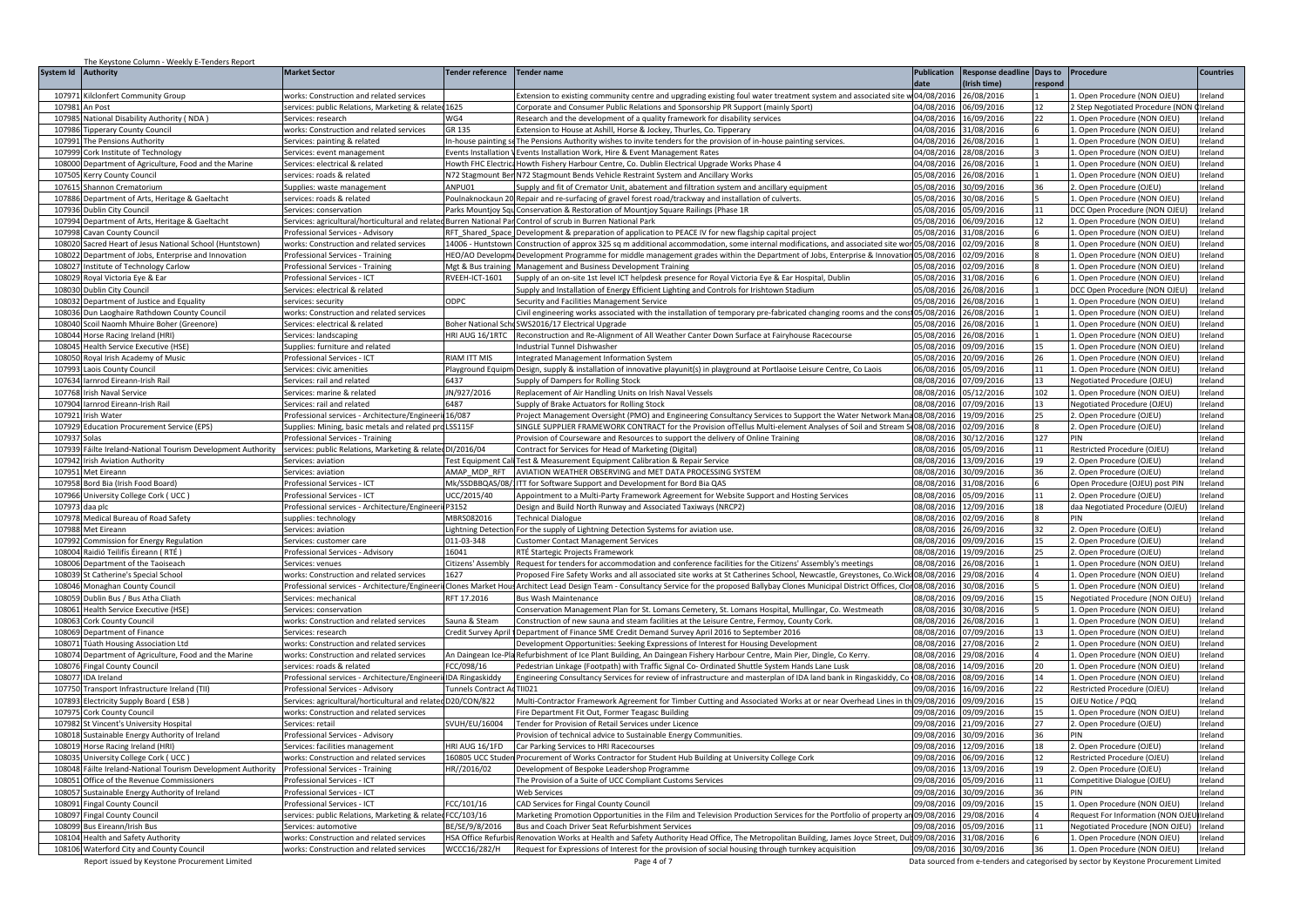|                  | The Keystone Column - Weekly E-Tenders Report                                            |                                                                                                          |                              |                                                                                                                                                                                                                                                      |                          |                          |          |                                                                                       |                    |
|------------------|------------------------------------------------------------------------------------------|----------------------------------------------------------------------------------------------------------|------------------------------|------------------------------------------------------------------------------------------------------------------------------------------------------------------------------------------------------------------------------------------------------|--------------------------|--------------------------|----------|---------------------------------------------------------------------------------------|--------------------|
| System Id        | <b>Authority</b>                                                                         | <b>Market Sector</b>                                                                                     | Tender reference             | <b>Tender name</b>                                                                                                                                                                                                                                   | <b>Publication</b>       | <b>Response deadline</b> | Days to  | Procedure                                                                             | <b>Countries</b>   |
|                  |                                                                                          |                                                                                                          |                              |                                                                                                                                                                                                                                                      | date                     | Irish timel              | respond  |                                                                                       |                    |
| 10810            | Sustainable Energy Authority of Ireland                                                  | Services: Underwriting / Financial Services                                                              |                              | Pension Management System and Payroll Processing Services                                                                                                                                                                                            | 09/08/2016               | 31/08/2016               |          | 1. Open Procedure (NON OJEU)                                                          | Ireland            |
| 108110           | Marine Institute                                                                         | Professional Services - ICT                                                                              | TT16-033                     | Travel and Subsistence System                                                                                                                                                                                                                        | 09/08/2016               | 31/08/2016               |          | 1. Open Procedure (NON OJEU                                                           | Ireland            |
| 10811            | Ardcroney National School                                                                | vorks: Construction and related services                                                                 |                              | Classroom extension to Ardcroney National Schoo                                                                                                                                                                                                      | 09/08/2016               | 31/08/2016               |          | . Open Procedure (NON OJEU)                                                           | reland             |
| 10773            | entral Bank of Ireland                                                                   | Professional Services - ICT                                                                              | 2016P059                     | THE PROVISION OF MARKETS SECURITIES DATABASE FOR THE CENTRAL BANK OF IRELAND                                                                                                                                                                         | 10/08/2016               | 08/09/2016               | 14       | 2. Open Procedure (OJEU)                                                              | reland             |
| 10803            | lealth Service Executive (HSE)                                                           | ervices: healthcare and related                                                                          | HSE 7634/16                  | Open Tender for Sleep Testing Equipment                                                                                                                                                                                                              | 0/08/2016                | 8/09/2016                | 14       | . Open Procedure (OJEU)                                                               | eland              |
| 108052           | Iniversity College Dublin (UCD)                                                          | upplies: scientific equipment                                                                            | CDOPP720                     | Growth Chamber and LED Shelving Units                                                                                                                                                                                                                | 0/08/2016                | 9/08/2016                |          | . Open Procedure (NON OJEU)                                                           | eland              |
| 10807            | entral Bank of Ireland                                                                   | Professional Services - ICT                                                                              | 2016P049 - Mimos             | THE PROVISION OF A MIMOSA NEARPOINT LEGACY EMAIL DATA MIGRATION SOLUTION                                                                                                                                                                             | 0/08/2016                | 08/09/2016               | 14       | 2. Open Procedure (OJEU)                                                              | Ireland            |
| 108078           | National Paediatric Hospital Development Board                                           | Professional services - Architecture/Engineer                                                            | NPH/CMS/001                  | Construction Management Services for the New Children's Hospital at St James's Hospital Campus, Dublin 8 and th10/08/2016                                                                                                                            |                          | 05/09/2016               | 11       | Restricted Procedure (OJEU)                                                           | Ireland            |
| 108079           | Health Service Executive (HSE)                                                           | services: healthcare and related                                                                         | 6622                         | Respiratory Therapy Products and Services                                                                                                                                                                                                            | 10/08/2016               | 23/09/2016               | 29       | Annex XIV                                                                             | Ireland            |
| 10808            | The University of Dublin Trinity College                                                 | Professional services - Architecture/Engineeri                                                           | TCD-2015-14-024              | Project Management & Quantity Surveying Services                                                                                                                                                                                                     | 10/08/2016               | 16/09/2016               | 22       | Restricted Procedure (OJEU)                                                           | reland             |
| 108083<br>108086 | Fáilte Ireland-National Tourism Development Authority                                    | Services: event management                                                                               | CS/2016/05<br><b>LSS114F</b> | Stand Requirements for National and International Events                                                                                                                                                                                             | 10/08/2016               | 5/09/2016                | 21<br>14 | Restricted Procedure (OJEU)                                                           | reland             |
|                  | ducation Procurement Service (EPS)                                                       | Supplies: Mining, basic metals and related pro                                                           |                              | Single Supplier Framework Contract for the provision of Tellus Sample Preparation of Geochemical Fine Stream S                                                                                                                                       | 0/08/2016                | 08/09/2016               |          | 2. Open Procedure (OJEU)                                                              | reland             |
| 108088           | An Post                                                                                  | Services: Public Relations, Marketing & related 1623                                                     |                              | Retail Product Promotion and Customer Loyalty                                                                                                                                                                                                        | 10/08/2016               | 09/09/2016               | 15       | 2 Step Negotiated Procedure (OJEU                                                     | Ireland            |
| 108090<br>10811  | <b>Jational Standards Authority of Ireland (NSAI)</b>                                    | Services: hr, recruitment & related                                                                      | LEE106C                      | NSAI - ESDM - Human Resources and Training function                                                                                                                                                                                                  | 10/08/2016<br>10/08/2016 | 30/09/2016<br>31/08/2016 | 36       | 2. Open Procedure (OJEU)                                                              | eland<br>eland     |
| 108121           | ducation Procurement Service (EPS)                                                       | upplies: scientific equipment                                                                            |                              | Supply of Microtoming Instrumentation for the Earth Institute, UCD                                                                                                                                                                                   |                          | 31/08/2016               |          | Open Procedure (NON OJEU)<br>1. Open Procedure (NON OJEU)                             | Ireland            |
| 108129           | <b>Wexford County Council</b>                                                            | services: waste management / disposal                                                                    | BE/SU/10/8/2016              | Proposed excavation and disposal of a spoil heap at Clonard Little, Wexford town to a licensed facility approved by 10/08/2016                                                                                                                       | 10/08/2016               | 09/09/2016               | 15       |                                                                                       | Ireland            |
|                  | <b>Bus Eireann/Irish Bus</b>                                                             | Supplies: automotive                                                                                     |                              | Supply of Radiators for Buses and Coaches                                                                                                                                                                                                            |                          |                          |          | Negotiated Procedure (NON OJEU                                                        |                    |
| 108133<br>108153 | <b>Fingal County Council</b><br>Kilanerin National Schoo                                 | Professional Services - Training                                                                         | FCC/20/16                    | THE PROVISION, DESIGN and DELIVERY OF DIGITAL, ONLINE and SOCIAL MEDIA TRAINING                                                                                                                                                                      | 10/08/2016<br>10/08/2016 | 07/09/2016               | 13       | 1. Open Procedure (NON OJEU)                                                          | Ireland<br>Ireland |
| 10815            | The Office of Government Procurement                                                     | works: Construction and related services<br>Services: travel management                                  | OGP2016                      | NEW SINGLE STOREY EXTENSION TO KILANERIN NS<br>Request for Information / Market Research 2016 - Provision of State Travel Management Services                                                                                                        | 10/08/2016               | 02/09/2016<br>26/08/2016 |          | 1. Open Procedure (NON OJEU)<br>Request For Information (NON OJ                       | Ireland            |
| 108158           | The University of Dublin Trinity College                                                 |                                                                                                          | TCD-16-31                    |                                                                                                                                                                                                                                                      | 10/08/201                | 6/08/2016                |          | 1. Open Procedure (NON OJEU)                                                          | reland             |
| 10816            |                                                                                          | supplies: scientific equipment                                                                           | GCCR&LRBR2016Ph              | Two Raman Analysers - to be used with Dynamic Vapour Sorption and Hot Melt Extrusion systems                                                                                                                                                         |                          |                          |          |                                                                                       |                    |
|                  | ialway County Council                                                                    | ervices: roads & related<br>Professional Services - Trainini                                             |                              | Galway County Council Regional and Local Road Bridge Rehabilitations 2016 Phase :                                                                                                                                                                    | 10/08/2016               | 30/08/2016               | 15       | . Open Procedure (NON OJEU)                                                           | reland             |
| 10766<br>10771   | he Office of Government Procurement<br>ialway County Council                             | vorks: Construction and related services                                                                 | THR005F                      | Single Supplier Framework for the Provision of National Health and Safety Training, Consultancy and Advisory Serv 11/08/2016<br>Fahy Peir, Lwr Sky R Fahy Pier Refurbishment & Upgrade Works 2016                                                    | 1/08/2016                | 09/09/2016<br>1/09/2016  |          | 2. Open Procedure (OJEU)<br>Open Procedure (NON OJEU)                                 | reland<br>eland    |
| 108002           | Department of Communications, Climate Action and Envil Professional Services - ICT       |                                                                                                          |                              |                                                                                                                                                                                                                                                      | 11/08/2016               | 02/09/2016               |          | . Open Procedure (NON OJEU)                                                           | reland             |
| 10802            | <b>Kerry County Council</b>                                                              | works: Construction and related services                                                                 |                              | TT for Business System Analyst<br>Housing The Park KilThe construction of 20 new semi detached housing units                                                                                                                                         | 11/08/2016               | 09/09/2016               | 15       | 1. Open Procedure (NON OJEU)                                                          | Ireland            |
| 108093           |                                                                                          |                                                                                                          |                              |                                                                                                                                                                                                                                                      |                          |                          | 14       |                                                                                       |                    |
| 108096           | <b>Education Procurement Service (EPS)</b><br><b>Education Procurement Service (EPS)</b> | Supplies: Mining, basic metals and related pro<br>Supplies: Mining, basic metals and related pro LSS123F | <b>LSS116F</b>               | Provision of Tellus Sample Preparation of Geochemical Soil Samples by Drying, Disaggregation and Sieving Followe 11/08/2016<br>SINGLE SUPPLIER FRAMEWORK CONTRACT for the Provision of Tellus Geochemical Soil Sample pH Analyses for the 11/08/2016 |                          | 08/09/2016<br>08/09/2016 | 14       | 2. Open Procedure (OJEU)<br>2. Open Procedure (OJEU)                                  | reland<br>Ireland  |
| 10811            | St James's Hospital                                                                      | Services: safety assurance & inspection                                                                  | SIH TSD                      | Expression of Interest for Provision for the Maintenance of Fire alarms, Emergency Lighting, Fire Smoke dampers (11/08/2016                                                                                                                          |                          | 08/09/2016               | 14       | Restricted Procedure (OJEU)                                                           | reland             |
| 108126           |                                                                                          | upplies: Mining, basic metals and related products                                                       |                              |                                                                                                                                                                                                                                                      | 11/08/2016               | 09/09/2016               | 15       | Restricted Procedure (OJEU)                                                           | reland             |
| 108130           | Coillte Teoranta                                                                         |                                                                                                          | UL0407                       | Framework Agreement for Provision of Geological Services to Coillte Land Solutions                                                                                                                                                                   | 11/08/2016               | 08/09/2016               | 14       |                                                                                       | Ireland            |
| 10813            | niversity of Limerick                                                                    | Professional services - Architecture/Engineeri                                                           | ID RI 448189                 | New Student Centre Development, University of Limerick                                                                                                                                                                                               |                          |                          | 22       | Restricted Procedure (OJEU)<br>PIN                                                    |                    |
| 108138           | entral Procurement Directorate                                                           | Professional Services - Training                                                                         | JL0406                       | RI 448189 - InterTrade Ireland - Training Provider for Post Graduation Diploma - FUSION Phase V                                                                                                                                                      | 11/08/2016               | 6/09/2016<br>08/09/2016  | 14       |                                                                                       | reland             |
| 108146           | Iniversity of Limerick<br>Beaumont Hospital                                              | works: Construction and related services<br>Services: cleaning / pest control / sanitation               | 2566                         | Sports Pitches Development, University of Limerick<br>SINGLE PARTY FRAMEWORK AGREEMENT FOR THE SUPPLY OF DISINFECTANT AND DETERGENT FOR USE IN ENDO:                                                                                                 | 11/08/2016<br>11/08/2016 | 6/09/2016                | 22       | Restricted Procedure (OJEU)<br>. Open Procedure (OJEU)                                | eland<br>eland     |
| 10815            | Cork City Council                                                                        | Services: Public Relations, Marketing & related CCC/033/16                                               |                              | Place Brand & Marketing Communications Services and Investment Promotion Services                                                                                                                                                                    | 11/08/2016               | 23/09/2016               | 29       | 2. Open Procedure (OJEU)                                                              | Ireland            |
| 108154           | Commission for Communications Regulation (ComReg),                                       | Services: automotive                                                                                     | ComReg                       | <b>Truck Body Construction</b>                                                                                                                                                                                                                       | 11/08/2016               | 02/09/2016               |          | 1. Open Procedure (NON OJEU)                                                          | Ireland            |
| 108155           | Donegal County Council                                                                   |                                                                                                          |                              | P1566-pier assessm The safety inspection of 100 piers at various location in County Donegal and its islands.                                                                                                                                         | 11/08/2016               | 02/09/2016               | 8        | 1. Open Procedure (NON OJEU)                                                          | Ireland            |
| 108163           | IDA Ireland                                                                              | Services: safety assurance & inspection<br>Professional Services - ICT                                   |                              | Security and Incider Security and Incident Event Monitoring for IDAs network                                                                                                                                                                         | 11/08/2016               | 26/08/2016               |          | 1. Open Procedure (NON OJEU)                                                          | Ireland            |
| 108166           | eagasc                                                                                   | works: Construction and related services                                                                 |                              | Teagasc Office Midl Extension to Teagasc Office at Midleton, Co.Cork                                                                                                                                                                                 | 11/08/2016               | 06/09/2016               | 12       | 1. Open Procedure (NON OJEU)                                                          | Ireland            |
| 10817            | <b>HEAnet Limited</b>                                                                    | works: Construction and related services                                                                 | 2016 Office Spaces           | Fitout of Office Spaces - Mech/HVAC/Elec                                                                                                                                                                                                             | 11/08/2016               | 6/08/2016                |          | <b>HEAnet National Open Procedure</b>                                                 | reland             |
| 10817            | loyal College of Surgeons in Ireland                                                     | Professional Services - Advisory                                                                         | RCSI/COSECSA Colla           | Provide an independent, objective assessment of the performance of the Royal College of Surgeons / College of Su                                                                                                                                     | 11/08/2016               | 04/09/2016               | 10       | 1. Open Procedure (NON OJEU)                                                          | reland             |
| 10817            | ieological Survev of Ireland                                                             | upplies: Mining, basic metals and related pr                                                             |                              | Tellus RFT Proj Man Project Management Services for the Tellus Programme of the Geological Survey of Ireland                                                                                                                                         | 11/08/2016               | 12/09/2016               |          | . Open Procedure (NON OJEU)                                                           | reland             |
| 10818            | he National Maternity Hospital                                                           | vorks: Construction and related services                                                                 | CTR-1601-2                   | <b>New Triage Development</b>                                                                                                                                                                                                                        | 11/08/2016               | 6/08/2016                |          | Open Procedure (NON OJEU)                                                             | eland              |
| 10819            | Waterways Ireland                                                                        | works: Construction and related services                                                                 | WIT2016/TS/01                | Supply of Timber Decking                                                                                                                                                                                                                             | 11/08/2016               | 5/09/2016                | 21       | Open Procedure (NON OJEU)                                                             | reland             |
| 108192           | Clare County Counci                                                                      | services: roads & related                                                                                |                              | CCC16 - Cappahard, R352 Cappahard/Oakleigh Wood Roundabout                                                                                                                                                                                           | 11/08/2016               | 02/09/2016               |          | 1. Open Procedure (NON OJEU)                                                          | reland             |
| 108194           | Irish Naval Service                                                                      | Services: marine & related                                                                               | JN/990/2016                  | Centre Feed Hose Reels For P50 Class                                                                                                                                                                                                                 | 11/08/2016               | 19/09/2016               | 25       | 1. Open Procedure (NON OJEU)                                                          | reland             |
| 107054           | St Joseph's Secondary School (Spanish Point)                                             | Services: electrical & related                                                                           | 6828-3 St. Joseph's          | Upgrade of the electrical installation in the original building - SWS 2016                                                                                                                                                                           | 12/08/2016               | 30/08/2016               |          | 1. Open Procedure (NON OJEU)                                                          | reland             |
| 10766            | Kerry County Council                                                                     | ervices: roads & related                                                                                 |                              | N86 Tonavane Cros: N86 Tonavane Cross Pavement Overlay, Junction & Verge Definition Works                                                                                                                                                            | 12/08/2016               | 02/09/2016               |          | Open Procedure (NON OJEU)                                                             | eland              |
| 108082           | Kilkenny County Counci                                                                   | works: Construction and related services                                                                 | Graig FS Works               | Graiguenamanagh Fire Station - Works Contractor/PSCS                                                                                                                                                                                                 | 2/08/2016                | 09/09/2016               | 15       | . Open Procedure (NON OJEU)                                                           | reland             |
| 108103           | ork County Council                                                                       | Professional services - Architecture/Engineer                                                            | Carrigaline Western          | <b>Consulting Engineering Services</b>                                                                                                                                                                                                               | 12/08/2016               | 16/09/2016               | 22       | Restricted Procedure (NON OJEU)                                                       | reland             |
| 108123           | ish Water                                                                                | Services: cleaning / pest control / sanitation                                                           | 16/128                       | Multi-Supplier Frameworks for the Provision of Supply & Delivery of Water and Wastewater Treatment Chemicals 12/08/2016                                                                                                                              |                          | 21/09/2016               | 27       | 2. Open Procedure (OJEU)                                                              | reland             |
| 108144           | An Post                                                                                  | Professional Services - ICT                                                                              | 1626                         | Provision of Document/Image management systems                                                                                                                                                                                                       | 12/08/2016               | 14/09/2016               | 20       | 2 Step Negotiated Procedure (OJEU                                                     | eland              |
| 10817            | Jniversity College Dublin (UCD)                                                          | rofessional Services - Training                                                                          | UCDOPP654                    | <b>Pre-University Foundation Studies Programme</b>                                                                                                                                                                                                   | 12/08/2016               | 12/09/2016               | 18       | Negotiated Procedure (OJEU)                                                           | eland              |
| 10817            | Marine Institute                                                                         | Services: research                                                                                       | <b>ITT16-032</b>             | Surveillance of Residues in Seafood and Related Analytical Services                                                                                                                                                                                  | 2/08/2016                | 12/09/2016               | 17       | 2. Open Procedure (OJEU)                                                              | Ireland            |
| 108179           | Jniversity College Cork (UCC)                                                            | Professional Services - ICT                                                                              | UCC/2016/28                  | High Speed Advanced Modulation Coherent Communication Testbed: 4 Lots                                                                                                                                                                                | 12/08/2016               | 12/09/2016               | 18       | 2. Open Procedure (OJEU)                                                              | Ireland            |
| 108183           | <b>Cluid Housing Association</b>                                                         | works: Construction and related services                                                                 |                              | Ernedale Heights -P Refurbishment of 11no. single-storey houses at Ernedale Heights, Ballyshannon, Co. Donegal                                                                                                                                       | 12/08/2016               | 19/09/2016               | 25       | PIN                                                                                   | Ireland            |
| 108184           | Road Safety Authority (RSA)                                                              | Services: research                                                                                       | NT1606                       | Analysis & Testing of Vulnerable Road User Detection Systems                                                                                                                                                                                         | 12/08/2016               | 23/09/2016               | 29       | 1. Open Procedure (NON OJEU)                                                          | Ireland            |
| 108187           | Marine Institute                                                                         | services: project management                                                                             | TT16-034                     | <b>Project Management Services MDT</b>                                                                                                                                                                                                               | 12/08/2016               | 2/09/2016                | 17       | 2. Open Procedure (OJEU)                                                              | Ireland            |
| 10818            | efence Forces Ireland                                                                    | iupplies: automotive                                                                                     | TP/08/2016                   | Supply & Delivery of Automotive Vehicle Lifts                                                                                                                                                                                                        | 12/08/2016               | 2/09/2016                | 18       | 1. Open Procedure (NON OJEU)                                                          | reland             |
| 108189           | Marine Institute                                                                         | ervices: cleaning / pest control / sanitation                                                            | ITT16-029                    | <b>Window Cleaning</b>                                                                                                                                                                                                                               | 12/08/2016               | 2/09/2016                |          | 1. Open Procedure (NON OJEU)                                                          | reland             |
| 10819            | ducation Procurement Service (EPS)                                                       | iervices: environmental monitorin                                                                        | SS122F                       | Request for Tenders for the Provision of Tellus Geochemical Soil Sample Loss-on-Ignition Analyses for the Geolog                                                                                                                                     | 12/08/2016               | 2/09/2016                | 18       | 2. Open Procedure (OJEU                                                               | reland             |
| 10820            | ildare County Council                                                                    | works: Construction and related services                                                                 | Athy Town Library            | Conversion of St Dominic's Church, Convent Lane, Athy to a Public Library                                                                                                                                                                            | 2/08/2016                | 3/09/2016                | 19       | Restricted Procedure (NON OJEU)                                                       | eland              |
| 108206           | Clare County Council                                                                     | works: Construction and related services                                                                 | CCC16 - Lahinch Pro          | Lahinch Promenade Refurbishment Works                                                                                                                                                                                                                | 2/08/2016                | 02/09/2016               |          | Open Procedure (NON OJEU)                                                             | reland             |
| 108207           | Waterways Ireland                                                                        | Supplies: Construction and related services                                                              | WIT2016/TS//02               | Tender for the supply of hardwood timber                                                                                                                                                                                                             | 12/08/2016               | 02/09/2016               |          | 1. Open Procedure (NON OJEU)                                                          | reland             |
| 108215           | <b>Galway County Council</b>                                                             | works: Construction and related services                                                                 | EE16 02                      | Internal Wall, External Wall and Flat Roof Insulation                                                                                                                                                                                                | 12/08/2016               | 29/08/2016               |          | 1. Open Procedure (NON OJEU)                                                          | Ireland            |
| 10822            | National University of Ireland, Galway (NUI Galway)                                      | Professional Services - ICT                                                                              |                              | NUIG/CON392/2011 Single Party Framework Agreement for Clinical Data Management Systems                                                                                                                                                               | 12/08/2016               | 02/09/2016               |          | 1. Open Procedure (NON OJEU)                                                          | reland             |
|                  | 108234 National University of Ireland, Galway (NUI Galway)                               | Supplies: furniture and related                                                                          |                              | NUIG/BUILD/019/21 Loose Furniture for Human Biology Building                                                                                                                                                                                         | 12/08/2016               | 05/09/2016               | 11       | 1. Open Procedure (NON OJEU)                                                          | Ireland            |
|                  | Report issued by Keystone Procurement Limited                                            |                                                                                                          |                              | Page 5 of 7                                                                                                                                                                                                                                          |                          |                          |          | Data sourced from e-tenders and categorised by sector by Keystone Procurement Limited |                    |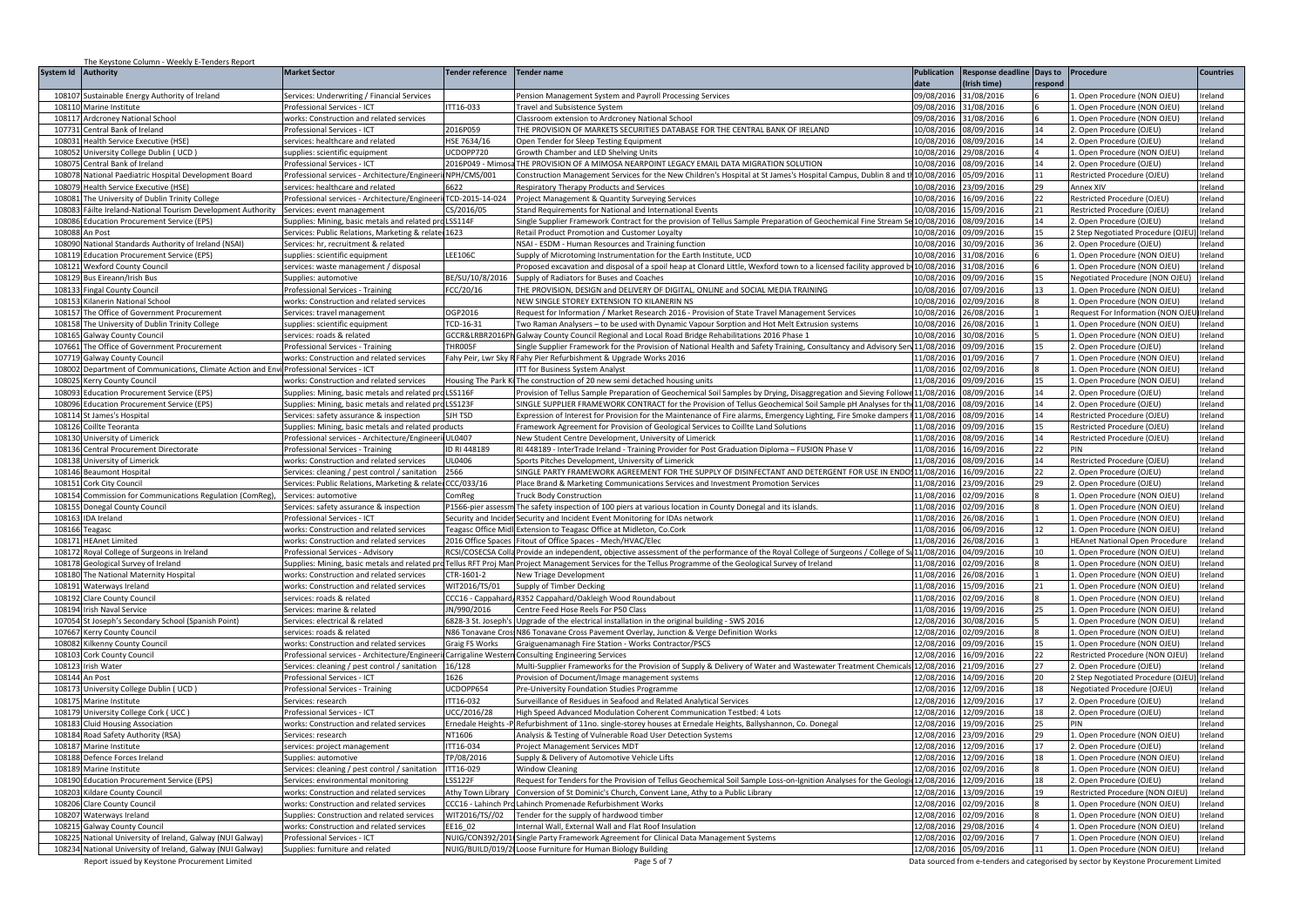| System Id Authority<br><b>Market Sector</b><br><b>Tender reference</b><br><b>Tender name</b><br><b>Publication</b><br>Response deadline Days to Procedure<br><b>Countries</b><br>(Irish time)<br>date<br>respond<br>RALEIGH SQUARE<br>12/08/2016<br>Open Procedure (NON OJEU)<br>Ireland<br>10823<br>úath Housing Association Ltd<br>Proposed Apartment Development at Raleigh Square, Crumlin, Dublin 12 for Tuath Housing Association<br>02/09/2016<br>services: civic amenities<br>108238 Waterways Ireland<br>Supplies: Construction and related services<br>WIT 2015/02<br>ender for Supply of Constructional Timber (Marine Grade) 2016<br>12/08/2016<br>02/09/2016<br>1. Open Procedure (NON OJEU)<br>Ireland<br>12/08/2016<br>108248<br>ipperary County Council<br>ervices: roads & related<br><b>CC0073T</b><br>Detailed Topographical Survey Services<br>01/09/2016<br>L. Open Procedure (NON OJEU)<br>reland<br>108253<br>vorks: Construction and related services<br>he scope of works will involve conservation works to roof and stonework at Beesborough House, at Kildalton Co'<br>2/08/2016<br>02/09/2016<br>Open Procedure (NON OJEU)<br>reland<br>eagasc<br>108255<br>RFT Supply & Installation of Turnstiles & Exit Gates and Ongoing maintenance<br>2/08/2016 26/08/2016<br>1. Open Procedure (NON OJEU)<br>Shannon Castle Banquets & Heritage Ltd<br>works: Construction and related services<br>reland<br><b>Turnstiles &amp; Exit Ga</b><br>2/08/2016 26/08/2016<br>108260 Cork City Council<br>Framework, Minor   Minor Construction Works & Minor Design and Build Projects<br>1. Open Procedure (NON OJEU)<br>reland<br>works: Construction and related services<br>108245 Department of Arts, Heritage & Gaeltacht<br>Visitor and Trafic Management Plan for the Burren National Park<br>13/08/2016 09/09/2016<br>15<br>1. Open Procedure (NON OJEU)<br>Ireland<br>services: civic amenities<br>5/08/2016<br>31/08/2016<br>107620 Royal Irish Academy<br>Services: cleaning / pest control / sanitation<br><b>RIA Cleaning</b><br>Cleaning/housekeeping services in Royal Irish Academy<br>1. Open Procedure (NON OJEU)<br>Ireland<br>107782<br><b>Cluid Housing Association</b><br>works: Construction and related services<br>Apartments at Wad Construction of 8nr Apartments and associated siteworks at Wad River Close, Ballymun, Dublin 11<br>5/08/2016<br>26/09/2016<br>32<br>1. Open Procedure (NON OJEU)<br>Ireland<br>5/08/2016<br>108128<br>Waterford and Wexford Education and Training Board<br>St Pauls Accessibilit St Pauls Community College Accessibility Works<br>05/09/2016<br>11<br>1. Open Procedure (NON OJEU)<br>reland<br>works: Construction and related services<br>11<br>108141<br>LITNF2016<br>IT New Frontiers 2016/2017<br>5/08/2016 05/09/2016<br>L. Open Procedure (NON OJEU)<br>Limerick Institute of Technology<br>Professional Services - Training<br>reland<br>36<br>108264<br><b>BiznetCork Skillnet</b><br>Professional Services - Training<br>Graphic Design Trail InDesign & Photoshop Training<br>15/08/2016 30/09/2016<br>1. Open Procedure (NON OJEU)<br>Ireland<br>ingineering Consultancy Services for Flood Mitigation of IDA Land bank at the National Technology Park in Limer<br>108271<br><b>DA</b> Ireland<br>Professional services - Architecture/Engineeri<br><b>IDA</b> Ireland<br>5/08/2016 15/09/2016<br>21<br>1. Open Procedure (NON OJEU)<br>reland<br>108274<br>Department of the Taoiseach<br>equest for tenders for filming/broadcasting/streaming of the Citizens' Assembly's meetings and associated follow 15/08/2016   02/09/2016<br>1. Open Procedure (NON OJEU)<br>Services: Audio Visual<br>Citizens' Assembly<br>reland<br>N59 Bunakill to Gor<br>108276<br>5/08/2016 29/08/2016<br>1. Open Procedure (NON OJEU)<br>reland<br><b>Galway County Council</b><br>services: roads & related<br>Topographical Investigation Contract<br>108277<br>15/08/2016 12/09/2016<br>Carlow County Council<br>works: Construction and related services<br>Construction of 4 houses in Borris, Co. Carlow<br>18<br>1. Open Procedure (NON OJEU)<br>Ireland<br>108278<br>Donegal National Roads Design Office<br>Professional services - Architecture/Engineeri Ground Investigatio<br>2016 Bridge Rehabilitation Programme, Contract 2 Ground Investigation Works to 14 Structures in Co Donegal<br>15/08/2016<br>05/09/2016<br>11<br>1. Open Procedure (NON OJEU)<br>Ireland<br><b>TD 44</b><br>06/09/2016<br>108281<br>Local Government Management Agency<br>Professional Services - ICT<br>ender for the Supply of a .Net Developer<br>15/08/2016<br>12<br>1. Open Procedure (NON OJEU)<br>Ireland<br>108282<br>Raidió Teilifís Éireann (RTÉ)<br>16047<br>RTÉ Raidió na Gaeltachta. Audience Research<br>15/08/2016<br>09/09/2016<br>15<br>1. Open Procedure (NON OJEU)<br>Ireland<br>Services: research<br>FCC/104/16<br>THE DEVELOPMENT, OPERATION AND DELIVERY OF A PROFESSIONAL QUALIFICATION IN DIGITAL MARKETING<br>10828<br>5/08/2016<br>08/09/2016<br>14<br>1. Open Procedure (NON OJEU)<br>Ireland<br>ingal County Council<br>Professional Services - Training<br>13<br>108284<br>Professional services - Architecture/Engineeri 2016AddAccom<br>1. Open Procedure (NON OJEU)<br>Cork Education and Training Board<br>Consultancy Services - Scoil Mhuire Additional Accommodation<br>15/08/2016<br>17/09/2016<br>Ireland<br>SVUH/LT/16008<br>FLOWCYTOMETER (RECONDITIONED / DEMO MODEL)<br>15/08/2016<br>8/09/2016<br>14<br>108287<br>St Vincent's University Hospital<br>supplies: medical & related<br>1. Open Procedure (NON OJEU<br>reland<br>10829<br>Cork Institute of Technology<br>Professional Services - Training<br>Fraining Delivery ar<br>Fraining Delivery and Mentoring Service<br>5/08/2016<br>5/09/2016<br>11<br>. Open Procedure (NON OJEU)<br>reland<br>108296<br>Services: plumbing, heating & related<br><b>FER HS</b><br>iupply, installation and maintenance of energy-efficient and environmentally-friendly heating system at Fermoy<br>15/08/2016<br>26/09/2016<br>32<br>1. Open Procedure (NON OJEU)<br>Cork County Council<br>reland<br>108297 Department of Transport, Tourism & Sport<br>IRCG 2016 Valentia<br>5/08/2016 05/09/2016<br>Services: cleaning / pest control / sanitation<br>Maintenance, Janitorial and Cleaning Services for the IRCG Valentia MRSC<br>11<br>1. Open Procedure (NON OJEU)<br>reland<br>15/08/2016 30/08/2016<br>108299 Fáilte Ireland-National Tourism Development Authority<br>Professional Services - Advisory<br>RS/2016/02<br>Fáilte Ireland wishes to secure the services of firm of qualified accounting professionals: to help evaluate capital g<br>1. Open Procedure (NON OJEU)<br>Ireland<br>GWM4711<br>6/08/2016 09/09/2016<br>OJEU Notice / PQQ<br>105862<br>Electricity Supply Board (ESB)<br>Services: survey, inspection etc.<br>Drainage Inspection and Repair<br>15<br>Ireland<br>106135<br>Department of Health<br>Professional Services - Advisory<br>MacCraith Recome<br>Consultancy on Public Health Physicians<br>16/08/2016 11/10/2016<br>47<br>1. Open Procedure (NON OJEU)<br>Ireland<br>DOT DOMINO EXPE<br>Support for IBM Domino Administration and IBM Notes Development<br>6/08/2016<br>06/09/2016<br>12 <sup>2</sup><br>1. Open Procedure (NON OJEU)<br>10799<br><b>Department of the Taoiseach</b><br>Professional Services - ICT<br>reland<br><b>HSE 7271</b><br>16/08/2016<br>27/09/2016<br>33<br>10820<br>Health Service Executive (HSE)<br>ender for the establishment of a National Framework Agreement for the provision of Anaesthetic and Critical Ca<br>2. Open Procedure (OJEU)<br>supplies: medical & related<br>reland<br>22<br>TP/09/2016<br>108209<br>Defence Forces Ireland<br>Supplies: military and related<br>Supply and Delivery of One (1) Second Hand 4x4 Aircraft Refueller<br>16/08/2016 16/09/2016<br>2. Open Procedure (OJEU)<br>Ireland<br><b>IDA Estates Mgmt 2</b><br>Estates / Property Management services for IDA Industrial parks thourghout Ireland, on a 4 year contract<br>16/08/2016 16/09/2016<br>22<br>2. Open Procedure (OJEU)<br>reland<br>108216<br><b>IDA</b> Ireland<br>Services: property & related<br>108228<br>Department of Agriculture, Food and the Marine<br>ervice for the printing and distribution of dispatch document books<br>6/08/2016 21/09/2016<br>27<br>2. Open Procedure (OJEU)<br>reland<br>Services: printing<br>108231<br><b>TII052</b><br>2016 DELINEATION PROGRAMME FRAMEWORK AGREEMENT<br>16/08/2016 21/09/2016<br>reland<br>Fransport Infrastructure Ireland (TII)<br>services: roads & related<br>27<br>2. Open Procedure (OJEU)<br>108233<br>Department of Agriculture, Food and the Marine<br>16/08/2016 22/09/2016<br>28<br>2. Open Procedure (OJEU)<br>Ireland<br>Supplies: medical & related<br>Blood Sampling Kits for use in animal disease testing programme<br>108244<br>Waterways Ireland<br>works: Construction and related services<br>WIT/2016/TS/03<br>Shannon Lock Gate Supply Tender 2016<br>16/08/2016<br>19/09/2016<br>25<br>2. Open Procedure (OJEU)<br>Ireland<br>108254<br>ohn F Kennedy Trust<br>JFK001<br>Provision of an Internal 8-person commercial lift within the Dunbrody Famine Ship and Emigrant Experience Com<br>16/08/2016<br>26/08/2016<br>supplies: mechanical<br><b>PIN</b><br>Ireland<br>108256<br>Shannon Group plc<br>Professional Services - ICT<br>Request for Tender for the provision of IT Help Desk Services to Shannon Group plc<br>6/08/2016<br>16/09/2016<br>22<br>2. Open Procedure (OJEU)<br>Ireland<br>Services: agricultural/horticultural and related FCC/16<br>31/08/2016<br>Open Procedure (OJEU) URGENT<br>108259<br>Multi Party Framework for Supply and Planting of Bulbs for Fingal County Council<br>6/08/2016<br>Ireland<br>ingal County Council<br>1. Open Procedure (NON OJEU)<br>108265<br><b>BiznetCork Skillnet</b><br><b>IT Vendor Manager</b><br>IT Vendor Management & Purchasing & Procurement<br>6/08/2016<br>30/09/2016<br>36<br>Ireland<br>Professional Services - Training<br>108280<br>Comharchumann Dhúiche Sheoigheach Teoranta (C.D.S<br>CDSTEO<br>onsultant Geologist required for Joyce Country Area<br>16/08/2016<br>26/08/2016<br>1. Open Procedure (NON OJEU)<br>Services: conservation<br>Ireland<br>108300<br>Clare County Council<br>services: roads & related<br>CCC16 - Active Trav<br>Innis Active Travel Town Route 2 Contract 1<br>6/08/2016<br>2/09/2016<br>Open Procedure (NON OJEU)<br>reland<br>108309<br>he Health Research Board<br><b>HRB - NHIS DC 2016</b><br>A single supplier framework for the provision of data collection services for the Health Research Board<br>6/08/2016<br>2/09/2016<br>L. Open Procedure (NON OJEU)<br>reland<br>Services: research<br>108314<br>16/08/2016<br>06/09/2016<br>1. Open Procedure (NON OJEU)<br>Dublin Institute for Advanced Studies<br>Services: cleaning / pest control / sanitation<br><b>DIAS Cleaning Servi</b><br>The DIAS is out-sourcing a section of its cleaning service requirements. The nature of the required service is to me<br>12<br>reland<br>108315 Dublin Bus / Bus Atha Cliath<br>RFT 08.2016<br>6/08/2016<br>15/09/2016<br>Negotiated Procedure (NON OJEU<br>Services: assurance & inspection<br>Auditing of Vehicles and Vehicle Maintenance Systems<br>21<br>Ireland<br>108316 Waterford City and County Council<br>works: Construction and related services<br>WCCC16/288Ardmq WCCC16/288 Repair works to Ardmore Seawall. Waterford City and County Council proposes to carry out works to 16/08/2016<br>30/08/2016<br>1. Open Procedure (NON OJEU)<br>Ireland<br>6/08/2016<br>108318<br>Institute of Technology Tralee<br>Professional Services - ICT<br>42583<br>Expressions of Interest in the provision of a Digital Out of Home Solution<br>05/09/2016<br>11<br>1. Open Procedure (NON OJEU)<br>Ireland<br>108333<br><b>Nexford County Council</b><br>Replacement of some 40m of existing pontoons in Kilmore Quay Marina and associated services and the replacer<br>16/08/2016<br>31/08/2016<br>1. Open Procedure (NON OJEU)<br>reland<br>works: Construction and related services<br>MK/PMSIDB/08/1<br>6/08/2016<br>Open Procedure (NON OJEU)<br>108340<br>Bord Bia (Irish Food Board)<br>TT for Project Management Services for Insight and Brand Development<br>02/09/2016<br>reland<br>ervices: project management<br>108341<br>16/08/2016 02/09/2016<br>1. Open Procedure (NON OJEU)<br>Scoil iosagain (Tipperary)<br>works: Construction and related services<br>Heating Upgrade Works, including a new boilerhouse installation,LPG gas supply system and controls, replacemen<br>Ireland<br>108342<br><b>TCC0078T</b><br>R498 Road Realignment at Latteragh - Detailed Ground Investigation Contract<br>16/08/2016 06/09/2016<br>12<br>1. Open Procedure (NON OJEU)<br>reland<br><b>Fipperary County Council</b><br>ervices: roads & related<br>108015<br>Kilkenny County Council<br>works: Construction and related services<br>Housing Dept 2016<br>Energy Efficiency Upgrade Works to various Kilkenny County Council Domestic Properties<br>7/08/2016 07/09/2016<br>13<br>1. Open Procedure (NON OJEU)<br>reland<br>108202<br>Health Service Executive (HSE)<br>Supplies: medical & related<br><b>HSE 3686</b><br>Fender for the establishment of a National Framework Agreement for the provision of Cardiology Products<br>7/08/2016 27/09/2016<br>33<br>2. Open Procedure (OJEU)<br>Ireland<br>108239<br>2016/22<br>The supply of commercially published Business Information/Market Research Databases available electronically in 17/08/2016 19/09/2016<br>Ireland<br>Professional Services - Advisory<br>25<br>2. Open Procedure (OJEU)<br>Enterprise Ireland<br>108252 Residential Tenancies Board<br>Professional Services - ICT<br>Single Party Framework Agreement for Cloud Transformation and Managed Service<br>17/08/2016 12/09/2016<br>18<br>Competitive Dialogue (OJEU)<br>Ireland<br>108288<br>The Office of Government Procurement<br>Services: Underwriting / Financial Services<br>PLI078F<br>Single Supplier Framework for the Provision of Insurance Brokerage Services for University College Dublin<br>17/08/2016 19/09/2016<br>25<br>2. Open Procedure (OJEU)<br>Ireland<br>108289<br>EduCampus Services Ltd<br>Professional Services - ICT<br>FMS<br>MIS Refresh Project - Financial Management System<br>17/08/2016<br>14/09/2016<br>20<br>Competitive Dialogue (OJEU)<br>Ireland<br>108331<br>Fáilte Ireland-National Tourism Development Authority<br>HR/2016/03<br>Multi-Party Framework for the provision of Training Services<br>7/08/2016<br>19/09/2016<br>25<br>2. Open Procedure (OJEU)<br>Professional Services - Training<br>Ireland<br>$\overline{22}$<br>10833<br>Raidió Teilifís Éireann (RTÉ)<br>16045<br>7/08/2016<br>16/09/2016<br>Ireland<br>Services: Audio Visual<br>mages & Footage<br>Competitive Dialogue (OJEU)<br>108338<br>N4 Slope Remediati<br>N4 Slope Remediation Carrick on Shannon<br>7/08/2016<br>31/08/2016<br>1. Open Procedure (NON OJEU)<br>Ireland<br>eitrim County Council.<br>ervices: roads & related<br>10834<br>ilmurry Ibrickane Community Centre Committee<br>works: Construction and related services<br>7/08/2016<br>1. Open Procedure (NON OJEU)<br>Mullagh Playground<br>Tender for proposed playground at Mullagh, Co. Clare<br>09/09/2016<br>15<br>reland<br>108346<br>Marine Institute<br>Services: marine & related<br>TT16-035<br>enthic Fauna Identification and Sediment Particle size Analysis<br>7/08/2016<br>7/09/2016<br>13<br>Open Procedure (NON OJEU)<br>reland<br>108351<br>Galway Mayo Institute of Technology<br>GM1533<br>7/08/2016<br>15/09/2016<br>1. Open Procedure (NON OJEU)<br>services: guidance and counselling<br>Provision of Chaplaincy Services to GMIT<br>21<br>reland<br>108354<br>Four wheel Drive Panel Van with payload volume in range 8.0 m <sup>3</sup> to 13.0 m <sup>3</sup><br>7/08/2016<br>07/09/2016<br>1. Open Procedure (NON OJEU)<br>reland<br>Meath County Council<br>supplies: automotive<br>Four wheel Drive P<br>13<br>108356 Irish Franchising Skillnet<br>Professional Services - Training<br>Retail Management Certificate in Retail Management<br>17/08/2016 01/09/2016<br>1. Open Procedure (NON OJEU)<br>Ireland<br>108358<br>Marine Institute<br>Services: marine & related<br>ITT16-023<br>Master Fisherman Services<br>7/08/2016<br>07/09/2016<br>13<br>1. Open Procedure (NON OJEU)<br>Ireland<br>108359 Institute of Public Administration<br>Services: printing<br>Printing and Binding Ireland A Directory<br>17/08/2016 30/08/2016<br>Competitive Dialogue (NON OJEU)<br>Ireland<br>Data sourced from e-tenders and categorised by sector by Keystone Procurement Limited | The Keystone Column - Weekly E-Tenders Report |  |             |  |  |  |
|----------------------------------------------------------------------------------------------------------------------------------------------------------------------------------------------------------------------------------------------------------------------------------------------------------------------------------------------------------------------------------------------------------------------------------------------------------------------------------------------------------------------------------------------------------------------------------------------------------------------------------------------------------------------------------------------------------------------------------------------------------------------------------------------------------------------------------------------------------------------------------------------------------------------------------------------------------------------------------------------------------------------------------------------------------------------------------------------------------------------------------------------------------------------------------------------------------------------------------------------------------------------------------------------------------------------------------------------------------------------------------------------------------------------------------------------------------------------------------------------------------------------------------------------------------------------------------------------------------------------------------------------------------------------------------------------------------------------------------------------------------------------------------------------------------------------------------------------------------------------------------------------------------------------------------------------------------------------------------------------------------------------------------------------------------------------------------------------------------------------------------------------------------------------------------------------------------------------------------------------------------------------------------------------------------------------------------------------------------------------------------------------------------------------------------------------------------------------------------------------------------------------------------------------------------------------------------------------------------------------------------------------------------------------------------------------------------------------------------------------------------------------------------------------------------------------------------------------------------------------------------------------------------------------------------------------------------------------------------------------------------------------------------------------------------------------------------------------------------------------------------------------------------------------------------------------------------------------------------------------------------------------------------------------------------------------------------------------------------------------------------------------------------------------------------------------------------------------------------------------------------------------------------------------------------------------------------------------------------------------------------------------------------------------------------------------------------------------------------------------------------------------------------------------------------------------------------------------------------------------------------------------------------------------------------------------------------------------------------------------------------------------------------------------------------------------------------------------------------------------------------------------------------------------------------------------------------------------------------------------------------------------------------------------------------------------------------------------------------------------------------------------------------------------------------------------------------------------------------------------------------------------------------------------------------------------------------------------------------------------------------------------------------------------------------------------------------------------------------------------------------------------------------------------------------------------------------------------------------------------------------------------------------------------------------------------------------------------------------------------------------------------------------------------------------------------------------------------------------------------------------------------------------------------------------------------------------------------------------------------------------------------------------------------------------------------------------------------------------------------------------------------------------------------------------------------------------------------------------------------------------------------------------------------------------------------------------------------------------------------------------------------------------------------------------------------------------------------------------------------------------------------------------------------------------------------------------------------------------------------------------------------------------------------------------------------------------------------------------------------------------------------------------------------------------------------------------------------------------------------------------------------------------------------------------------------------------------------------------------------------------------------------------------------------------------------------------------------------------------------------------------------------------------------------------------------------------------------------------------------------------------------------------------------------------------------------------------------------------------------------------------------------------------------------------------------------------------------------------------------------------------------------------------------------------------------------------------------------------------------------------------------------------------------------------------------------------------------------------------------------------------------------------------------------------------------------------------------------------------------------------------------------------------------------------------------------------------------------------------------------------------------------------------------------------------------------------------------------------------------------------------------------------------------------------------------------------------------------------------------------------------------------------------------------------------------------------------------------------------------------------------------------------------------------------------------------------------------------------------------------------------------------------------------------------------------------------------------------------------------------------------------------------------------------------------------------------------------------------------------------------------------------------------------------------------------------------------------------------------------------------------------------------------------------------------------------------------------------------------------------------------------------------------------------------------------------------------------------------------------------------------------------------------------------------------------------------------------------------------------------------------------------------------------------------------------------------------------------------------------------------------------------------------------------------------------------------------------------------------------------------------------------------------------------------------------------------------------------------------------------------------------------------------------------------------------------------------------------------------------------------------------------------------------------------------------------------------------------------------------------------------------------------------------------------------------------------------------------------------------------------------------------------------------------------------------------------------------------------------------------------------------------------------------------------------------------------------------------------------------------------------------------------------------------------------------------------------------------------------------------------------------------------------------------------------------------------------------------------------------------------------------------------------------------------------------------------------------------------------------------------------------------------------------------------------------------------------------------------------------------------------------------------------------------------------------------------------------------------------------------------------------------------------------------------------------------------------------------------------------------------------------------------------------------------------------------------------------------------------------------------------------------------------------------------------------------------------------------------------------------------------------------------------------------------------------------------------------------------------------------------------------------------------------------------------------------------------------------------------------------------------------------------------------------------------------------------------------------------------------------------------------------------------------------------------------------------------------------------------------------------------------------------------------------------------------------------------------------------------------------------------------------------------------------------------------------------------------------------------------------------------------------------------------------------------------------------------------------------------------------------------------------------------------------------------------------------------------------------------------------------------------------------------------------------------------------------------------------------------------------------------------------------------------------------------------------------------------------------------------------------------------------------------------------------------------------------------------------------------------------------------------------------------------------------------------------------------------------------------------------------------------------------------------------------------------------------------------------------------------------------------------------------------------------------------------------------------------------------------------------------------------------------------------------------------------------------------------------------------------------------------------------------------------------------------------------------------------------------------------------------------------------------------------------------------------------------------------------------------------------------------------------------------------------------------------------------------------------------------------------------------------------------------------------------------------------------------------------------------------------------------------------------------------------------------------------------------------------------------------------------------------------------------------------------------------------------------------------------------------------------------------------------------------------------------------------------------------------------------------------------------------------------------------------------------------------------------------------------------------------------------------------------------------------------------------------------------------------------------------------------------------------------------------------------------------------------------------------------------------------------------------------------------------------------------------------------------------------------------------------------------------------------------------------------------------------------------------------------------------------------------------------------------------------------------------------------------------------------------------------------------------------------------------------------------------------------------------------------------------------------------------------------------------------------------------------------------------------------------------------------------------------------------------------------------------------------------------------------------------------------------------------------------------------------------------------------------------------------------------------------------------------------------------------------------------------------------------------------------------------------------------------------------------------------------------------------------------------------------------------------------------------------------------------------------------------------------------------------------------------------------------------------------------------------------------------------------------------------------------------------------------------------------------------------------------------------------------------------------------------------------------------------------------------------------------------------------------------------------------------------------------------------------------------------------------------------------------------------------------------------------------------------------------------------------------------------------------------------------------------------------------------------------------------------------------------------------------------------------------------------------------------------------------------------------------------------------------------------------------------------------------------------------------------------------------------------------------------------------------------------------------------------------------------------------------------------------------------------------------------------------------------------------------------------------------------------------------------------------------------------------------------------------------------------------------------------------------------------------------------------------------------------------------------------------------------------------------------------------------------------------------------------------------------------------------------------------------------------------------------------------------------------------------------------------------------------------------------------------------------------------------------------------------------------------------------------------------------------------------------------------------------------------------------------------------------------------------------------------------------------|-----------------------------------------------|--|-------------|--|--|--|
|                                                                                                                                                                                                                                                                                                                                                                                                                                                                                                                                                                                                                                                                                                                                                                                                                                                                                                                                                                                                                                                                                                                                                                                                                                                                                                                                                                                                                                                                                                                                                                                                                                                                                                                                                                                                                                                                                                                                                                                                                                                                                                                                                                                                                                                                                                                                                                                                                                                                                                                                                                                                                                                                                                                                                                                                                                                                                                                                                                                                                                                                                                                                                                                                                                                                                                                                                                                                                                                                                                                                                                                                                                                                                                                                                                                                                                                                                                                                                                                                                                                                                                                                                                                                                                                                                                                                                                                                                                                                                                                                                                                                                                                                                                                                                                                                                                                                                                                                                                                                                                                                                                                                                                                                                                                                                                                                                                                                                                                                                                                                                                                                                                                                                                                                                                                                                                                                                                                                                                                                                                                                                                                                                                                                                                                                                                                                                                                                                                                                                                                                                                                                                                                                                                                                                                                                                                                                                                                                                                                                                                                                                                                                                                                                                                                                                                                                                                                                                                                                                                                                                                                                                                                                                                                                                                                                                                                                                                                                                                                                                                                                                                                                                                                                                                                                                                                                                                                                                                                                                                                                                                                                                                                                                                                                                                                                                                                                                                                                                                                                                                                                                                                                                                                                                                                                                                                                                                                                                                                                                                                                                                                                                                                                                                                                                                                                                                                                                                                                                                                                                                                                                                                                                                                                                                                                                                                                                                                                                                                                                                                                                                                                                                                                                                                                                                                                                                                                                                                                                                                                                                                                                                                                                                                                                                                                                                                                                                                                                                                                                                                                                                                                                                                                                                                                                                                                                                                                                                                                                                                                                                                                                                                                                                                                                                                                                                                                                                                                                                                                                                                                                                                                                                                                                                                                                                                                                                                                                                                                                                                                                                                                                                                                                                                                                                                                                                                                                                                                                                                                                                                                                                                                                                                                                                                                                                                                                                                                                                                                                                                                                                                                                                                                                                                                                                                                                                                                                                                                                                                                                                                                                                                                                                                                                                                                                                                                                                                                                                                                                                                                                                                                                                                                                                                                                                                                                                                                                                                                                                                                                                                                                                                                                                                                                                                                                                                                                                                                                                                                                                                                                                                                                                                                                                                                                                                                                                                                                                                                                                                                                                                                                                                                                                                                                                                                                                                                                                                                                  |                                               |  |             |  |  |  |
|                                                                                                                                                                                                                                                                                                                                                                                                                                                                                                                                                                                                                                                                                                                                                                                                                                                                                                                                                                                                                                                                                                                                                                                                                                                                                                                                                                                                                                                                                                                                                                                                                                                                                                                                                                                                                                                                                                                                                                                                                                                                                                                                                                                                                                                                                                                                                                                                                                                                                                                                                                                                                                                                                                                                                                                                                                                                                                                                                                                                                                                                                                                                                                                                                                                                                                                                                                                                                                                                                                                                                                                                                                                                                                                                                                                                                                                                                                                                                                                                                                                                                                                                                                                                                                                                                                                                                                                                                                                                                                                                                                                                                                                                                                                                                                                                                                                                                                                                                                                                                                                                                                                                                                                                                                                                                                                                                                                                                                                                                                                                                                                                                                                                                                                                                                                                                                                                                                                                                                                                                                                                                                                                                                                                                                                                                                                                                                                                                                                                                                                                                                                                                                                                                                                                                                                                                                                                                                                                                                                                                                                                                                                                                                                                                                                                                                                                                                                                                                                                                                                                                                                                                                                                                                                                                                                                                                                                                                                                                                                                                                                                                                                                                                                                                                                                                                                                                                                                                                                                                                                                                                                                                                                                                                                                                                                                                                                                                                                                                                                                                                                                                                                                                                                                                                                                                                                                                                                                                                                                                                                                                                                                                                                                                                                                                                                                                                                                                                                                                                                                                                                                                                                                                                                                                                                                                                                                                                                                                                                                                                                                                                                                                                                                                                                                                                                                                                                                                                                                                                                                                                                                                                                                                                                                                                                                                                                                                                                                                                                                                                                                                                                                                                                                                                                                                                                                                                                                                                                                                                                                                                                                                                                                                                                                                                                                                                                                                                                                                                                                                                                                                                                                                                                                                                                                                                                                                                                                                                                                                                                                                                                                                                                                                                                                                                                                                                                                                                                                                                                                                                                                                                                                                                                                                                                                                                                                                                                                                                                                                                                                                                                                                                                                                                                                                                                                                                                                                                                                                                                                                                                                                                                                                                                                                                                                                                                                                                                                                                                                                                                                                                                                                                                                                                                                                                                                                                                                                                                                                                                                                                                                                                                                                                                                                                                                                                                                                                                                                                                                                                                                                                                                                                                                                                                                                                                                                                                                                                                                                                                                                                                                                                                                                                                                                                                                                                                                                                                                                  |                                               |  |             |  |  |  |
|                                                                                                                                                                                                                                                                                                                                                                                                                                                                                                                                                                                                                                                                                                                                                                                                                                                                                                                                                                                                                                                                                                                                                                                                                                                                                                                                                                                                                                                                                                                                                                                                                                                                                                                                                                                                                                                                                                                                                                                                                                                                                                                                                                                                                                                                                                                                                                                                                                                                                                                                                                                                                                                                                                                                                                                                                                                                                                                                                                                                                                                                                                                                                                                                                                                                                                                                                                                                                                                                                                                                                                                                                                                                                                                                                                                                                                                                                                                                                                                                                                                                                                                                                                                                                                                                                                                                                                                                                                                                                                                                                                                                                                                                                                                                                                                                                                                                                                                                                                                                                                                                                                                                                                                                                                                                                                                                                                                                                                                                                                                                                                                                                                                                                                                                                                                                                                                                                                                                                                                                                                                                                                                                                                                                                                                                                                                                                                                                                                                                                                                                                                                                                                                                                                                                                                                                                                                                                                                                                                                                                                                                                                                                                                                                                                                                                                                                                                                                                                                                                                                                                                                                                                                                                                                                                                                                                                                                                                                                                                                                                                                                                                                                                                                                                                                                                                                                                                                                                                                                                                                                                                                                                                                                                                                                                                                                                                                                                                                                                                                                                                                                                                                                                                                                                                                                                                                                                                                                                                                                                                                                                                                                                                                                                                                                                                                                                                                                                                                                                                                                                                                                                                                                                                                                                                                                                                                                                                                                                                                                                                                                                                                                                                                                                                                                                                                                                                                                                                                                                                                                                                                                                                                                                                                                                                                                                                                                                                                                                                                                                                                                                                                                                                                                                                                                                                                                                                                                                                                                                                                                                                                                                                                                                                                                                                                                                                                                                                                                                                                                                                                                                                                                                                                                                                                                                                                                                                                                                                                                                                                                                                                                                                                                                                                                                                                                                                                                                                                                                                                                                                                                                                                                                                                                                                                                                                                                                                                                                                                                                                                                                                                                                                                                                                                                                                                                                                                                                                                                                                                                                                                                                                                                                                                                                                                                                                                                                                                                                                                                                                                                                                                                                                                                                                                                                                                                                                                                                                                                                                                                                                                                                                                                                                                                                                                                                                                                                                                                                                                                                                                                                                                                                                                                                                                                                                                                                                                                                                                                                                                                                                                                                                                                                                                                                                                                                                                                                                                                                  |                                               |  |             |  |  |  |
|                                                                                                                                                                                                                                                                                                                                                                                                                                                                                                                                                                                                                                                                                                                                                                                                                                                                                                                                                                                                                                                                                                                                                                                                                                                                                                                                                                                                                                                                                                                                                                                                                                                                                                                                                                                                                                                                                                                                                                                                                                                                                                                                                                                                                                                                                                                                                                                                                                                                                                                                                                                                                                                                                                                                                                                                                                                                                                                                                                                                                                                                                                                                                                                                                                                                                                                                                                                                                                                                                                                                                                                                                                                                                                                                                                                                                                                                                                                                                                                                                                                                                                                                                                                                                                                                                                                                                                                                                                                                                                                                                                                                                                                                                                                                                                                                                                                                                                                                                                                                                                                                                                                                                                                                                                                                                                                                                                                                                                                                                                                                                                                                                                                                                                                                                                                                                                                                                                                                                                                                                                                                                                                                                                                                                                                                                                                                                                                                                                                                                                                                                                                                                                                                                                                                                                                                                                                                                                                                                                                                                                                                                                                                                                                                                                                                                                                                                                                                                                                                                                                                                                                                                                                                                                                                                                                                                                                                                                                                                                                                                                                                                                                                                                                                                                                                                                                                                                                                                                                                                                                                                                                                                                                                                                                                                                                                                                                                                                                                                                                                                                                                                                                                                                                                                                                                                                                                                                                                                                                                                                                                                                                                                                                                                                                                                                                                                                                                                                                                                                                                                                                                                                                                                                                                                                                                                                                                                                                                                                                                                                                                                                                                                                                                                                                                                                                                                                                                                                                                                                                                                                                                                                                                                                                                                                                                                                                                                                                                                                                                                                                                                                                                                                                                                                                                                                                                                                                                                                                                                                                                                                                                                                                                                                                                                                                                                                                                                                                                                                                                                                                                                                                                                                                                                                                                                                                                                                                                                                                                                                                                                                                                                                                                                                                                                                                                                                                                                                                                                                                                                                                                                                                                                                                                                                                                                                                                                                                                                                                                                                                                                                                                                                                                                                                                                                                                                                                                                                                                                                                                                                                                                                                                                                                                                                                                                                                                                                                                                                                                                                                                                                                                                                                                                                                                                                                                                                                                                                                                                                                                                                                                                                                                                                                                                                                                                                                                                                                                                                                                                                                                                                                                                                                                                                                                                                                                                                                                                                                                                                                                                                                                                                                                                                                                                                                                                                                                                                                                                  |                                               |  |             |  |  |  |
|                                                                                                                                                                                                                                                                                                                                                                                                                                                                                                                                                                                                                                                                                                                                                                                                                                                                                                                                                                                                                                                                                                                                                                                                                                                                                                                                                                                                                                                                                                                                                                                                                                                                                                                                                                                                                                                                                                                                                                                                                                                                                                                                                                                                                                                                                                                                                                                                                                                                                                                                                                                                                                                                                                                                                                                                                                                                                                                                                                                                                                                                                                                                                                                                                                                                                                                                                                                                                                                                                                                                                                                                                                                                                                                                                                                                                                                                                                                                                                                                                                                                                                                                                                                                                                                                                                                                                                                                                                                                                                                                                                                                                                                                                                                                                                                                                                                                                                                                                                                                                                                                                                                                                                                                                                                                                                                                                                                                                                                                                                                                                                                                                                                                                                                                                                                                                                                                                                                                                                                                                                                                                                                                                                                                                                                                                                                                                                                                                                                                                                                                                                                                                                                                                                                                                                                                                                                                                                                                                                                                                                                                                                                                                                                                                                                                                                                                                                                                                                                                                                                                                                                                                                                                                                                                                                                                                                                                                                                                                                                                                                                                                                                                                                                                                                                                                                                                                                                                                                                                                                                                                                                                                                                                                                                                                                                                                                                                                                                                                                                                                                                                                                                                                                                                                                                                                                                                                                                                                                                                                                                                                                                                                                                                                                                                                                                                                                                                                                                                                                                                                                                                                                                                                                                                                                                                                                                                                                                                                                                                                                                                                                                                                                                                                                                                                                                                                                                                                                                                                                                                                                                                                                                                                                                                                                                                                                                                                                                                                                                                                                                                                                                                                                                                                                                                                                                                                                                                                                                                                                                                                                                                                                                                                                                                                                                                                                                                                                                                                                                                                                                                                                                                                                                                                                                                                                                                                                                                                                                                                                                                                                                                                                                                                                                                                                                                                                                                                                                                                                                                                                                                                                                                                                                                                                                                                                                                                                                                                                                                                                                                                                                                                                                                                                                                                                                                                                                                                                                                                                                                                                                                                                                                                                                                                                                                                                                                                                                                                                                                                                                                                                                                                                                                                                                                                                                                                                                                                                                                                                                                                                                                                                                                                                                                                                                                                                                                                                                                                                                                                                                                                                                                                                                                                                                                                                                                                                                                                                                                                                                                                                                                                                                                                                                                                                                                                                                                                                                                                  |                                               |  |             |  |  |  |
|                                                                                                                                                                                                                                                                                                                                                                                                                                                                                                                                                                                                                                                                                                                                                                                                                                                                                                                                                                                                                                                                                                                                                                                                                                                                                                                                                                                                                                                                                                                                                                                                                                                                                                                                                                                                                                                                                                                                                                                                                                                                                                                                                                                                                                                                                                                                                                                                                                                                                                                                                                                                                                                                                                                                                                                                                                                                                                                                                                                                                                                                                                                                                                                                                                                                                                                                                                                                                                                                                                                                                                                                                                                                                                                                                                                                                                                                                                                                                                                                                                                                                                                                                                                                                                                                                                                                                                                                                                                                                                                                                                                                                                                                                                                                                                                                                                                                                                                                                                                                                                                                                                                                                                                                                                                                                                                                                                                                                                                                                                                                                                                                                                                                                                                                                                                                                                                                                                                                                                                                                                                                                                                                                                                                                                                                                                                                                                                                                                                                                                                                                                                                                                                                                                                                                                                                                                                                                                                                                                                                                                                                                                                                                                                                                                                                                                                                                                                                                                                                                                                                                                                                                                                                                                                                                                                                                                                                                                                                                                                                                                                                                                                                                                                                                                                                                                                                                                                                                                                                                                                                                                                                                                                                                                                                                                                                                                                                                                                                                                                                                                                                                                                                                                                                                                                                                                                                                                                                                                                                                                                                                                                                                                                                                                                                                                                                                                                                                                                                                                                                                                                                                                                                                                                                                                                                                                                                                                                                                                                                                                                                                                                                                                                                                                                                                                                                                                                                                                                                                                                                                                                                                                                                                                                                                                                                                                                                                                                                                                                                                                                                                                                                                                                                                                                                                                                                                                                                                                                                                                                                                                                                                                                                                                                                                                                                                                                                                                                                                                                                                                                                                                                                                                                                                                                                                                                                                                                                                                                                                                                                                                                                                                                                                                                                                                                                                                                                                                                                                                                                                                                                                                                                                                                                                                                                                                                                                                                                                                                                                                                                                                                                                                                                                                                                                                                                                                                                                                                                                                                                                                                                                                                                                                                                                                                                                                                                                                                                                                                                                                                                                                                                                                                                                                                                                                                                                                                                                                                                                                                                                                                                                                                                                                                                                                                                                                                                                                                                                                                                                                                                                                                                                                                                                                                                                                                                                                                                                                                                                                                                                                                                                                                                                                                                                                                                                                                                                                                                                  |                                               |  |             |  |  |  |
|                                                                                                                                                                                                                                                                                                                                                                                                                                                                                                                                                                                                                                                                                                                                                                                                                                                                                                                                                                                                                                                                                                                                                                                                                                                                                                                                                                                                                                                                                                                                                                                                                                                                                                                                                                                                                                                                                                                                                                                                                                                                                                                                                                                                                                                                                                                                                                                                                                                                                                                                                                                                                                                                                                                                                                                                                                                                                                                                                                                                                                                                                                                                                                                                                                                                                                                                                                                                                                                                                                                                                                                                                                                                                                                                                                                                                                                                                                                                                                                                                                                                                                                                                                                                                                                                                                                                                                                                                                                                                                                                                                                                                                                                                                                                                                                                                                                                                                                                                                                                                                                                                                                                                                                                                                                                                                                                                                                                                                                                                                                                                                                                                                                                                                                                                                                                                                                                                                                                                                                                                                                                                                                                                                                                                                                                                                                                                                                                                                                                                                                                                                                                                                                                                                                                                                                                                                                                                                                                                                                                                                                                                                                                                                                                                                                                                                                                                                                                                                                                                                                                                                                                                                                                                                                                                                                                                                                                                                                                                                                                                                                                                                                                                                                                                                                                                                                                                                                                                                                                                                                                                                                                                                                                                                                                                                                                                                                                                                                                                                                                                                                                                                                                                                                                                                                                                                                                                                                                                                                                                                                                                                                                                                                                                                                                                                                                                                                                                                                                                                                                                                                                                                                                                                                                                                                                                                                                                                                                                                                                                                                                                                                                                                                                                                                                                                                                                                                                                                                                                                                                                                                                                                                                                                                                                                                                                                                                                                                                                                                                                                                                                                                                                                                                                                                                                                                                                                                                                                                                                                                                                                                                                                                                                                                                                                                                                                                                                                                                                                                                                                                                                                                                                                                                                                                                                                                                                                                                                                                                                                                                                                                                                                                                                                                                                                                                                                                                                                                                                                                                                                                                                                                                                                                                                                                                                                                                                                                                                                                                                                                                                                                                                                                                                                                                                                                                                                                                                                                                                                                                                                                                                                                                                                                                                                                                                                                                                                                                                                                                                                                                                                                                                                                                                                                                                                                                                                                                                                                                                                                                                                                                                                                                                                                                                                                                                                                                                                                                                                                                                                                                                                                                                                                                                                                                                                                                                                                                                                                                                                                                                                                                                                                                                                                                                                                                                                                                                                                                                  |                                               |  |             |  |  |  |
|                                                                                                                                                                                                                                                                                                                                                                                                                                                                                                                                                                                                                                                                                                                                                                                                                                                                                                                                                                                                                                                                                                                                                                                                                                                                                                                                                                                                                                                                                                                                                                                                                                                                                                                                                                                                                                                                                                                                                                                                                                                                                                                                                                                                                                                                                                                                                                                                                                                                                                                                                                                                                                                                                                                                                                                                                                                                                                                                                                                                                                                                                                                                                                                                                                                                                                                                                                                                                                                                                                                                                                                                                                                                                                                                                                                                                                                                                                                                                                                                                                                                                                                                                                                                                                                                                                                                                                                                                                                                                                                                                                                                                                                                                                                                                                                                                                                                                                                                                                                                                                                                                                                                                                                                                                                                                                                                                                                                                                                                                                                                                                                                                                                                                                                                                                                                                                                                                                                                                                                                                                                                                                                                                                                                                                                                                                                                                                                                                                                                                                                                                                                                                                                                                                                                                                                                                                                                                                                                                                                                                                                                                                                                                                                                                                                                                                                                                                                                                                                                                                                                                                                                                                                                                                                                                                                                                                                                                                                                                                                                                                                                                                                                                                                                                                                                                                                                                                                                                                                                                                                                                                                                                                                                                                                                                                                                                                                                                                                                                                                                                                                                                                                                                                                                                                                                                                                                                                                                                                                                                                                                                                                                                                                                                                                                                                                                                                                                                                                                                                                                                                                                                                                                                                                                                                                                                                                                                                                                                                                                                                                                                                                                                                                                                                                                                                                                                                                                                                                                                                                                                                                                                                                                                                                                                                                                                                                                                                                                                                                                                                                                                                                                                                                                                                                                                                                                                                                                                                                                                                                                                                                                                                                                                                                                                                                                                                                                                                                                                                                                                                                                                                                                                                                                                                                                                                                                                                                                                                                                                                                                                                                                                                                                                                                                                                                                                                                                                                                                                                                                                                                                                                                                                                                                                                                                                                                                                                                                                                                                                                                                                                                                                                                                                                                                                                                                                                                                                                                                                                                                                                                                                                                                                                                                                                                                                                                                                                                                                                                                                                                                                                                                                                                                                                                                                                                                                                                                                                                                                                                                                                                                                                                                                                                                                                                                                                                                                                                                                                                                                                                                                                                                                                                                                                                                                                                                                                                                                                                                                                                                                                                                                                                                                                                                                                                                                                                                                                                                                  |                                               |  |             |  |  |  |
|                                                                                                                                                                                                                                                                                                                                                                                                                                                                                                                                                                                                                                                                                                                                                                                                                                                                                                                                                                                                                                                                                                                                                                                                                                                                                                                                                                                                                                                                                                                                                                                                                                                                                                                                                                                                                                                                                                                                                                                                                                                                                                                                                                                                                                                                                                                                                                                                                                                                                                                                                                                                                                                                                                                                                                                                                                                                                                                                                                                                                                                                                                                                                                                                                                                                                                                                                                                                                                                                                                                                                                                                                                                                                                                                                                                                                                                                                                                                                                                                                                                                                                                                                                                                                                                                                                                                                                                                                                                                                                                                                                                                                                                                                                                                                                                                                                                                                                                                                                                                                                                                                                                                                                                                                                                                                                                                                                                                                                                                                                                                                                                                                                                                                                                                                                                                                                                                                                                                                                                                                                                                                                                                                                                                                                                                                                                                                                                                                                                                                                                                                                                                                                                                                                                                                                                                                                                                                                                                                                                                                                                                                                                                                                                                                                                                                                                                                                                                                                                                                                                                                                                                                                                                                                                                                                                                                                                                                                                                                                                                                                                                                                                                                                                                                                                                                                                                                                                                                                                                                                                                                                                                                                                                                                                                                                                                                                                                                                                                                                                                                                                                                                                                                                                                                                                                                                                                                                                                                                                                                                                                                                                                                                                                                                                                                                                                                                                                                                                                                                                                                                                                                                                                                                                                                                                                                                                                                                                                                                                                                                                                                                                                                                                                                                                                                                                                                                                                                                                                                                                                                                                                                                                                                                                                                                                                                                                                                                                                                                                                                                                                                                                                                                                                                                                                                                                                                                                                                                                                                                                                                                                                                                                                                                                                                                                                                                                                                                                                                                                                                                                                                                                                                                                                                                                                                                                                                                                                                                                                                                                                                                                                                                                                                                                                                                                                                                                                                                                                                                                                                                                                                                                                                                                                                                                                                                                                                                                                                                                                                                                                                                                                                                                                                                                                                                                                                                                                                                                                                                                                                                                                                                                                                                                                                                                                                                                                                                                                                                                                                                                                                                                                                                                                                                                                                                                                                                                                                                                                                                                                                                                                                                                                                                                                                                                                                                                                                                                                                                                                                                                                                                                                                                                                                                                                                                                                                                                                                                                                                                                                                                                                                                                                                                                                                                                                                                                                                                                                                  |                                               |  |             |  |  |  |
|                                                                                                                                                                                                                                                                                                                                                                                                                                                                                                                                                                                                                                                                                                                                                                                                                                                                                                                                                                                                                                                                                                                                                                                                                                                                                                                                                                                                                                                                                                                                                                                                                                                                                                                                                                                                                                                                                                                                                                                                                                                                                                                                                                                                                                                                                                                                                                                                                                                                                                                                                                                                                                                                                                                                                                                                                                                                                                                                                                                                                                                                                                                                                                                                                                                                                                                                                                                                                                                                                                                                                                                                                                                                                                                                                                                                                                                                                                                                                                                                                                                                                                                                                                                                                                                                                                                                                                                                                                                                                                                                                                                                                                                                                                                                                                                                                                                                                                                                                                                                                                                                                                                                                                                                                                                                                                                                                                                                                                                                                                                                                                                                                                                                                                                                                                                                                                                                                                                                                                                                                                                                                                                                                                                                                                                                                                                                                                                                                                                                                                                                                                                                                                                                                                                                                                                                                                                                                                                                                                                                                                                                                                                                                                                                                                                                                                                                                                                                                                                                                                                                                                                                                                                                                                                                                                                                                                                                                                                                                                                                                                                                                                                                                                                                                                                                                                                                                                                                                                                                                                                                                                                                                                                                                                                                                                                                                                                                                                                                                                                                                                                                                                                                                                                                                                                                                                                                                                                                                                                                                                                                                                                                                                                                                                                                                                                                                                                                                                                                                                                                                                                                                                                                                                                                                                                                                                                                                                                                                                                                                                                                                                                                                                                                                                                                                                                                                                                                                                                                                                                                                                                                                                                                                                                                                                                                                                                                                                                                                                                                                                                                                                                                                                                                                                                                                                                                                                                                                                                                                                                                                                                                                                                                                                                                                                                                                                                                                                                                                                                                                                                                                                                                                                                                                                                                                                                                                                                                                                                                                                                                                                                                                                                                                                                                                                                                                                                                                                                                                                                                                                                                                                                                                                                                                                                                                                                                                                                                                                                                                                                                                                                                                                                                                                                                                                                                                                                                                                                                                                                                                                                                                                                                                                                                                                                                                                                                                                                                                                                                                                                                                                                                                                                                                                                                                                                                                                                                                                                                                                                                                                                                                                                                                                                                                                                                                                                                                                                                                                                                                                                                                                                                                                                                                                                                                                                                                                                                                                                                                                                                                                                                                                                                                                                                                                                                                                                                                                                                                  |                                               |  |             |  |  |  |
|                                                                                                                                                                                                                                                                                                                                                                                                                                                                                                                                                                                                                                                                                                                                                                                                                                                                                                                                                                                                                                                                                                                                                                                                                                                                                                                                                                                                                                                                                                                                                                                                                                                                                                                                                                                                                                                                                                                                                                                                                                                                                                                                                                                                                                                                                                                                                                                                                                                                                                                                                                                                                                                                                                                                                                                                                                                                                                                                                                                                                                                                                                                                                                                                                                                                                                                                                                                                                                                                                                                                                                                                                                                                                                                                                                                                                                                                                                                                                                                                                                                                                                                                                                                                                                                                                                                                                                                                                                                                                                                                                                                                                                                                                                                                                                                                                                                                                                                                                                                                                                                                                                                                                                                                                                                                                                                                                                                                                                                                                                                                                                                                                                                                                                                                                                                                                                                                                                                                                                                                                                                                                                                                                                                                                                                                                                                                                                                                                                                                                                                                                                                                                                                                                                                                                                                                                                                                                                                                                                                                                                                                                                                                                                                                                                                                                                                                                                                                                                                                                                                                                                                                                                                                                                                                                                                                                                                                                                                                                                                                                                                                                                                                                                                                                                                                                                                                                                                                                                                                                                                                                                                                                                                                                                                                                                                                                                                                                                                                                                                                                                                                                                                                                                                                                                                                                                                                                                                                                                                                                                                                                                                                                                                                                                                                                                                                                                                                                                                                                                                                                                                                                                                                                                                                                                                                                                                                                                                                                                                                                                                                                                                                                                                                                                                                                                                                                                                                                                                                                                                                                                                                                                                                                                                                                                                                                                                                                                                                                                                                                                                                                                                                                                                                                                                                                                                                                                                                                                                                                                                                                                                                                                                                                                                                                                                                                                                                                                                                                                                                                                                                                                                                                                                                                                                                                                                                                                                                                                                                                                                                                                                                                                                                                                                                                                                                                                                                                                                                                                                                                                                                                                                                                                                                                                                                                                                                                                                                                                                                                                                                                                                                                                                                                                                                                                                                                                                                                                                                                                                                                                                                                                                                                                                                                                                                                                                                                                                                                                                                                                                                                                                                                                                                                                                                                                                                                                                                                                                                                                                                                                                                                                                                                                                                                                                                                                                                                                                                                                                                                                                                                                                                                                                                                                                                                                                                                                                                                                                                                                                                                                                                                                                                                                                                                                                                                                                                                                                                                  |                                               |  |             |  |  |  |
|                                                                                                                                                                                                                                                                                                                                                                                                                                                                                                                                                                                                                                                                                                                                                                                                                                                                                                                                                                                                                                                                                                                                                                                                                                                                                                                                                                                                                                                                                                                                                                                                                                                                                                                                                                                                                                                                                                                                                                                                                                                                                                                                                                                                                                                                                                                                                                                                                                                                                                                                                                                                                                                                                                                                                                                                                                                                                                                                                                                                                                                                                                                                                                                                                                                                                                                                                                                                                                                                                                                                                                                                                                                                                                                                                                                                                                                                                                                                                                                                                                                                                                                                                                                                                                                                                                                                                                                                                                                                                                                                                                                                                                                                                                                                                                                                                                                                                                                                                                                                                                                                                                                                                                                                                                                                                                                                                                                                                                                                                                                                                                                                                                                                                                                                                                                                                                                                                                                                                                                                                                                                                                                                                                                                                                                                                                                                                                                                                                                                                                                                                                                                                                                                                                                                                                                                                                                                                                                                                                                                                                                                                                                                                                                                                                                                                                                                                                                                                                                                                                                                                                                                                                                                                                                                                                                                                                                                                                                                                                                                                                                                                                                                                                                                                                                                                                                                                                                                                                                                                                                                                                                                                                                                                                                                                                                                                                                                                                                                                                                                                                                                                                                                                                                                                                                                                                                                                                                                                                                                                                                                                                                                                                                                                                                                                                                                                                                                                                                                                                                                                                                                                                                                                                                                                                                                                                                                                                                                                                                                                                                                                                                                                                                                                                                                                                                                                                                                                                                                                                                                                                                                                                                                                                                                                                                                                                                                                                                                                                                                                                                                                                                                                                                                                                                                                                                                                                                                                                                                                                                                                                                                                                                                                                                                                                                                                                                                                                                                                                                                                                                                                                                                                                                                                                                                                                                                                                                                                                                                                                                                                                                                                                                                                                                                                                                                                                                                                                                                                                                                                                                                                                                                                                                                                                                                                                                                                                                                                                                                                                                                                                                                                                                                                                                                                                                                                                                                                                                                                                                                                                                                                                                                                                                                                                                                                                                                                                                                                                                                                                                                                                                                                                                                                                                                                                                                                                                                                                                                                                                                                                                                                                                                                                                                                                                                                                                                                                                                                                                                                                                                                                                                                                                                                                                                                                                                                                                                                                                                                                                                                                                                                                                                                                                                                                                                                                                                                                                                                  |                                               |  |             |  |  |  |
|                                                                                                                                                                                                                                                                                                                                                                                                                                                                                                                                                                                                                                                                                                                                                                                                                                                                                                                                                                                                                                                                                                                                                                                                                                                                                                                                                                                                                                                                                                                                                                                                                                                                                                                                                                                                                                                                                                                                                                                                                                                                                                                                                                                                                                                                                                                                                                                                                                                                                                                                                                                                                                                                                                                                                                                                                                                                                                                                                                                                                                                                                                                                                                                                                                                                                                                                                                                                                                                                                                                                                                                                                                                                                                                                                                                                                                                                                                                                                                                                                                                                                                                                                                                                                                                                                                                                                                                                                                                                                                                                                                                                                                                                                                                                                                                                                                                                                                                                                                                                                                                                                                                                                                                                                                                                                                                                                                                                                                                                                                                                                                                                                                                                                                                                                                                                                                                                                                                                                                                                                                                                                                                                                                                                                                                                                                                                                                                                                                                                                                                                                                                                                                                                                                                                                                                                                                                                                                                                                                                                                                                                                                                                                                                                                                                                                                                                                                                                                                                                                                                                                                                                                                                                                                                                                                                                                                                                                                                                                                                                                                                                                                                                                                                                                                                                                                                                                                                                                                                                                                                                                                                                                                                                                                                                                                                                                                                                                                                                                                                                                                                                                                                                                                                                                                                                                                                                                                                                                                                                                                                                                                                                                                                                                                                                                                                                                                                                                                                                                                                                                                                                                                                                                                                                                                                                                                                                                                                                                                                                                                                                                                                                                                                                                                                                                                                                                                                                                                                                                                                                                                                                                                                                                                                                                                                                                                                                                                                                                                                                                                                                                                                                                                                                                                                                                                                                                                                                                                                                                                                                                                                                                                                                                                                                                                                                                                                                                                                                                                                                                                                                                                                                                                                                                                                                                                                                                                                                                                                                                                                                                                                                                                                                                                                                                                                                                                                                                                                                                                                                                                                                                                                                                                                                                                                                                                                                                                                                                                                                                                                                                                                                                                                                                                                                                                                                                                                                                                                                                                                                                                                                                                                                                                                                                                                                                                                                                                                                                                                                                                                                                                                                                                                                                                                                                                                                                                                                                                                                                                                                                                                                                                                                                                                                                                                                                                                                                                                                                                                                                                                                                                                                                                                                                                                                                                                                                                                                                                                                                                                                                                                                                                                                                                                                                                                                                                                                                                                                                  |                                               |  |             |  |  |  |
|                                                                                                                                                                                                                                                                                                                                                                                                                                                                                                                                                                                                                                                                                                                                                                                                                                                                                                                                                                                                                                                                                                                                                                                                                                                                                                                                                                                                                                                                                                                                                                                                                                                                                                                                                                                                                                                                                                                                                                                                                                                                                                                                                                                                                                                                                                                                                                                                                                                                                                                                                                                                                                                                                                                                                                                                                                                                                                                                                                                                                                                                                                                                                                                                                                                                                                                                                                                                                                                                                                                                                                                                                                                                                                                                                                                                                                                                                                                                                                                                                                                                                                                                                                                                                                                                                                                                                                                                                                                                                                                                                                                                                                                                                                                                                                                                                                                                                                                                                                                                                                                                                                                                                                                                                                                                                                                                                                                                                                                                                                                                                                                                                                                                                                                                                                                                                                                                                                                                                                                                                                                                                                                                                                                                                                                                                                                                                                                                                                                                                                                                                                                                                                                                                                                                                                                                                                                                                                                                                                                                                                                                                                                                                                                                                                                                                                                                                                                                                                                                                                                                                                                                                                                                                                                                                                                                                                                                                                                                                                                                                                                                                                                                                                                                                                                                                                                                                                                                                                                                                                                                                                                                                                                                                                                                                                                                                                                                                                                                                                                                                                                                                                                                                                                                                                                                                                                                                                                                                                                                                                                                                                                                                                                                                                                                                                                                                                                                                                                                                                                                                                                                                                                                                                                                                                                                                                                                                                                                                                                                                                                                                                                                                                                                                                                                                                                                                                                                                                                                                                                                                                                                                                                                                                                                                                                                                                                                                                                                                                                                                                                                                                                                                                                                                                                                                                                                                                                                                                                                                                                                                                                                                                                                                                                                                                                                                                                                                                                                                                                                                                                                                                                                                                                                                                                                                                                                                                                                                                                                                                                                                                                                                                                                                                                                                                                                                                                                                                                                                                                                                                                                                                                                                                                                                                                                                                                                                                                                                                                                                                                                                                                                                                                                                                                                                                                                                                                                                                                                                                                                                                                                                                                                                                                                                                                                                                                                                                                                                                                                                                                                                                                                                                                                                                                                                                                                                                                                                                                                                                                                                                                                                                                                                                                                                                                                                                                                                                                                                                                                                                                                                                                                                                                                                                                                                                                                                                                                                                                                                                                                                                                                                                                                                                                                                                                                                                                                                                                                                  |                                               |  |             |  |  |  |
|                                                                                                                                                                                                                                                                                                                                                                                                                                                                                                                                                                                                                                                                                                                                                                                                                                                                                                                                                                                                                                                                                                                                                                                                                                                                                                                                                                                                                                                                                                                                                                                                                                                                                                                                                                                                                                                                                                                                                                                                                                                                                                                                                                                                                                                                                                                                                                                                                                                                                                                                                                                                                                                                                                                                                                                                                                                                                                                                                                                                                                                                                                                                                                                                                                                                                                                                                                                                                                                                                                                                                                                                                                                                                                                                                                                                                                                                                                                                                                                                                                                                                                                                                                                                                                                                                                                                                                                                                                                                                                                                                                                                                                                                                                                                                                                                                                                                                                                                                                                                                                                                                                                                                                                                                                                                                                                                                                                                                                                                                                                                                                                                                                                                                                                                                                                                                                                                                                                                                                                                                                                                                                                                                                                                                                                                                                                                                                                                                                                                                                                                                                                                                                                                                                                                                                                                                                                                                                                                                                                                                                                                                                                                                                                                                                                                                                                                                                                                                                                                                                                                                                                                                                                                                                                                                                                                                                                                                                                                                                                                                                                                                                                                                                                                                                                                                                                                                                                                                                                                                                                                                                                                                                                                                                                                                                                                                                                                                                                                                                                                                                                                                                                                                                                                                                                                                                                                                                                                                                                                                                                                                                                                                                                                                                                                                                                                                                                                                                                                                                                                                                                                                                                                                                                                                                                                                                                                                                                                                                                                                                                                                                                                                                                                                                                                                                                                                                                                                                                                                                                                                                                                                                                                                                                                                                                                                                                                                                                                                                                                                                                                                                                                                                                                                                                                                                                                                                                                                                                                                                                                                                                                                                                                                                                                                                                                                                                                                                                                                                                                                                                                                                                                                                                                                                                                                                                                                                                                                                                                                                                                                                                                                                                                                                                                                                                                                                                                                                                                                                                                                                                                                                                                                                                                                                                                                                                                                                                                                                                                                                                                                                                                                                                                                                                                                                                                                                                                                                                                                                                                                                                                                                                                                                                                                                                                                                                                                                                                                                                                                                                                                                                                                                                                                                                                                                                                                                                                                                                                                                                                                                                                                                                                                                                                                                                                                                                                                                                                                                                                                                                                                                                                                                                                                                                                                                                                                                                                                                                                                                                                                                                                                                                                                                                                                                                                                                                                                                                                                  |                                               |  |             |  |  |  |
|                                                                                                                                                                                                                                                                                                                                                                                                                                                                                                                                                                                                                                                                                                                                                                                                                                                                                                                                                                                                                                                                                                                                                                                                                                                                                                                                                                                                                                                                                                                                                                                                                                                                                                                                                                                                                                                                                                                                                                                                                                                                                                                                                                                                                                                                                                                                                                                                                                                                                                                                                                                                                                                                                                                                                                                                                                                                                                                                                                                                                                                                                                                                                                                                                                                                                                                                                                                                                                                                                                                                                                                                                                                                                                                                                                                                                                                                                                                                                                                                                                                                                                                                                                                                                                                                                                                                                                                                                                                                                                                                                                                                                                                                                                                                                                                                                                                                                                                                                                                                                                                                                                                                                                                                                                                                                                                                                                                                                                                                                                                                                                                                                                                                                                                                                                                                                                                                                                                                                                                                                                                                                                                                                                                                                                                                                                                                                                                                                                                                                                                                                                                                                                                                                                                                                                                                                                                                                                                                                                                                                                                                                                                                                                                                                                                                                                                                                                                                                                                                                                                                                                                                                                                                                                                                                                                                                                                                                                                                                                                                                                                                                                                                                                                                                                                                                                                                                                                                                                                                                                                                                                                                                                                                                                                                                                                                                                                                                                                                                                                                                                                                                                                                                                                                                                                                                                                                                                                                                                                                                                                                                                                                                                                                                                                                                                                                                                                                                                                                                                                                                                                                                                                                                                                                                                                                                                                                                                                                                                                                                                                                                                                                                                                                                                                                                                                                                                                                                                                                                                                                                                                                                                                                                                                                                                                                                                                                                                                                                                                                                                                                                                                                                                                                                                                                                                                                                                                                                                                                                                                                                                                                                                                                                                                                                                                                                                                                                                                                                                                                                                                                                                                                                                                                                                                                                                                                                                                                                                                                                                                                                                                                                                                                                                                                                                                                                                                                                                                                                                                                                                                                                                                                                                                                                                                                                                                                                                                                                                                                                                                                                                                                                                                                                                                                                                                                                                                                                                                                                                                                                                                                                                                                                                                                                                                                                                                                                                                                                                                                                                                                                                                                                                                                                                                                                                                                                                                                                                                                                                                                                                                                                                                                                                                                                                                                                                                                                                                                                                                                                                                                                                                                                                                                                                                                                                                                                                                                                                                                                                                                                                                                                                                                                                                                                                                                                                                                                                                                                  |                                               |  |             |  |  |  |
|                                                                                                                                                                                                                                                                                                                                                                                                                                                                                                                                                                                                                                                                                                                                                                                                                                                                                                                                                                                                                                                                                                                                                                                                                                                                                                                                                                                                                                                                                                                                                                                                                                                                                                                                                                                                                                                                                                                                                                                                                                                                                                                                                                                                                                                                                                                                                                                                                                                                                                                                                                                                                                                                                                                                                                                                                                                                                                                                                                                                                                                                                                                                                                                                                                                                                                                                                                                                                                                                                                                                                                                                                                                                                                                                                                                                                                                                                                                                                                                                                                                                                                                                                                                                                                                                                                                                                                                                                                                                                                                                                                                                                                                                                                                                                                                                                                                                                                                                                                                                                                                                                                                                                                                                                                                                                                                                                                                                                                                                                                                                                                                                                                                                                                                                                                                                                                                                                                                                                                                                                                                                                                                                                                                                                                                                                                                                                                                                                                                                                                                                                                                                                                                                                                                                                                                                                                                                                                                                                                                                                                                                                                                                                                                                                                                                                                                                                                                                                                                                                                                                                                                                                                                                                                                                                                                                                                                                                                                                                                                                                                                                                                                                                                                                                                                                                                                                                                                                                                                                                                                                                                                                                                                                                                                                                                                                                                                                                                                                                                                                                                                                                                                                                                                                                                                                                                                                                                                                                                                                                                                                                                                                                                                                                                                                                                                                                                                                                                                                                                                                                                                                                                                                                                                                                                                                                                                                                                                                                                                                                                                                                                                                                                                                                                                                                                                                                                                                                                                                                                                                                                                                                                                                                                                                                                                                                                                                                                                                                                                                                                                                                                                                                                                                                                                                                                                                                                                                                                                                                                                                                                                                                                                                                                                                                                                                                                                                                                                                                                                                                                                                                                                                                                                                                                                                                                                                                                                                                                                                                                                                                                                                                                                                                                                                                                                                                                                                                                                                                                                                                                                                                                                                                                                                                                                                                                                                                                                                                                                                                                                                                                                                                                                                                                                                                                                                                                                                                                                                                                                                                                                                                                                                                                                                                                                                                                                                                                                                                                                                                                                                                                                                                                                                                                                                                                                                                                                                                                                                                                                                                                                                                                                                                                                                                                                                                                                                                                                                                                                                                                                                                                                                                                                                                                                                                                                                                                                                                                                                                                                                                                                                                                                                                                                                                                                                                                                                                                                                                  |                                               |  |             |  |  |  |
|                                                                                                                                                                                                                                                                                                                                                                                                                                                                                                                                                                                                                                                                                                                                                                                                                                                                                                                                                                                                                                                                                                                                                                                                                                                                                                                                                                                                                                                                                                                                                                                                                                                                                                                                                                                                                                                                                                                                                                                                                                                                                                                                                                                                                                                                                                                                                                                                                                                                                                                                                                                                                                                                                                                                                                                                                                                                                                                                                                                                                                                                                                                                                                                                                                                                                                                                                                                                                                                                                                                                                                                                                                                                                                                                                                                                                                                                                                                                                                                                                                                                                                                                                                                                                                                                                                                                                                                                                                                                                                                                                                                                                                                                                                                                                                                                                                                                                                                                                                                                                                                                                                                                                                                                                                                                                                                                                                                                                                                                                                                                                                                                                                                                                                                                                                                                                                                                                                                                                                                                                                                                                                                                                                                                                                                                                                                                                                                                                                                                                                                                                                                                                                                                                                                                                                                                                                                                                                                                                                                                                                                                                                                                                                                                                                                                                                                                                                                                                                                                                                                                                                                                                                                                                                                                                                                                                                                                                                                                                                                                                                                                                                                                                                                                                                                                                                                                                                                                                                                                                                                                                                                                                                                                                                                                                                                                                                                                                                                                                                                                                                                                                                                                                                                                                                                                                                                                                                                                                                                                                                                                                                                                                                                                                                                                                                                                                                                                                                                                                                                                                                                                                                                                                                                                                                                                                                                                                                                                                                                                                                                                                                                                                                                                                                                                                                                                                                                                                                                                                                                                                                                                                                                                                                                                                                                                                                                                                                                                                                                                                                                                                                                                                                                                                                                                                                                                                                                                                                                                                                                                                                                                                                                                                                                                                                                                                                                                                                                                                                                                                                                                                                                                                                                                                                                                                                                                                                                                                                                                                                                                                                                                                                                                                                                                                                                                                                                                                                                                                                                                                                                                                                                                                                                                                                                                                                                                                                                                                                                                                                                                                                                                                                                                                                                                                                                                                                                                                                                                                                                                                                                                                                                                                                                                                                                                                                                                                                                                                                                                                                                                                                                                                                                                                                                                                                                                                                                                                                                                                                                                                                                                                                                                                                                                                                                                                                                                                                                                                                                                                                                                                                                                                                                                                                                                                                                                                                                                                                                                                                                                                                                                                                                                                                                                                                                                                                                                                                                                                  |                                               |  |             |  |  |  |
|                                                                                                                                                                                                                                                                                                                                                                                                                                                                                                                                                                                                                                                                                                                                                                                                                                                                                                                                                                                                                                                                                                                                                                                                                                                                                                                                                                                                                                                                                                                                                                                                                                                                                                                                                                                                                                                                                                                                                                                                                                                                                                                                                                                                                                                                                                                                                                                                                                                                                                                                                                                                                                                                                                                                                                                                                                                                                                                                                                                                                                                                                                                                                                                                                                                                                                                                                                                                                                                                                                                                                                                                                                                                                                                                                                                                                                                                                                                                                                                                                                                                                                                                                                                                                                                                                                                                                                                                                                                                                                                                                                                                                                                                                                                                                                                                                                                                                                                                                                                                                                                                                                                                                                                                                                                                                                                                                                                                                                                                                                                                                                                                                                                                                                                                                                                                                                                                                                                                                                                                                                                                                                                                                                                                                                                                                                                                                                                                                                                                                                                                                                                                                                                                                                                                                                                                                                                                                                                                                                                                                                                                                                                                                                                                                                                                                                                                                                                                                                                                                                                                                                                                                                                                                                                                                                                                                                                                                                                                                                                                                                                                                                                                                                                                                                                                                                                                                                                                                                                                                                                                                                                                                                                                                                                                                                                                                                                                                                                                                                                                                                                                                                                                                                                                                                                                                                                                                                                                                                                                                                                                                                                                                                                                                                                                                                                                                                                                                                                                                                                                                                                                                                                                                                                                                                                                                                                                                                                                                                                                                                                                                                                                                                                                                                                                                                                                                                                                                                                                                                                                                                                                                                                                                                                                                                                                                                                                                                                                                                                                                                                                                                                                                                                                                                                                                                                                                                                                                                                                                                                                                                                                                                                                                                                                                                                                                                                                                                                                                                                                                                                                                                                                                                                                                                                                                                                                                                                                                                                                                                                                                                                                                                                                                                                                                                                                                                                                                                                                                                                                                                                                                                                                                                                                                                                                                                                                                                                                                                                                                                                                                                                                                                                                                                                                                                                                                                                                                                                                                                                                                                                                                                                                                                                                                                                                                                                                                                                                                                                                                                                                                                                                                                                                                                                                                                                                                                                                                                                                                                                                                                                                                                                                                                                                                                                                                                                                                                                                                                                                                                                                                                                                                                                                                                                                                                                                                                                                                                                                                                                                                                                                                                                                                                                                                                                                                                                                                                                                                  |                                               |  |             |  |  |  |
|                                                                                                                                                                                                                                                                                                                                                                                                                                                                                                                                                                                                                                                                                                                                                                                                                                                                                                                                                                                                                                                                                                                                                                                                                                                                                                                                                                                                                                                                                                                                                                                                                                                                                                                                                                                                                                                                                                                                                                                                                                                                                                                                                                                                                                                                                                                                                                                                                                                                                                                                                                                                                                                                                                                                                                                                                                                                                                                                                                                                                                                                                                                                                                                                                                                                                                                                                                                                                                                                                                                                                                                                                                                                                                                                                                                                                                                                                                                                                                                                                                                                                                                                                                                                                                                                                                                                                                                                                                                                                                                                                                                                                                                                                                                                                                                                                                                                                                                                                                                                                                                                                                                                                                                                                                                                                                                                                                                                                                                                                                                                                                                                                                                                                                                                                                                                                                                                                                                                                                                                                                                                                                                                                                                                                                                                                                                                                                                                                                                                                                                                                                                                                                                                                                                                                                                                                                                                                                                                                                                                                                                                                                                                                                                                                                                                                                                                                                                                                                                                                                                                                                                                                                                                                                                                                                                                                                                                                                                                                                                                                                                                                                                                                                                                                                                                                                                                                                                                                                                                                                                                                                                                                                                                                                                                                                                                                                                                                                                                                                                                                                                                                                                                                                                                                                                                                                                                                                                                                                                                                                                                                                                                                                                                                                                                                                                                                                                                                                                                                                                                                                                                                                                                                                                                                                                                                                                                                                                                                                                                                                                                                                                                                                                                                                                                                                                                                                                                                                                                                                                                                                                                                                                                                                                                                                                                                                                                                                                                                                                                                                                                                                                                                                                                                                                                                                                                                                                                                                                                                                                                                                                                                                                                                                                                                                                                                                                                                                                                                                                                                                                                                                                                                                                                                                                                                                                                                                                                                                                                                                                                                                                                                                                                                                                                                                                                                                                                                                                                                                                                                                                                                                                                                                                                                                                                                                                                                                                                                                                                                                                                                                                                                                                                                                                                                                                                                                                                                                                                                                                                                                                                                                                                                                                                                                                                                                                                                                                                                                                                                                                                                                                                                                                                                                                                                                                                                                                                                                                                                                                                                                                                                                                                                                                                                                                                                                                                                                                                                                                                                                                                                                                                                                                                                                                                                                                                                                                                                                                                                                                                                                                                                                                                                                                                                                                                                                                                                                                                                  |                                               |  |             |  |  |  |
|                                                                                                                                                                                                                                                                                                                                                                                                                                                                                                                                                                                                                                                                                                                                                                                                                                                                                                                                                                                                                                                                                                                                                                                                                                                                                                                                                                                                                                                                                                                                                                                                                                                                                                                                                                                                                                                                                                                                                                                                                                                                                                                                                                                                                                                                                                                                                                                                                                                                                                                                                                                                                                                                                                                                                                                                                                                                                                                                                                                                                                                                                                                                                                                                                                                                                                                                                                                                                                                                                                                                                                                                                                                                                                                                                                                                                                                                                                                                                                                                                                                                                                                                                                                                                                                                                                                                                                                                                                                                                                                                                                                                                                                                                                                                                                                                                                                                                                                                                                                                                                                                                                                                                                                                                                                                                                                                                                                                                                                                                                                                                                                                                                                                                                                                                                                                                                                                                                                                                                                                                                                                                                                                                                                                                                                                                                                                                                                                                                                                                                                                                                                                                                                                                                                                                                                                                                                                                                                                                                                                                                                                                                                                                                                                                                                                                                                                                                                                                                                                                                                                                                                                                                                                                                                                                                                                                                                                                                                                                                                                                                                                                                                                                                                                                                                                                                                                                                                                                                                                                                                                                                                                                                                                                                                                                                                                                                                                                                                                                                                                                                                                                                                                                                                                                                                                                                                                                                                                                                                                                                                                                                                                                                                                                                                                                                                                                                                                                                                                                                                                                                                                                                                                                                                                                                                                                                                                                                                                                                                                                                                                                                                                                                                                                                                                                                                                                                                                                                                                                                                                                                                                                                                                                                                                                                                                                                                                                                                                                                                                                                                                                                                                                                                                                                                                                                                                                                                                                                                                                                                                                                                                                                                                                                                                                                                                                                                                                                                                                                                                                                                                                                                                                                                                                                                                                                                                                                                                                                                                                                                                                                                                                                                                                                                                                                                                                                                                                                                                                                                                                                                                                                                                                                                                                                                                                                                                                                                                                                                                                                                                                                                                                                                                                                                                                                                                                                                                                                                                                                                                                                                                                                                                                                                                                                                                                                                                                                                                                                                                                                                                                                                                                                                                                                                                                                                                                                                                                                                                                                                                                                                                                                                                                                                                                                                                                                                                                                                                                                                                                                                                                                                                                                                                                                                                                                                                                                                                                                                                                                                                                                                                                                                                                                                                                                                                                                                                                                                                                  |                                               |  |             |  |  |  |
|                                                                                                                                                                                                                                                                                                                                                                                                                                                                                                                                                                                                                                                                                                                                                                                                                                                                                                                                                                                                                                                                                                                                                                                                                                                                                                                                                                                                                                                                                                                                                                                                                                                                                                                                                                                                                                                                                                                                                                                                                                                                                                                                                                                                                                                                                                                                                                                                                                                                                                                                                                                                                                                                                                                                                                                                                                                                                                                                                                                                                                                                                                                                                                                                                                                                                                                                                                                                                                                                                                                                                                                                                                                                                                                                                                                                                                                                                                                                                                                                                                                                                                                                                                                                                                                                                                                                                                                                                                                                                                                                                                                                                                                                                                                                                                                                                                                                                                                                                                                                                                                                                                                                                                                                                                                                                                                                                                                                                                                                                                                                                                                                                                                                                                                                                                                                                                                                                                                                                                                                                                                                                                                                                                                                                                                                                                                                                                                                                                                                                                                                                                                                                                                                                                                                                                                                                                                                                                                                                                                                                                                                                                                                                                                                                                                                                                                                                                                                                                                                                                                                                                                                                                                                                                                                                                                                                                                                                                                                                                                                                                                                                                                                                                                                                                                                                                                                                                                                                                                                                                                                                                                                                                                                                                                                                                                                                                                                                                                                                                                                                                                                                                                                                                                                                                                                                                                                                                                                                                                                                                                                                                                                                                                                                                                                                                                                                                                                                                                                                                                                                                                                                                                                                                                                                                                                                                                                                                                                                                                                                                                                                                                                                                                                                                                                                                                                                                                                                                                                                                                                                                                                                                                                                                                                                                                                                                                                                                                                                                                                                                                                                                                                                                                                                                                                                                                                                                                                                                                                                                                                                                                                                                                                                                                                                                                                                                                                                                                                                                                                                                                                                                                                                                                                                                                                                                                                                                                                                                                                                                                                                                                                                                                                                                                                                                                                                                                                                                                                                                                                                                                                                                                                                                                                                                                                                                                                                                                                                                                                                                                                                                                                                                                                                                                                                                                                                                                                                                                                                                                                                                                                                                                                                                                                                                                                                                                                                                                                                                                                                                                                                                                                                                                                                                                                                                                                                                                                                                                                                                                                                                                                                                                                                                                                                                                                                                                                                                                                                                                                                                                                                                                                                                                                                                                                                                                                                                                                                                                                                                                                                                                                                                                                                                                                                                                                                                                                                                                                                  |                                               |  |             |  |  |  |
|                                                                                                                                                                                                                                                                                                                                                                                                                                                                                                                                                                                                                                                                                                                                                                                                                                                                                                                                                                                                                                                                                                                                                                                                                                                                                                                                                                                                                                                                                                                                                                                                                                                                                                                                                                                                                                                                                                                                                                                                                                                                                                                                                                                                                                                                                                                                                                                                                                                                                                                                                                                                                                                                                                                                                                                                                                                                                                                                                                                                                                                                                                                                                                                                                                                                                                                                                                                                                                                                                                                                                                                                                                                                                                                                                                                                                                                                                                                                                                                                                                                                                                                                                                                                                                                                                                                                                                                                                                                                                                                                                                                                                                                                                                                                                                                                                                                                                                                                                                                                                                                                                                                                                                                                                                                                                                                                                                                                                                                                                                                                                                                                                                                                                                                                                                                                                                                                                                                                                                                                                                                                                                                                                                                                                                                                                                                                                                                                                                                                                                                                                                                                                                                                                                                                                                                                                                                                                                                                                                                                                                                                                                                                                                                                                                                                                                                                                                                                                                                                                                                                                                                                                                                                                                                                                                                                                                                                                                                                                                                                                                                                                                                                                                                                                                                                                                                                                                                                                                                                                                                                                                                                                                                                                                                                                                                                                                                                                                                                                                                                                                                                                                                                                                                                                                                                                                                                                                                                                                                                                                                                                                                                                                                                                                                                                                                                                                                                                                                                                                                                                                                                                                                                                                                                                                                                                                                                                                                                                                                                                                                                                                                                                                                                                                                                                                                                                                                                                                                                                                                                                                                                                                                                                                                                                                                                                                                                                                                                                                                                                                                                                                                                                                                                                                                                                                                                                                                                                                                                                                                                                                                                                                                                                                                                                                                                                                                                                                                                                                                                                                                                                                                                                                                                                                                                                                                                                                                                                                                                                                                                                                                                                                                                                                                                                                                                                                                                                                                                                                                                                                                                                                                                                                                                                                                                                                                                                                                                                                                                                                                                                                                                                                                                                                                                                                                                                                                                                                                                                                                                                                                                                                                                                                                                                                                                                                                                                                                                                                                                                                                                                                                                                                                                                                                                                                                                                                                                                                                                                                                                                                                                                                                                                                                                                                                                                                                                                                                                                                                                                                                                                                                                                                                                                                                                                                                                                                                                                                                                                                                                                                                                                                                                                                                                                                                                                                                                                                                                                  |                                               |  |             |  |  |  |
|                                                                                                                                                                                                                                                                                                                                                                                                                                                                                                                                                                                                                                                                                                                                                                                                                                                                                                                                                                                                                                                                                                                                                                                                                                                                                                                                                                                                                                                                                                                                                                                                                                                                                                                                                                                                                                                                                                                                                                                                                                                                                                                                                                                                                                                                                                                                                                                                                                                                                                                                                                                                                                                                                                                                                                                                                                                                                                                                                                                                                                                                                                                                                                                                                                                                                                                                                                                                                                                                                                                                                                                                                                                                                                                                                                                                                                                                                                                                                                                                                                                                                                                                                                                                                                                                                                                                                                                                                                                                                                                                                                                                                                                                                                                                                                                                                                                                                                                                                                                                                                                                                                                                                                                                                                                                                                                                                                                                                                                                                                                                                                                                                                                                                                                                                                                                                                                                                                                                                                                                                                                                                                                                                                                                                                                                                                                                                                                                                                                                                                                                                                                                                                                                                                                                                                                                                                                                                                                                                                                                                                                                                                                                                                                                                                                                                                                                                                                                                                                                                                                                                                                                                                                                                                                                                                                                                                                                                                                                                                                                                                                                                                                                                                                                                                                                                                                                                                                                                                                                                                                                                                                                                                                                                                                                                                                                                                                                                                                                                                                                                                                                                                                                                                                                                                                                                                                                                                                                                                                                                                                                                                                                                                                                                                                                                                                                                                                                                                                                                                                                                                                                                                                                                                                                                                                                                                                                                                                                                                                                                                                                                                                                                                                                                                                                                                                                                                                                                                                                                                                                                                                                                                                                                                                                                                                                                                                                                                                                                                                                                                                                                                                                                                                                                                                                                                                                                                                                                                                                                                                                                                                                                                                                                                                                                                                                                                                                                                                                                                                                                                                                                                                                                                                                                                                                                                                                                                                                                                                                                                                                                                                                                                                                                                                                                                                                                                                                                                                                                                                                                                                                                                                                                                                                                                                                                                                                                                                                                                                                                                                                                                                                                                                                                                                                                                                                                                                                                                                                                                                                                                                                                                                                                                                                                                                                                                                                                                                                                                                                                                                                                                                                                                                                                                                                                                                                                                                                                                                                                                                                                                                                                                                                                                                                                                                                                                                                                                                                                                                                                                                                                                                                                                                                                                                                                                                                                                                                                                                                                                                                                                                                                                                                                                                                                                                                                                                                                                                                                  |                                               |  |             |  |  |  |
|                                                                                                                                                                                                                                                                                                                                                                                                                                                                                                                                                                                                                                                                                                                                                                                                                                                                                                                                                                                                                                                                                                                                                                                                                                                                                                                                                                                                                                                                                                                                                                                                                                                                                                                                                                                                                                                                                                                                                                                                                                                                                                                                                                                                                                                                                                                                                                                                                                                                                                                                                                                                                                                                                                                                                                                                                                                                                                                                                                                                                                                                                                                                                                                                                                                                                                                                                                                                                                                                                                                                                                                                                                                                                                                                                                                                                                                                                                                                                                                                                                                                                                                                                                                                                                                                                                                                                                                                                                                                                                                                                                                                                                                                                                                                                                                                                                                                                                                                                                                                                                                                                                                                                                                                                                                                                                                                                                                                                                                                                                                                                                                                                                                                                                                                                                                                                                                                                                                                                                                                                                                                                                                                                                                                                                                                                                                                                                                                                                                                                                                                                                                                                                                                                                                                                                                                                                                                                                                                                                                                                                                                                                                                                                                                                                                                                                                                                                                                                                                                                                                                                                                                                                                                                                                                                                                                                                                                                                                                                                                                                                                                                                                                                                                                                                                                                                                                                                                                                                                                                                                                                                                                                                                                                                                                                                                                                                                                                                                                                                                                                                                                                                                                                                                                                                                                                                                                                                                                                                                                                                                                                                                                                                                                                                                                                                                                                                                                                                                                                                                                                                                                                                                                                                                                                                                                                                                                                                                                                                                                                                                                                                                                                                                                                                                                                                                                                                                                                                                                                                                                                                                                                                                                                                                                                                                                                                                                                                                                                                                                                                                                                                                                                                                                                                                                                                                                                                                                                                                                                                                                                                                                                                                                                                                                                                                                                                                                                                                                                                                                                                                                                                                                                                                                                                                                                                                                                                                                                                                                                                                                                                                                                                                                                                                                                                                                                                                                                                                                                                                                                                                                                                                                                                                                                                                                                                                                                                                                                                                                                                                                                                                                                                                                                                                                                                                                                                                                                                                                                                                                                                                                                                                                                                                                                                                                                                                                                                                                                                                                                                                                                                                                                                                                                                                                                                                                                                                                                                                                                                                                                                                                                                                                                                                                                                                                                                                                                                                                                                                                                                                                                                                                                                                                                                                                                                                                                                                                                                                                                                                                                                                                                                                                                                                                                                                                                                                                                                                                                  |                                               |  |             |  |  |  |
|                                                                                                                                                                                                                                                                                                                                                                                                                                                                                                                                                                                                                                                                                                                                                                                                                                                                                                                                                                                                                                                                                                                                                                                                                                                                                                                                                                                                                                                                                                                                                                                                                                                                                                                                                                                                                                                                                                                                                                                                                                                                                                                                                                                                                                                                                                                                                                                                                                                                                                                                                                                                                                                                                                                                                                                                                                                                                                                                                                                                                                                                                                                                                                                                                                                                                                                                                                                                                                                                                                                                                                                                                                                                                                                                                                                                                                                                                                                                                                                                                                                                                                                                                                                                                                                                                                                                                                                                                                                                                                                                                                                                                                                                                                                                                                                                                                                                                                                                                                                                                                                                                                                                                                                                                                                                                                                                                                                                                                                                                                                                                                                                                                                                                                                                                                                                                                                                                                                                                                                                                                                                                                                                                                                                                                                                                                                                                                                                                                                                                                                                                                                                                                                                                                                                                                                                                                                                                                                                                                                                                                                                                                                                                                                                                                                                                                                                                                                                                                                                                                                                                                                                                                                                                                                                                                                                                                                                                                                                                                                                                                                                                                                                                                                                                                                                                                                                                                                                                                                                                                                                                                                                                                                                                                                                                                                                                                                                                                                                                                                                                                                                                                                                                                                                                                                                                                                                                                                                                                                                                                                                                                                                                                                                                                                                                                                                                                                                                                                                                                                                                                                                                                                                                                                                                                                                                                                                                                                                                                                                                                                                                                                                                                                                                                                                                                                                                                                                                                                                                                                                                                                                                                                                                                                                                                                                                                                                                                                                                                                                                                                                                                                                                                                                                                                                                                                                                                                                                                                                                                                                                                                                                                                                                                                                                                                                                                                                                                                                                                                                                                                                                                                                                                                                                                                                                                                                                                                                                                                                                                                                                                                                                                                                                                                                                                                                                                                                                                                                                                                                                                                                                                                                                                                                                                                                                                                                                                                                                                                                                                                                                                                                                                                                                                                                                                                                                                                                                                                                                                                                                                                                                                                                                                                                                                                                                                                                                                                                                                                                                                                                                                                                                                                                                                                                                                                                                                                                                                                                                                                                                                                                                                                                                                                                                                                                                                                                                                                                                                                                                                                                                                                                                                                                                                                                                                                                                                                                                                                                                                                                                                                                                                                                                                                                                                                                                                                                                                                                                  |                                               |  |             |  |  |  |
|                                                                                                                                                                                                                                                                                                                                                                                                                                                                                                                                                                                                                                                                                                                                                                                                                                                                                                                                                                                                                                                                                                                                                                                                                                                                                                                                                                                                                                                                                                                                                                                                                                                                                                                                                                                                                                                                                                                                                                                                                                                                                                                                                                                                                                                                                                                                                                                                                                                                                                                                                                                                                                                                                                                                                                                                                                                                                                                                                                                                                                                                                                                                                                                                                                                                                                                                                                                                                                                                                                                                                                                                                                                                                                                                                                                                                                                                                                                                                                                                                                                                                                                                                                                                                                                                                                                                                                                                                                                                                                                                                                                                                                                                                                                                                                                                                                                                                                                                                                                                                                                                                                                                                                                                                                                                                                                                                                                                                                                                                                                                                                                                                                                                                                                                                                                                                                                                                                                                                                                                                                                                                                                                                                                                                                                                                                                                                                                                                                                                                                                                                                                                                                                                                                                                                                                                                                                                                                                                                                                                                                                                                                                                                                                                                                                                                                                                                                                                                                                                                                                                                                                                                                                                                                                                                                                                                                                                                                                                                                                                                                                                                                                                                                                                                                                                                                                                                                                                                                                                                                                                                                                                                                                                                                                                                                                                                                                                                                                                                                                                                                                                                                                                                                                                                                                                                                                                                                                                                                                                                                                                                                                                                                                                                                                                                                                                                                                                                                                                                                                                                                                                                                                                                                                                                                                                                                                                                                                                                                                                                                                                                                                                                                                                                                                                                                                                                                                                                                                                                                                                                                                                                                                                                                                                                                                                                                                                                                                                                                                                                                                                                                                                                                                                                                                                                                                                                                                                                                                                                                                                                                                                                                                                                                                                                                                                                                                                                                                                                                                                                                                                                                                                                                                                                                                                                                                                                                                                                                                                                                                                                                                                                                                                                                                                                                                                                                                                                                                                                                                                                                                                                                                                                                                                                                                                                                                                                                                                                                                                                                                                                                                                                                                                                                                                                                                                                                                                                                                                                                                                                                                                                                                                                                                                                                                                                                                                                                                                                                                                                                                                                                                                                                                                                                                                                                                                                                                                                                                                                                                                                                                                                                                                                                                                                                                                                                                                                                                                                                                                                                                                                                                                                                                                                                                                                                                                                                                                                                                                                                                                                                                                                                                                                                                                                                                                                                                                                                                                                  |                                               |  |             |  |  |  |
|                                                                                                                                                                                                                                                                                                                                                                                                                                                                                                                                                                                                                                                                                                                                                                                                                                                                                                                                                                                                                                                                                                                                                                                                                                                                                                                                                                                                                                                                                                                                                                                                                                                                                                                                                                                                                                                                                                                                                                                                                                                                                                                                                                                                                                                                                                                                                                                                                                                                                                                                                                                                                                                                                                                                                                                                                                                                                                                                                                                                                                                                                                                                                                                                                                                                                                                                                                                                                                                                                                                                                                                                                                                                                                                                                                                                                                                                                                                                                                                                                                                                                                                                                                                                                                                                                                                                                                                                                                                                                                                                                                                                                                                                                                                                                                                                                                                                                                                                                                                                                                                                                                                                                                                                                                                                                                                                                                                                                                                                                                                                                                                                                                                                                                                                                                                                                                                                                                                                                                                                                                                                                                                                                                                                                                                                                                                                                                                                                                                                                                                                                                                                                                                                                                                                                                                                                                                                                                                                                                                                                                                                                                                                                                                                                                                                                                                                                                                                                                                                                                                                                                                                                                                                                                                                                                                                                                                                                                                                                                                                                                                                                                                                                                                                                                                                                                                                                                                                                                                                                                                                                                                                                                                                                                                                                                                                                                                                                                                                                                                                                                                                                                                                                                                                                                                                                                                                                                                                                                                                                                                                                                                                                                                                                                                                                                                                                                                                                                                                                                                                                                                                                                                                                                                                                                                                                                                                                                                                                                                                                                                                                                                                                                                                                                                                                                                                                                                                                                                                                                                                                                                                                                                                                                                                                                                                                                                                                                                                                                                                                                                                                                                                                                                                                                                                                                                                                                                                                                                                                                                                                                                                                                                                                                                                                                                                                                                                                                                                                                                                                                                                                                                                                                                                                                                                                                                                                                                                                                                                                                                                                                                                                                                                                                                                                                                                                                                                                                                                                                                                                                                                                                                                                                                                                                                                                                                                                                                                                                                                                                                                                                                                                                                                                                                                                                                                                                                                                                                                                                                                                                                                                                                                                                                                                                                                                                                                                                                                                                                                                                                                                                                                                                                                                                                                                                                                                                                                                                                                                                                                                                                                                                                                                                                                                                                                                                                                                                                                                                                                                                                                                                                                                                                                                                                                                                                                                                                                                                                                                                                                                                                                                                                                                                                                                                                                                                                                                                                                                  |                                               |  |             |  |  |  |
|                                                                                                                                                                                                                                                                                                                                                                                                                                                                                                                                                                                                                                                                                                                                                                                                                                                                                                                                                                                                                                                                                                                                                                                                                                                                                                                                                                                                                                                                                                                                                                                                                                                                                                                                                                                                                                                                                                                                                                                                                                                                                                                                                                                                                                                                                                                                                                                                                                                                                                                                                                                                                                                                                                                                                                                                                                                                                                                                                                                                                                                                                                                                                                                                                                                                                                                                                                                                                                                                                                                                                                                                                                                                                                                                                                                                                                                                                                                                                                                                                                                                                                                                                                                                                                                                                                                                                                                                                                                                                                                                                                                                                                                                                                                                                                                                                                                                                                                                                                                                                                                                                                                                                                                                                                                                                                                                                                                                                                                                                                                                                                                                                                                                                                                                                                                                                                                                                                                                                                                                                                                                                                                                                                                                                                                                                                                                                                                                                                                                                                                                                                                                                                                                                                                                                                                                                                                                                                                                                                                                                                                                                                                                                                                                                                                                                                                                                                                                                                                                                                                                                                                                                                                                                                                                                                                                                                                                                                                                                                                                                                                                                                                                                                                                                                                                                                                                                                                                                                                                                                                                                                                                                                                                                                                                                                                                                                                                                                                                                                                                                                                                                                                                                                                                                                                                                                                                                                                                                                                                                                                                                                                                                                                                                                                                                                                                                                                                                                                                                                                                                                                                                                                                                                                                                                                                                                                                                                                                                                                                                                                                                                                                                                                                                                                                                                                                                                                                                                                                                                                                                                                                                                                                                                                                                                                                                                                                                                                                                                                                                                                                                                                                                                                                                                                                                                                                                                                                                                                                                                                                                                                                                                                                                                                                                                                                                                                                                                                                                                                                                                                                                                                                                                                                                                                                                                                                                                                                                                                                                                                                                                                                                                                                                                                                                                                                                                                                                                                                                                                                                                                                                                                                                                                                                                                                                                                                                                                                                                                                                                                                                                                                                                                                                                                                                                                                                                                                                                                                                                                                                                                                                                                                                                                                                                                                                                                                                                                                                                                                                                                                                                                                                                                                                                                                                                                                                                                                                                                                                                                                                                                                                                                                                                                                                                                                                                                                                                                                                                                                                                                                                                                                                                                                                                                                                                                                                                                                                                                                                                                                                                                                                                                                                                                                                                                                                                                                                                                                                  |                                               |  |             |  |  |  |
|                                                                                                                                                                                                                                                                                                                                                                                                                                                                                                                                                                                                                                                                                                                                                                                                                                                                                                                                                                                                                                                                                                                                                                                                                                                                                                                                                                                                                                                                                                                                                                                                                                                                                                                                                                                                                                                                                                                                                                                                                                                                                                                                                                                                                                                                                                                                                                                                                                                                                                                                                                                                                                                                                                                                                                                                                                                                                                                                                                                                                                                                                                                                                                                                                                                                                                                                                                                                                                                                                                                                                                                                                                                                                                                                                                                                                                                                                                                                                                                                                                                                                                                                                                                                                                                                                                                                                                                                                                                                                                                                                                                                                                                                                                                                                                                                                                                                                                                                                                                                                                                                                                                                                                                                                                                                                                                                                                                                                                                                                                                                                                                                                                                                                                                                                                                                                                                                                                                                                                                                                                                                                                                                                                                                                                                                                                                                                                                                                                                                                                                                                                                                                                                                                                                                                                                                                                                                                                                                                                                                                                                                                                                                                                                                                                                                                                                                                                                                                                                                                                                                                                                                                                                                                                                                                                                                                                                                                                                                                                                                                                                                                                                                                                                                                                                                                                                                                                                                                                                                                                                                                                                                                                                                                                                                                                                                                                                                                                                                                                                                                                                                                                                                                                                                                                                                                                                                                                                                                                                                                                                                                                                                                                                                                                                                                                                                                                                                                                                                                                                                                                                                                                                                                                                                                                                                                                                                                                                                                                                                                                                                                                                                                                                                                                                                                                                                                                                                                                                                                                                                                                                                                                                                                                                                                                                                                                                                                                                                                                                                                                                                                                                                                                                                                                                                                                                                                                                                                                                                                                                                                                                                                                                                                                                                                                                                                                                                                                                                                                                                                                                                                                                                                                                                                                                                                                                                                                                                                                                                                                                                                                                                                                                                                                                                                                                                                                                                                                                                                                                                                                                                                                                                                                                                                                                                                                                                                                                                                                                                                                                                                                                                                                                                                                                                                                                                                                                                                                                                                                                                                                                                                                                                                                                                                                                                                                                                                                                                                                                                                                                                                                                                                                                                                                                                                                                                                                                                                                                                                                                                                                                                                                                                                                                                                                                                                                                                                                                                                                                                                                                                                                                                                                                                                                                                                                                                                                                                                                                                                                                                                                                                                                                                                                                                                                                                                                                                                                                                                  |                                               |  |             |  |  |  |
|                                                                                                                                                                                                                                                                                                                                                                                                                                                                                                                                                                                                                                                                                                                                                                                                                                                                                                                                                                                                                                                                                                                                                                                                                                                                                                                                                                                                                                                                                                                                                                                                                                                                                                                                                                                                                                                                                                                                                                                                                                                                                                                                                                                                                                                                                                                                                                                                                                                                                                                                                                                                                                                                                                                                                                                                                                                                                                                                                                                                                                                                                                                                                                                                                                                                                                                                                                                                                                                                                                                                                                                                                                                                                                                                                                                                                                                                                                                                                                                                                                                                                                                                                                                                                                                                                                                                                                                                                                                                                                                                                                                                                                                                                                                                                                                                                                                                                                                                                                                                                                                                                                                                                                                                                                                                                                                                                                                                                                                                                                                                                                                                                                                                                                                                                                                                                                                                                                                                                                                                                                                                                                                                                                                                                                                                                                                                                                                                                                                                                                                                                                                                                                                                                                                                                                                                                                                                                                                                                                                                                                                                                                                                                                                                                                                                                                                                                                                                                                                                                                                                                                                                                                                                                                                                                                                                                                                                                                                                                                                                                                                                                                                                                                                                                                                                                                                                                                                                                                                                                                                                                                                                                                                                                                                                                                                                                                                                                                                                                                                                                                                                                                                                                                                                                                                                                                                                                                                                                                                                                                                                                                                                                                                                                                                                                                                                                                                                                                                                                                                                                                                                                                                                                                                                                                                                                                                                                                                                                                                                                                                                                                                                                                                                                                                                                                                                                                                                                                                                                                                                                                                                                                                                                                                                                                                                                                                                                                                                                                                                                                                                                                                                                                                                                                                                                                                                                                                                                                                                                                                                                                                                                                                                                                                                                                                                                                                                                                                                                                                                                                                                                                                                                                                                                                                                                                                                                                                                                                                                                                                                                                                                                                                                                                                                                                                                                                                                                                                                                                                                                                                                                                                                                                                                                                                                                                                                                                                                                                                                                                                                                                                                                                                                                                                                                                                                                                                                                                                                                                                                                                                                                                                                                                                                                                                                                                                                                                                                                                                                                                                                                                                                                                                                                                                                                                                                                                                                                                                                                                                                                                                                                                                                                                                                                                                                                                                                                                                                                                                                                                                                                                                                                                                                                                                                                                                                                                                                                                                                                                                                                                                                                                                                                                                                                                                                                                                                                                                                                  |                                               |  |             |  |  |  |
|                                                                                                                                                                                                                                                                                                                                                                                                                                                                                                                                                                                                                                                                                                                                                                                                                                                                                                                                                                                                                                                                                                                                                                                                                                                                                                                                                                                                                                                                                                                                                                                                                                                                                                                                                                                                                                                                                                                                                                                                                                                                                                                                                                                                                                                                                                                                                                                                                                                                                                                                                                                                                                                                                                                                                                                                                                                                                                                                                                                                                                                                                                                                                                                                                                                                                                                                                                                                                                                                                                                                                                                                                                                                                                                                                                                                                                                                                                                                                                                                                                                                                                                                                                                                                                                                                                                                                                                                                                                                                                                                                                                                                                                                                                                                                                                                                                                                                                                                                                                                                                                                                                                                                                                                                                                                                                                                                                                                                                                                                                                                                                                                                                                                                                                                                                                                                                                                                                                                                                                                                                                                                                                                                                                                                                                                                                                                                                                                                                                                                                                                                                                                                                                                                                                                                                                                                                                                                                                                                                                                                                                                                                                                                                                                                                                                                                                                                                                                                                                                                                                                                                                                                                                                                                                                                                                                                                                                                                                                                                                                                                                                                                                                                                                                                                                                                                                                                                                                                                                                                                                                                                                                                                                                                                                                                                                                                                                                                                                                                                                                                                                                                                                                                                                                                                                                                                                                                                                                                                                                                                                                                                                                                                                                                                                                                                                                                                                                                                                                                                                                                                                                                                                                                                                                                                                                                                                                                                                                                                                                                                                                                                                                                                                                                                                                                                                                                                                                                                                                                                                                                                                                                                                                                                                                                                                                                                                                                                                                                                                                                                                                                                                                                                                                                                                                                                                                                                                                                                                                                                                                                                                                                                                                                                                                                                                                                                                                                                                                                                                                                                                                                                                                                                                                                                                                                                                                                                                                                                                                                                                                                                                                                                                                                                                                                                                                                                                                                                                                                                                                                                                                                                                                                                                                                                                                                                                                                                                                                                                                                                                                                                                                                                                                                                                                                                                                                                                                                                                                                                                                                                                                                                                                                                                                                                                                                                                                                                                                                                                                                                                                                                                                                                                                                                                                                                                                                                                                                                                                                                                                                                                                                                                                                                                                                                                                                                                                                                                                                                                                                                                                                                                                                                                                                                                                                                                                                                                                                                                                                                                                                                                                                                                                                                                                                                                                                                                                                                                                                  |                                               |  |             |  |  |  |
|                                                                                                                                                                                                                                                                                                                                                                                                                                                                                                                                                                                                                                                                                                                                                                                                                                                                                                                                                                                                                                                                                                                                                                                                                                                                                                                                                                                                                                                                                                                                                                                                                                                                                                                                                                                                                                                                                                                                                                                                                                                                                                                                                                                                                                                                                                                                                                                                                                                                                                                                                                                                                                                                                                                                                                                                                                                                                                                                                                                                                                                                                                                                                                                                                                                                                                                                                                                                                                                                                                                                                                                                                                                                                                                                                                                                                                                                                                                                                                                                                                                                                                                                                                                                                                                                                                                                                                                                                                                                                                                                                                                                                                                                                                                                                                                                                                                                                                                                                                                                                                                                                                                                                                                                                                                                                                                                                                                                                                                                                                                                                                                                                                                                                                                                                                                                                                                                                                                                                                                                                                                                                                                                                                                                                                                                                                                                                                                                                                                                                                                                                                                                                                                                                                                                                                                                                                                                                                                                                                                                                                                                                                                                                                                                                                                                                                                                                                                                                                                                                                                                                                                                                                                                                                                                                                                                                                                                                                                                                                                                                                                                                                                                                                                                                                                                                                                                                                                                                                                                                                                                                                                                                                                                                                                                                                                                                                                                                                                                                                                                                                                                                                                                                                                                                                                                                                                                                                                                                                                                                                                                                                                                                                                                                                                                                                                                                                                                                                                                                                                                                                                                                                                                                                                                                                                                                                                                                                                                                                                                                                                                                                                                                                                                                                                                                                                                                                                                                                                                                                                                                                                                                                                                                                                                                                                                                                                                                                                                                                                                                                                                                                                                                                                                                                                                                                                                                                                                                                                                                                                                                                                                                                                                                                                                                                                                                                                                                                                                                                                                                                                                                                                                                                                                                                                                                                                                                                                                                                                                                                                                                                                                                                                                                                                                                                                                                                                                                                                                                                                                                                                                                                                                                                                                                                                                                                                                                                                                                                                                                                                                                                                                                                                                                                                                                                                                                                                                                                                                                                                                                                                                                                                                                                                                                                                                                                                                                                                                                                                                                                                                                                                                                                                                                                                                                                                                                                                                                                                                                                                                                                                                                                                                                                                                                                                                                                                                                                                                                                                                                                                                                                                                                                                                                                                                                                                                                                                                                                                                                                                                                                                                                                                                                                                                                                                                                                                                                                                                                  |                                               |  |             |  |  |  |
|                                                                                                                                                                                                                                                                                                                                                                                                                                                                                                                                                                                                                                                                                                                                                                                                                                                                                                                                                                                                                                                                                                                                                                                                                                                                                                                                                                                                                                                                                                                                                                                                                                                                                                                                                                                                                                                                                                                                                                                                                                                                                                                                                                                                                                                                                                                                                                                                                                                                                                                                                                                                                                                                                                                                                                                                                                                                                                                                                                                                                                                                                                                                                                                                                                                                                                                                                                                                                                                                                                                                                                                                                                                                                                                                                                                                                                                                                                                                                                                                                                                                                                                                                                                                                                                                                                                                                                                                                                                                                                                                                                                                                                                                                                                                                                                                                                                                                                                                                                                                                                                                                                                                                                                                                                                                                                                                                                                                                                                                                                                                                                                                                                                                                                                                                                                                                                                                                                                                                                                                                                                                                                                                                                                                                                                                                                                                                                                                                                                                                                                                                                                                                                                                                                                                                                                                                                                                                                                                                                                                                                                                                                                                                                                                                                                                                                                                                                                                                                                                                                                                                                                                                                                                                                                                                                                                                                                                                                                                                                                                                                                                                                                                                                                                                                                                                                                                                                                                                                                                                                                                                                                                                                                                                                                                                                                                                                                                                                                                                                                                                                                                                                                                                                                                                                                                                                                                                                                                                                                                                                                                                                                                                                                                                                                                                                                                                                                                                                                                                                                                                                                                                                                                                                                                                                                                                                                                                                                                                                                                                                                                                                                                                                                                                                                                                                                                                                                                                                                                                                                                                                                                                                                                                                                                                                                                                                                                                                                                                                                                                                                                                                                                                                                                                                                                                                                                                                                                                                                                                                                                                                                                                                                                                                                                                                                                                                                                                                                                                                                                                                                                                                                                                                                                                                                                                                                                                                                                                                                                                                                                                                                                                                                                                                                                                                                                                                                                                                                                                                                                                                                                                                                                                                                                                                                                                                                                                                                                                                                                                                                                                                                                                                                                                                                                                                                                                                                                                                                                                                                                                                                                                                                                                                                                                                                                                                                                                                                                                                                                                                                                                                                                                                                                                                                                                                                                                                                                                                                                                                                                                                                                                                                                                                                                                                                                                                                                                                                                                                                                                                                                                                                                                                                                                                                                                                                                                                                                                                                                                                                                                                                                                                                                                                                                                                                                                                                                                                                                                  |                                               |  |             |  |  |  |
|                                                                                                                                                                                                                                                                                                                                                                                                                                                                                                                                                                                                                                                                                                                                                                                                                                                                                                                                                                                                                                                                                                                                                                                                                                                                                                                                                                                                                                                                                                                                                                                                                                                                                                                                                                                                                                                                                                                                                                                                                                                                                                                                                                                                                                                                                                                                                                                                                                                                                                                                                                                                                                                                                                                                                                                                                                                                                                                                                                                                                                                                                                                                                                                                                                                                                                                                                                                                                                                                                                                                                                                                                                                                                                                                                                                                                                                                                                                                                                                                                                                                                                                                                                                                                                                                                                                                                                                                                                                                                                                                                                                                                                                                                                                                                                                                                                                                                                                                                                                                                                                                                                                                                                                                                                                                                                                                                                                                                                                                                                                                                                                                                                                                                                                                                                                                                                                                                                                                                                                                                                                                                                                                                                                                                                                                                                                                                                                                                                                                                                                                                                                                                                                                                                                                                                                                                                                                                                                                                                                                                                                                                                                                                                                                                                                                                                                                                                                                                                                                                                                                                                                                                                                                                                                                                                                                                                                                                                                                                                                                                                                                                                                                                                                                                                                                                                                                                                                                                                                                                                                                                                                                                                                                                                                                                                                                                                                                                                                                                                                                                                                                                                                                                                                                                                                                                                                                                                                                                                                                                                                                                                                                                                                                                                                                                                                                                                                                                                                                                                                                                                                                                                                                                                                                                                                                                                                                                                                                                                                                                                                                                                                                                                                                                                                                                                                                                                                                                                                                                                                                                                                                                                                                                                                                                                                                                                                                                                                                                                                                                                                                                                                                                                                                                                                                                                                                                                                                                                                                                                                                                                                                                                                                                                                                                                                                                                                                                                                                                                                                                                                                                                                                                                                                                                                                                                                                                                                                                                                                                                                                                                                                                                                                                                                                                                                                                                                                                                                                                                                                                                                                                                                                                                                                                                                                                                                                                                                                                                                                                                                                                                                                                                                                                                                                                                                                                                                                                                                                                                                                                                                                                                                                                                                                                                                                                                                                                                                                                                                                                                                                                                                                                                                                                                                                                                                                                                                                                                                                                                                                                                                                                                                                                                                                                                                                                                                                                                                                                                                                                                                                                                                                                                                                                                                                                                                                                                                                                                                                                                                                                                                                                                                                                                                                                                                                                                                                                                                                                  |                                               |  |             |  |  |  |
|                                                                                                                                                                                                                                                                                                                                                                                                                                                                                                                                                                                                                                                                                                                                                                                                                                                                                                                                                                                                                                                                                                                                                                                                                                                                                                                                                                                                                                                                                                                                                                                                                                                                                                                                                                                                                                                                                                                                                                                                                                                                                                                                                                                                                                                                                                                                                                                                                                                                                                                                                                                                                                                                                                                                                                                                                                                                                                                                                                                                                                                                                                                                                                                                                                                                                                                                                                                                                                                                                                                                                                                                                                                                                                                                                                                                                                                                                                                                                                                                                                                                                                                                                                                                                                                                                                                                                                                                                                                                                                                                                                                                                                                                                                                                                                                                                                                                                                                                                                                                                                                                                                                                                                                                                                                                                                                                                                                                                                                                                                                                                                                                                                                                                                                                                                                                                                                                                                                                                                                                                                                                                                                                                                                                                                                                                                                                                                                                                                                                                                                                                                                                                                                                                                                                                                                                                                                                                                                                                                                                                                                                                                                                                                                                                                                                                                                                                                                                                                                                                                                                                                                                                                                                                                                                                                                                                                                                                                                                                                                                                                                                                                                                                                                                                                                                                                                                                                                                                                                                                                                                                                                                                                                                                                                                                                                                                                                                                                                                                                                                                                                                                                                                                                                                                                                                                                                                                                                                                                                                                                                                                                                                                                                                                                                                                                                                                                                                                                                                                                                                                                                                                                                                                                                                                                                                                                                                                                                                                                                                                                                                                                                                                                                                                                                                                                                                                                                                                                                                                                                                                                                                                                                                                                                                                                                                                                                                                                                                                                                                                                                                                                                                                                                                                                                                                                                                                                                                                                                                                                                                                                                                                                                                                                                                                                                                                                                                                                                                                                                                                                                                                                                                                                                                                                                                                                                                                                                                                                                                                                                                                                                                                                                                                                                                                                                                                                                                                                                                                                                                                                                                                                                                                                                                                                                                                                                                                                                                                                                                                                                                                                                                                                                                                                                                                                                                                                                                                                                                                                                                                                                                                                                                                                                                                                                                                                                                                                                                                                                                                                                                                                                                                                                                                                                                                                                                                                                                                                                                                                                                                                                                                                                                                                                                                                                                                                                                                                                                                                                                                                                                                                                                                                                                                                                                                                                                                                                                                                                                                                                                                                                                                                                                                                                                                                                                                                                                                                                                                  |                                               |  |             |  |  |  |
|                                                                                                                                                                                                                                                                                                                                                                                                                                                                                                                                                                                                                                                                                                                                                                                                                                                                                                                                                                                                                                                                                                                                                                                                                                                                                                                                                                                                                                                                                                                                                                                                                                                                                                                                                                                                                                                                                                                                                                                                                                                                                                                                                                                                                                                                                                                                                                                                                                                                                                                                                                                                                                                                                                                                                                                                                                                                                                                                                                                                                                                                                                                                                                                                                                                                                                                                                                                                                                                                                                                                                                                                                                                                                                                                                                                                                                                                                                                                                                                                                                                                                                                                                                                                                                                                                                                                                                                                                                                                                                                                                                                                                                                                                                                                                                                                                                                                                                                                                                                                                                                                                                                                                                                                                                                                                                                                                                                                                                                                                                                                                                                                                                                                                                                                                                                                                                                                                                                                                                                                                                                                                                                                                                                                                                                                                                                                                                                                                                                                                                                                                                                                                                                                                                                                                                                                                                                                                                                                                                                                                                                                                                                                                                                                                                                                                                                                                                                                                                                                                                                                                                                                                                                                                                                                                                                                                                                                                                                                                                                                                                                                                                                                                                                                                                                                                                                                                                                                                                                                                                                                                                                                                                                                                                                                                                                                                                                                                                                                                                                                                                                                                                                                                                                                                                                                                                                                                                                                                                                                                                                                                                                                                                                                                                                                                                                                                                                                                                                                                                                                                                                                                                                                                                                                                                                                                                                                                                                                                                                                                                                                                                                                                                                                                                                                                                                                                                                                                                                                                                                                                                                                                                                                                                                                                                                                                                                                                                                                                                                                                                                                                                                                                                                                                                                                                                                                                                                                                                                                                                                                                                                                                                                                                                                                                                                                                                                                                                                                                                                                                                                                                                                                                                                                                                                                                                                                                                                                                                                                                                                                                                                                                                                                                                                                                                                                                                                                                                                                                                                                                                                                                                                                                                                                                                                                                                                                                                                                                                                                                                                                                                                                                                                                                                                                                                                                                                                                                                                                                                                                                                                                                                                                                                                                                                                                                                                                                                                                                                                                                                                                                                                                                                                                                                                                                                                                                                                                                                                                                                                                                                                                                                                                                                                                                                                                                                                                                                                                                                                                                                                                                                                                                                                                                                                                                                                                                                                                                                                                                                                                                                                                                                                                                                                                                                                                                                                                                                                                                  |                                               |  |             |  |  |  |
|                                                                                                                                                                                                                                                                                                                                                                                                                                                                                                                                                                                                                                                                                                                                                                                                                                                                                                                                                                                                                                                                                                                                                                                                                                                                                                                                                                                                                                                                                                                                                                                                                                                                                                                                                                                                                                                                                                                                                                                                                                                                                                                                                                                                                                                                                                                                                                                                                                                                                                                                                                                                                                                                                                                                                                                                                                                                                                                                                                                                                                                                                                                                                                                                                                                                                                                                                                                                                                                                                                                                                                                                                                                                                                                                                                                                                                                                                                                                                                                                                                                                                                                                                                                                                                                                                                                                                                                                                                                                                                                                                                                                                                                                                                                                                                                                                                                                                                                                                                                                                                                                                                                                                                                                                                                                                                                                                                                                                                                                                                                                                                                                                                                                                                                                                                                                                                                                                                                                                                                                                                                                                                                                                                                                                                                                                                                                                                                                                                                                                                                                                                                                                                                                                                                                                                                                                                                                                                                                                                                                                                                                                                                                                                                                                                                                                                                                                                                                                                                                                                                                                                                                                                                                                                                                                                                                                                                                                                                                                                                                                                                                                                                                                                                                                                                                                                                                                                                                                                                                                                                                                                                                                                                                                                                                                                                                                                                                                                                                                                                                                                                                                                                                                                                                                                                                                                                                                                                                                                                                                                                                                                                                                                                                                                                                                                                                                                                                                                                                                                                                                                                                                                                                                                                                                                                                                                                                                                                                                                                                                                                                                                                                                                                                                                                                                                                                                                                                                                                                                                                                                                                                                                                                                                                                                                                                                                                                                                                                                                                                                                                                                                                                                                                                                                                                                                                                                                                                                                                                                                                                                                                                                                                                                                                                                                                                                                                                                                                                                                                                                                                                                                                                                                                                                                                                                                                                                                                                                                                                                                                                                                                                                                                                                                                                                                                                                                                                                                                                                                                                                                                                                                                                                                                                                                                                                                                                                                                                                                                                                                                                                                                                                                                                                                                                                                                                                                                                                                                                                                                                                                                                                                                                                                                                                                                                                                                                                                                                                                                                                                                                                                                                                                                                                                                                                                                                                                                                                                                                                                                                                                                                                                                                                                                                                                                                                                                                                                                                                                                                                                                                                                                                                                                                                                                                                                                                                                                                                                                                                                                                                                                                                                                                                                                                                                                                                                                                                                                                                  |                                               |  |             |  |  |  |
|                                                                                                                                                                                                                                                                                                                                                                                                                                                                                                                                                                                                                                                                                                                                                                                                                                                                                                                                                                                                                                                                                                                                                                                                                                                                                                                                                                                                                                                                                                                                                                                                                                                                                                                                                                                                                                                                                                                                                                                                                                                                                                                                                                                                                                                                                                                                                                                                                                                                                                                                                                                                                                                                                                                                                                                                                                                                                                                                                                                                                                                                                                                                                                                                                                                                                                                                                                                                                                                                                                                                                                                                                                                                                                                                                                                                                                                                                                                                                                                                                                                                                                                                                                                                                                                                                                                                                                                                                                                                                                                                                                                                                                                                                                                                                                                                                                                                                                                                                                                                                                                                                                                                                                                                                                                                                                                                                                                                                                                                                                                                                                                                                                                                                                                                                                                                                                                                                                                                                                                                                                                                                                                                                                                                                                                                                                                                                                                                                                                                                                                                                                                                                                                                                                                                                                                                                                                                                                                                                                                                                                                                                                                                                                                                                                                                                                                                                                                                                                                                                                                                                                                                                                                                                                                                                                                                                                                                                                                                                                                                                                                                                                                                                                                                                                                                                                                                                                                                                                                                                                                                                                                                                                                                                                                                                                                                                                                                                                                                                                                                                                                                                                                                                                                                                                                                                                                                                                                                                                                                                                                                                                                                                                                                                                                                                                                                                                                                                                                                                                                                                                                                                                                                                                                                                                                                                                                                                                                                                                                                                                                                                                                                                                                                                                                                                                                                                                                                                                                                                                                                                                                                                                                                                                                                                                                                                                                                                                                                                                                                                                                                                                                                                                                                                                                                                                                                                                                                                                                                                                                                                                                                                                                                                                                                                                                                                                                                                                                                                                                                                                                                                                                                                                                                                                                                                                                                                                                                                                                                                                                                                                                                                                                                                                                                                                                                                                                                                                                                                                                                                                                                                                                                                                                                                                                                                                                                                                                                                                                                                                                                                                                                                                                                                                                                                                                                                                                                                                                                                                                                                                                                                                                                                                                                                                                                                                                                                                                                                                                                                                                                                                                                                                                                                                                                                                                                                                                                                                                                                                                                                                                                                                                                                                                                                                                                                                                                                                                                                                                                                                                                                                                                                                                                                                                                                                                                                                                                                                                                                                                                                                                                                                                                                                                                                                                                                                                                                                                                                  |                                               |  |             |  |  |  |
|                                                                                                                                                                                                                                                                                                                                                                                                                                                                                                                                                                                                                                                                                                                                                                                                                                                                                                                                                                                                                                                                                                                                                                                                                                                                                                                                                                                                                                                                                                                                                                                                                                                                                                                                                                                                                                                                                                                                                                                                                                                                                                                                                                                                                                                                                                                                                                                                                                                                                                                                                                                                                                                                                                                                                                                                                                                                                                                                                                                                                                                                                                                                                                                                                                                                                                                                                                                                                                                                                                                                                                                                                                                                                                                                                                                                                                                                                                                                                                                                                                                                                                                                                                                                                                                                                                                                                                                                                                                                                                                                                                                                                                                                                                                                                                                                                                                                                                                                                                                                                                                                                                                                                                                                                                                                                                                                                                                                                                                                                                                                                                                                                                                                                                                                                                                                                                                                                                                                                                                                                                                                                                                                                                                                                                                                                                                                                                                                                                                                                                                                                                                                                                                                                                                                                                                                                                                                                                                                                                                                                                                                                                                                                                                                                                                                                                                                                                                                                                                                                                                                                                                                                                                                                                                                                                                                                                                                                                                                                                                                                                                                                                                                                                                                                                                                                                                                                                                                                                                                                                                                                                                                                                                                                                                                                                                                                                                                                                                                                                                                                                                                                                                                                                                                                                                                                                                                                                                                                                                                                                                                                                                                                                                                                                                                                                                                                                                                                                                                                                                                                                                                                                                                                                                                                                                                                                                                                                                                                                                                                                                                                                                                                                                                                                                                                                                                                                                                                                                                                                                                                                                                                                                                                                                                                                                                                                                                                                                                                                                                                                                                                                                                                                                                                                                                                                                                                                                                                                                                                                                                                                                                                                                                                                                                                                                                                                                                                                                                                                                                                                                                                                                                                                                                                                                                                                                                                                                                                                                                                                                                                                                                                                                                                                                                                                                                                                                                                                                                                                                                                                                                                                                                                                                                                                                                                                                                                                                                                                                                                                                                                                                                                                                                                                                                                                                                                                                                                                                                                                                                                                                                                                                                                                                                                                                                                                                                                                                                                                                                                                                                                                                                                                                                                                                                                                                                                                                                                                                                                                                                                                                                                                                                                                                                                                                                                                                                                                                                                                                                                                                                                                                                                                                                                                                                                                                                                                                                                                                                                                                                                                                                                                                                                                                                                                                                                                                                                                                                                  |                                               |  |             |  |  |  |
|                                                                                                                                                                                                                                                                                                                                                                                                                                                                                                                                                                                                                                                                                                                                                                                                                                                                                                                                                                                                                                                                                                                                                                                                                                                                                                                                                                                                                                                                                                                                                                                                                                                                                                                                                                                                                                                                                                                                                                                                                                                                                                                                                                                                                                                                                                                                                                                                                                                                                                                                                                                                                                                                                                                                                                                                                                                                                                                                                                                                                                                                                                                                                                                                                                                                                                                                                                                                                                                                                                                                                                                                                                                                                                                                                                                                                                                                                                                                                                                                                                                                                                                                                                                                                                                                                                                                                                                                                                                                                                                                                                                                                                                                                                                                                                                                                                                                                                                                                                                                                                                                                                                                                                                                                                                                                                                                                                                                                                                                                                                                                                                                                                                                                                                                                                                                                                                                                                                                                                                                                                                                                                                                                                                                                                                                                                                                                                                                                                                                                                                                                                                                                                                                                                                                                                                                                                                                                                                                                                                                                                                                                                                                                                                                                                                                                                                                                                                                                                                                                                                                                                                                                                                                                                                                                                                                                                                                                                                                                                                                                                                                                                                                                                                                                                                                                                                                                                                                                                                                                                                                                                                                                                                                                                                                                                                                                                                                                                                                                                                                                                                                                                                                                                                                                                                                                                                                                                                                                                                                                                                                                                                                                                                                                                                                                                                                                                                                                                                                                                                                                                                                                                                                                                                                                                                                                                                                                                                                                                                                                                                                                                                                                                                                                                                                                                                                                                                                                                                                                                                                                                                                                                                                                                                                                                                                                                                                                                                                                                                                                                                                                                                                                                                                                                                                                                                                                                                                                                                                                                                                                                                                                                                                                                                                                                                                                                                                                                                                                                                                                                                                                                                                                                                                                                                                                                                                                                                                                                                                                                                                                                                                                                                                                                                                                                                                                                                                                                                                                                                                                                                                                                                                                                                                                                                                                                                                                                                                                                                                                                                                                                                                                                                                                                                                                                                                                                                                                                                                                                                                                                                                                                                                                                                                                                                                                                                                                                                                                                                                                                                                                                                                                                                                                                                                                                                                                                                                                                                                                                                                                                                                                                                                                                                                                                                                                                                                                                                                                                                                                                                                                                                                                                                                                                                                                                                                                                                                                                                                                                                                                                                                                                                                                                                                                                                                                                                                                                                                                  |                                               |  |             |  |  |  |
|                                                                                                                                                                                                                                                                                                                                                                                                                                                                                                                                                                                                                                                                                                                                                                                                                                                                                                                                                                                                                                                                                                                                                                                                                                                                                                                                                                                                                                                                                                                                                                                                                                                                                                                                                                                                                                                                                                                                                                                                                                                                                                                                                                                                                                                                                                                                                                                                                                                                                                                                                                                                                                                                                                                                                                                                                                                                                                                                                                                                                                                                                                                                                                                                                                                                                                                                                                                                                                                                                                                                                                                                                                                                                                                                                                                                                                                                                                                                                                                                                                                                                                                                                                                                                                                                                                                                                                                                                                                                                                                                                                                                                                                                                                                                                                                                                                                                                                                                                                                                                                                                                                                                                                                                                                                                                                                                                                                                                                                                                                                                                                                                                                                                                                                                                                                                                                                                                                                                                                                                                                                                                                                                                                                                                                                                                                                                                                                                                                                                                                                                                                                                                                                                                                                                                                                                                                                                                                                                                                                                                                                                                                                                                                                                                                                                                                                                                                                                                                                                                                                                                                                                                                                                                                                                                                                                                                                                                                                                                                                                                                                                                                                                                                                                                                                                                                                                                                                                                                                                                                                                                                                                                                                                                                                                                                                                                                                                                                                                                                                                                                                                                                                                                                                                                                                                                                                                                                                                                                                                                                                                                                                                                                                                                                                                                                                                                                                                                                                                                                                                                                                                                                                                                                                                                                                                                                                                                                                                                                                                                                                                                                                                                                                                                                                                                                                                                                                                                                                                                                                                                                                                                                                                                                                                                                                                                                                                                                                                                                                                                                                                                                                                                                                                                                                                                                                                                                                                                                                                                                                                                                                                                                                                                                                                                                                                                                                                                                                                                                                                                                                                                                                                                                                                                                                                                                                                                                                                                                                                                                                                                                                                                                                                                                                                                                                                                                                                                                                                                                                                                                                                                                                                                                                                                                                                                                                                                                                                                                                                                                                                                                                                                                                                                                                                                                                                                                                                                                                                                                                                                                                                                                                                                                                                                                                                                                                                                                                                                                                                                                                                                                                                                                                                                                                                                                                                                                                                                                                                                                                                                                                                                                                                                                                                                                                                                                                                                                                                                                                                                                                                                                                                                                                                                                                                                                                                                                                                                                                                                                                                                                                                                                                                                                                                                                                                                                                                                                                                                  |                                               |  |             |  |  |  |
|                                                                                                                                                                                                                                                                                                                                                                                                                                                                                                                                                                                                                                                                                                                                                                                                                                                                                                                                                                                                                                                                                                                                                                                                                                                                                                                                                                                                                                                                                                                                                                                                                                                                                                                                                                                                                                                                                                                                                                                                                                                                                                                                                                                                                                                                                                                                                                                                                                                                                                                                                                                                                                                                                                                                                                                                                                                                                                                                                                                                                                                                                                                                                                                                                                                                                                                                                                                                                                                                                                                                                                                                                                                                                                                                                                                                                                                                                                                                                                                                                                                                                                                                                                                                                                                                                                                                                                                                                                                                                                                                                                                                                                                                                                                                                                                                                                                                                                                                                                                                                                                                                                                                                                                                                                                                                                                                                                                                                                                                                                                                                                                                                                                                                                                                                                                                                                                                                                                                                                                                                                                                                                                                                                                                                                                                                                                                                                                                                                                                                                                                                                                                                                                                                                                                                                                                                                                                                                                                                                                                                                                                                                                                                                                                                                                                                                                                                                                                                                                                                                                                                                                                                                                                                                                                                                                                                                                                                                                                                                                                                                                                                                                                                                                                                                                                                                                                                                                                                                                                                                                                                                                                                                                                                                                                                                                                                                                                                                                                                                                                                                                                                                                                                                                                                                                                                                                                                                                                                                                                                                                                                                                                                                                                                                                                                                                                                                                                                                                                                                                                                                                                                                                                                                                                                                                                                                                                                                                                                                                                                                                                                                                                                                                                                                                                                                                                                                                                                                                                                                                                                                                                                                                                                                                                                                                                                                                                                                                                                                                                                                                                                                                                                                                                                                                                                                                                                                                                                                                                                                                                                                                                                                                                                                                                                                                                                                                                                                                                                                                                                                                                                                                                                                                                                                                                                                                                                                                                                                                                                                                                                                                                                                                                                                                                                                                                                                                                                                                                                                                                                                                                                                                                                                                                                                                                                                                                                                                                                                                                                                                                                                                                                                                                                                                                                                                                                                                                                                                                                                                                                                                                                                                                                                                                                                                                                                                                                                                                                                                                                                                                                                                                                                                                                                                                                                                                                                                                                                                                                                                                                                                                                                                                                                                                                                                                                                                                                                                                                                                                                                                                                                                                                                                                                                                                                                                                                                                                                                                                                                                                                                                                                                                                                                                                                                                                                                                                                                                                                  |                                               |  |             |  |  |  |
|                                                                                                                                                                                                                                                                                                                                                                                                                                                                                                                                                                                                                                                                                                                                                                                                                                                                                                                                                                                                                                                                                                                                                                                                                                                                                                                                                                                                                                                                                                                                                                                                                                                                                                                                                                                                                                                                                                                                                                                                                                                                                                                                                                                                                                                                                                                                                                                                                                                                                                                                                                                                                                                                                                                                                                                                                                                                                                                                                                                                                                                                                                                                                                                                                                                                                                                                                                                                                                                                                                                                                                                                                                                                                                                                                                                                                                                                                                                                                                                                                                                                                                                                                                                                                                                                                                                                                                                                                                                                                                                                                                                                                                                                                                                                                                                                                                                                                                                                                                                                                                                                                                                                                                                                                                                                                                                                                                                                                                                                                                                                                                                                                                                                                                                                                                                                                                                                                                                                                                                                                                                                                                                                                                                                                                                                                                                                                                                                                                                                                                                                                                                                                                                                                                                                                                                                                                                                                                                                                                                                                                                                                                                                                                                                                                                                                                                                                                                                                                                                                                                                                                                                                                                                                                                                                                                                                                                                                                                                                                                                                                                                                                                                                                                                                                                                                                                                                                                                                                                                                                                                                                                                                                                                                                                                                                                                                                                                                                                                                                                                                                                                                                                                                                                                                                                                                                                                                                                                                                                                                                                                                                                                                                                                                                                                                                                                                                                                                                                                                                                                                                                                                                                                                                                                                                                                                                                                                                                                                                                                                                                                                                                                                                                                                                                                                                                                                                                                                                                                                                                                                                                                                                                                                                                                                                                                                                                                                                                                                                                                                                                                                                                                                                                                                                                                                                                                                                                                                                                                                                                                                                                                                                                                                                                                                                                                                                                                                                                                                                                                                                                                                                                                                                                                                                                                                                                                                                                                                                                                                                                                                                                                                                                                                                                                                                                                                                                                                                                                                                                                                                                                                                                                                                                                                                                                                                                                                                                                                                                                                                                                                                                                                                                                                                                                                                                                                                                                                                                                                                                                                                                                                                                                                                                                                                                                                                                                                                                                                                                                                                                                                                                                                                                                                                                                                                                                                                                                                                                                                                                                                                                                                                                                                                                                                                                                                                                                                                                                                                                                                                                                                                                                                                                                                                                                                                                                                                                                                                                                                                                                                                                                                                                                                                                                                                                                                                                                                                                                                  |                                               |  |             |  |  |  |
|                                                                                                                                                                                                                                                                                                                                                                                                                                                                                                                                                                                                                                                                                                                                                                                                                                                                                                                                                                                                                                                                                                                                                                                                                                                                                                                                                                                                                                                                                                                                                                                                                                                                                                                                                                                                                                                                                                                                                                                                                                                                                                                                                                                                                                                                                                                                                                                                                                                                                                                                                                                                                                                                                                                                                                                                                                                                                                                                                                                                                                                                                                                                                                                                                                                                                                                                                                                                                                                                                                                                                                                                                                                                                                                                                                                                                                                                                                                                                                                                                                                                                                                                                                                                                                                                                                                                                                                                                                                                                                                                                                                                                                                                                                                                                                                                                                                                                                                                                                                                                                                                                                                                                                                                                                                                                                                                                                                                                                                                                                                                                                                                                                                                                                                                                                                                                                                                                                                                                                                                                                                                                                                                                                                                                                                                                                                                                                                                                                                                                                                                                                                                                                                                                                                                                                                                                                                                                                                                                                                                                                                                                                                                                                                                                                                                                                                                                                                                                                                                                                                                                                                                                                                                                                                                                                                                                                                                                                                                                                                                                                                                                                                                                                                                                                                                                                                                                                                                                                                                                                                                                                                                                                                                                                                                                                                                                                                                                                                                                                                                                                                                                                                                                                                                                                                                                                                                                                                                                                                                                                                                                                                                                                                                                                                                                                                                                                                                                                                                                                                                                                                                                                                                                                                                                                                                                                                                                                                                                                                                                                                                                                                                                                                                                                                                                                                                                                                                                                                                                                                                                                                                                                                                                                                                                                                                                                                                                                                                                                                                                                                                                                                                                                                                                                                                                                                                                                                                                                                                                                                                                                                                                                                                                                                                                                                                                                                                                                                                                                                                                                                                                                                                                                                                                                                                                                                                                                                                                                                                                                                                                                                                                                                                                                                                                                                                                                                                                                                                                                                                                                                                                                                                                                                                                                                                                                                                                                                                                                                                                                                                                                                                                                                                                                                                                                                                                                                                                                                                                                                                                                                                                                                                                                                                                                                                                                                                                                                                                                                                                                                                                                                                                                                                                                                                                                                                                                                                                                                                                                                                                                                                                                                                                                                                                                                                                                                                                                                                                                                                                                                                                                                                                                                                                                                                                                                                                                                                                                                                                                                                                                                                                                                                                                                                                                                                                                                                                                                                                  |                                               |  |             |  |  |  |
|                                                                                                                                                                                                                                                                                                                                                                                                                                                                                                                                                                                                                                                                                                                                                                                                                                                                                                                                                                                                                                                                                                                                                                                                                                                                                                                                                                                                                                                                                                                                                                                                                                                                                                                                                                                                                                                                                                                                                                                                                                                                                                                                                                                                                                                                                                                                                                                                                                                                                                                                                                                                                                                                                                                                                                                                                                                                                                                                                                                                                                                                                                                                                                                                                                                                                                                                                                                                                                                                                                                                                                                                                                                                                                                                                                                                                                                                                                                                                                                                                                                                                                                                                                                                                                                                                                                                                                                                                                                                                                                                                                                                                                                                                                                                                                                                                                                                                                                                                                                                                                                                                                                                                                                                                                                                                                                                                                                                                                                                                                                                                                                                                                                                                                                                                                                                                                                                                                                                                                                                                                                                                                                                                                                                                                                                                                                                                                                                                                                                                                                                                                                                                                                                                                                                                                                                                                                                                                                                                                                                                                                                                                                                                                                                                                                                                                                                                                                                                                                                                                                                                                                                                                                                                                                                                                                                                                                                                                                                                                                                                                                                                                                                                                                                                                                                                                                                                                                                                                                                                                                                                                                                                                                                                                                                                                                                                                                                                                                                                                                                                                                                                                                                                                                                                                                                                                                                                                                                                                                                                                                                                                                                                                                                                                                                                                                                                                                                                                                                                                                                                                                                                                                                                                                                                                                                                                                                                                                                                                                                                                                                                                                                                                                                                                                                                                                                                                                                                                                                                                                                                                                                                                                                                                                                                                                                                                                                                                                                                                                                                                                                                                                                                                                                                                                                                                                                                                                                                                                                                                                                                                                                                                                                                                                                                                                                                                                                                                                                                                                                                                                                                                                                                                                                                                                                                                                                                                                                                                                                                                                                                                                                                                                                                                                                                                                                                                                                                                                                                                                                                                                                                                                                                                                                                                                                                                                                                                                                                                                                                                                                                                                                                                                                                                                                                                                                                                                                                                                                                                                                                                                                                                                                                                                                                                                                                                                                                                                                                                                                                                                                                                                                                                                                                                                                                                                                                                                                                                                                                                                                                                                                                                                                                                                                                                                                                                                                                                                                                                                                                                                                                                                                                                                                                                                                                                                                                                                                                                                                                                                                                                                                                                                                                                                                                                                                                                                                                                                                                  |                                               |  |             |  |  |  |
|                                                                                                                                                                                                                                                                                                                                                                                                                                                                                                                                                                                                                                                                                                                                                                                                                                                                                                                                                                                                                                                                                                                                                                                                                                                                                                                                                                                                                                                                                                                                                                                                                                                                                                                                                                                                                                                                                                                                                                                                                                                                                                                                                                                                                                                                                                                                                                                                                                                                                                                                                                                                                                                                                                                                                                                                                                                                                                                                                                                                                                                                                                                                                                                                                                                                                                                                                                                                                                                                                                                                                                                                                                                                                                                                                                                                                                                                                                                                                                                                                                                                                                                                                                                                                                                                                                                                                                                                                                                                                                                                                                                                                                                                                                                                                                                                                                                                                                                                                                                                                                                                                                                                                                                                                                                                                                                                                                                                                                                                                                                                                                                                                                                                                                                                                                                                                                                                                                                                                                                                                                                                                                                                                                                                                                                                                                                                                                                                                                                                                                                                                                                                                                                                                                                                                                                                                                                                                                                                                                                                                                                                                                                                                                                                                                                                                                                                                                                                                                                                                                                                                                                                                                                                                                                                                                                                                                                                                                                                                                                                                                                                                                                                                                                                                                                                                                                                                                                                                                                                                                                                                                                                                                                                                                                                                                                                                                                                                                                                                                                                                                                                                                                                                                                                                                                                                                                                                                                                                                                                                                                                                                                                                                                                                                                                                                                                                                                                                                                                                                                                                                                                                                                                                                                                                                                                                                                                                                                                                                                                                                                                                                                                                                                                                                                                                                                                                                                                                                                                                                                                                                                                                                                                                                                                                                                                                                                                                                                                                                                                                                                                                                                                                                                                                                                                                                                                                                                                                                                                                                                                                                                                                                                                                                                                                                                                                                                                                                                                                                                                                                                                                                                                                                                                                                                                                                                                                                                                                                                                                                                                                                                                                                                                                                                                                                                                                                                                                                                                                                                                                                                                                                                                                                                                                                                                                                                                                                                                                                                                                                                                                                                                                                                                                                                                                                                                                                                                                                                                                                                                                                                                                                                                                                                                                                                                                                                                                                                                                                                                                                                                                                                                                                                                                                                                                                                                                                                                                                                                                                                                                                                                                                                                                                                                                                                                                                                                                                                                                                                                                                                                                                                                                                                                                                                                                                                                                                                                                                                                                                                                                                                                                                                                                                                                                                                                                                                                                                                                                  |                                               |  |             |  |  |  |
|                                                                                                                                                                                                                                                                                                                                                                                                                                                                                                                                                                                                                                                                                                                                                                                                                                                                                                                                                                                                                                                                                                                                                                                                                                                                                                                                                                                                                                                                                                                                                                                                                                                                                                                                                                                                                                                                                                                                                                                                                                                                                                                                                                                                                                                                                                                                                                                                                                                                                                                                                                                                                                                                                                                                                                                                                                                                                                                                                                                                                                                                                                                                                                                                                                                                                                                                                                                                                                                                                                                                                                                                                                                                                                                                                                                                                                                                                                                                                                                                                                                                                                                                                                                                                                                                                                                                                                                                                                                                                                                                                                                                                                                                                                                                                                                                                                                                                                                                                                                                                                                                                                                                                                                                                                                                                                                                                                                                                                                                                                                                                                                                                                                                                                                                                                                                                                                                                                                                                                                                                                                                                                                                                                                                                                                                                                                                                                                                                                                                                                                                                                                                                                                                                                                                                                                                                                                                                                                                                                                                                                                                                                                                                                                                                                                                                                                                                                                                                                                                                                                                                                                                                                                                                                                                                                                                                                                                                                                                                                                                                                                                                                                                                                                                                                                                                                                                                                                                                                                                                                                                                                                                                                                                                                                                                                                                                                                                                                                                                                                                                                                                                                                                                                                                                                                                                                                                                                                                                                                                                                                                                                                                                                                                                                                                                                                                                                                                                                                                                                                                                                                                                                                                                                                                                                                                                                                                                                                                                                                                                                                                                                                                                                                                                                                                                                                                                                                                                                                                                                                                                                                                                                                                                                                                                                                                                                                                                                                                                                                                                                                                                                                                                                                                                                                                                                                                                                                                                                                                                                                                                                                                                                                                                                                                                                                                                                                                                                                                                                                                                                                                                                                                                                                                                                                                                                                                                                                                                                                                                                                                                                                                                                                                                                                                                                                                                                                                                                                                                                                                                                                                                                                                                                                                                                                                                                                                                                                                                                                                                                                                                                                                                                                                                                                                                                                                                                                                                                                                                                                                                                                                                                                                                                                                                                                                                                                                                                                                                                                                                                                                                                                                                                                                                                                                                                                                                                                                                                                                                                                                                                                                                                                                                                                                                                                                                                                                                                                                                                                                                                                                                                                                                                                                                                                                                                                                                                                                                                                                                                                                                                                                                                                                                                                                                                                                                                                                                                                                                  |                                               |  |             |  |  |  |
|                                                                                                                                                                                                                                                                                                                                                                                                                                                                                                                                                                                                                                                                                                                                                                                                                                                                                                                                                                                                                                                                                                                                                                                                                                                                                                                                                                                                                                                                                                                                                                                                                                                                                                                                                                                                                                                                                                                                                                                                                                                                                                                                                                                                                                                                                                                                                                                                                                                                                                                                                                                                                                                                                                                                                                                                                                                                                                                                                                                                                                                                                                                                                                                                                                                                                                                                                                                                                                                                                                                                                                                                                                                                                                                                                                                                                                                                                                                                                                                                                                                                                                                                                                                                                                                                                                                                                                                                                                                                                                                                                                                                                                                                                                                                                                                                                                                                                                                                                                                                                                                                                                                                                                                                                                                                                                                                                                                                                                                                                                                                                                                                                                                                                                                                                                                                                                                                                                                                                                                                                                                                                                                                                                                                                                                                                                                                                                                                                                                                                                                                                                                                                                                                                                                                                                                                                                                                                                                                                                                                                                                                                                                                                                                                                                                                                                                                                                                                                                                                                                                                                                                                                                                                                                                                                                                                                                                                                                                                                                                                                                                                                                                                                                                                                                                                                                                                                                                                                                                                                                                                                                                                                                                                                                                                                                                                                                                                                                                                                                                                                                                                                                                                                                                                                                                                                                                                                                                                                                                                                                                                                                                                                                                                                                                                                                                                                                                                                                                                                                                                                                                                                                                                                                                                                                                                                                                                                                                                                                                                                                                                                                                                                                                                                                                                                                                                                                                                                                                                                                                                                                                                                                                                                                                                                                                                                                                                                                                                                                                                                                                                                                                                                                                                                                                                                                                                                                                                                                                                                                                                                                                                                                                                                                                                                                                                                                                                                                                                                                                                                                                                                                                                                                                                                                                                                                                                                                                                                                                                                                                                                                                                                                                                                                                                                                                                                                                                                                                                                                                                                                                                                                                                                                                                                                                                                                                                                                                                                                                                                                                                                                                                                                                                                                                                                                                                                                                                                                                                                                                                                                                                                                                                                                                                                                                                                                                                                                                                                                                                                                                                                                                                                                                                                                                                                                                                                                                                                                                                                                                                                                                                                                                                                                                                                                                                                                                                                                                                                                                                                                                                                                                                                                                                                                                                                                                                                                                                                                                                                                                                                                                                                                                                                                                                                                                                                                                                                                                                                  |                                               |  |             |  |  |  |
|                                                                                                                                                                                                                                                                                                                                                                                                                                                                                                                                                                                                                                                                                                                                                                                                                                                                                                                                                                                                                                                                                                                                                                                                                                                                                                                                                                                                                                                                                                                                                                                                                                                                                                                                                                                                                                                                                                                                                                                                                                                                                                                                                                                                                                                                                                                                                                                                                                                                                                                                                                                                                                                                                                                                                                                                                                                                                                                                                                                                                                                                                                                                                                                                                                                                                                                                                                                                                                                                                                                                                                                                                                                                                                                                                                                                                                                                                                                                                                                                                                                                                                                                                                                                                                                                                                                                                                                                                                                                                                                                                                                                                                                                                                                                                                                                                                                                                                                                                                                                                                                                                                                                                                                                                                                                                                                                                                                                                                                                                                                                                                                                                                                                                                                                                                                                                                                                                                                                                                                                                                                                                                                                                                                                                                                                                                                                                                                                                                                                                                                                                                                                                                                                                                                                                                                                                                                                                                                                                                                                                                                                                                                                                                                                                                                                                                                                                                                                                                                                                                                                                                                                                                                                                                                                                                                                                                                                                                                                                                                                                                                                                                                                                                                                                                                                                                                                                                                                                                                                                                                                                                                                                                                                                                                                                                                                                                                                                                                                                                                                                                                                                                                                                                                                                                                                                                                                                                                                                                                                                                                                                                                                                                                                                                                                                                                                                                                                                                                                                                                                                                                                                                                                                                                                                                                                                                                                                                                                                                                                                                                                                                                                                                                                                                                                                                                                                                                                                                                                                                                                                                                                                                                                                                                                                                                                                                                                                                                                                                                                                                                                                                                                                                                                                                                                                                                                                                                                                                                                                                                                                                                                                                                                                                                                                                                                                                                                                                                                                                                                                                                                                                                                                                                                                                                                                                                                                                                                                                                                                                                                                                                                                                                                                                                                                                                                                                                                                                                                                                                                                                                                                                                                                                                                                                                                                                                                                                                                                                                                                                                                                                                                                                                                                                                                                                                                                                                                                                                                                                                                                                                                                                                                                                                                                                                                                                                                                                                                                                                                                                                                                                                                                                                                                                                                                                                                                                                                                                                                                                                                                                                                                                                                                                                                                                                                                                                                                                                                                                                                                                                                                                                                                                                                                                                                                                                                                                                                                                                                                                                                                                                                                                                                                                                                                                                                                                                                                                                                                  |                                               |  |             |  |  |  |
|                                                                                                                                                                                                                                                                                                                                                                                                                                                                                                                                                                                                                                                                                                                                                                                                                                                                                                                                                                                                                                                                                                                                                                                                                                                                                                                                                                                                                                                                                                                                                                                                                                                                                                                                                                                                                                                                                                                                                                                                                                                                                                                                                                                                                                                                                                                                                                                                                                                                                                                                                                                                                                                                                                                                                                                                                                                                                                                                                                                                                                                                                                                                                                                                                                                                                                                                                                                                                                                                                                                                                                                                                                                                                                                                                                                                                                                                                                                                                                                                                                                                                                                                                                                                                                                                                                                                                                                                                                                                                                                                                                                                                                                                                                                                                                                                                                                                                                                                                                                                                                                                                                                                                                                                                                                                                                                                                                                                                                                                                                                                                                                                                                                                                                                                                                                                                                                                                                                                                                                                                                                                                                                                                                                                                                                                                                                                                                                                                                                                                                                                                                                                                                                                                                                                                                                                                                                                                                                                                                                                                                                                                                                                                                                                                                                                                                                                                                                                                                                                                                                                                                                                                                                                                                                                                                                                                                                                                                                                                                                                                                                                                                                                                                                                                                                                                                                                                                                                                                                                                                                                                                                                                                                                                                                                                                                                                                                                                                                                                                                                                                                                                                                                                                                                                                                                                                                                                                                                                                                                                                                                                                                                                                                                                                                                                                                                                                                                                                                                                                                                                                                                                                                                                                                                                                                                                                                                                                                                                                                                                                                                                                                                                                                                                                                                                                                                                                                                                                                                                                                                                                                                                                                                                                                                                                                                                                                                                                                                                                                                                                                                                                                                                                                                                                                                                                                                                                                                                                                                                                                                                                                                                                                                                                                                                                                                                                                                                                                                                                                                                                                                                                                                                                                                                                                                                                                                                                                                                                                                                                                                                                                                                                                                                                                                                                                                                                                                                                                                                                                                                                                                                                                                                                                                                                                                                                                                                                                                                                                                                                                                                                                                                                                                                                                                                                                                                                                                                                                                                                                                                                                                                                                                                                                                                                                                                                                                                                                                                                                                                                                                                                                                                                                                                                                                                                                                                                                                                                                                                                                                                                                                                                                                                                                                                                                                                                                                                                                                                                                                                                                                                                                                                                                                                                                                                                                                                                                                                                                                                                                                                                                                                                                                                                                                                                                                                                                                                                                                                  |                                               |  |             |  |  |  |
|                                                                                                                                                                                                                                                                                                                                                                                                                                                                                                                                                                                                                                                                                                                                                                                                                                                                                                                                                                                                                                                                                                                                                                                                                                                                                                                                                                                                                                                                                                                                                                                                                                                                                                                                                                                                                                                                                                                                                                                                                                                                                                                                                                                                                                                                                                                                                                                                                                                                                                                                                                                                                                                                                                                                                                                                                                                                                                                                                                                                                                                                                                                                                                                                                                                                                                                                                                                                                                                                                                                                                                                                                                                                                                                                                                                                                                                                                                                                                                                                                                                                                                                                                                                                                                                                                                                                                                                                                                                                                                                                                                                                                                                                                                                                                                                                                                                                                                                                                                                                                                                                                                                                                                                                                                                                                                                                                                                                                                                                                                                                                                                                                                                                                                                                                                                                                                                                                                                                                                                                                                                                                                                                                                                                                                                                                                                                                                                                                                                                                                                                                                                                                                                                                                                                                                                                                                                                                                                                                                                                                                                                                                                                                                                                                                                                                                                                                                                                                                                                                                                                                                                                                                                                                                                                                                                                                                                                                                                                                                                                                                                                                                                                                                                                                                                                                                                                                                                                                                                                                                                                                                                                                                                                                                                                                                                                                                                                                                                                                                                                                                                                                                                                                                                                                                                                                                                                                                                                                                                                                                                                                                                                                                                                                                                                                                                                                                                                                                                                                                                                                                                                                                                                                                                                                                                                                                                                                                                                                                                                                                                                                                                                                                                                                                                                                                                                                                                                                                                                                                                                                                                                                                                                                                                                                                                                                                                                                                                                                                                                                                                                                                                                                                                                                                                                                                                                                                                                                                                                                                                                                                                                                                                                                                                                                                                                                                                                                                                                                                                                                                                                                                                                                                                                                                                                                                                                                                                                                                                                                                                                                                                                                                                                                                                                                                                                                                                                                                                                                                                                                                                                                                                                                                                                                                                                                                                                                                                                                                                                                                                                                                                                                                                                                                                                                                                                                                                                                                                                                                                                                                                                                                                                                                                                                                                                                                                                                                                                                                                                                                                                                                                                                                                                                                                                                                                                                                                                                                                                                                                                                                                                                                                                                                                                                                                                                                                                                                                                                                                                                                                                                                                                                                                                                                                                                                                                                                                                                                                                                                                                                                                                                                                                                                                                                                                                                                                                                                                                                  |                                               |  |             |  |  |  |
|                                                                                                                                                                                                                                                                                                                                                                                                                                                                                                                                                                                                                                                                                                                                                                                                                                                                                                                                                                                                                                                                                                                                                                                                                                                                                                                                                                                                                                                                                                                                                                                                                                                                                                                                                                                                                                                                                                                                                                                                                                                                                                                                                                                                                                                                                                                                                                                                                                                                                                                                                                                                                                                                                                                                                                                                                                                                                                                                                                                                                                                                                                                                                                                                                                                                                                                                                                                                                                                                                                                                                                                                                                                                                                                                                                                                                                                                                                                                                                                                                                                                                                                                                                                                                                                                                                                                                                                                                                                                                                                                                                                                                                                                                                                                                                                                                                                                                                                                                                                                                                                                                                                                                                                                                                                                                                                                                                                                                                                                                                                                                                                                                                                                                                                                                                                                                                                                                                                                                                                                                                                                                                                                                                                                                                                                                                                                                                                                                                                                                                                                                                                                                                                                                                                                                                                                                                                                                                                                                                                                                                                                                                                                                                                                                                                                                                                                                                                                                                                                                                                                                                                                                                                                                                                                                                                                                                                                                                                                                                                                                                                                                                                                                                                                                                                                                                                                                                                                                                                                                                                                                                                                                                                                                                                                                                                                                                                                                                                                                                                                                                                                                                                                                                                                                                                                                                                                                                                                                                                                                                                                                                                                                                                                                                                                                                                                                                                                                                                                                                                                                                                                                                                                                                                                                                                                                                                                                                                                                                                                                                                                                                                                                                                                                                                                                                                                                                                                                                                                                                                                                                                                                                                                                                                                                                                                                                                                                                                                                                                                                                                                                                                                                                                                                                                                                                                                                                                                                                                                                                                                                                                                                                                                                                                                                                                                                                                                                                                                                                                                                                                                                                                                                                                                                                                                                                                                                                                                                                                                                                                                                                                                                                                                                                                                                                                                                                                                                                                                                                                                                                                                                                                                                                                                                                                                                                                                                                                                                                                                                                                                                                                                                                                                                                                                                                                                                                                                                                                                                                                                                                                                                                                                                                                                                                                                                                                                                                                                                                                                                                                                                                                                                                                                                                                                                                                                                                                                                                                                                                                                                                                                                                                                                                                                                                                                                                                                                                                                                                                                                                                                                                                                                                                                                                                                                                                                                                                                                                                                                                                                                                                                                                                                                                                                                                                                                                                                                                                                                  |                                               |  |             |  |  |  |
|                                                                                                                                                                                                                                                                                                                                                                                                                                                                                                                                                                                                                                                                                                                                                                                                                                                                                                                                                                                                                                                                                                                                                                                                                                                                                                                                                                                                                                                                                                                                                                                                                                                                                                                                                                                                                                                                                                                                                                                                                                                                                                                                                                                                                                                                                                                                                                                                                                                                                                                                                                                                                                                                                                                                                                                                                                                                                                                                                                                                                                                                                                                                                                                                                                                                                                                                                                                                                                                                                                                                                                                                                                                                                                                                                                                                                                                                                                                                                                                                                                                                                                                                                                                                                                                                                                                                                                                                                                                                                                                                                                                                                                                                                                                                                                                                                                                                                                                                                                                                                                                                                                                                                                                                                                                                                                                                                                                                                                                                                                                                                                                                                                                                                                                                                                                                                                                                                                                                                                                                                                                                                                                                                                                                                                                                                                                                                                                                                                                                                                                                                                                                                                                                                                                                                                                                                                                                                                                                                                                                                                                                                                                                                                                                                                                                                                                                                                                                                                                                                                                                                                                                                                                                                                                                                                                                                                                                                                                                                                                                                                                                                                                                                                                                                                                                                                                                                                                                                                                                                                                                                                                                                                                                                                                                                                                                                                                                                                                                                                                                                                                                                                                                                                                                                                                                                                                                                                                                                                                                                                                                                                                                                                                                                                                                                                                                                                                                                                                                                                                                                                                                                                                                                                                                                                                                                                                                                                                                                                                                                                                                                                                                                                                                                                                                                                                                                                                                                                                                                                                                                                                                                                                                                                                                                                                                                                                                                                                                                                                                                                                                                                                                                                                                                                                                                                                                                                                                                                                                                                                                                                                                                                                                                                                                                                                                                                                                                                                                                                                                                                                                                                                                                                                                                                                                                                                                                                                                                                                                                                                                                                                                                                                                                                                                                                                                                                                                                                                                                                                                                                                                                                                                                                                                                                                                                                                                                                                                                                                                                                                                                                                                                                                                                                                                                                                                                                                                                                                                                                                                                                                                                                                                                                                                                                                                                                                                                                                                                                                                                                                                                                                                                                                                                                                                                                                                                                                                                                                                                                                                                                                                                                                                                                                                                                                                                                                                                                                                                                                                                                                                                                                                                                                                                                                                                                                                                                                                                                                                                                                                                                                                                                                                                                                                                                                                                                                                                                                                                  |                                               |  |             |  |  |  |
|                                                                                                                                                                                                                                                                                                                                                                                                                                                                                                                                                                                                                                                                                                                                                                                                                                                                                                                                                                                                                                                                                                                                                                                                                                                                                                                                                                                                                                                                                                                                                                                                                                                                                                                                                                                                                                                                                                                                                                                                                                                                                                                                                                                                                                                                                                                                                                                                                                                                                                                                                                                                                                                                                                                                                                                                                                                                                                                                                                                                                                                                                                                                                                                                                                                                                                                                                                                                                                                                                                                                                                                                                                                                                                                                                                                                                                                                                                                                                                                                                                                                                                                                                                                                                                                                                                                                                                                                                                                                                                                                                                                                                                                                                                                                                                                                                                                                                                                                                                                                                                                                                                                                                                                                                                                                                                                                                                                                                                                                                                                                                                                                                                                                                                                                                                                                                                                                                                                                                                                                                                                                                                                                                                                                                                                                                                                                                                                                                                                                                                                                                                                                                                                                                                                                                                                                                                                                                                                                                                                                                                                                                                                                                                                                                                                                                                                                                                                                                                                                                                                                                                                                                                                                                                                                                                                                                                                                                                                                                                                                                                                                                                                                                                                                                                                                                                                                                                                                                                                                                                                                                                                                                                                                                                                                                                                                                                                                                                                                                                                                                                                                                                                                                                                                                                                                                                                                                                                                                                                                                                                                                                                                                                                                                                                                                                                                                                                                                                                                                                                                                                                                                                                                                                                                                                                                                                                                                                                                                                                                                                                                                                                                                                                                                                                                                                                                                                                                                                                                                                                                                                                                                                                                                                                                                                                                                                                                                                                                                                                                                                                                                                                                                                                                                                                                                                                                                                                                                                                                                                                                                                                                                                                                                                                                                                                                                                                                                                                                                                                                                                                                                                                                                                                                                                                                                                                                                                                                                                                                                                                                                                                                                                                                                                                                                                                                                                                                                                                                                                                                                                                                                                                                                                                                                                                                                                                                                                                                                                                                                                                                                                                                                                                                                                                                                                                                                                                                                                                                                                                                                                                                                                                                                                                                                                                                                                                                                                                                                                                                                                                                                                                                                                                                                                                                                                                                                                                                                                                                                                                                                                                                                                                                                                                                                                                                                                                                                                                                                                                                                                                                                                                                                                                                                                                                                                                                                                                                                                                                                                                                                                                                                                                                                                                                                                                                                                                                                                                                                  |                                               |  |             |  |  |  |
|                                                                                                                                                                                                                                                                                                                                                                                                                                                                                                                                                                                                                                                                                                                                                                                                                                                                                                                                                                                                                                                                                                                                                                                                                                                                                                                                                                                                                                                                                                                                                                                                                                                                                                                                                                                                                                                                                                                                                                                                                                                                                                                                                                                                                                                                                                                                                                                                                                                                                                                                                                                                                                                                                                                                                                                                                                                                                                                                                                                                                                                                                                                                                                                                                                                                                                                                                                                                                                                                                                                                                                                                                                                                                                                                                                                                                                                                                                                                                                                                                                                                                                                                                                                                                                                                                                                                                                                                                                                                                                                                                                                                                                                                                                                                                                                                                                                                                                                                                                                                                                                                                                                                                                                                                                                                                                                                                                                                                                                                                                                                                                                                                                                                                                                                                                                                                                                                                                                                                                                                                                                                                                                                                                                                                                                                                                                                                                                                                                                                                                                                                                                                                                                                                                                                                                                                                                                                                                                                                                                                                                                                                                                                                                                                                                                                                                                                                                                                                                                                                                                                                                                                                                                                                                                                                                                                                                                                                                                                                                                                                                                                                                                                                                                                                                                                                                                                                                                                                                                                                                                                                                                                                                                                                                                                                                                                                                                                                                                                                                                                                                                                                                                                                                                                                                                                                                                                                                                                                                                                                                                                                                                                                                                                                                                                                                                                                                                                                                                                                                                                                                                                                                                                                                                                                                                                                                                                                                                                                                                                                                                                                                                                                                                                                                                                                                                                                                                                                                                                                                                                                                                                                                                                                                                                                                                                                                                                                                                                                                                                                                                                                                                                                                                                                                                                                                                                                                                                                                                                                                                                                                                                                                                                                                                                                                                                                                                                                                                                                                                                                                                                                                                                                                                                                                                                                                                                                                                                                                                                                                                                                                                                                                                                                                                                                                                                                                                                                                                                                                                                                                                                                                                                                                                                                                                                                                                                                                                                                                                                                                                                                                                                                                                                                                                                                                                                                                                                                                                                                                                                                                                                                                                                                                                                                                                                                                                                                                                                                                                                                                                                                                                                                                                                                                                                                                                                                                                                                                                                                                                                                                                                                                                                                                                                                                                                                                                                                                                                                                                                                                                                                                                                                                                                                                                                                                                                                                                                                                                                                                                                                                                                                                                                                                                                                                                                                                                                                                                                                  |                                               |  |             |  |  |  |
|                                                                                                                                                                                                                                                                                                                                                                                                                                                                                                                                                                                                                                                                                                                                                                                                                                                                                                                                                                                                                                                                                                                                                                                                                                                                                                                                                                                                                                                                                                                                                                                                                                                                                                                                                                                                                                                                                                                                                                                                                                                                                                                                                                                                                                                                                                                                                                                                                                                                                                                                                                                                                                                                                                                                                                                                                                                                                                                                                                                                                                                                                                                                                                                                                                                                                                                                                                                                                                                                                                                                                                                                                                                                                                                                                                                                                                                                                                                                                                                                                                                                                                                                                                                                                                                                                                                                                                                                                                                                                                                                                                                                                                                                                                                                                                                                                                                                                                                                                                                                                                                                                                                                                                                                                                                                                                                                                                                                                                                                                                                                                                                                                                                                                                                                                                                                                                                                                                                                                                                                                                                                                                                                                                                                                                                                                                                                                                                                                                                                                                                                                                                                                                                                                                                                                                                                                                                                                                                                                                                                                                                                                                                                                                                                                                                                                                                                                                                                                                                                                                                                                                                                                                                                                                                                                                                                                                                                                                                                                                                                                                                                                                                                                                                                                                                                                                                                                                                                                                                                                                                                                                                                                                                                                                                                                                                                                                                                                                                                                                                                                                                                                                                                                                                                                                                                                                                                                                                                                                                                                                                                                                                                                                                                                                                                                                                                                                                                                                                                                                                                                                                                                                                                                                                                                                                                                                                                                                                                                                                                                                                                                                                                                                                                                                                                                                                                                                                                                                                                                                                                                                                                                                                                                                                                                                                                                                                                                                                                                                                                                                                                                                                                                                                                                                                                                                                                                                                                                                                                                                                                                                                                                                                                                                                                                                                                                                                                                                                                                                                                                                                                                                                                                                                                                                                                                                                                                                                                                                                                                                                                                                                                                                                                                                                                                                                                                                                                                                                                                                                                                                                                                                                                                                                                                                                                                                                                                                                                                                                                                                                                                                                                                                                                                                                                                                                                                                                                                                                                                                                                                                                                                                                                                                                                                                                                                                                                                                                                                                                                                                                                                                                                                                                                                                                                                                                                                                                                                                                                                                                                                                                                                                                                                                                                                                                                                                                                                                                                                                                                                                                                                                                                                                                                                                                                                                                                                                                                                                                                                                                                                                                                                                                                                                                                                                                                                                                                                                                                                  |                                               |  |             |  |  |  |
|                                                                                                                                                                                                                                                                                                                                                                                                                                                                                                                                                                                                                                                                                                                                                                                                                                                                                                                                                                                                                                                                                                                                                                                                                                                                                                                                                                                                                                                                                                                                                                                                                                                                                                                                                                                                                                                                                                                                                                                                                                                                                                                                                                                                                                                                                                                                                                                                                                                                                                                                                                                                                                                                                                                                                                                                                                                                                                                                                                                                                                                                                                                                                                                                                                                                                                                                                                                                                                                                                                                                                                                                                                                                                                                                                                                                                                                                                                                                                                                                                                                                                                                                                                                                                                                                                                                                                                                                                                                                                                                                                                                                                                                                                                                                                                                                                                                                                                                                                                                                                                                                                                                                                                                                                                                                                                                                                                                                                                                                                                                                                                                                                                                                                                                                                                                                                                                                                                                                                                                                                                                                                                                                                                                                                                                                                                                                                                                                                                                                                                                                                                                                                                                                                                                                                                                                                                                                                                                                                                                                                                                                                                                                                                                                                                                                                                                                                                                                                                                                                                                                                                                                                                                                                                                                                                                                                                                                                                                                                                                                                                                                                                                                                                                                                                                                                                                                                                                                                                                                                                                                                                                                                                                                                                                                                                                                                                                                                                                                                                                                                                                                                                                                                                                                                                                                                                                                                                                                                                                                                                                                                                                                                                                                                                                                                                                                                                                                                                                                                                                                                                                                                                                                                                                                                                                                                                                                                                                                                                                                                                                                                                                                                                                                                                                                                                                                                                                                                                                                                                                                                                                                                                                                                                                                                                                                                                                                                                                                                                                                                                                                                                                                                                                                                                                                                                                                                                                                                                                                                                                                                                                                                                                                                                                                                                                                                                                                                                                                                                                                                                                                                                                                                                                                                                                                                                                                                                                                                                                                                                                                                                                                                                                                                                                                                                                                                                                                                                                                                                                                                                                                                                                                                                                                                                                                                                                                                                                                                                                                                                                                                                                                                                                                                                                                                                                                                                                                                                                                                                                                                                                                                                                                                                                                                                                                                                                                                                                                                                                                                                                                                                                                                                                                                                                                                                                                                                                                                                                                                                                                                                                                                                                                                                                                                                                                                                                                                                                                                                                                                                                                                                                                                                                                                                                                                                                                                                                                                                                                                                                                                                                                                                                                                                                                                                                                                                                                                                                                                  |                                               |  |             |  |  |  |
|                                                                                                                                                                                                                                                                                                                                                                                                                                                                                                                                                                                                                                                                                                                                                                                                                                                                                                                                                                                                                                                                                                                                                                                                                                                                                                                                                                                                                                                                                                                                                                                                                                                                                                                                                                                                                                                                                                                                                                                                                                                                                                                                                                                                                                                                                                                                                                                                                                                                                                                                                                                                                                                                                                                                                                                                                                                                                                                                                                                                                                                                                                                                                                                                                                                                                                                                                                                                                                                                                                                                                                                                                                                                                                                                                                                                                                                                                                                                                                                                                                                                                                                                                                                                                                                                                                                                                                                                                                                                                                                                                                                                                                                                                                                                                                                                                                                                                                                                                                                                                                                                                                                                                                                                                                                                                                                                                                                                                                                                                                                                                                                                                                                                                                                                                                                                                                                                                                                                                                                                                                                                                                                                                                                                                                                                                                                                                                                                                                                                                                                                                                                                                                                                                                                                                                                                                                                                                                                                                                                                                                                                                                                                                                                                                                                                                                                                                                                                                                                                                                                                                                                                                                                                                                                                                                                                                                                                                                                                                                                                                                                                                                                                                                                                                                                                                                                                                                                                                                                                                                                                                                                                                                                                                                                                                                                                                                                                                                                                                                                                                                                                                                                                                                                                                                                                                                                                                                                                                                                                                                                                                                                                                                                                                                                                                                                                                                                                                                                                                                                                                                                                                                                                                                                                                                                                                                                                                                                                                                                                                                                                                                                                                                                                                                                                                                                                                                                                                                                                                                                                                                                                                                                                                                                                                                                                                                                                                                                                                                                                                                                                                                                                                                                                                                                                                                                                                                                                                                                                                                                                                                                                                                                                                                                                                                                                                                                                                                                                                                                                                                                                                                                                                                                                                                                                                                                                                                                                                                                                                                                                                                                                                                                                                                                                                                                                                                                                                                                                                                                                                                                                                                                                                                                                                                                                                                                                                                                                                                                                                                                                                                                                                                                                                                                                                                                                                                                                                                                                                                                                                                                                                                                                                                                                                                                                                                                                                                                                                                                                                                                                                                                                                                                                                                                                                                                                                                                                                                                                                                                                                                                                                                                                                                                                                                                                                                                                                                                                                                                                                                                                                                                                                                                                                                                                                                                                                                                                                                                                                                                                                                                                                                                                                                                                                                                                                                                                                                                                                  |                                               |  |             |  |  |  |
|                                                                                                                                                                                                                                                                                                                                                                                                                                                                                                                                                                                                                                                                                                                                                                                                                                                                                                                                                                                                                                                                                                                                                                                                                                                                                                                                                                                                                                                                                                                                                                                                                                                                                                                                                                                                                                                                                                                                                                                                                                                                                                                                                                                                                                                                                                                                                                                                                                                                                                                                                                                                                                                                                                                                                                                                                                                                                                                                                                                                                                                                                                                                                                                                                                                                                                                                                                                                                                                                                                                                                                                                                                                                                                                                                                                                                                                                                                                                                                                                                                                                                                                                                                                                                                                                                                                                                                                                                                                                                                                                                                                                                                                                                                                                                                                                                                                                                                                                                                                                                                                                                                                                                                                                                                                                                                                                                                                                                                                                                                                                                                                                                                                                                                                                                                                                                                                                                                                                                                                                                                                                                                                                                                                                                                                                                                                                                                                                                                                                                                                                                                                                                                                                                                                                                                                                                                                                                                                                                                                                                                                                                                                                                                                                                                                                                                                                                                                                                                                                                                                                                                                                                                                                                                                                                                                                                                                                                                                                                                                                                                                                                                                                                                                                                                                                                                                                                                                                                                                                                                                                                                                                                                                                                                                                                                                                                                                                                                                                                                                                                                                                                                                                                                                                                                                                                                                                                                                                                                                                                                                                                                                                                                                                                                                                                                                                                                                                                                                                                                                                                                                                                                                                                                                                                                                                                                                                                                                                                                                                                                                                                                                                                                                                                                                                                                                                                                                                                                                                                                                                                                                                                                                                                                                                                                                                                                                                                                                                                                                                                                                                                                                                                                                                                                                                                                                                                                                                                                                                                                                                                                                                                                                                                                                                                                                                                                                                                                                                                                                                                                                                                                                                                                                                                                                                                                                                                                                                                                                                                                                                                                                                                                                                                                                                                                                                                                                                                                                                                                                                                                                                                                                                                                                                                                                                                                                                                                                                                                                                                                                                                                                                                                                                                                                                                                                                                                                                                                                                                                                                                                                                                                                                                                                                                                                                                                                                                                                                                                                                                                                                                                                                                                                                                                                                                                                                                                                                                                                                                                                                                                                                                                                                                                                                                                                                                                                                                                                                                                                                                                                                                                                                                                                                                                                                                                                                                                                                                                                                                                                                                                                                                                                                                                                                                                                                                                                                                                                                                  |                                               |  |             |  |  |  |
|                                                                                                                                                                                                                                                                                                                                                                                                                                                                                                                                                                                                                                                                                                                                                                                                                                                                                                                                                                                                                                                                                                                                                                                                                                                                                                                                                                                                                                                                                                                                                                                                                                                                                                                                                                                                                                                                                                                                                                                                                                                                                                                                                                                                                                                                                                                                                                                                                                                                                                                                                                                                                                                                                                                                                                                                                                                                                                                                                                                                                                                                                                                                                                                                                                                                                                                                                                                                                                                                                                                                                                                                                                                                                                                                                                                                                                                                                                                                                                                                                                                                                                                                                                                                                                                                                                                                                                                                                                                                                                                                                                                                                                                                                                                                                                                                                                                                                                                                                                                                                                                                                                                                                                                                                                                                                                                                                                                                                                                                                                                                                                                                                                                                                                                                                                                                                                                                                                                                                                                                                                                                                                                                                                                                                                                                                                                                                                                                                                                                                                                                                                                                                                                                                                                                                                                                                                                                                                                                                                                                                                                                                                                                                                                                                                                                                                                                                                                                                                                                                                                                                                                                                                                                                                                                                                                                                                                                                                                                                                                                                                                                                                                                                                                                                                                                                                                                                                                                                                                                                                                                                                                                                                                                                                                                                                                                                                                                                                                                                                                                                                                                                                                                                                                                                                                                                                                                                                                                                                                                                                                                                                                                                                                                                                                                                                                                                                                                                                                                                                                                                                                                                                                                                                                                                                                                                                                                                                                                                                                                                                                                                                                                                                                                                                                                                                                                                                                                                                                                                                                                                                                                                                                                                                                                                                                                                                                                                                                                                                                                                                                                                                                                                                                                                                                                                                                                                                                                                                                                                                                                                                                                                                                                                                                                                                                                                                                                                                                                                                                                                                                                                                                                                                                                                                                                                                                                                                                                                                                                                                                                                                                                                                                                                                                                                                                                                                                                                                                                                                                                                                                                                                                                                                                                                                                                                                                                                                                                                                                                                                                                                                                                                                                                                                                                                                                                                                                                                                                                                                                                                                                                                                                                                                                                                                                                                                                                                                                                                                                                                                                                                                                                                                                                                                                                                                                                                                                                                                                                                                                                                                                                                                                                                                                                                                                                                                                                                                                                                                                                                                                                                                                                                                                                                                                                                                                                                                                                                                                                                                                                                                                                                                                                                                                                                                                                                                                                                                                                                  |                                               |  |             |  |  |  |
|                                                                                                                                                                                                                                                                                                                                                                                                                                                                                                                                                                                                                                                                                                                                                                                                                                                                                                                                                                                                                                                                                                                                                                                                                                                                                                                                                                                                                                                                                                                                                                                                                                                                                                                                                                                                                                                                                                                                                                                                                                                                                                                                                                                                                                                                                                                                                                                                                                                                                                                                                                                                                                                                                                                                                                                                                                                                                                                                                                                                                                                                                                                                                                                                                                                                                                                                                                                                                                                                                                                                                                                                                                                                                                                                                                                                                                                                                                                                                                                                                                                                                                                                                                                                                                                                                                                                                                                                                                                                                                                                                                                                                                                                                                                                                                                                                                                                                                                                                                                                                                                                                                                                                                                                                                                                                                                                                                                                                                                                                                                                                                                                                                                                                                                                                                                                                                                                                                                                                                                                                                                                                                                                                                                                                                                                                                                                                                                                                                                                                                                                                                                                                                                                                                                                                                                                                                                                                                                                                                                                                                                                                                                                                                                                                                                                                                                                                                                                                                                                                                                                                                                                                                                                                                                                                                                                                                                                                                                                                                                                                                                                                                                                                                                                                                                                                                                                                                                                                                                                                                                                                                                                                                                                                                                                                                                                                                                                                                                                                                                                                                                                                                                                                                                                                                                                                                                                                                                                                                                                                                                                                                                                                                                                                                                                                                                                                                                                                                                                                                                                                                                                                                                                                                                                                                                                                                                                                                                                                                                                                                                                                                                                                                                                                                                                                                                                                                                                                                                                                                                                                                                                                                                                                                                                                                                                                                                                                                                                                                                                                                                                                                                                                                                                                                                                                                                                                                                                                                                                                                                                                                                                                                                                                                                                                                                                                                                                                                                                                                                                                                                                                                                                                                                                                                                                                                                                                                                                                                                                                                                                                                                                                                                                                                                                                                                                                                                                                                                                                                                                                                                                                                                                                                                                                                                                                                                                                                                                                                                                                                                                                                                                                                                                                                                                                                                                                                                                                                                                                                                                                                                                                                                                                                                                                                                                                                                                                                                                                                                                                                                                                                                                                                                                                                                                                                                                                                                                                                                                                                                                                                                                                                                                                                                                                                                                                                                                                                                                                                                                                                                                                                                                                                                                                                                                                                                                                                                                                                                                                                                                                                                                                                                                                                                                                                                                                                                                                                                                                  |                                               |  |             |  |  |  |
|                                                                                                                                                                                                                                                                                                                                                                                                                                                                                                                                                                                                                                                                                                                                                                                                                                                                                                                                                                                                                                                                                                                                                                                                                                                                                                                                                                                                                                                                                                                                                                                                                                                                                                                                                                                                                                                                                                                                                                                                                                                                                                                                                                                                                                                                                                                                                                                                                                                                                                                                                                                                                                                                                                                                                                                                                                                                                                                                                                                                                                                                                                                                                                                                                                                                                                                                                                                                                                                                                                                                                                                                                                                                                                                                                                                                                                                                                                                                                                                                                                                                                                                                                                                                                                                                                                                                                                                                                                                                                                                                                                                                                                                                                                                                                                                                                                                                                                                                                                                                                                                                                                                                                                                                                                                                                                                                                                                                                                                                                                                                                                                                                                                                                                                                                                                                                                                                                                                                                                                                                                                                                                                                                                                                                                                                                                                                                                                                                                                                                                                                                                                                                                                                                                                                                                                                                                                                                                                                                                                                                                                                                                                                                                                                                                                                                                                                                                                                                                                                                                                                                                                                                                                                                                                                                                                                                                                                                                                                                                                                                                                                                                                                                                                                                                                                                                                                                                                                                                                                                                                                                                                                                                                                                                                                                                                                                                                                                                                                                                                                                                                                                                                                                                                                                                                                                                                                                                                                                                                                                                                                                                                                                                                                                                                                                                                                                                                                                                                                                                                                                                                                                                                                                                                                                                                                                                                                                                                                                                                                                                                                                                                                                                                                                                                                                                                                                                                                                                                                                                                                                                                                                                                                                                                                                                                                                                                                                                                                                                                                                                                                                                                                                                                                                                                                                                                                                                                                                                                                                                                                                                                                                                                                                                                                                                                                                                                                                                                                                                                                                                                                                                                                                                                                                                                                                                                                                                                                                                                                                                                                                                                                                                                                                                                                                                                                                                                                                                                                                                                                                                                                                                                                                                                                                                                                                                                                                                                                                                                                                                                                                                                                                                                                                                                                                                                                                                                                                                                                                                                                                                                                                                                                                                                                                                                                                                                                                                                                                                                                                                                                                                                                                                                                                                                                                                                                                                                                                                                                                                                                                                                                                                                                                                                                                                                                                                                                                                                                                                                                                                                                                                                                                                                                                                                                                                                                                                                                                                                                                                                                                                                                                                                                                                                                                                                                                                                                                                                                                  |                                               |  |             |  |  |  |
|                                                                                                                                                                                                                                                                                                                                                                                                                                                                                                                                                                                                                                                                                                                                                                                                                                                                                                                                                                                                                                                                                                                                                                                                                                                                                                                                                                                                                                                                                                                                                                                                                                                                                                                                                                                                                                                                                                                                                                                                                                                                                                                                                                                                                                                                                                                                                                                                                                                                                                                                                                                                                                                                                                                                                                                                                                                                                                                                                                                                                                                                                                                                                                                                                                                                                                                                                                                                                                                                                                                                                                                                                                                                                                                                                                                                                                                                                                                                                                                                                                                                                                                                                                                                                                                                                                                                                                                                                                                                                                                                                                                                                                                                                                                                                                                                                                                                                                                                                                                                                                                                                                                                                                                                                                                                                                                                                                                                                                                                                                                                                                                                                                                                                                                                                                                                                                                                                                                                                                                                                                                                                                                                                                                                                                                                                                                                                                                                                                                                                                                                                                                                                                                                                                                                                                                                                                                                                                                                                                                                                                                                                                                                                                                                                                                                                                                                                                                                                                                                                                                                                                                                                                                                                                                                                                                                                                                                                                                                                                                                                                                                                                                                                                                                                                                                                                                                                                                                                                                                                                                                                                                                                                                                                                                                                                                                                                                                                                                                                                                                                                                                                                                                                                                                                                                                                                                                                                                                                                                                                                                                                                                                                                                                                                                                                                                                                                                                                                                                                                                                                                                                                                                                                                                                                                                                                                                                                                                                                                                                                                                                                                                                                                                                                                                                                                                                                                                                                                                                                                                                                                                                                                                                                                                                                                                                                                                                                                                                                                                                                                                                                                                                                                                                                                                                                                                                                                                                                                                                                                                                                                                                                                                                                                                                                                                                                                                                                                                                                                                                                                                                                                                                                                                                                                                                                                                                                                                                                                                                                                                                                                                                                                                                                                                                                                                                                                                                                                                                                                                                                                                                                                                                                                                                                                                                                                                                                                                                                                                                                                                                                                                                                                                                                                                                                                                                                                                                                                                                                                                                                                                                                                                                                                                                                                                                                                                                                                                                                                                                                                                                                                                                                                                                                                                                                                                                                                                                                                                                                                                                                                                                                                                                                                                                                                                                                                                                                                                                                                                                                                                                                                                                                                                                                                                                                                                                                                                                                                                                                                                                                                                                                                                                                                                                                                                                                                                                                                                                                  |                                               |  |             |  |  |  |
|                                                                                                                                                                                                                                                                                                                                                                                                                                                                                                                                                                                                                                                                                                                                                                                                                                                                                                                                                                                                                                                                                                                                                                                                                                                                                                                                                                                                                                                                                                                                                                                                                                                                                                                                                                                                                                                                                                                                                                                                                                                                                                                                                                                                                                                                                                                                                                                                                                                                                                                                                                                                                                                                                                                                                                                                                                                                                                                                                                                                                                                                                                                                                                                                                                                                                                                                                                                                                                                                                                                                                                                                                                                                                                                                                                                                                                                                                                                                                                                                                                                                                                                                                                                                                                                                                                                                                                                                                                                                                                                                                                                                                                                                                                                                                                                                                                                                                                                                                                                                                                                                                                                                                                                                                                                                                                                                                                                                                                                                                                                                                                                                                                                                                                                                                                                                                                                                                                                                                                                                                                                                                                                                                                                                                                                                                                                                                                                                                                                                                                                                                                                                                                                                                                                                                                                                                                                                                                                                                                                                                                                                                                                                                                                                                                                                                                                                                                                                                                                                                                                                                                                                                                                                                                                                                                                                                                                                                                                                                                                                                                                                                                                                                                                                                                                                                                                                                                                                                                                                                                                                                                                                                                                                                                                                                                                                                                                                                                                                                                                                                                                                                                                                                                                                                                                                                                                                                                                                                                                                                                                                                                                                                                                                                                                                                                                                                                                                                                                                                                                                                                                                                                                                                                                                                                                                                                                                                                                                                                                                                                                                                                                                                                                                                                                                                                                                                                                                                                                                                                                                                                                                                                                                                                                                                                                                                                                                                                                                                                                                                                                                                                                                                                                                                                                                                                                                                                                                                                                                                                                                                                                                                                                                                                                                                                                                                                                                                                                                                                                                                                                                                                                                                                                                                                                                                                                                                                                                                                                                                                                                                                                                                                                                                                                                                                                                                                                                                                                                                                                                                                                                                                                                                                                                                                                                                                                                                                                                                                                                                                                                                                                                                                                                                                                                                                                                                                                                                                                                                                                                                                                                                                                                                                                                                                                                                                                                                                                                                                                                                                                                                                                                                                                                                                                                                                                                                                                                                                                                                                                                                                                                                                                                                                                                                                                                                                                                                                                                                                                                                                                                                                                                                                                                                                                                                                                                                                                                                                                                                                                                                                                                                                                                                                                                                                                                                                                                                                                                                  |                                               |  |             |  |  |  |
|                                                                                                                                                                                                                                                                                                                                                                                                                                                                                                                                                                                                                                                                                                                                                                                                                                                                                                                                                                                                                                                                                                                                                                                                                                                                                                                                                                                                                                                                                                                                                                                                                                                                                                                                                                                                                                                                                                                                                                                                                                                                                                                                                                                                                                                                                                                                                                                                                                                                                                                                                                                                                                                                                                                                                                                                                                                                                                                                                                                                                                                                                                                                                                                                                                                                                                                                                                                                                                                                                                                                                                                                                                                                                                                                                                                                                                                                                                                                                                                                                                                                                                                                                                                                                                                                                                                                                                                                                                                                                                                                                                                                                                                                                                                                                                                                                                                                                                                                                                                                                                                                                                                                                                                                                                                                                                                                                                                                                                                                                                                                                                                                                                                                                                                                                                                                                                                                                                                                                                                                                                                                                                                                                                                                                                                                                                                                                                                                                                                                                                                                                                                                                                                                                                                                                                                                                                                                                                                                                                                                                                                                                                                                                                                                                                                                                                                                                                                                                                                                                                                                                                                                                                                                                                                                                                                                                                                                                                                                                                                                                                                                                                                                                                                                                                                                                                                                                                                                                                                                                                                                                                                                                                                                                                                                                                                                                                                                                                                                                                                                                                                                                                                                                                                                                                                                                                                                                                                                                                                                                                                                                                                                                                                                                                                                                                                                                                                                                                                                                                                                                                                                                                                                                                                                                                                                                                                                                                                                                                                                                                                                                                                                                                                                                                                                                                                                                                                                                                                                                                                                                                                                                                                                                                                                                                                                                                                                                                                                                                                                                                                                                                                                                                                                                                                                                                                                                                                                                                                                                                                                                                                                                                                                                                                                                                                                                                                                                                                                                                                                                                                                                                                                                                                                                                                                                                                                                                                                                                                                                                                                                                                                                                                                                                                                                                                                                                                                                                                                                                                                                                                                                                                                                                                                                                                                                                                                                                                                                                                                                                                                                                                                                                                                                                                                                                                                                                                                                                                                                                                                                                                                                                                                                                                                                                                                                                                                                                                                                                                                                                                                                                                                                                                                                                                                                                                                                                                                                                                                                                                                                                                                                                                                                                                                                                                                                                                                                                                                                                                                                                                                                                                                                                                                                                                                                                                                                                                                                                                                                                                                                                                                                                                                                                                                                                                                                                                                                                                                                  |                                               |  |             |  |  |  |
|                                                                                                                                                                                                                                                                                                                                                                                                                                                                                                                                                                                                                                                                                                                                                                                                                                                                                                                                                                                                                                                                                                                                                                                                                                                                                                                                                                                                                                                                                                                                                                                                                                                                                                                                                                                                                                                                                                                                                                                                                                                                                                                                                                                                                                                                                                                                                                                                                                                                                                                                                                                                                                                                                                                                                                                                                                                                                                                                                                                                                                                                                                                                                                                                                                                                                                                                                                                                                                                                                                                                                                                                                                                                                                                                                                                                                                                                                                                                                                                                                                                                                                                                                                                                                                                                                                                                                                                                                                                                                                                                                                                                                                                                                                                                                                                                                                                                                                                                                                                                                                                                                                                                                                                                                                                                                                                                                                                                                                                                                                                                                                                                                                                                                                                                                                                                                                                                                                                                                                                                                                                                                                                                                                                                                                                                                                                                                                                                                                                                                                                                                                                                                                                                                                                                                                                                                                                                                                                                                                                                                                                                                                                                                                                                                                                                                                                                                                                                                                                                                                                                                                                                                                                                                                                                                                                                                                                                                                                                                                                                                                                                                                                                                                                                                                                                                                                                                                                                                                                                                                                                                                                                                                                                                                                                                                                                                                                                                                                                                                                                                                                                                                                                                                                                                                                                                                                                                                                                                                                                                                                                                                                                                                                                                                                                                                                                                                                                                                                                                                                                                                                                                                                                                                                                                                                                                                                                                                                                                                                                                                                                                                                                                                                                                                                                                                                                                                                                                                                                                                                                                                                                                                                                                                                                                                                                                                                                                                                                                                                                                                                                                                                                                                                                                                                                                                                                                                                                                                                                                                                                                                                                                                                                                                                                                                                                                                                                                                                                                                                                                                                                                                                                                                                                                                                                                                                                                                                                                                                                                                                                                                                                                                                                                                                                                                                                                                                                                                                                                                                                                                                                                                                                                                                                                                                                                                                                                                                                                                                                                                                                                                                                                                                                                                                                                                                                                                                                                                                                                                                                                                                                                                                                                                                                                                                                                                                                                                                                                                                                                                                                                                                                                                                                                                                                                                                                                                                                                                                                                                                                                                                                                                                                                                                                                                                                                                                                                                                                                                                                                                                                                                                                                                                                                                                                                                                                                                                                                                                                                                                                                                                                                                                                                                                                                                                                                                                                                                                                                  |                                               |  |             |  |  |  |
|                                                                                                                                                                                                                                                                                                                                                                                                                                                                                                                                                                                                                                                                                                                                                                                                                                                                                                                                                                                                                                                                                                                                                                                                                                                                                                                                                                                                                                                                                                                                                                                                                                                                                                                                                                                                                                                                                                                                                                                                                                                                                                                                                                                                                                                                                                                                                                                                                                                                                                                                                                                                                                                                                                                                                                                                                                                                                                                                                                                                                                                                                                                                                                                                                                                                                                                                                                                                                                                                                                                                                                                                                                                                                                                                                                                                                                                                                                                                                                                                                                                                                                                                                                                                                                                                                                                                                                                                                                                                                                                                                                                                                                                                                                                                                                                                                                                                                                                                                                                                                                                                                                                                                                                                                                                                                                                                                                                                                                                                                                                                                                                                                                                                                                                                                                                                                                                                                                                                                                                                                                                                                                                                                                                                                                                                                                                                                                                                                                                                                                                                                                                                                                                                                                                                                                                                                                                                                                                                                                                                                                                                                                                                                                                                                                                                                                                                                                                                                                                                                                                                                                                                                                                                                                                                                                                                                                                                                                                                                                                                                                                                                                                                                                                                                                                                                                                                                                                                                                                                                                                                                                                                                                                                                                                                                                                                                                                                                                                                                                                                                                                                                                                                                                                                                                                                                                                                                                                                                                                                                                                                                                                                                                                                                                                                                                                                                                                                                                                                                                                                                                                                                                                                                                                                                                                                                                                                                                                                                                                                                                                                                                                                                                                                                                                                                                                                                                                                                                                                                                                                                                                                                                                                                                                                                                                                                                                                                                                                                                                                                                                                                                                                                                                                                                                                                                                                                                                                                                                                                                                                                                                                                                                                                                                                                                                                                                                                                                                                                                                                                                                                                                                                                                                                                                                                                                                                                                                                                                                                                                                                                                                                                                                                                                                                                                                                                                                                                                                                                                                                                                                                                                                                                                                                                                                                                                                                                                                                                                                                                                                                                                                                                                                                                                                                                                                                                                                                                                                                                                                                                                                                                                                                                                                                                                                                                                                                                                                                                                                                                                                                                                                                                                                                                                                                                                                                                                                                                                                                                                                                                                                                                                                                                                                                                                                                                                                                                                                                                                                                                                                                                                                                                                                                                                                                                                                                                                                                                                                                                                                                                                                                                                                                                                                                                                                                                                                                                                                                                  |                                               |  |             |  |  |  |
|                                                                                                                                                                                                                                                                                                                                                                                                                                                                                                                                                                                                                                                                                                                                                                                                                                                                                                                                                                                                                                                                                                                                                                                                                                                                                                                                                                                                                                                                                                                                                                                                                                                                                                                                                                                                                                                                                                                                                                                                                                                                                                                                                                                                                                                                                                                                                                                                                                                                                                                                                                                                                                                                                                                                                                                                                                                                                                                                                                                                                                                                                                                                                                                                                                                                                                                                                                                                                                                                                                                                                                                                                                                                                                                                                                                                                                                                                                                                                                                                                                                                                                                                                                                                                                                                                                                                                                                                                                                                                                                                                                                                                                                                                                                                                                                                                                                                                                                                                                                                                                                                                                                                                                                                                                                                                                                                                                                                                                                                                                                                                                                                                                                                                                                                                                                                                                                                                                                                                                                                                                                                                                                                                                                                                                                                                                                                                                                                                                                                                                                                                                                                                                                                                                                                                                                                                                                                                                                                                                                                                                                                                                                                                                                                                                                                                                                                                                                                                                                                                                                                                                                                                                                                                                                                                                                                                                                                                                                                                                                                                                                                                                                                                                                                                                                                                                                                                                                                                                                                                                                                                                                                                                                                                                                                                                                                                                                                                                                                                                                                                                                                                                                                                                                                                                                                                                                                                                                                                                                                                                                                                                                                                                                                                                                                                                                                                                                                                                                                                                                                                                                                                                                                                                                                                                                                                                                                                                                                                                                                                                                                                                                                                                                                                                                                                                                                                                                                                                                                                                                                                                                                                                                                                                                                                                                                                                                                                                                                                                                                                                                                                                                                                                                                                                                                                                                                                                                                                                                                                                                                                                                                                                                                                                                                                                                                                                                                                                                                                                                                                                                                                                                                                                                                                                                                                                                                                                                                                                                                                                                                                                                                                                                                                                                                                                                                                                                                                                                                                                                                                                                                                                                                                                                                                                                                                                                                                                                                                                                                                                                                                                                                                                                                                                                                                                                                                                                                                                                                                                                                                                                                                                                                                                                                                                                                                                                                                                                                                                                                                                                                                                                                                                                                                                                                                                                                                                                                                                                                                                                                                                                                                                                                                                                                                                                                                                                                                                                                                                                                                                                                                                                                                                                                                                                                                                                                                                                                                                                                                                                                                                                                                                                                                                                                                                                                                                                                                                                                                  |                                               |  |             |  |  |  |
|                                                                                                                                                                                                                                                                                                                                                                                                                                                                                                                                                                                                                                                                                                                                                                                                                                                                                                                                                                                                                                                                                                                                                                                                                                                                                                                                                                                                                                                                                                                                                                                                                                                                                                                                                                                                                                                                                                                                                                                                                                                                                                                                                                                                                                                                                                                                                                                                                                                                                                                                                                                                                                                                                                                                                                                                                                                                                                                                                                                                                                                                                                                                                                                                                                                                                                                                                                                                                                                                                                                                                                                                                                                                                                                                                                                                                                                                                                                                                                                                                                                                                                                                                                                                                                                                                                                                                                                                                                                                                                                                                                                                                                                                                                                                                                                                                                                                                                                                                                                                                                                                                                                                                                                                                                                                                                                                                                                                                                                                                                                                                                                                                                                                                                                                                                                                                                                                                                                                                                                                                                                                                                                                                                                                                                                                                                                                                                                                                                                                                                                                                                                                                                                                                                                                                                                                                                                                                                                                                                                                                                                                                                                                                                                                                                                                                                                                                                                                                                                                                                                                                                                                                                                                                                                                                                                                                                                                                                                                                                                                                                                                                                                                                                                                                                                                                                                                                                                                                                                                                                                                                                                                                                                                                                                                                                                                                                                                                                                                                                                                                                                                                                                                                                                                                                                                                                                                                                                                                                                                                                                                                                                                                                                                                                                                                                                                                                                                                                                                                                                                                                                                                                                                                                                                                                                                                                                                                                                                                                                                                                                                                                                                                                                                                                                                                                                                                                                                                                                                                                                                                                                                                                                                                                                                                                                                                                                                                                                                                                                                                                                                                                                                                                                                                                                                                                                                                                                                                                                                                                                                                                                                                                                                                                                                                                                                                                                                                                                                                                                                                                                                                                                                                                                                                                                                                                                                                                                                                                                                                                                                                                                                                                                                                                                                                                                                                                                                                                                                                                                                                                                                                                                                                                                                                                                                                                                                                                                                                                                                                                                                                                                                                                                                                                                                                                                                                                                                                                                                                                                                                                                                                                                                                                                                                                                                                                                                                                                                                                                                                                                                                                                                                                                                                                                                                                                                                                                                                                                                                                                                                                                                                                                                                                                                                                                                                                                                                                                                                                                                                                                                                                                                                                                                                                                                                                                                                                                                                                                                                                                                                                                                                                                                                                                                                                                                                                                                                                                                                  |                                               |  |             |  |  |  |
|                                                                                                                                                                                                                                                                                                                                                                                                                                                                                                                                                                                                                                                                                                                                                                                                                                                                                                                                                                                                                                                                                                                                                                                                                                                                                                                                                                                                                                                                                                                                                                                                                                                                                                                                                                                                                                                                                                                                                                                                                                                                                                                                                                                                                                                                                                                                                                                                                                                                                                                                                                                                                                                                                                                                                                                                                                                                                                                                                                                                                                                                                                                                                                                                                                                                                                                                                                                                                                                                                                                                                                                                                                                                                                                                                                                                                                                                                                                                                                                                                                                                                                                                                                                                                                                                                                                                                                                                                                                                                                                                                                                                                                                                                                                                                                                                                                                                                                                                                                                                                                                                                                                                                                                                                                                                                                                                                                                                                                                                                                                                                                                                                                                                                                                                                                                                                                                                                                                                                                                                                                                                                                                                                                                                                                                                                                                                                                                                                                                                                                                                                                                                                                                                                                                                                                                                                                                                                                                                                                                                                                                                                                                                                                                                                                                                                                                                                                                                                                                                                                                                                                                                                                                                                                                                                                                                                                                                                                                                                                                                                                                                                                                                                                                                                                                                                                                                                                                                                                                                                                                                                                                                                                                                                                                                                                                                                                                                                                                                                                                                                                                                                                                                                                                                                                                                                                                                                                                                                                                                                                                                                                                                                                                                                                                                                                                                                                                                                                                                                                                                                                                                                                                                                                                                                                                                                                                                                                                                                                                                                                                                                                                                                                                                                                                                                                                                                                                                                                                                                                                                                                                                                                                                                                                                                                                                                                                                                                                                                                                                                                                                                                                                                                                                                                                                                                                                                                                                                                                                                                                                                                                                                                                                                                                                                                                                                                                                                                                                                                                                                                                                                                                                                                                                                                                                                                                                                                                                                                                                                                                                                                                                                                                                                                                                                                                                                                                                                                                                                                                                                                                                                                                                                                                                                                                                                                                                                                                                                                                                                                                                                                                                                                                                                                                                                                                                                                                                                                                                                                                                                                                                                                                                                                                                                                                                                                                                                                                                                                                                                                                                                                                                                                                                                                                                                                                                                                                                                                                                                                                                                                                                                                                                                                                                                                                                                                                                                                                                                                                                                                                                                                                                                                                                                                                                                                                                                                                                                                                                                                                                                                                                                                                                                                                                                                                                                                                                                                                                                  |                                               |  |             |  |  |  |
|                                                                                                                                                                                                                                                                                                                                                                                                                                                                                                                                                                                                                                                                                                                                                                                                                                                                                                                                                                                                                                                                                                                                                                                                                                                                                                                                                                                                                                                                                                                                                                                                                                                                                                                                                                                                                                                                                                                                                                                                                                                                                                                                                                                                                                                                                                                                                                                                                                                                                                                                                                                                                                                                                                                                                                                                                                                                                                                                                                                                                                                                                                                                                                                                                                                                                                                                                                                                                                                                                                                                                                                                                                                                                                                                                                                                                                                                                                                                                                                                                                                                                                                                                                                                                                                                                                                                                                                                                                                                                                                                                                                                                                                                                                                                                                                                                                                                                                                                                                                                                                                                                                                                                                                                                                                                                                                                                                                                                                                                                                                                                                                                                                                                                                                                                                                                                                                                                                                                                                                                                                                                                                                                                                                                                                                                                                                                                                                                                                                                                                                                                                                                                                                                                                                                                                                                                                                                                                                                                                                                                                                                                                                                                                                                                                                                                                                                                                                                                                                                                                                                                                                                                                                                                                                                                                                                                                                                                                                                                                                                                                                                                                                                                                                                                                                                                                                                                                                                                                                                                                                                                                                                                                                                                                                                                                                                                                                                                                                                                                                                                                                                                                                                                                                                                                                                                                                                                                                                                                                                                                                                                                                                                                                                                                                                                                                                                                                                                                                                                                                                                                                                                                                                                                                                                                                                                                                                                                                                                                                                                                                                                                                                                                                                                                                                                                                                                                                                                                                                                                                                                                                                                                                                                                                                                                                                                                                                                                                                                                                                                                                                                                                                                                                                                                                                                                                                                                                                                                                                                                                                                                                                                                                                                                                                                                                                                                                                                                                                                                                                                                                                                                                                                                                                                                                                                                                                                                                                                                                                                                                                                                                                                                                                                                                                                                                                                                                                                                                                                                                                                                                                                                                                                                                                                                                                                                                                                                                                                                                                                                                                                                                                                                                                                                                                                                                                                                                                                                                                                                                                                                                                                                                                                                                                                                                                                                                                                                                                                                                                                                                                                                                                                                                                                                                                                                                                                                                                                                                                                                                                                                                                                                                                                                                                                                                                                                                                                                                                                                                                                                                                                                                                                                                                                                                                                                                                                                                                                                                                                                                                                                                                                                                                                                                                                                                                                                                                                                                                                  | Report issued by Keystone Procurement Limited |  | Page 6 of 7 |  |  |  |